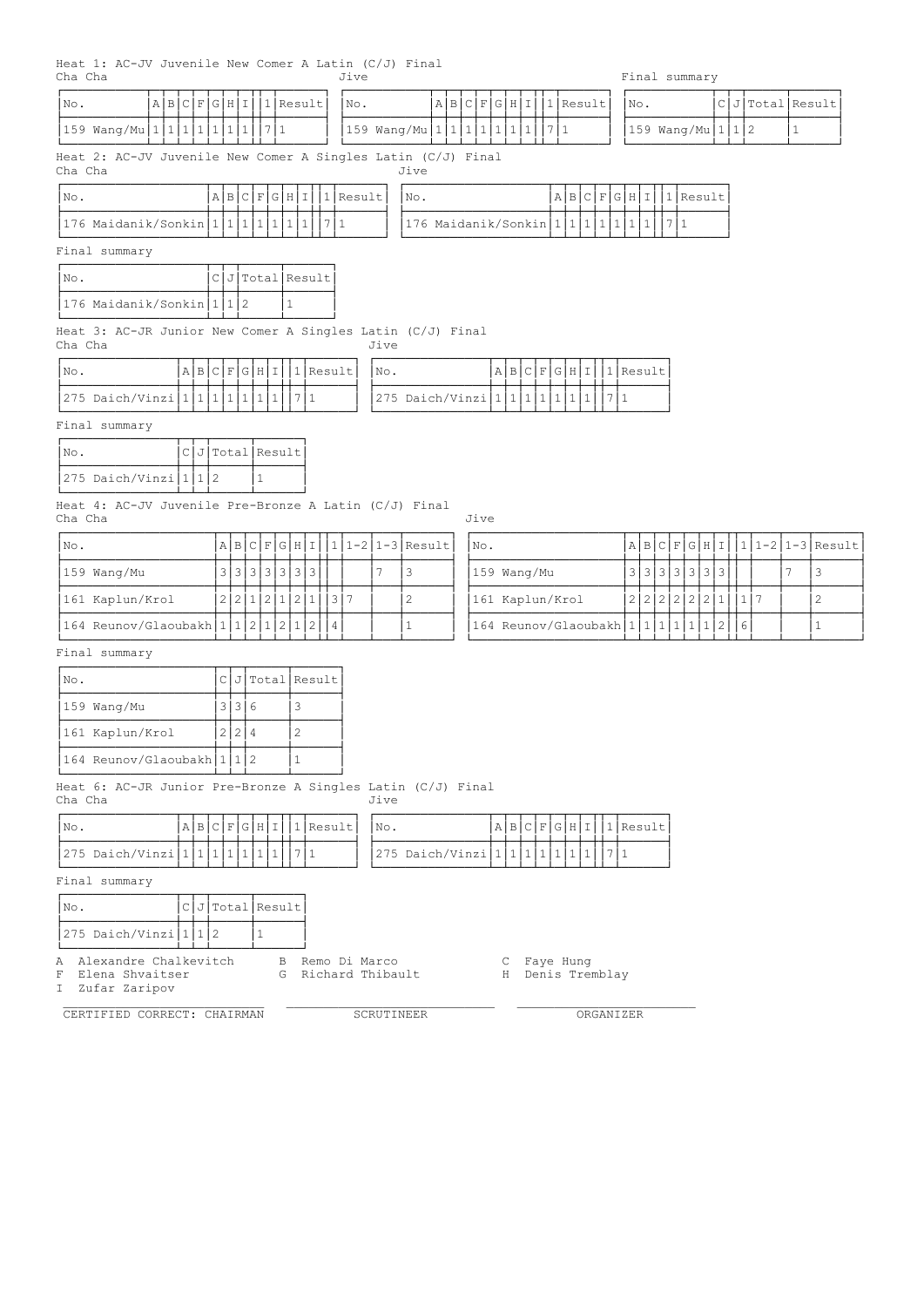Heat 7: AC-JR Junior Pre-Bronze A Latin  $(C/J)$  Final<br>Cha Cha Cha Cha

| $'$ No.                         |  |  |  |  | <i>I</i> Result | No. |                                   |  |  |  | ARCFCHIT |  | 1 Result |
|---------------------------------|--|--|--|--|-----------------|-----|-----------------------------------|--|--|--|----------|--|----------|
| $ 171$ David/David $ 1 1 1 1 1$ |  |  |  |  |                 |     | $ 171$ David/David $ 1 1 1 1 1 1$ |  |  |  |          |  |          |

Final summary

| INo.                        |  | $ C J $ Total Result |
|-----------------------------|--|----------------------|
| $ 171$ David/David $ 1 1 2$ |  |                      |

ÀÄÄÄÄÄÄÄÄÄÄÄÄÄÄÄÁÄÁÄÁÄÄÄÄÄÁÄÄÄÄÄÄÙ Heat 8: AC-JV Juvenile Pre-Bronze B Latin (S/R) Final Samba Rumba Rumba a na kasa na kasa na kasa na kasa na kasa na kasa na kasa na kasa na kasa na kasa na kasa na

| INo.                                  |                   |  |  |  |  | $A B C F G H I 1 1-2 Result$ |
|---------------------------------------|-------------------|--|--|--|--|------------------------------|
| 161 Kaplun/Krol                       | 2 1 2 2 1 1 1 1 4 |  |  |  |  |                              |
| $164$ Reunov/Glaoubakh $121112222137$ |                   |  |  |  |  |                              |

| INo.                         |  |  |  |  |  | $A B C F G H I 1 1-2 Result $ | NO. |                                    |  |  |  |  |  | $A B C F G H I 1 1-2 Result $ |
|------------------------------|--|--|--|--|--|-------------------------------|-----|------------------------------------|--|--|--|--|--|-------------------------------|
| 161 Kaplun/Krol              |  |  |  |  |  |                               |     | 161 Kaplun/Krol                    |  |  |  |  |  |                               |
| 164 Reunov/Glaoubakh 1 2 1 1 |  |  |  |  |  |                               |     | $164$ Reunov/Glaoubakh $111212122$ |  |  |  |  |  |                               |

Final summary

| INo.                       |  | S R Total Result |
|----------------------------|--|------------------|
| 161 Kaplun/Krol            |  |                  |
| 164 Reunov/Glaoubakh 2 2 4 |  |                  |

Heat 10: AC-JR Junior Pre-Bronze B Latin (S/R) Final

# Rumba

| $'$ No.         |  |  |  |  | Resul | No. |                 |  |  |  |  | <i>I</i> Result |
|-----------------|--|--|--|--|-------|-----|-----------------|--|--|--|--|-----------------|
|                 |  |  |  |  |       |     |                 |  |  |  |  |                 |
| 171 David/David |  |  |  |  |       |     | 171 David/David |  |  |  |  |                 |

Final summary

| INo.                 |  | SRTotal Result |
|----------------------|--|----------------|
| 171 David/David 1112 |  |                |

Heat 10B: AC-JR Junior Pre-Bronze B Singles Latin (S/R) Final

| Samba                                         |  |  |  |  |                               | Rumba                                                     |  |  |  |                        |
|-----------------------------------------------|--|--|--|--|-------------------------------|-----------------------------------------------------------|--|--|--|------------------------|
| INo.                                          |  |  |  |  | A B C F G H I  1 Result   No. |                                                           |  |  |  | A B C F G H I 1 Result |
| $ 274$ Aniscenko/Nikitin $ 1 1 1 1 1 1 1 1 1$ |  |  |  |  |                               | 274 Aniscenko/Nikitin   1   1   1   1   1   1   1   7   1 |  |  |  |                        |

| INo.                                    |  |  |  |  | $A B C F G H I 1 Result$   No. |                                                |  |  |  |  | A B C F G H I 1 Result |
|-----------------------------------------|--|--|--|--|--------------------------------|------------------------------------------------|--|--|--|--|------------------------|
| 274 Aniscenko/Nikitin 1 1 1 1 1 1 1 7 1 |  |  |  |  |                                | $ 274$ Aniscenko/Nikitin $ 1 1 1 1 1 1 1 1 11$ |  |  |  |  |                        |

Final summary

| Nο.                         |  | S R Total Result |
|-----------------------------|--|------------------|
| 274 Aniscenko/Nikitin 1 1 2 |  |                  |

Heat 11: AC-JV Juvenile Bronze A Latin (C/R/J) Final Cha Cha

| No.                                                | ΑI |  |     |  |   |  |   |  |  |               |  |  | BCFGHII 11-2 1-3 1-4 Result |  |
|----------------------------------------------------|----|--|-----|--|---|--|---|--|--|---------------|--|--|-----------------------------|--|
| 154 Levi/Dyulgerov                                 |    |  | 4 4 |  |   |  | 4 |  |  |               |  |  |                             |  |
| 4   4   4  <br>4 3 3 3 3 3 2<br>158 Sun/Liang<br>6 |    |  |     |  |   |  |   |  |  |               |  |  |                             |  |
| 160 Ossine/Ossine                                  |    |  |     |  |   |  |   |  |  |               |  |  |                             |  |
| 164 Reunov/Glaoubakh 3 2 2 2 2 3 2                 |    |  |     |  |   |  |   |  |  | -5            |  |  |                             |  |
| Alexandre Chalkevitch<br>Α                         |    |  |     |  | B |  |   |  |  | Remo Di Marco |  |  |                             |  |

G Richard Thibault F Elena Shvaitser<br>I Zufar Zaripov

CERTIFIED CORRECT: CHAIRMAN SCRUTINEER ORGANIZER

C Faye Hung<br>H Denis Tremblay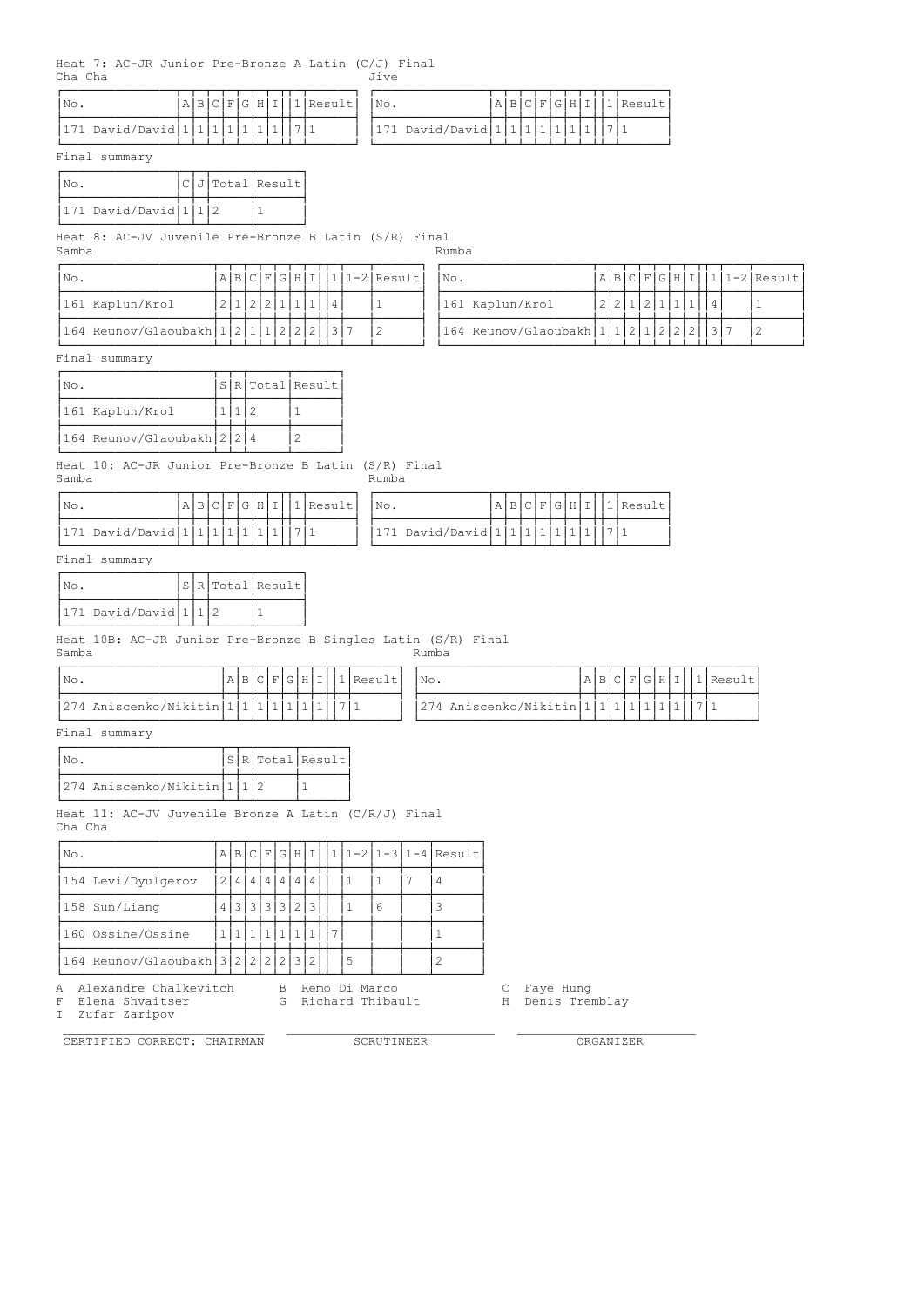|       |  | Heat 11: AC-JV Juvenile Bronze A Latin $(C/R/J)$ Final |  |  |  |
|-------|--|--------------------------------------------------------|--|--|--|
| Rumba |  |                                                        |  |  |  |

| No.                                                                           |                                                                                                                                                                                                                                                                                                                                                                     | $A \mid B$        |  | C F G H I     |           |                                              |  |           | $111-211-31-4$ Result             |                 |              |  |                |       |                                        |         |           |                    |              |                 |               |              |                  |                |                    |                      |
|-------------------------------------------------------------------------------|---------------------------------------------------------------------------------------------------------------------------------------------------------------------------------------------------------------------------------------------------------------------------------------------------------------------------------------------------------------------|-------------------|--|---------------|-----------|----------------------------------------------|--|-----------|-----------------------------------|-----------------|--------------|--|----------------|-------|----------------------------------------|---------|-----------|--------------------|--------------|-----------------|---------------|--------------|------------------|----------------|--------------------|----------------------|
| 154 Levi/Dyulgerov                                                            |                                                                                                                                                                                                                                                                                                                                                                     | 3 4 4 4 4 4 4 4   |  |               |           |                                              |  |           |                                   | $\mathbf{1}$    | 7            |  | $\overline{4}$ |       |                                        |         |           |                    |              |                 |               |              |                  |                |                    |                      |
| 158 Sun/Liang                                                                 |                                                                                                                                                                                                                                                                                                                                                                     | 4 3 3 3 2 2 2     |  |               |           |                                              |  |           | $\overline{3}$                    | $6\phantom{.}6$ |              |  | 3              |       |                                        |         |           |                    |              |                 |               |              |                  |                |                    |                      |
| 160 Ossine/Ossine                                                             |                                                                                                                                                                                                                                                                                                                                                                     | 1 1 1 1 1 1 1 1 1 |  |               |           |                                              |  |           |                                   |                 |              |  | $\mathbf{1}$   |       |                                        |         |           |                    |              |                 |               |              |                  |                |                    |                      |
| 164 Reunov/Glaoubakh $2 2 2 2 3 3 3$                                          |                                                                                                                                                                                                                                                                                                                                                                     |                   |  |               |           |                                              |  |           | $\overline{4}$                    |                 |              |  | $\mathbf{2}$   |       |                                        |         |           |                    |              |                 |               |              |                  |                |                    |                      |
| Jive                                                                          |                                                                                                                                                                                                                                                                                                                                                                     |                   |  |               |           |                                              |  |           |                                   |                 |              |  |                |       | Final summary                          |         |           |                    |              |                 |               |              |                  |                |                    |                      |
| No.                                                                           |                                                                                                                                                                                                                                                                                                                                                                     | $A \mid B$        |  | C F G H I     |           |                                              |  |           | $1 1-2 1-3 1-4 $ Result           |                 |              |  |                |       | No.                                    |         |           |                    |              |                 |               |              |                  |                | C R J Total Result |                      |
| 154 Levi/Dyulgerov                                                            |                                                                                                                                                                                                                                                                                                                                                                     | 4 4 4 4 4 4 43    |  |               |           |                                              |  |           |                                   | $\mathbf{1}$    | 7            |  | $\overline{4}$ |       | 154 Levi/Dyulgerov                     |         |           |                    |              |                 |               |              | 4   4   4   12   | 4              |                    |                      |
| 158 Sun/Liang                                                                 |                                                                                                                                                                                                                                                                                                                                                                     | 3 3 3 3 3 2 2     |  |               |           |                                              |  |           | $\mathbf{2}$                      | 7               |              |  | 3              |       | 158 Sun/Liang                          |         |           |                    |              |                 |               | 3 3 3 9      |                  | 3              |                    |                      |
| 160 Ossine/Ossine                                                             |                                                                                                                                                                                                                                                                                                                                                                     | 1 2 2 2 1 1 4     |  |               |           |                                              |  |           | $ 3 6$                            |                 |              |  | $\overline{c}$ |       | 160 Ossine/Ossine                      |         |           |                    |              |                 |               | 1 1 2 4      |                  | $\mathbf{1}$   |                    |                      |
| 164 Reunov/Glaoubakh 2   1   1   1                                            |                                                                                                                                                                                                                                                                                                                                                                     |                   |  |               |           | 2 3 1                                        |  | $\vert 4$ |                                   |                 |              |  | $\mathbf{1}$   |       | 164 Reunov/Glaoubakh 2 2 1 5           |         |           |                    |              |                 |               |              |                  | $\overline{c}$ |                    |                      |
| Heat 12: AC-SR1 Senior I Bronze A Latin (C/R/J) Final<br>Cha Cha              |                                                                                                                                                                                                                                                                                                                                                                     |                   |  |               |           |                                              |  |           |                                   |                 |              |  |                | Rumba |                                        |         |           |                    |              |                 |               |              |                  |                |                    |                      |
| No.                                                                           |                                                                                                                                                                                                                                                                                                                                                                     | A B C F G H I     |  |               |           |                                              |  |           | $ 1 1-2 1-3 $ Result              |                 |              |  |                | No.   |                                        |         |           |                    |              |                 | A B C F G H I |              |                  |                |                    | $ 1 1-2 1-3 $ Result |
|                                                                               |                                                                                                                                                                                                                                                                                                                                                                     |                   |  |               |           |                                              |  |           |                                   |                 | $\mathbf{1}$ |  |                |       |                                        |         |           |                    |              |                 |               |              |                  |                |                    | $\mathbf{1}$         |
| 257 Ji/Xu                                                                     |                                                                                                                                                                                                                                                                                                                                                                     |                   |  |               |           |                                              |  |           |                                   |                 | 2            |  |                |       |                                        |         |           |                    |              |                 |               |              |                  |                |                    | $\overline{c}$       |
| 259 Lam/Leung                                                                 |                                                                                                                                                                                                                                                                                                                                                                     |                   |  |               |           |                                              |  |           |                                   | 7               | 3            |  |                |       |                                        |         |           |                    |              |                 |               |              |                  | $\mathbf{1}$   | 7                  | 3                    |
| Jive                                                                          |                                                                                                                                                                                                                                                                                                                                                                     |                   |  |               |           |                                              |  |           |                                   |                 |              |  |                |       |                                        |         |           |                    |              |                 |               |              |                  |                |                    |                      |
| No.                                                                           | 232 Gunawan/Eastman   1   1   1   1   1   2  <br>232 Gunawan/Eastman   1   1   1   1   1   1   1<br> 7<br>  6<br>2 2 2 2 2 2 2<br>$\overline{7}$<br>2 2 2 3 2 2 1<br>$257$ Ji/Xu<br>116<br>3 3 3 3 3 3 3<br>3 3 3 2 3 3 3<br>259 Lam/Leung<br>Final summary<br>$1-2$   1-3   Result<br>$C[R]J$ Total Result<br>C F<br> G H <br>AB<br>$\mathbf I$<br>$1\vert$<br>No. |                   |  |               |           |                                              |  |           |                                   |                 |              |  |                |       |                                        |         |           |                    |              |                 |               |              |                  |                |                    |                      |
| 232 Gunawan/Eastman   1   1   1                                               |                                                                                                                                                                                                                                                                                                                                                                     |                   |  | 1 1           | $\vert$ 1 | $\mathbf{1}$                                 |  | 7         |                                   |                 | $\mathbf{1}$ |  |                |       | 232 Gunawan/Eastman $11113$            |         |           |                    |              |                 |               |              | $\mathbf{1}$     |                |                    |                      |
| $257$ Ji/Xu                                                                   |                                                                                                                                                                                                                                                                                                                                                                     | 2 2 2 2 2 2 2     |  |               |           |                                              |  |           | 7                                 |                 | 2            |  |                |       | $257$ Ji/Xu                            |         |           |                    |              |                 | 2 2 2 6       |              | $\overline{2}$   |                |                    |                      |
| 259 Lam/Leung                                                                 |                                                                                                                                                                                                                                                                                                                                                                     | 3 3 3 3 3 3 3 3   |  |               |           |                                              |  |           |                                   | 7               | 3            |  |                |       | 259 Lam/Leung                          |         |           |                    |              |                 | 3 3 3 9       |              | 3                |                |                    |                      |
| Heat 13: AC-JR Junior Bronze A Latin (C/R/J) Final<br>Cha Cha                 |                                                                                                                                                                                                                                                                                                                                                                     |                   |  |               |           |                                              |  |           |                                   |                 | Rumba        |  |                |       |                                        |         |           |                    |              |                 |               |              |                  |                |                    |                      |
| A B C F G H I<br>No.                                                          |                                                                                                                                                                                                                                                                                                                                                                     |                   |  |               |           |                                              |  |           | $111-2$ Result                    |                 | No.          |  |                |       |                                        |         |           | A B C F G H I      |              |                 |               |              | $ 1 1-2 $ Result |                |                    |                      |
| 2 2 1 2 2 1 2<br>156 Wu/Fang                                                  |                                                                                                                                                                                                                                                                                                                                                                     |                   |  |               |           | $\begin{array}{c c c c c} 2 & 7 \end{array}$ |  |           | $\mathbf{2}$                      |                 |              |  | 156 Wu/Fang    |       |                                        |         |           | 2 2 1 2 2 1 2      |              |                 | 2 7           | $\mathbf{2}$ |                  |                |                    |                      |
| 171 David/David $\left 1\right 2\left 1\right 2\left 1\right 2\left 1\right $ |                                                                                                                                                                                                                                                                                                                                                                     |                   |  |               |           | $\vert 5 \vert$                              |  |           | $\mathbf{1}$                      |                 |              |  |                |       | 171 David/David $1/1/2$ 1 $1/2$        |         |           |                    |              | $\vert 5 \vert$ |               | $\mathbf{1}$ |                  |                |                    |                      |
| Jive                                                                          |                                                                                                                                                                                                                                                                                                                                                                     |                   |  |               |           |                                              |  |           |                                   |                 |              |  | Final summary  |       |                                        |         |           |                    |              |                 |               |              |                  |                |                    |                      |
| $A B C F G H I 1 1-2 Result$<br>No.                                           |                                                                                                                                                                                                                                                                                                                                                                     |                   |  |               |           |                                              |  |           |                                   |                 | No.          |  |                |       |                                        |         |           | C[R J Total Result |              |                 |               |              |                  |                |                    |                      |
| 2 2 1 2 2 2 2 1 1 7<br>156 Wu/Fang                                            |                                                                                                                                                                                                                                                                                                                                                                     |                   |  |               |           |                                              |  |           | $\overline{c}$                    |                 |              |  | 156 Wu/Fang    |       |                                        | 2 2 2 6 |           |                    | 2            |                 |               |              |                  |                |                    |                      |
| 171 David/David   1   1   2   1   1   1   1                                   |                                                                                                                                                                                                                                                                                                                                                                     |                   |  |               |           | 6                                            |  |           | $\mathbf{1}$                      |                 |              |  |                |       | 171 David/David $1 1 1 3$              |         |           |                    | $\mathbf{1}$ |                 |               |              |                  |                |                    |                      |
| Heat 13B: AC-JV Juvenile Bronze A Singles Latin (C/R/J) Final<br>Cha Cha      |                                                                                                                                                                                                                                                                                                                                                                     |                   |  |               |           |                                              |  |           |                                   |                 |              |  | Rumba          |       |                                        |         |           |                    |              |                 |               |              |                  |                |                    |                      |
| No.                                                                           |                                                                                                                                                                                                                                                                                                                                                                     |                   |  | A B C F G H I |           |                                              |  |           |                                   | $ 1 $ Result    |              |  | No.            |       |                                        |         |           |                    |              |                 |               |              | A B C F G H I    |                | $ 1 $ Result       |                      |
| 274 Aniscenko/Kolomiyets 1 1 1 1 1 1 1                                        |                                                                                                                                                                                                                                                                                                                                                                     |                   |  |               |           |                                              |  |           |                                   | 7 1             |              |  |                |       | 274 Aniscenko/Kolomiyets 1 1 1 1 1 1 1 |         |           |                    |              |                 |               |              |                  | 7 1            |                    |                      |
| A Alexandre Chalkevitch<br>Elena Shvaitser<br>F<br>I Zufar Zaripov            |                                                                                                                                                                                                                                                                                                                                                                     |                   |  |               | В<br>G.   |                                              |  |           | Remo Di Marco<br>Richard Thibault |                 |              |  |                |       | С<br>H                                 |         | Faye Hung | Denis Tremblay     |              |                 |               |              |                  |                |                    |                      |

 $\mathcal{L}_\text{max}$  , and the contribution of the contribution of the contribution of the contribution of the contribution of the contribution of the contribution of the contribution of the contribution of the contribution of t CERTIFIED CORRECT: CHAIRMAN SCRUTINEER ORGANIZER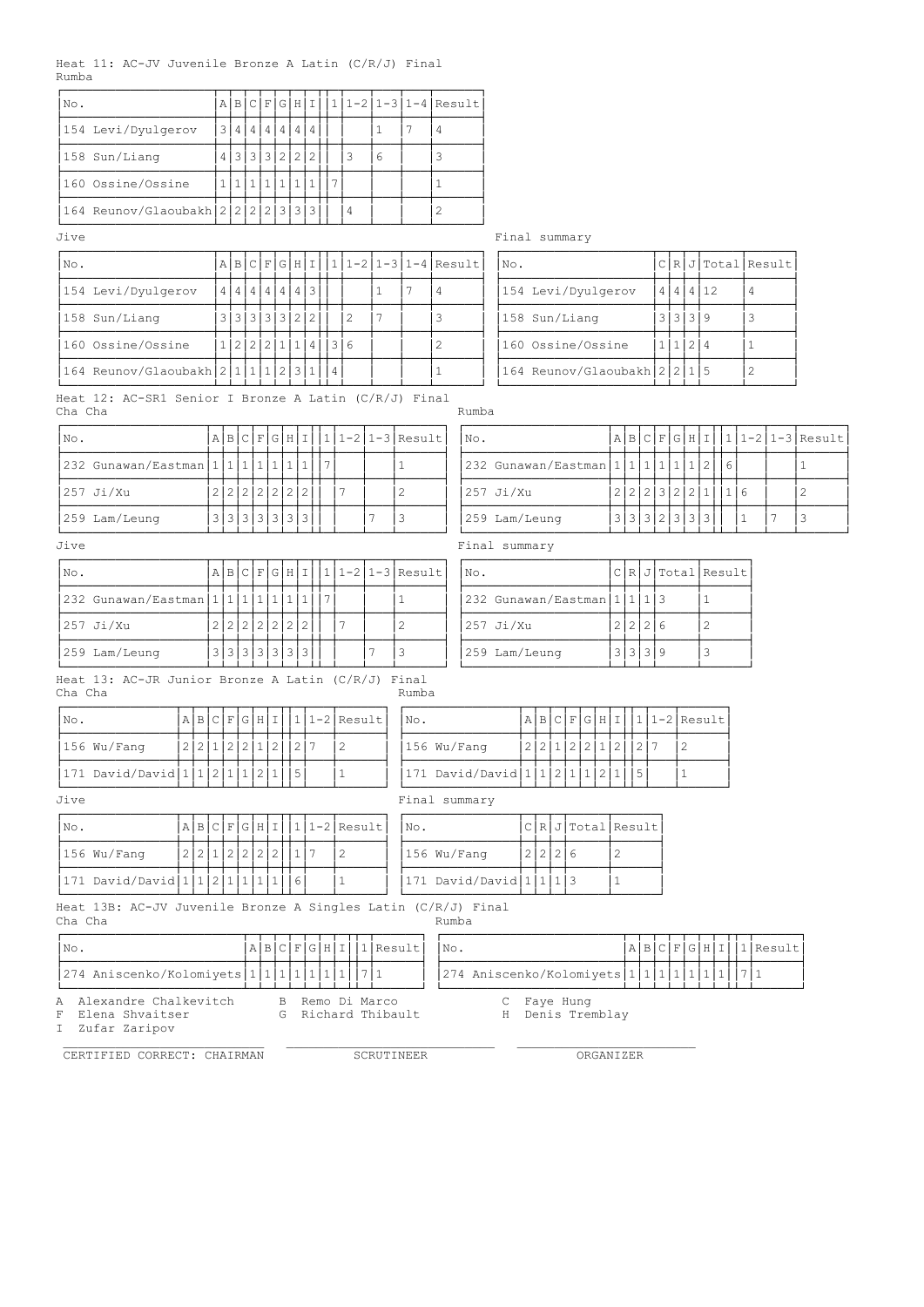Heat 13B: AC-JV Juvenile Bronze A Singles Latin (C/R/J) Final Jive Final summary

| No.                                                                      |                 |           | A B      |   | $\vert$ C      | F            |              | GHI |     |                            | $1$ Result                        |                |                      | No. |                                                         |                        |     |              |     |                    |              |                   |              | ClRJTotal Result |                  |                  |
|--------------------------------------------------------------------------|-----------------|-----------|----------|---|----------------|--------------|--------------|-----|-----|----------------------------|-----------------------------------|----------------|----------------------|-----|---------------------------------------------------------|------------------------|-----|--------------|-----|--------------------|--------------|-------------------|--------------|------------------|------------------|------------------|
| 274 Aniscenko/Kolomiyets 1 1 1 1 1 1 1 7 1                               |                 |           |          |   |                |              |              |     |     |                            |                                   |                |                      |     | 274 Aniscenko/Kolomiyets 1 1 1 3                        |                        |     |              |     |                    |              |                   | $\mathbf{1}$ |                  |                  |                  |
| Heat 14: AC-SR2 Senior II Bronze A Latin (C/R/J) Final<br>Cha Cha        |                 |           |          |   |                |              |              |     |     |                            |                                   |                |                      |     | Rumba                                                   |                        |     |              |     |                    |              |                   |              |                  |                  |                  |
| No.                                                                      | A B C F G H I   |           |          |   |                |              |              |     |     |                            |                                   |                | $ 1 1-2 1-3 $ Result |     | No.                                                     |                        |     |              |     | A B C F G H I      |              |                   |              |                  |                  | 1 1-2 1-3 Result |
| 232 Gunawan/Eastman   1   1   1                                          |                 |           |          |   | 1 1 1 1        |              |              | 7   |     |                            |                                   | $\mathbf{1}$   |                      |     | 232 Gunawan/Eastman 1 1 1 1 1 1 1 1 1                   |                        |     |              |     |                    |              | 2                 | 6            |                  |                  | $\mathbf{1}$     |
| $257$ Ji/Xu                                                              | 3 2 2 2 2 2 2 2 |           |          |   |                |              |              |     | 6   |                            |                                   | $\overline{2}$ |                      |     | $257$ Ji/Xu                                             |                        |     |              |     | 3 2 2 2 2 2 2      |              | $\mathbf{1}$      | 116          |                  |                  | 2                |
| 259 Lam/Leung                                                            | 2 3 3 3 3 3 3   |           |          |   |                |              |              |     | 1   |                            | 7                                 | 3              |                      |     | 259 Lam/Leung                                           |                        |     |              |     | 2 3 3 3 3 3        |              | $\lceil 3 \rceil$ |              | $\mathbf{1}$     | 7                | 3                |
| Jive                                                                     |                 |           |          |   |                |              |              |     |     |                            |                                   |                |                      |     | Final summary                                           |                        |     |              |     |                    |              |                   |              |                  |                  |                  |
| No.                                                                      | A B C F G H I   |           |          |   |                |              |              |     |     |                            |                                   |                | $ 1 1-2 1-3 $ Result |     | No.                                                     |                        |     |              |     | ClRJTotal Result   |              |                   |              |                  |                  |                  |
| 232 Gunawan/Eastman   1   1   1   1   1   2                              |                 |           |          |   |                |              |              | 6   |     |                            |                                   | $\mathbf{1}$   |                      |     | 232 Gunawan/Eastman   1   1   1   3                     |                        |     |              |     |                    |              | $\mathbf{1}$      |              |                  |                  |                  |
| $257$ Ji/Xu                                                              | 3 2 2 2 2 2 1   |           |          |   |                |              |              | 1 6 |     |                            |                                   | 2              |                      |     | 257 Ji/Xu                                               |                        |     | 2 2 2 6      |     |                    |              | $\overline{c}$    |              |                  |                  |                  |
| 259 Lam/Leung                                                            | 2 3 3           |           |          |   | 3 3 3 3        |              |              |     | 1   |                            | 7                                 | 3              |                      |     | 259 Lam/Leung                                           |                        |     | 3 3 3 9      |     |                    |              | 3                 |              |                  |                  |                  |
| Heat 15: AC-JR Junior Bronze A Singles Latin (C/R/J) Final<br>Cha Cha    |                 |           |          |   |                |              |              |     |     |                            |                                   |                |                      |     | Rumba                                                   |                        |     |              |     |                    |              |                   |              |                  |                  |                  |
| No.                                                                      |                 | AB        |          |   | CIFIGIHII      |              |              |     |     |                            |                                   |                | $ 1 1-2 $ Result     | No. |                                                         |                        |     |              |     | ABCFGHI            |              |                   |              |                  | $ 1 1-2 $ Result |                  |
| 272 Klim/Braginsky                                                       |                 | 2 2       | $1\vert$ | 1 | 1              | $\mathbf{1}$ | 2            |     | 4   |                            | $\mathbf{1}$                      |                |                      |     | 272 Klim/Braginsky                                      |                        | 2 2 |              | 1 1 | 1                  | $\mathbf{1}$ | $\mathbf{2}$      | 4            |                  | $\mathbf{1}$     |                  |
| 274 Aniscenko/Nikitin 1                                                  |                 | $\vert$ 1 | 2        | 2 | $\overline{c}$ | 2            | $\mathbf{1}$ |     | 3   | 7                          | 2                                 |                |                      |     | 274 Aniscenko/Nikitin 1                                 |                        |     | 1 2 2 2      |     |                    | 2            | $\mathbf{1}$      |              | 3 7              | $\overline{2}$   |                  |
| Jive                                                                     |                 |           |          |   |                |              |              |     |     |                            |                                   |                |                      |     | Final summary                                           |                        |     |              |     |                    |              |                   |              |                  |                  |                  |
| No.                                                                      |                 | AB        |          |   | C F G H I      |              |              |     |     |                            |                                   |                | $1 1-2 $ Result      | No. |                                                         |                        |     |              |     | CIRIJITotalIResult |              |                   |              |                  |                  |                  |
| 272 Klim/Braginsky                                                       |                 | 2 2       |          |   | 1 1 1 1        |              | 2            |     | 4   |                            | 1                                 |                |                      |     | 272 Klim/Braginsky                                      |                        |     | 1 1 1 3      |     |                    |              | $\mathbf{1}$      |              |                  |                  |                  |
| 274 Aniscenko/Nikitin                                                    | 1 1             |           | 2        | 2 | $\overline{c}$ | 2            | 1            |     | 3 7 |                            | $\overline{2}$                    |                |                      |     | 274 Aniscenko/Nikitin 2 2 2 6                           |                        |     |              |     |                    |              | $\overline{c}$    |              |                  |                  |                  |
| Heat 16: AC-YTH Youth Bronze A Singles Latin (C/R/J) Final<br>Cha Cha    |                 |           |          |   |                |              |              |     |     |                            |                                   |                | Rumba                |     |                                                         |                        |     |              |     |                    |              |                   |              |                  |                  |                  |
| No.                                                                      |                 |           |          |   |                |              |              |     |     | $A B C F G H I  1 $ Result |                                   |                | No.                  |     |                                                         | A B C F G H I 1 Result |     |              |     |                    |              |                   |              |                  |                  |                  |
| $ 275$ Daich/Bendersky $ 1 1 1 1 1 1$                                    |                 |           |          |   |                |              |              | 7 1 |     |                            |                                   |                |                      |     | 275 Daich/Bendersky   1   1   1   1   1   1   1         |                        |     |              |     | 1711               |              |                   |              |                  |                  |                  |
| Jive                                                                     |                 |           |          |   |                |              |              |     |     |                            |                                   |                |                      |     | Final summary                                           |                        |     |              |     |                    |              |                   |              |                  |                  |                  |
| No.                                                                      |                 |           |          |   |                |              |              |     |     | A B C F G H I 1 Result     |                                   |                | No.                  |     |                                                         | C[R J Total Result     |     |              |     |                    |              |                   |              |                  |                  |                  |
| 275 Daich/Bendersky $ 1 1 1 1 1 1 1$                                     |                 |           |          |   |                |              |              | 7 1 |     |                            |                                   |                |                      |     | 275 Daich/Bendersky 1 1 1 3                             |                        |     | 1            |     |                    |              |                   |              |                  |                  |                  |
| Heat 17: AC-SR3 Senior III Bronze A Latin (C/R/J) Final<br>Cha Cha       |                 |           |          |   |                |              |              |     |     |                            |                                   |                | Rumba                |     |                                                         |                        |     |              |     |                    |              |                   |              |                  |                  |                  |
| No.                                                                      |                 |           |          |   |                |              |              |     |     | A B C F G H I 1 Result     |                                   |                | No.                  |     |                                                         | A B C F G H I 1 Result |     |              |     |                    |              |                   |              |                  |                  |                  |
| 232 Gunawan/Eastman   1   1   1   1   1   1   1   7   1                  |                 |           |          |   |                |              |              |     |     |                            |                                   |                |                      |     | 232 Gunawan/Eastman   1   1   1   1   1   1   1   7   1 |                        |     |              |     |                    |              |                   |              |                  |                  |                  |
| Jive                                                                     |                 |           |          |   |                |              |              |     |     |                            |                                   |                |                      |     | Final summary                                           |                        |     |              |     |                    |              |                   |              |                  |                  |                  |
| No.                                                                      |                 |           |          |   |                |              |              |     |     | A B C F G H I 1 Result     |                                   |                | No.                  |     |                                                         | C[R J Total Result     |     |              |     |                    |              |                   |              |                  |                  |                  |
| 232 Gunawan/Eastman   1   1   1                                          |                 |           |          |   | 1 1 1 1        |              |              | 71  |     |                            |                                   |                |                      |     | 232 Gunawan/Eastman   1   1   1   3                     |                        |     | $\mathbf{1}$ |     |                    |              |                   |              |                  |                  |                  |
| Alexandre Chalkevitch<br>Α<br>Elena Shvaitser<br>F<br>I<br>Zufar Zaripov |                 |           |          |   | B<br>G         |              |              |     |     |                            | Remo Di Marco<br>Richard Thibault |                |                      |     | Faye Hung<br>С<br>H Denis Tremblay                      |                        |     |              |     |                    |              |                   |              |                  |                  |                  |

CERTIFIED CORRECT: CHAIRMAN SCRUTINEER SCRUTINEER ORGANIZER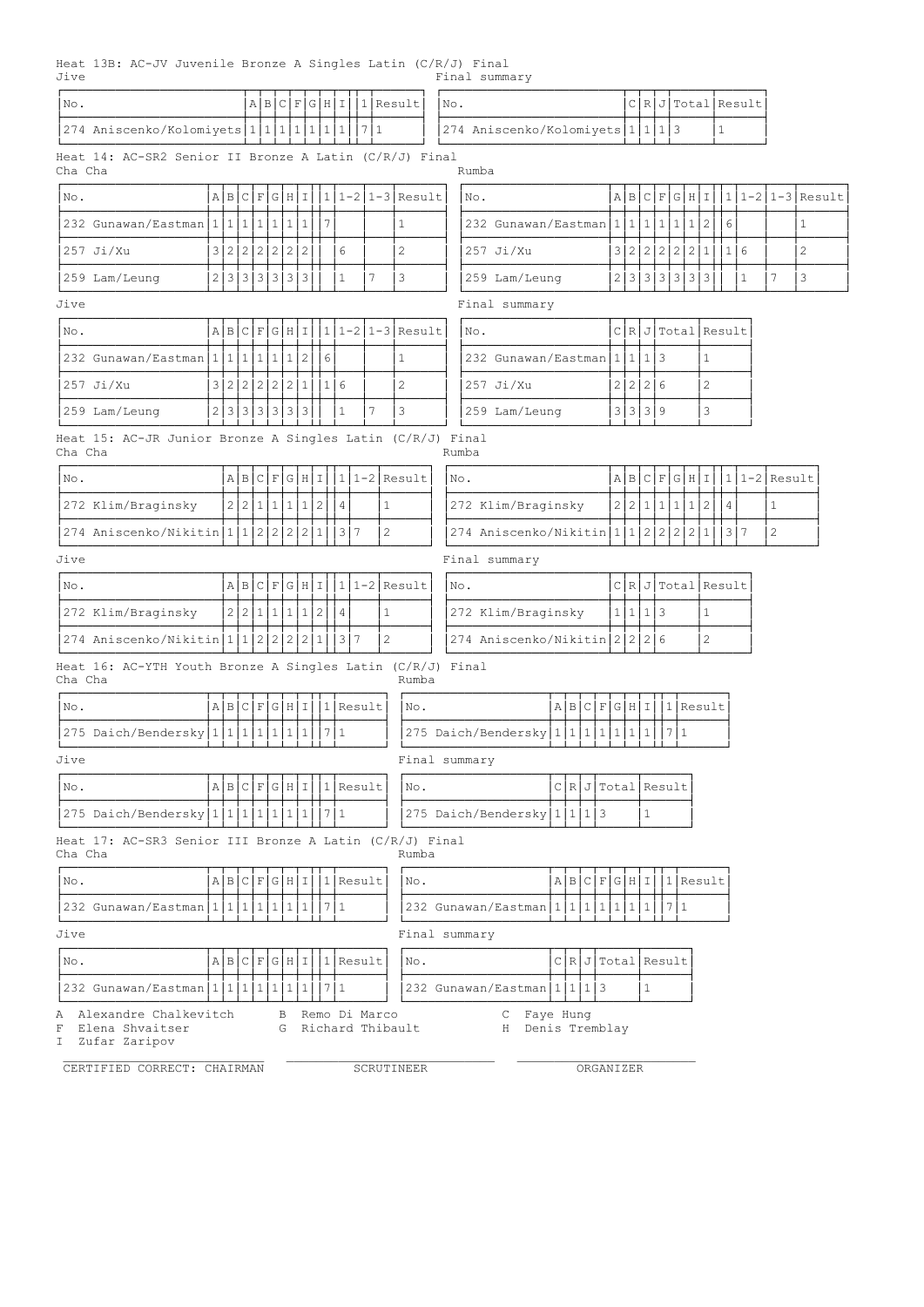Heat 18: AC-JR Junior Bronze B Singles Latin (S/P) Final Samba Paso Doble

| No.     |                                                            |               |    | AIB       |           | C F            |   | G H I          |     |              | $1\vert$ | Result          |              |       | No. |       |                 |                                         |              | A B                  | C              | F            |          | G H | Ι   |               | 1 Result           |      |   |            |              |                  |
|---------|------------------------------------------------------------|---------------|----|-----------|-----------|----------------|---|----------------|-----|--------------|----------|-----------------|--------------|-------|-----|-------|-----------------|-----------------------------------------|--------------|----------------------|----------------|--------------|----------|-----|-----|---------------|--------------------|------|---|------------|--------------|------------------|
|         | 272 Klim/Braginsky $ 1 1 1 1 1 $                           |               |    |           |           |                |   |                | 1 1 |              | 7   1    |                 |              |       |     |       |                 | 272 Klim/Braginsky 1 1 1 1              |              |                      |                |              | $1\vert$ |     | 1 1 |               | 7 1                |      |   |            |              |                  |
|         | Final summary                                              |               |    |           |           |                |   |                |     |              |          |                 |              |       |     |       |                 |                                         |              |                      |                |              |          |     |     |               |                    |      |   |            |              |                  |
| No.     |                                                            |               | s  |           |           |                |   | P Total Result |     |              |          |                 |              |       |     |       |                 |                                         |              |                      |                |              |          |     |     |               |                    |      |   |            |              |                  |
|         | 272 Klim/Braginsky 1 1 2                                   |               |    |           |           |                |   | 1              |     |              |          |                 |              |       |     |       |                 |                                         |              |                      |                |              |          |     |     |               |                    |      |   |            |              |                  |
| Samba   | Heat 19: AC-JV Juvenile Silver A Latin (S/R/C) Final       |               |    |           |           |                |   |                |     |              |          |                 |              |       |     | Rumba |                 |                                         |              |                      |                |              |          |     |     |               |                    |      |   |            |              |                  |
| No.     |                                                            |               |    |           |           |                |   | A C D E G H I  |     |              |          | 1 Result        |              |       |     | No.   |                 |                                         |              |                      |                |              |          |     |     | A C D E G H I |                    |      |   | $1$ Result |              |                  |
|         | 176 Maidanik/Amirov 1 1 1 1 1 1                            |               |    |           |           |                |   |                |     |              | 7 1      |                 |              |       |     |       |                 | 176 Maidanik/Amirov $ 1 1 1 1 1 1 1$    |              |                      |                |              |          |     |     |               |                    | 1711 |   |            |              |                  |
| Cha Cha |                                                            |               |    |           |           |                |   |                |     |              |          |                 |              |       |     |       |                 | Final summary                           |              |                      |                |              |          |     |     |               |                    |      |   |            |              |                  |
| No.     |                                                            |               |    |           |           |                |   | A C D E G H I  |     |              |          | $ 1 $ Result    |              |       |     | No.   |                 |                                         |              |                      |                |              |          |     |     |               | S R C Total Result |      |   |            |              |                  |
|         | 176 Maidanik/Amirov   1   1   1   1                        |               |    |           |           |                |   | 1 1            |     | $\mathbf{1}$ | 1711     |                 |              |       |     |       |                 | 176 Maidanik/Amirov 111113              |              |                      |                |              |          |     |     | 1             |                    |      |   |            |              |                  |
| Samba   | Heat 20: AC-JR Junior Silver A Singles Latin (S/R/C) Final |               |    |           |           |                |   |                |     |              |          |                 |              |       |     |       | Rumba           |                                         |              |                      |                |              |          |     |     |               |                    |      |   |            |              |                  |
| No.     |                                                            |               |    |           |           |                |   | A C D E G H I  |     |              |          | $1 1-2 $ Result |              |       |     |       | No.             |                                         |              |                      |                |              |          |     |     |               | A C D E G H I      |      |   |            |              | $ 1 1-2 $ Result |
|         | 272 Klim/Braginsky 2 1 2 2 2 2 2 2                         |               |    |           |           |                |   |                |     |              | 117      |                 | 2            |       |     |       |                 | 272 Klim/Braginsky 2 2 2 2 2 2 2 2      |              |                      |                |              |          |     |     |               |                    |      |   | 7          | 2            |                  |
|         | 275 Daich/Tsesler                                          |               |    |           |           | 1 2 1 1 1      |   | $\mathbf{1}$   | 1   |              | 6        |                 | $\mathbf{1}$ |       |     |       |                 | 275 Daich/Tsesler                       |              |                      |                | $1 1 $       |          |     |     | 1 1 1 1       | $\overline{1}$     |      | 7 |            | $\mathbf{1}$ |                  |
| Cha Cha |                                                            |               |    |           |           |                |   |                |     |              |          |                 |              |       |     |       |                 | Final summary                           |              |                      |                |              |          |     |     |               |                    |      |   |            |              |                  |
| No.     |                                                            |               |    |           |           |                |   | ACDEGHI        |     |              |          | $1 1-2 $ Result |              |       |     |       | No.             |                                         |              |                      |                |              |          |     |     |               | SRCTotal Result    |      |   |            |              |                  |
|         | 272 Klim/Braginsky 2   1                                   |               |    |           | 2         | $\overline{c}$ | 2 | 2              | 2   |              | $1\vert$ | 7               | 2            |       |     |       |                 | 272 Klim/Braginsky 2                    |              |                      |                | 2            | 2        | 6   |     |               | 2                  |      |   |            |              |                  |
|         | 275 Daich/Tsesler                                          |               | 11 | $\vert$ 2 | $\vert$ 1 | $\mathbf{1}$   | 1 | 1              | 1   |              | 6        |                 | $\mathbf{1}$ |       |     |       |                 | 275 Daich/Tsesler                       |              |                      |                | 1 1          |          | 113 |     |               | $\mathbf{1}$       |      |   |            |              |                  |
| Samba   | Heat 21: AC-SR1 Senior I Silver A Latin (S/R/C) Final      |               |    |           |           |                |   |                |     |              |          |                 |              | Rumba |     |       |                 |                                         |              |                      |                |              |          |     |     |               |                    |      |   |            |              |                  |
| No.     |                                                            | A C D E G H I |    |           |           |                |   |                |     |              |          | $1$ Result      |              | No.   |     |       |                 |                                         |              | A C D E G H I        |                |              |          |     |     | $1$ Result    |                    |      |   |            |              |                  |
|         | 280 Chapman/Ono   1   1   1   1   1   1                    |               |    |           |           |                |   | $\mathbf{1}$   |     | 711          |          |                 |              |       |     |       |                 | 280 Chapman/Ono   1   1   1   1   1   1 |              |                      |                | 1            |          | 71  |     |               |                    |      |   |            |              |                  |
| Cha Cha |                                                            |               |    |           |           |                |   |                |     |              |          |                 |              |       |     |       | Final summary   |                                         |              |                      |                |              |          |     |     |               |                    |      |   |            |              |                  |
| No.     |                                                            | A C D E G H I |    |           |           |                |   |                |     |              |          | 11 Result       |              | No.   |     |       |                 |                                         |              | SRCTotal Result      |                |              |          |     |     |               |                    |      |   |            |              |                  |
|         | 280 Chapman/Ono 1 1 1 1 1 1 1 1 1 1 7 1                    |               |    |           |           |                |   |                |     |              |          |                 |              |       |     |       |                 | 280 Chapman/Ono 1 1 1 1 3               |              |                      |                | $\mathbf{1}$ |          |     |     |               |                    |      |   |            |              |                  |
| Samba   | Heat 22: AC-JR Junior Silver A Latin (S/R/C) Final         |               |    |           |           |                |   |                |     |              |          |                 |              |       |     |       |                 |                                         |              |                      |                |              |          |     |     |               |                    |      |   |            |              |                  |
| No.     |                                                            |               |    |           |           |                |   |                |     |              |          | A C D E G H I   |              |       |     |       | $111-211-311-4$ |                                         |              | $1-5$   1-6   Result |                |              |          |     |     |               |                    |      |   |            |              |                  |
|         | 162 Kurlandski/Roberts                                     |               |    |           |           |                |   |                |     |              |          | 5 5 6 5 5 6 6   |              |       |     |       |                 |                                         | 4            |                      | 6              |              |          |     |     |               |                    |      |   |            |              |                  |
|         | 163 Mirzoian/Mirzoian                                      |               |    |           |           |                |   |                |     |              |          | 4 6 5 3 3 5 3   |              |       |     |       | 3               | $\overline{4}$                          |              |                      | 5              |              |          |     |     |               |                    |      |   |            |              |                  |
|         | 165 Belopolski/Braginsky                                   |               |    |           |           |                |   |                |     |              |          | 3 4 4 6 4 3 5   |              |       |     |       | $\mathbf{2}$    | 5(18)                                   |              |                      | $\overline{4}$ |              |          |     |     |               |                    |      |   |            |              |                  |
|         | 166 Shpolsky/Burshtain                                     |               |    |           |           |                |   |                |     |              |          | 1 2 3 4 2 1 1   |              |       | 3 5 |       |                 |                                         |              |                      | 2              |              |          |     |     |               |                    |      |   |            |              |                  |
|         | 173 Gordon/Sonkin                                          |               |    |           |           |                |   |                |     |              |          | 6 3 2 1 6 4 4   |              |       | 1 2 |       | 3               | 5(14)                                   |              |                      | 3              |              |          |     |     |               |                    |      |   |            |              |                  |
|         | 174 Kryzhanovsky/Shevelevich 2 1 1 2 1 2 2                 |               |    |           |           |                |   |                |     |              |          |                 |              |       | 317 |       |                 |                                         |              |                      | 1              |              |          |     |     |               |                    |      |   |            |              |                  |
|         | A Alexandre Chalkevitch                                    |               |    |           |           |                |   | В              |     |              |          | Remo Di Marco   |              |       |     |       |                 |                                         | $\mathbb{C}$ | Faye Hung            |                |              |          |     |     |               |                    |      |   |            |              |                  |

D Elena Nikon E Victor Ross F Elena Shvaitser

G Richard Thibault H Denis Tremblay I Zufar Zaripov \_\_\_\_\_\_\_\_\_\_\_\_\_\_\_\_\_\_\_\_\_\_\_\_\_\_\_ \_\_\_\_\_\_\_\_\_\_\_\_\_\_\_\_\_\_\_\_\_\_\_\_\_\_\_\_ \_\_\_\_\_\_\_\_\_\_\_\_\_\_\_\_\_\_\_\_\_\_\_\_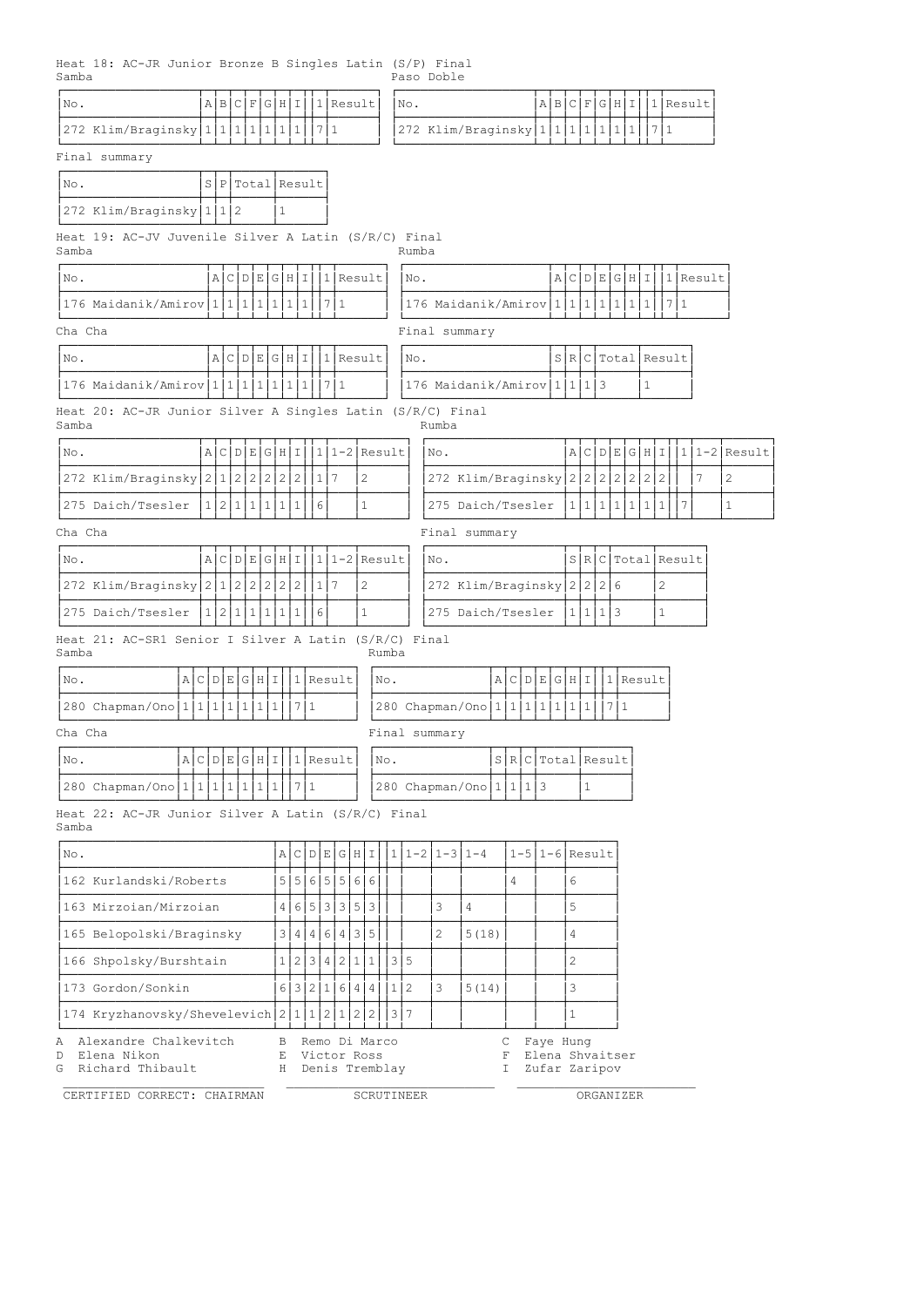#### Heat 22: AC-JR Junior Silver A Latin (S/R/C) Final Rumba

| No.                                                                                                                                                                                     | ΑI     |   | C[D E]        |  |  | GHI |                    |       |                                 |                |                |        |               | 1 1-2 1-3 1-4 1-5 1-6 Result                        |                            |
|-----------------------------------------------------------------------------------------------------------------------------------------------------------------------------------------|--------|---|---------------|--|--|-----|--------------------|-------|---------------------------------|----------------|----------------|--------|---------------|-----------------------------------------------------|----------------------------|
| 162 Kurlandski/Roberts                                                                                                                                                                  |        |   | 6 6 6 5 6 5 6 |  |  |     |                    |       |                                 |                |                | 2      | 7             | 6                                                   |                            |
| 163 Mirzoian/Mirzoian                                                                                                                                                                   |        |   |               |  |  |     | 5 5 5 4 1 6 5 11 1 |       |                                 | $\mathbf{1}$   | $\overline{2}$ | 6      |               | 5                                                   |                            |
| 165 Belopolski/Braginsky                                                                                                                                                                |        |   | 3 3 4 6 4 4 4 |  |  |     |                    |       |                                 | $\overline{c}$ | 6              |        |               | 4                                                   |                            |
| 166 Shpolsky/Burshtain                                                                                                                                                                  |        |   | 2 2 3 3 2 1 2 |  |  |     |                    |       | 1 5                             |                |                |        |               | 2                                                   |                            |
| 173 Gordon/Sonkin                                                                                                                                                                       |        |   | 4 4 2 2 5 3 3 |  |  |     |                    |       | 2                               | 4              |                |        |               | 3                                                   |                            |
| 174 Kryzhanovsky/Shevelevich   1   1   1   1   3   2   1                                                                                                                                |        |   |               |  |  |     |                    | 5     |                                 |                |                |        |               | 1                                                   |                            |
| Cha Cha                                                                                                                                                                                 |        |   |               |  |  |     |                    |       |                                 |                |                |        |               |                                                     |                            |
| No.                                                                                                                                                                                     |        |   |               |  |  |     |                    |       |                                 |                |                |        |               | $A C D E G H I 1 1-2 1-3 1-4 1-5 1-6 Result$        |                            |
| 162 Kurlandski/Roberts                                                                                                                                                                  |        |   | 6 6 6 5 6 5 6 |  |  |     |                    |       |                                 |                |                | 2      | 7             | 6                                                   |                            |
| 163 Mirzoian/Mirzoian                                                                                                                                                                   |        |   |               |  |  |     | 4 5 5 4 1 6 5 11 1 |       |                                 | $\mathbf{1}$   | 3              | 6      |               | 5                                                   |                            |
| 165 Belopolski/Braginsky                                                                                                                                                                |        |   | 1 3 4 6 4 4 4 |  |  |     |                    |       | 1 1                             | 2              | 6              |        |               | 4                                                   |                            |
| 166 Shpolsky/Burshtain                                                                                                                                                                  |        |   |               |  |  |     |                    |       | 114                             |                |                |        |               | 2                                                   |                            |
| 3 2 3 3 2 1 2<br>173 Gordon/Sonkin<br>5 4 2 1 5 3 3<br>112<br>4<br>3<br>174 Kryzhanovsky/Shevelevich 211123<br>2 1<br>3 6<br>$\mathbf{1}$<br>Final summary<br>S R C Total Result<br>No. |        |   |               |  |  |     |                    |       |                                 |                |                |        |               |                                                     |                            |
|                                                                                                                                                                                         |        |   |               |  |  |     |                    |       |                                 |                |                |        |               |                                                     |                            |
|                                                                                                                                                                                         |        |   |               |  |  |     |                    |       |                                 |                |                |        |               |                                                     |                            |
| 6 6 6 18<br>6                                                                                                                                                                           |        |   |               |  |  |     |                    |       |                                 |                |                |        |               |                                                     |                            |
| 162 Kurlandski/Roberts                                                                                                                                                                  |        |   |               |  |  |     |                    |       |                                 |                |                |        |               |                                                     |                            |
| 163 Mirzoian/Mirzoian<br>5 5 5 15<br>5                                                                                                                                                  |        |   |               |  |  |     |                    |       |                                 |                |                |        |               |                                                     |                            |
| 165 Belopolski/Braginsky                                                                                                                                                                |        | 4 | 4 4 12        |  |  |     | 4                  |       |                                 |                |                |        |               |                                                     |                            |
| 166 Shpolsky/Burshtain                                                                                                                                                                  |        |   | 2 2 2 6       |  |  |     | 2                  |       |                                 |                |                |        |               |                                                     |                            |
| 173 Gordon/Sonkin                                                                                                                                                                       |        |   | 3 3 3 9       |  |  |     | 3                  |       |                                 |                |                |        |               |                                                     |                            |
| 174 Kryzhanovsky/Shevelevich 1 1 1 3                                                                                                                                                    |        |   |               |  |  |     | 1                  |       |                                 |                |                |        |               |                                                     |                            |
| Heat 23: AC-SR2 Senior II Silver A Latin (S/R/C) Final<br>Samba                                                                                                                         |        |   |               |  |  |     |                    | Rumba |                                 |                |                |        |               |                                                     |                            |
| A C D E G H I <br>No.                                                                                                                                                                   |        |   | $1$  Result   |  |  |     |                    | No.   |                                 |                |                |        |               |                                                     | $A C D E G H I  1 $ Result |
| 280 Chapman/Ono 1 1 1 1 1 1 1 1 1 1 7 1                                                                                                                                                 |        |   |               |  |  |     |                    |       |                                 |                |                |        |               | 280 Chapman/Ono   1   1   1   1   1   1   1   7   1 |                            |
| Cha Cha                                                                                                                                                                                 |        |   |               |  |  |     |                    |       | Final summary                   |                |                |        |               |                                                     |                            |
| A C D E G H I <br>No.                                                                                                                                                                   |        |   | 1 Result      |  |  |     |                    | No.   |                                 |                |                |        |               | S R C Total Result                                  |                            |
| 280 Chapman/Ono 1 1 1 1 1 1 1                                                                                                                                                           |        |   | 7   1         |  |  |     |                    |       | 280 Chapman/Ono   1   1   1   3 |                |                |        |               | 1                                                   |                            |
| Heat 24: AC-SR3 Senior III Silver A Latin<br>Samba                                                                                                                                      |        |   |               |  |  |     | Rumba              |       | $(S/R/C)$ Final                 |                |                |        |               |                                                     |                            |
| No.<br>A C D E G H I                                                                                                                                                                    |        |   | 1 Result      |  |  |     | No.                |       |                                 |                |                |        | A C D E G H I |                                                     | 1 Result                   |
| 284 Duan/Duan   1   1   1   1   2   1   1   1   6   1                                                                                                                                   |        |   |               |  |  |     |                    |       | 284 Duan/Duan 1 1 1 1 2 1 1     |                |                |        |               | 1611                                                |                            |
| Alexandre Chalkevitch<br>Α<br>Victor Ross<br>Е<br>I<br>Zufar Zaripov                                                                                                                    | С<br>G |   | Faye Hung     |  |  |     |                    |       | Richard Thibault                |                |                | D<br>Η |               | Elena Nikon<br>Denis Tremblay                       |                            |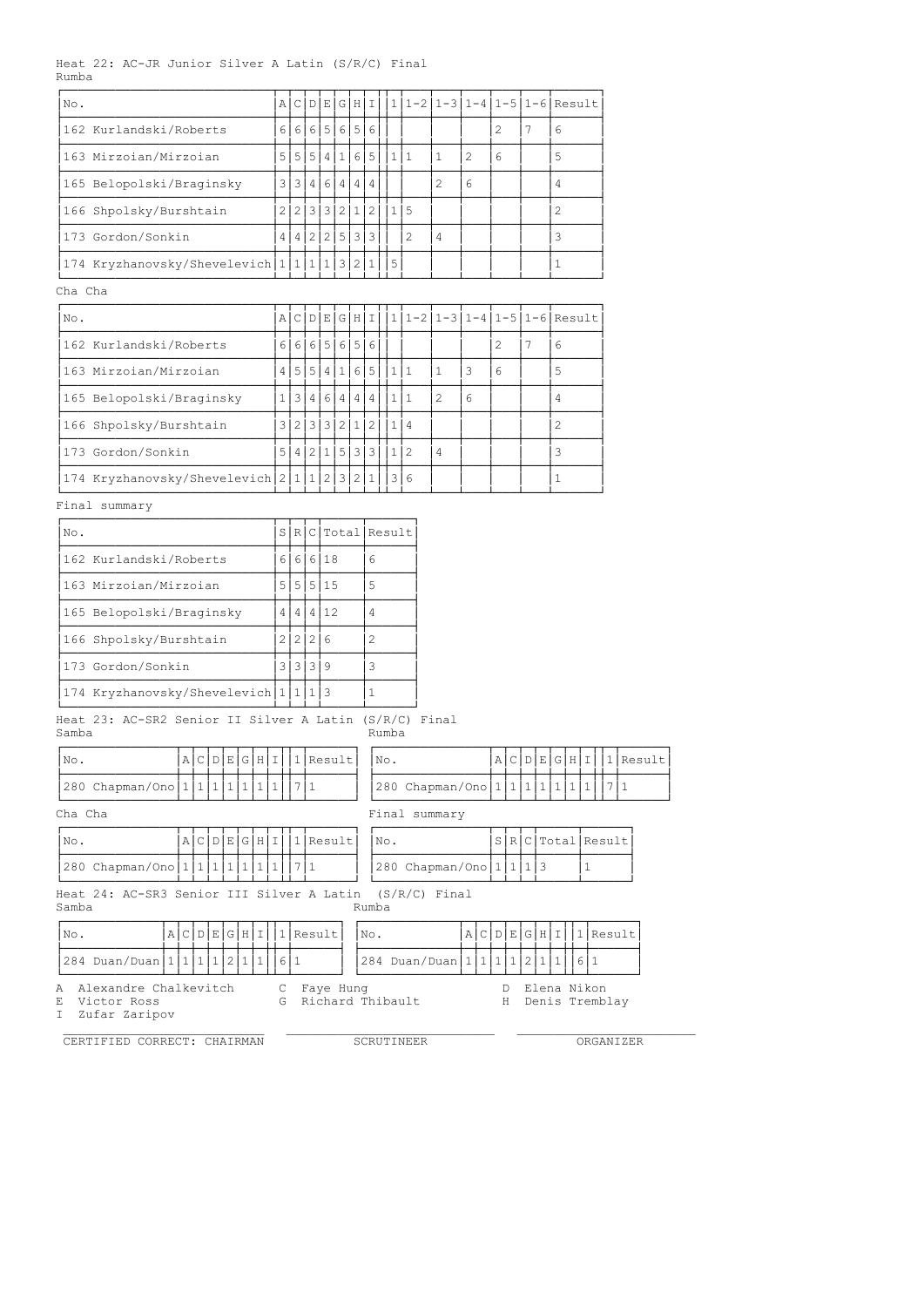Heat 24: AC-SR3 Senior III Silver A Latin (S/R/C) Final Cha Cha Final summary

| INo.                                  |  |  |  |  | A C D E G H I  1 Result   No. |                             |  |  | S R C Total Result |
|---------------------------------------|--|--|--|--|-------------------------------|-----------------------------|--|--|--------------------|
| $ 284$ Duan/Duan $ 1 1 1 1 2 1 1 6 1$ |  |  |  |  |                               | $ 284$ Duan/Duan $ 1 1 1 3$ |  |  |                    |

Heat 25: AC-JR Junior Silver B Latin (P/J) Final

Paso Doble

| No.                                      |  | A C D E     |     |     |     |                 |   | G H I  1 1-2 1-3 1-4 Result |
|------------------------------------------|--|-------------|-----|-----|-----|-----------------|---|-----------------------------|
| 165 Belopolski/Braginsky                 |  | 4 I         | 4   |     |     |                 |   |                             |
| 166 Shpolsky/Burshtain                   |  | 3 I         | 1 I | 2 1 | 2 I | $\overline{13}$ |   |                             |
| 173 Gordon/Sonkin                        |  | 13121313131 |     |     | 3   |                 | 6 |                             |
| 174 Kryzhanovsky/Shevelevich 2 1 1 2 1 2 |  |             |     |     |     |                 |   |                             |

| Jive                                       |  |       |           |     |     |   |   |   |                                     | Rule 11 |     |   |   |                      |
|--------------------------------------------|--|-------|-----------|-----|-----|---|---|---|-------------------------------------|---------|-----|---|---|----------------------|
| No.                                        |  |       |           |     |     |   |   |   | A C D E G H I  1 1-2 1-3 1-4 Result | No.     |     |   |   | . 1-2 1-3 1-4 Result |
| 165 Belopolski/Braginsky                   |  |       | 3 3 4 4 4 |     | 3 I | 4 |   |   |                                     | 166     |     | - | - |                      |
| 166 Shpolsky/Burshtain                     |  |       |           | 2   | 2   |   | 4 |   |                                     | 74      | 114 | - |   |                      |
| 173 Gordon/Sonkin                          |  | 4 4 2 |           | 3 3 | 4   |   |   | 4 |                                     |         |     |   |   |                      |
| 174 Kryzhanovsky/Shevelevich 2 2 1 2 1 1 2 |  |       |           |     |     |   |   |   |                                     |         |     |   |   |                      |

|              |  |  | No.  1 1-2 1-3 1-4 Result |
|--------------|--|--|---------------------------|
| 166 7 12     |  |  | $\mathcal{L}$             |
| 174   7   14 |  |  |                           |
|              |  |  |                           |

Final summary

| No.                                | P |  | J Total Result |
|------------------------------------|---|--|----------------|
| 165 Belopolski/Braginsky           | 4 |  |                |
| 166 Shpolsky/Burshtain             |   |  | (R11)          |
| 173 Gordon/Sonkin                  |   |  |                |
| 174 Kryzhanovsky/Shevelevich 1 2 3 |   |  | R11            |

#### ÀÄÄÄÄÄÄÄÄÄÄÄÄÄÄÄÄÄÄÄÄÄÄÄÄÄÄÄÄÁÄÁÄÁÄÄÄÄÄÁÄÄÄÄÄÄÄÙ Heat 26: AC-JV Juvenile Silver B Latin (P/J) Final Paso Doble Jive John States and Dive

| I No                                  |  |  |  |  | $ A C D E G H I 1 Result$   No. |                                           |  |  |  |  | A C D E G H I 1 Result |
|---------------------------------------|--|--|--|--|---------------------------------|-------------------------------------------|--|--|--|--|------------------------|
|                                       |  |  |  |  |                                 |                                           |  |  |  |  |                        |
| 176 Maidanik/Amirov 1 1 1 1 1 1 1 7 1 |  |  |  |  |                                 | $ 176$ Maidanik/Amirov $ 1 1 1 1 1 1 1 1$ |  |  |  |  |                        |
|                                       |  |  |  |  |                                 |                                           |  |  |  |  |                        |

Final summary

| No.           |                                                       |  |  |  |   |                          | PJ Total Result                 |                             |               |  |   |              |                |
|---------------|-------------------------------------------------------|--|--|--|---|--------------------------|---------------------------------|-----------------------------|---------------|--|---|--------------|----------------|
|               | 176 Maidanik/Amirov 1 1 2                             |  |  |  |   |                          |                                 |                             |               |  |   |              |                |
| Paso Doble    | Heat 27: AC-SR1 Senior I Silver B Latin (P/J) Final   |  |  |  |   |                          |                                 | Jive                        |               |  |   |              |                |
| No.           |                                                       |  |  |  |   |                          | $A C D E G H I  1 $ Result      | No.                         | A C D E G H I |  |   |              | 1 Result       |
|               | 280 Chapman/Ono   1   1   1   1   1   1   1           |  |  |  |   |                          |                                 | 280 Chapman/Ono 1 1 1 1 1 1 |               |  | 1 | $\mathbf{1}$ | .7 1           |
| Final summary |                                                       |  |  |  |   |                          |                                 |                             |               |  |   |              |                |
| No.           |                                                       |  |  |  |   | $P$ $J$ $Total$ $Result$ |                                 |                             |               |  |   |              |                |
|               | 280 Chapman/Ono $1/1$                                 |  |  |  |   |                          |                                 |                             |               |  |   |              |                |
| A<br>Е<br>I   | Alexandre Chalkevitch<br>Victor Ross<br>Zufar Zaripov |  |  |  | G |                          | C Faye Hung<br>Richard Thibault |                             | D.<br>H       |  |   | Elena Nikon  | Denis Tremblay |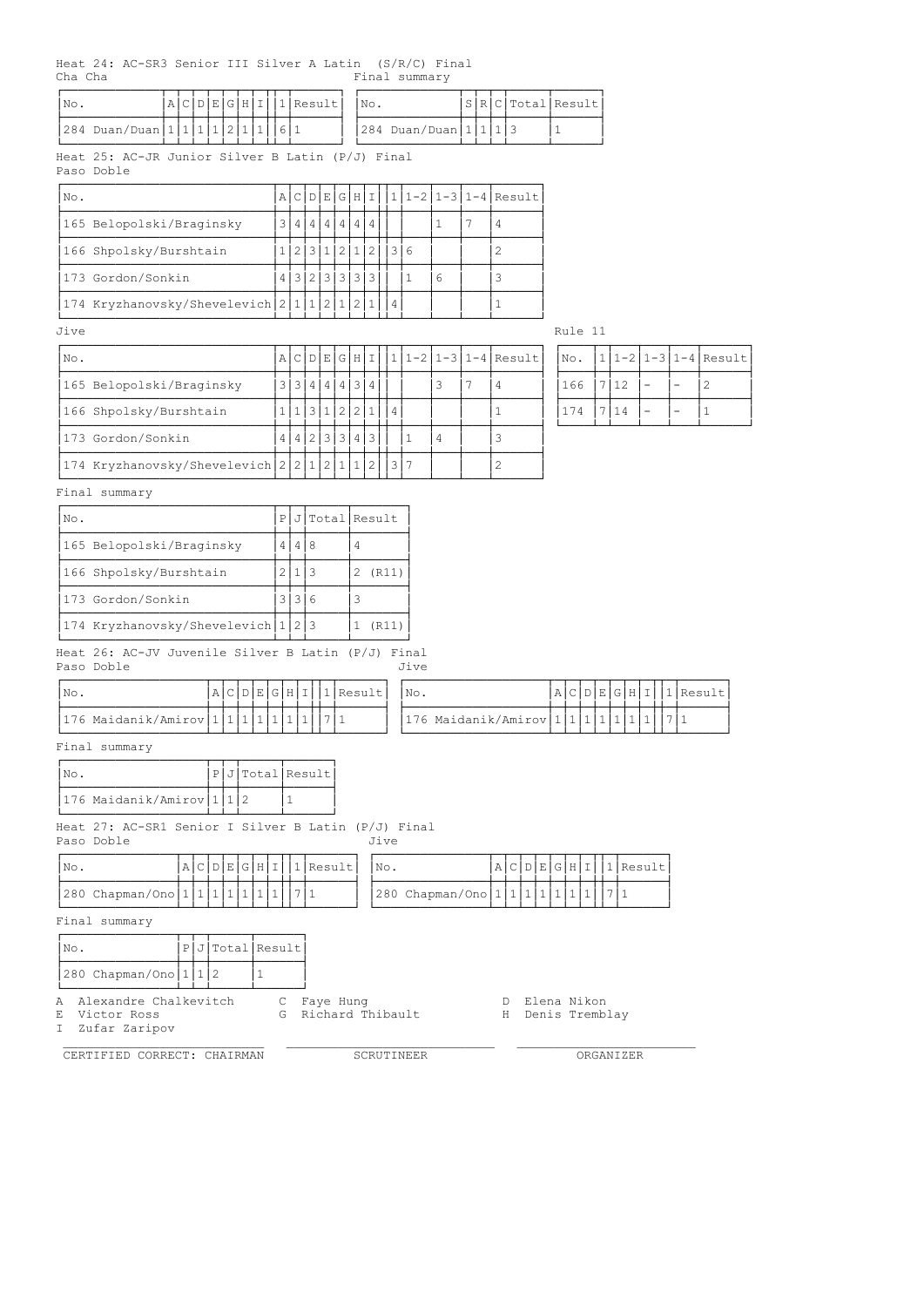### Heat 28: AC-JV Juvenile Gold A Latin (S/C/R/J) Final ...<br>Cha Cha

| No.                                                                    |               |                     |                |     | A C D E G H I    |   |                 |       | $1$ Result           | No.  |                                                    |                               |   |         |     | A C D E G H I |                                          |                | 1 Result                   |                 |
|------------------------------------------------------------------------|---------------|---------------------|----------------|-----|------------------|---|-----------------|-------|----------------------|------|----------------------------------------------------|-------------------------------|---|---------|-----|---------------|------------------------------------------|----------------|----------------------------|-----------------|
| 175 Kolomiyets/Shribman 1 1 1 1 1 1                                    |               |                     |                |     |                  |   |                 | 7   1 |                      |      | 175 Kolomiyets/Shribman 1 1 1 1 1 1                |                               |   |         |     |               |                                          | 7 1            |                            |                 |
| Rumba                                                                  |               |                     |                |     |                  |   |                 |       |                      | Jive |                                                    |                               |   |         |     |               |                                          |                |                            |                 |
| No.                                                                    |               |                     |                |     | A C D E G H I    |   |                 |       | 1 Result             | No.  |                                                    |                               |   |         |     | A C D E G H I |                                          |                | $ 1 $ Result               |                 |
| 175 Kolomiyets/Shribman 1 1 1 1 1 1                                    |               |                     |                |     |                  |   | $\vert$ 1       | 7 1   |                      |      | 175 Kolomiyets/Shribman 1 1 1 1 1 1                |                               |   |         |     |               |                                          | 7 1            |                            |                 |
| Final summary                                                          |               |                     |                |     |                  |   |                 |       |                      |      |                                                    |                               |   |         |     |               |                                          |                |                            |                 |
| INo.                                                                   |               |                     |                |     |                  |   |                 |       | S C R J Total Result |      |                                                    |                               |   |         |     |               |                                          |                |                            |                 |
| 175 Kolomiyets/Shribman   1   1   1   1   4                            |               |                     |                |     |                  |   | $\mathbf{1}$    |       |                      |      |                                                    |                               |   |         |     |               |                                          |                |                            |                 |
| Heat 29: AC-JR Junior Gold A Latin (S/C/R/J) Final<br>Samba            |               |                     |                |     |                  |   |                 |       |                      |      | Cha Cha                                            |                               |   |         |     |               |                                          |                |                            |                 |
| No.                                                                    | A C D E G H I |                     |                |     |                  |   |                 |       | $ 1 1-2 $ Result     |      | No.                                                |                               |   |         |     | A C D E G H I |                                          |                |                            | $1 1-2 $ Result |
| 166 Shpolsky/Burshtain   1   1   1                                     |               |                     |                |     | 112215           |   |                 |       | $\mathbf{1}$         |      | 166 Shpolsky/Burshtain 1 1 2 2 1 1                 |                               |   |         |     |               | $\begin{array}{c} \boxed{2} \end{array}$ | $ 4\rangle$    |                            | $\mathbf{1}$    |
| 172 Kamenetsky/Tulman                                                  | 2 2 2 2 2 1   |                     |                |     |                  | 1 |                 | 2 7   | $\mathbf{2}$         |      | 172 Kamenetsky/Tulman                              |                               |   |         |     | 2 2 1 1 2 2   | $\vert$ 1                                |                | 3 7                        | $\mathbf{2}$    |
| Rumba                                                                  |               |                     |                |     |                  |   |                 |       |                      |      | Jive                                               |                               |   |         |     |               |                                          |                |                            |                 |
| No.                                                                    | A C           |                     |                |     | D E G H I        |   |                 |       | $ 1 1-2 $ Result     |      | No.                                                |                               | A | $\circ$ |     | D E G H I     |                                          |                |                            | $1 1-2 $ Result |
| 166 Shpolsky/Burshtain   1   1   2   1   1   2                         |               |                     |                |     |                  |   | $\vert 5 \vert$ |       | $\mathbf{1}$         |      | 166 Shpolsky/Burshtain   1   1   1   1   1   1   1 |                               |   |         |     |               |                                          | 7 <sup>1</sup> |                            | $\mathbf{1}$    |
| 172 Kamenetsky/Tulman                                                  | 2 2 1 2 2 2   |                     |                |     |                  | 1 |                 | 2 7   | $\mathbf{2}$         |      | 172 Kamenetsky/Tulman                              |                               |   | $2 2 $  | 2 2 | 2 2           | $\overline{2}$                           |                | 7                          | $\overline{c}$  |
| Final summary                                                          |               |                     |                |     |                  |   |                 |       |                      |      |                                                    |                               |   |         |     |               |                                          |                |                            |                 |
| No.                                                                    | S C           | $\lfloor R \rfloor$ |                |     |                  |   |                 |       | J Total Result       |      |                                                    |                               |   |         |     |               |                                          |                |                            |                 |
| 166 Shpolsky/Burshtain   1   1                                         |               | 1                   |                | 1 4 |                  |   | $\mathbf{1}$    |       |                      |      |                                                    |                               |   |         |     |               |                                          |                |                            |                 |
| 172 Kamenetsky/Tulman                                                  | 2 2 2 2 8     |                     |                |     |                  |   | 2               |       |                      |      |                                                    |                               |   |         |     |               |                                          |                |                            |                 |
| Heat 30: AC-JR Junior Silver B Singles Latin (P/J) Final<br>Paso Doble |               |                     |                |     |                  |   |                 |       |                      | Jive |                                                    |                               |   |         |     |               |                                          |                |                            |                 |
| ACDEGHI<br>No.                                                         |               |                     |                |     |                  |   |                 |       | $1 1-2 $ Result      | No.  |                                                    | $A C D E G H I 1 1-2 Result$  |   |         |     |               |                                          |                |                            |                 |
| 272 Klim/Braginsky 2 2 2 2 2 2 1                                       |               |                     | 2 2            |     |                  |   | 7               |       | $\overline{c}$       |      | 272 Klim/Braginsky $ 2 2 2 2 2 2 2 2 $             |                               |   |         |     | 7             |                                          | 2              |                            |                 |
| 275 Daich/Tsesler<br> 1 1 1 1 1 1 1                                    |               |                     |                |     | 7                |   |                 |       | $\mathbf{1}$         |      | 275 Daich/Tsesler                                  | 1 1 1 1 1 1 1 1               |   |         | 7   |               |                                          | 1              |                            |                 |
| Final summary                                                          |               |                     |                |     |                  |   |                 |       |                      |      |                                                    |                               |   |         |     |               |                                          |                |                            |                 |
| No.<br>P J Total Result                                                |               |                     |                |     |                  |   |                 |       |                      |      |                                                    |                               |   |         |     |               |                                          |                |                            |                 |
| 272 Klim/Braginsky 2 2 4                                               |               |                     | $\overline{2}$ |     |                  |   |                 |       |                      |      |                                                    |                               |   |         |     |               |                                          |                |                            |                 |
| 275 Daich/Tsesler<br>1 1 2                                             |               |                     | 1              |     |                  |   |                 |       |                      |      |                                                    |                               |   |         |     |               |                                          |                |                            |                 |
| Heat 32: AC-JV Juvenile Gold B Latin (C/P) Final<br>Cha Cha            |               |                     |                |     |                  |   |                 |       |                      |      | Paso Doble                                         |                               |   |         |     |               |                                          |                |                            |                 |
| No.                                                                    |               |                     |                |     | A C D E G H I    |   |                 |       | $ 1 $ Result         | No.  |                                                    |                               |   |         |     |               |                                          |                | $A C D E G H I  1 $ Result |                 |
| 175 Kolomiyets/Shribman 1 1 1 1 1 1                                    |               |                     |                |     |                  |   |                 | 7 1   |                      |      | 175 Kolomiyets/Shribman 1 1 1 1 1 1 7 1            |                               |   |         |     |               |                                          |                |                            |                 |
| Final summary                                                          |               |                     |                |     |                  |   |                 |       |                      |      |                                                    |                               |   |         |     |               |                                          |                |                            |                 |
| No.                                                                    |               |                     |                |     | C P Total Result |   |                 |       |                      |      |                                                    |                               |   |         |     |               |                                          |                |                            |                 |
| 175 Kolomiyets/Shribman   1   1   2                                    |               |                     |                |     | $\mathbf{1}$     |   |                 |       |                      |      |                                                    |                               |   |         |     |               |                                          |                |                            |                 |
| Alexandre Chalkevitch<br>Α<br>Victor Ross<br>Ε<br>Zufar Zaripov<br>I   |               |                     | С<br>G         |     | Faye Hung        |   |                 |       | Richard Thibault     |      | D<br>H                                             | Elena Nikon<br>Denis Tremblay |   |         |     |               |                                          |                |                            |                 |
| CERTIFIED CORRECT: CHAIRMAN                                            |               |                     |                |     |                  |   |                 |       | SCRUTINEER           |      |                                                    | ORGANIZER                     |   |         |     |               |                                          |                |                            |                 |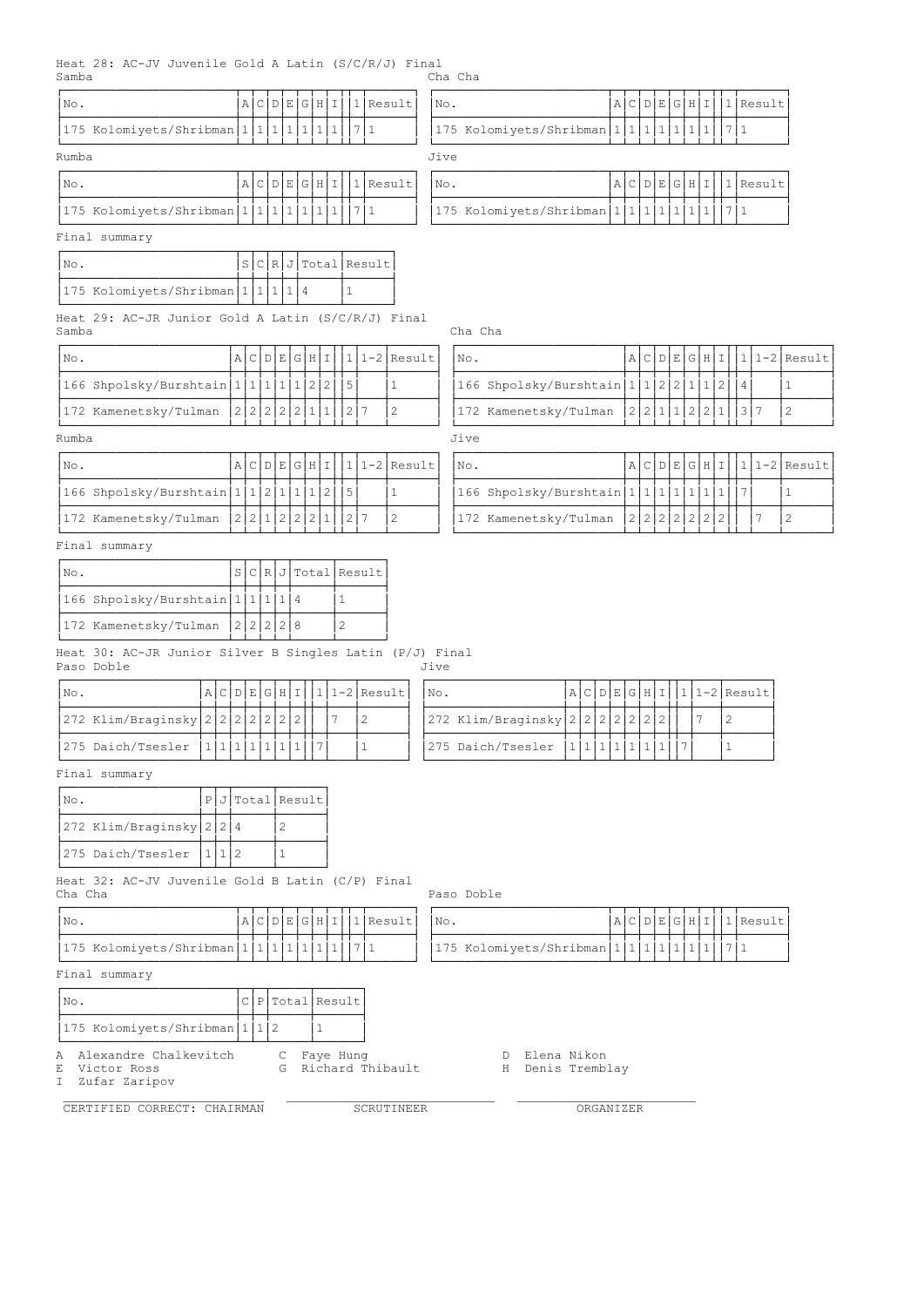Heat 33: AC-JR Junior Gold B Latin (C/P) Final<br>Cha Cha

Paso Doble

| INo. |                                         |  |  |  |  | A C D E G H I  1 1-2 Result | $\overline{\text{NO}}$ . |                                        |  |  |  |  | $A C D E G H I 1 1-2 Result $ |
|------|-----------------------------------------|--|--|--|--|-----------------------------|--------------------------|----------------------------------------|--|--|--|--|-------------------------------|
|      | 166 Shpolsky/Burshtain 1 1 1 1 1 2  6   |  |  |  |  |                             |                          | 166 Shpolsky/Burshtain 1 1 2 1 1 1 1 6 |  |  |  |  |                               |
|      | 172 Kamenetsky/Tulman  2 2 2 2 2 1  1 7 |  |  |  |  |                             |                          | 172 Kamenetsky/Tulman  2 2 1 2 2 2 2 1 |  |  |  |  |                               |
|      | Final summarv                           |  |  |  |  |                             |                          |                                        |  |  |  |  |                               |

# ÚÄÄÄÄÄÄÄÄÄÄÄÄÄÄÄÄÄÄÄÄÄÄÂÄÂÄÂÄÂÄÂÄÂÄÂÄÂÂÄÂÄÄÄÂÄÄÄÄÄÄ¿ ÚÄÄÄÄÄÄÄÄÄÄÄÄÄÄÄÄÄÄÄÄÄÄÂÄÂÄÂÄÂÄÂÄÂÄÂÄÂÂÄÂÄÄÄÂÄÄÄÄÄÄ¿  $\vert$ No.  $\vert$ A $\vert$ C $\vert$ D $\vert$ E $\vert$ G $\vert$ H $\vert$ I $\vert$ 1 $\vert$ 1-2 $\vert$ Result  $\vert$ 166 Shpolsky/Burshtain $\vert 1\vert 1\vert 2\vert 1\vert 1\vert 1\vert 1\vert 1\vert$ 1||6|  $\vert 1\vert$  $\vert$ 172 Kamenetsky/Tulman  $\vert 2\vert 2\vert 1\vert 2\vert 2\vert 2\vert 2\vert 1\vert 1$ 7  $\vert 2$

#### Final summary

| No.                          |  | C P Total Result |
|------------------------------|--|------------------|
| 166 Shpolsky/Burshtain 1112  |  |                  |
| 172 Kamenetsky/Tulman  2 2 4 |  |                  |

Heat 38: AC-JV Juvenile New Comer Standard (W/Q) Final Standard (w/g/ Final summary Final summary Final summary  $\alpha$ 

| INo.                                 |  |  |  | $D[E[F[G][1]]$ Result $ $ No. |                             |  |  |  | $D[E]F[G][1][1]$ Result | INo. |                              |  | $ W Q $ Total Result |
|--------------------------------------|--|--|--|-------------------------------|-----------------------------|--|--|--|-------------------------|------|------------------------------|--|----------------------|
| $ 159 \text{ Wang/Mu} 1 1 1 1 1 5 1$ |  |  |  |                               | $159$ Wang/Mu 1 1 1 1 1 5 1 |  |  |  |                         |      | $ 159 \text{ Wang/Mu} 1 1 2$ |  |                      |

|     | Final summary     |  |                      |
|-----|-------------------|--|----------------------|
| No. |                   |  | $ W Q $ Total Result |
|     | 159 Wang/Mu 1 1 2 |  |                      |

Heat 39: AC-JV Juvenile New Comer Singles Standard (W/Q) Final Waltz Quickstep

| INo.                |                                              |  |  |  |  | $D[E]F[G]I$  1 1-2 Result |
|---------------------|----------------------------------------------|--|--|--|--|---------------------------|
|                     | $ 175$ Kolomiyets/Kolomiyets $ 1 1 1 1 1 5 $ |  |  |  |  |                           |
| 176 Maidanik/Sonkin |                                              |  |  |  |  |                           |

| $ N\circ.$                                   |           |  |  |  | $D[E[F G I 1 1-2 Result $ No. | $D[E]F[G][1][1]1-2[Result]$                  |  |
|----------------------------------------------|-----------|--|--|--|-------------------------------|----------------------------------------------|--|
| $ 175$ Kolomiyets/Kolomiyets $ 1 1 1 1 1 5 $ |           |  |  |  |                               | $ 175$ Kolomiyets/Kolomiyets $ 1 1 1 1 1 5 $ |  |
| 176 Maidanik/Sonkin                          | 2 2 2 2 2 |  |  |  |                               | 2 2 2 2 2<br>176 Maidanik/Sonkin             |  |

#### Final summary

| No.                            |  | $ W Q $ Total Result |
|--------------------------------|--|----------------------|
| 175 Kolomiyets/Kolomiyets 1112 |  |                      |
| 176 Maidanik/Sonkin            |  |                      |

Heat 43: AC-JV Juvenile Pre-Bronze Standard (W/Q) Final Waltz **Quickstep** 

| No.                              |             |  |  |    | $D[E[F[G][1][1]1-2]$ Result   No. |                                |  |  |  |  | $D[E[F[G][1][1]2-2]$ Result |
|----------------------------------|-------------|--|--|----|-----------------------------------|--------------------------------|--|--|--|--|-----------------------------|
| 1161 Kaplun/Krol                 | 12121212121 |  |  | .5 |                                   | 161 Kaplun/Krol                |  |  |  |  |                             |
| 164 Reunov/Glaoubakh 1 1 1 1 1 1 |             |  |  |    |                                   | 164 Reunov/Glaoubakh 2 2 1 1 1 |  |  |  |  |                             |

# Final summary

| INo.                       |       | $ W Q $ Total Result |
|----------------------------|-------|----------------------|
| 161 Kaplun/Krol            | 2 2 4 |                      |
| 164 Reunov/Glaoubakh 1 1 2 |       |                      |

Heat 45: AC-JV Juvenile New Comer Combo (W/C) Final Waltz **Cha Cha Final summary** Cha Cha Final summary

| D E F G I 1 Result <br> No.          | $D[E]F[G][1][1]$ Result<br>INO. | W C Total Result <br>INO. |
|--------------------------------------|---------------------------------|---------------------------|
|                                      |                                 |                           |
| $ 159 \text{ Wang/Mu} 1 1 1 1 1 5 1$ | $159$ Wang/Mu 1 1 1 1 1 5 1     | $159$ Wang/Mu 1 1 2       |

Heat 46: AC-JR Junior Pre-Bronze Combo (W/C) Final Waltz **Cha Cha Final summary** Cha Cha Final summary

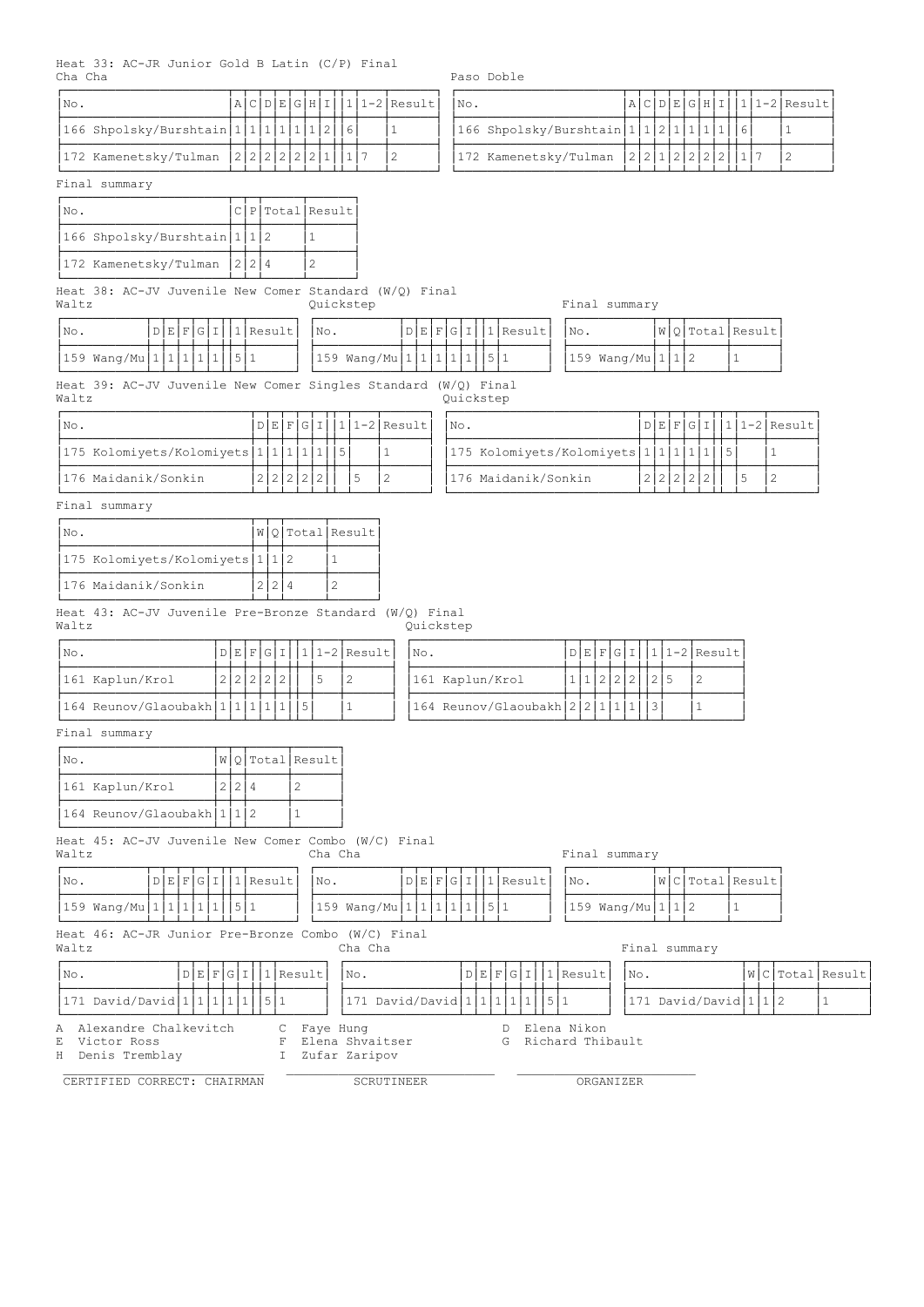Heat 47: AC-JV Juvenile Pre-Bronze Singles Standard (W/Q) Final<br>Waltz 0uickstep Quickstep

|                                         |  |  |  | 'Result | No.                               |  |  |  | 1 Result |
|-----------------------------------------|--|--|--|---------|-----------------------------------|--|--|--|----------|
| 175 Kolomiyets/Kolomiyets 1 1 1 1 1 5 1 |  |  |  |         | 175 Kolomiyets/Kolomiyets 1 1 1 1 |  |  |  |          |

| 'No. |                                         |  |  |  | D E F G I  1 Result |
|------|-----------------------------------------|--|--|--|---------------------|
|      | 175 Kolomiyets/Kolomiyets 1 1 1 1 1 5 1 |  |  |  |                     |

Final summary

| INo. |                                 |  | $ W $ O $ Total Result $ |
|------|---------------------------------|--|--------------------------|
|      | 1175 Kolomiyets/Kolomiyets 1112 |  |                          |

ÀÄÄÄÄÄÄÄÄÄÄÄÄÄÄÄÄÄÄÄÄÄÄÄÄÄÁÄÁÄÁÄÄÄÄÄÁÄÄÄÄÄÄÙ Heat 48: AC-JR Junior Pre-Bronze Standard (W/Q) Final Waltz **Manual Strauber Community** Cuickstep **Final summary** Final summary

| INo.                                |  |  | D E F G I  1 Result   No. |                               |  |  |  | D E F G I 1 Result | $\mathbb{N} \circ$ . |                       |  | $ W Q $ Total Result |
|-------------------------------------|--|--|---------------------------|-------------------------------|--|--|--|--------------------|----------------------|-----------------------|--|----------------------|
| $ 171$ David/David $ 1 1 1 1 1 5 1$ |  |  |                           | 171 David/David 1 1 1 1 1 5 1 |  |  |  |                    |                      | 171 David/David 1 1 2 |  |                      |

Heat 50: AC-JV Juvenile Pre-Bronze Combo (W/C) Final Waltz Cha Cha

| $ N\circ.$                       |           |  |  |   | $D E F G I   1 1-2 1-3 Result $ | INo.                             |            |  |  |  | $D E F G I   1 1-2 1-3 Result$ |
|----------------------------------|-----------|--|--|---|---------------------------------|----------------------------------|------------|--|--|--|--------------------------------|
| $159$ Wang/Mu                    | 3 3 3 3 2 |  |  |   |                                 | 159 Wang/Mu                      |            |  |  |  |                                |
| 161 Kaplun/Krol                  | 2 2 2 2   |  |  | 4 |                                 | 161 Kaplun/Krol                  | 1211212121 |  |  |  |                                |
| 164 Reunov/Glaoubakh 1 1 1 1 1 5 |           |  |  |   |                                 | 164 Reunov/Glaoubakh 1 2 1 1 1 4 |            |  |  |  |                                |

| $ $ No.                          |  |  |  |  | $D E F G I   1 1-2 1-3 Result $ | No.                          |  |  |  |  | 'D E F G I  1 1-2 1-3 Result |
|----------------------------------|--|--|--|--|---------------------------------|------------------------------|--|--|--|--|------------------------------|
| 159 Wang/Mu                      |  |  |  |  |                                 | 159 Wang/Mu                  |  |  |  |  |                              |
| 161 Kaplun/Krol                  |  |  |  |  |                                 | 161 Kaplun/Krol              |  |  |  |  |                              |
| 164 Reunov/Glaoubakh 1 1 1 1 1 5 |  |  |  |  |                                 | 164 Reunov/Glaoubakh 1 2 1 1 |  |  |  |  |                              |

Final summary

| INo.                       |  | WC Total Result |
|----------------------------|--|-----------------|
| 159 Wang/Mu                |  |                 |
| 161 Kaplun/Krol            |  |                 |
| 164 Reunov/Glaoubakh 1 1 2 |  |                 |

Heat 52: AC-JV Juvenile Bronze A Standard (W/F/Q) Final Waltz **Foxtrot** 

| $ N\circ.$                       |                   |  |  |                |  |  | $D[E[F[G][1][11-2]1-3]1-4]$ Result | No. |                               |  |                   |  |  |  | D E F G I  1 1-2 1-3 1-4 Result |
|----------------------------------|-------------------|--|--|----------------|--|--|------------------------------------|-----|-------------------------------|--|-------------------|--|--|--|---------------------------------|
| 154 Levi/Dyulgerov               | 4   4   4   4   4 |  |  |                |  |  |                                    |     | 154 Levi/Dyulgerov            |  | 4   4   4   4   4 |  |  |  |                                 |
| 158 Sun/Liang                    | 3 3 3 3 3         |  |  |                |  |  |                                    |     | 158 Sun/Liang                 |  | 3 3 3 3 3         |  |  |  |                                 |
| 160 Ossine/Ossine                |                   |  |  | 2 1 1 2 2  2 5 |  |  |                                    |     | 160 Ossine/Ossine             |  | 2 2 1 2 2         |  |  |  |                                 |
| 176 Maidanik/Amirov 1 2 2 1 1  3 |                   |  |  |                |  |  |                                    |     | 176 Maidanik/Amirov 1 1 2 1 1 |  |                   |  |  |  |                                 |

| No.                           |  |  |           |  |   |    | D E F G I  1 1-2 1-3 1-4 Result | INo. |                            |         |          | W F Q Total Result |
|-------------------------------|--|--|-----------|--|---|----|---------------------------------|------|----------------------------|---------|----------|--------------------|
| 154 Levi/Dyulgerov            |  |  | 4 3 4 4 4 |  |   | -5 |                                 |      | 154 Levi/Dyulgerov         |         | 4 4 4 12 |                    |
| 158 Sun/Liang                 |  |  | 3 4 3 3 3 |  | 4 |    |                                 |      | 158 Sun/Liang              | 3 3 3 9 |          | З                  |
| 160 Ossine/Ossine             |  |  | 2 1 1 2 2 |  |   |    |                                 |      | 160 Ossine/Ossine          | 2 2 2 6 |          |                    |
| 176 Maidanik/Amirov 1 2 2 1 1 |  |  |           |  |   |    |                                 |      | 176 Maidanik/Amirov 111113 |         |          |                    |

Heat 52B: AC-JV Juvenile Pre-Bronze B Standard (W/Q) Final Quickstep

| (W/0) | na |
|-------|----|
| ---   |    |

| $\overline{\text{NO}}$ .         |  |  |  | $D E F G I  1 $ Result   No. |  |                                       |  |  |  | D E F G I  1 Result |
|----------------------------------|--|--|--|------------------------------|--|---------------------------------------|--|--|--|---------------------|
| $164$ Reunov/Glaoubakh $1111111$ |  |  |  |                              |  | $ 164$ Reunov/Glaoubakh $ 1 1 1 1 1 $ |  |  |  |                     |
| D Elena Nikon                    |  |  |  | E Victor Ross                |  | F Elena Shvaitser                     |  |  |  |                     |

CERTIFIED CORRECT: CHAIRMAN SCRUTINEER SCRUTINEER ORGANIZER

G Richard Thibault **I** Zufar Zaripov

\_\_\_\_\_\_\_\_\_\_\_\_\_\_\_\_\_\_\_\_\_\_\_\_\_\_\_ \_\_\_\_\_\_\_\_\_\_\_\_\_\_\_\_\_\_\_\_\_\_\_\_\_\_\_\_ \_\_\_\_\_\_\_\_\_\_\_\_\_\_\_\_\_\_\_\_\_\_\_\_

| No.                              |           |  |              |  |  | $D E F G I  1 1-2 1-3 1-4 Result$ |
|----------------------------------|-----------|--|--------------|--|--|-----------------------------------|
| 154 Levi/Dyulgerov               | 4 4 4 4 4 |  |              |  |  |                                   |
| 158 Sun/Liang                    |           |  | 3 3 3 3 3    |  |  |                                   |
| 160 Ossine/Ossine                |           |  | 2 2 1 2 2  1 |  |  |                                   |
| 176 Maidanik/Amirov 1 1 2 1 1  4 |           |  |              |  |  |                                   |

Quickstep Final summary

| No. |                            |         |          | $W$   F Q  Total   Result |
|-----|----------------------------|---------|----------|---------------------------|
|     | 154 Levi/Dyulgerov         |         | 4 4 4 12 | 4                         |
|     | 158 Sun/Liang              | 3 3 3 9 |          |                           |
|     | 160 Ossine/Ossine          | 2 2 2 6 |          | 2                         |
|     | 176 Maidanik/Amirov 111113 |         |          |                           |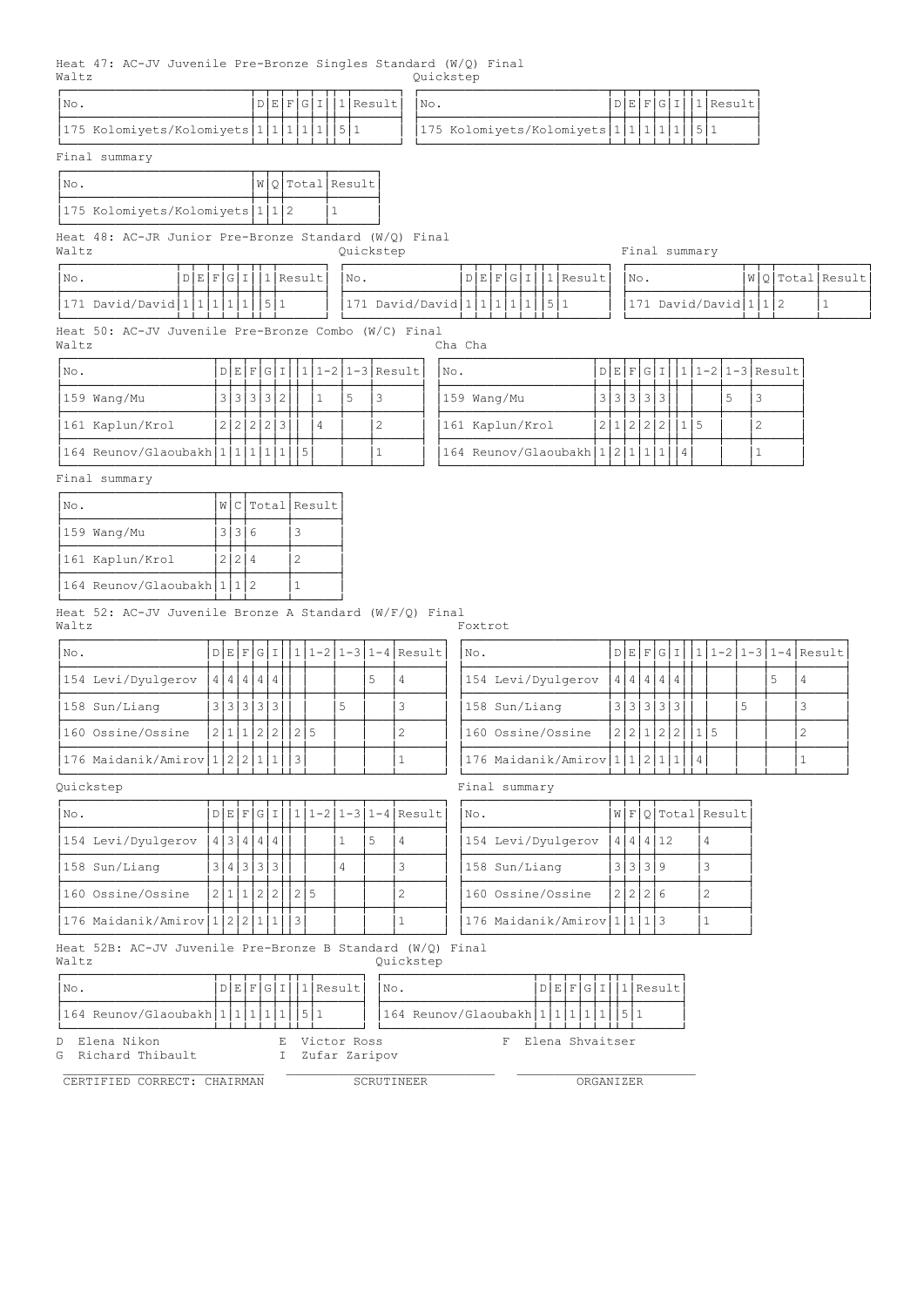Heat 52B: AC-JV Juvenile Pre-Bronze B Standard (W/Q) Final Final summary

| No.                                                                 |  |               |   |                 | W Q Total Result       |                          |         |                                                 |             |         |                              |                |   |                                 |
|---------------------------------------------------------------------|--|---------------|---|-----------------|------------------------|--------------------------|---------|-------------------------------------------------|-------------|---------|------------------------------|----------------|---|---------------------------------|
| 164 Reunov/Glaoubakh 11112                                          |  |               |   | $\mathbf{1}$    |                        |                          |         |                                                 |             |         |                              |                |   |                                 |
| Heat 53: AC-JR Junior Bronze A Standard $(W/F/Q)$ Final<br>Waltz    |  |               |   |                 | Foxtrot                |                          |         |                                                 |             |         | Quickstep                    |                |   |                                 |
| D E F G I <br>No.                                                   |  | $ 1 $ Result  |   |                 | No.                    |                          |         | D E F G I<br>11 Result                          |             | No.     |                              |                |   | D E F G I                       |
| 156 Wu/Fang   1   1   1   1   1   5   1                             |  |               |   |                 |                        |                          |         | 156 Wu/Fang   1   1   1   1   1<br> 5 1         |             |         |                              |                |   | 156 Wu/Fang   1   1   1   1   1 |
| Final summary                                                       |  |               |   |                 |                        |                          |         |                                                 |             |         |                              |                |   |                                 |
| $W$   F Q  Total  Result<br>INo.                                    |  |               |   |                 |                        |                          |         |                                                 |             |         |                              |                |   |                                 |
| 156 Wu/Fang 11113                                                   |  | $\mathbf{1}$  |   |                 |                        |                          |         |                                                 |             |         |                              |                |   |                                 |
| Heat 54: AC-SR1 Senior I Bronze A Standard (W/F/Q) Final<br>Waltz   |  |               |   |                 |                        |                          | Foxtrot |                                                 |             |         |                              |                |   |                                 |
| No.                                                                 |  | D E F G I     |   |                 | $1$ Result             |                          | No.     |                                                 |             |         | $D E F G I  1 $ Result       |                |   |                                 |
| 232 Gunawan/Gunawan 1 1 1 1 1                                       |  |               |   | 5 1             |                        |                          |         | 232 Gunawan/Gunawan   1   1   1   1   1   5   1 |             |         |                              |                |   |                                 |
| Quickstep                                                           |  |               |   |                 |                        |                          |         | Final summary                                   |             |         |                              |                |   |                                 |
| No.                                                                 |  |               |   |                 | $D E F G I  1 $ Result |                          | No.     |                                                 |             |         | W F O Total Result           |                |   |                                 |
| 232 Gunawan/Gunawan   1   1   1   1   1                             |  |               |   | 5 1             |                        |                          |         | 232 Gunawan/Gunawan1111113                      |             |         | 1                            |                |   |                                 |
| Heat 56: AC-SR2 Senior II Bronze A Standard (W/F/Q) Final<br>Waltz  |  |               |   |                 |                        |                          |         | Foxtrot                                         |             |         |                              |                |   |                                 |
| No.                                                                 |  | B C D F I     |   |                 |                        | $11-2$ Result            |         | No.                                             |             |         | B C D F I                    |                |   | $1 1-2 $ Result                 |
| 229 Luong/Luong                                                     |  | 1 2 1 1 1     |   | $\overline{4}$  |                        | $\mathbf{1}$             |         | 229 Luong/Luong                                 |             |         | 1 1 1 1 1                    | 5              |   | $\mathbf{1}$                    |
| 232 Gunawan/Gunawan 211222                                          |  |               |   | 115             |                        | $\overline{c}$           |         | 232 Gunawan/Gunawan                             |             |         | 2 2 2 2 2                    |                | 5 | 2                               |
| Quickstep                                                           |  |               |   |                 |                        |                          |         | Final summary                                   |             |         |                              |                |   |                                 |
| No.                                                                 |  | B C D F I     |   |                 |                        | $ 1 1-2 $ Result         |         | No.                                             |             |         | W F Q Total Result           |                |   |                                 |
| 229 Luong/Luong                                                     |  | 1 1 1 1 1     |   | 5               |                        | $\mathbf{1}$             |         | 229 Luong/Luong                                 |             | 1 1 1 3 |                              | $\mathbf{1}$   |   |                                 |
| 232 Gunawan/Gunawan $2222$                                          |  |               |   |                 | 5                      | $\mathbf{2}$             |         | 232 Gunawan/Gunawan 22226                       |             |         |                              | 2              |   |                                 |
| Heat 58: AC-SR3 Senior III Bronze A Standard (W/F/Q) Final<br>Waltz |  |               |   |                 |                        |                          |         | Foxtrot                                         |             |         |                              |                |   |                                 |
| No.                                                                 |  |               |   |                 |                        | $B C D F I 1 1-2 Result$ |         | No.                                             |             |         |                              |                |   | $B C D F I 1 1-2 Result$        |
| 229 Luong/Luong                                                     |  |               |   | 1 2 2 2 2 1 5   |                        | $\mathbf{2}$             |         | 229 Luong/Luong                                 |             |         | 1 2 1 1 1 1                  | $\overline{4}$ |   | $\mathbf{1}$                    |
| 232 Gunawan/Gunawan   2   1   1   1   1                             |  |               |   | $\vert 4 \vert$ |                        | $\mathbf{1}$             |         | 232 Gunawan/Gunawan 211222                      |             |         |                              | 115            |   | $\overline{2}$                  |
| Quickstep                                                           |  |               |   |                 |                        |                          |         | Final summary                                   |             |         |                              |                |   |                                 |
| No.                                                                 |  | B C D F I     |   |                 |                        | $111-2$ Result           |         | No.                                             |             |         | $W$   F   Q   Total   Result |                |   |                                 |
| 229 Luong/Luong                                                     |  | 1 1 1 1 1 1 5 |   |                 |                        | $\mathbf{1}$             |         | 229 Luong/Luong                                 |             | 2 1 1 4 |                              | $\mathbf{1}$   |   |                                 |
|                                                                     |  |               |   |                 | 5                      | $\overline{c}$           |         | 232 Gunawan/Gunawan   1   2   2   5             |             |         |                              | 2              |   |                                 |
| 232 Gunawan/Gunawan 222222                                          |  |               | С |                 |                        | Faye Hung                |         | D                                               | Elena Nikon |         |                              |                |   |                                 |
| Remo Di Marco<br>В<br>Victor Ross<br>Ε<br>Zufar Zaripov<br>I.       |  |               | F |                 |                        | Elena Shvaitser          |         | G                                               |             |         | Richard Thibault             |                |   |                                 |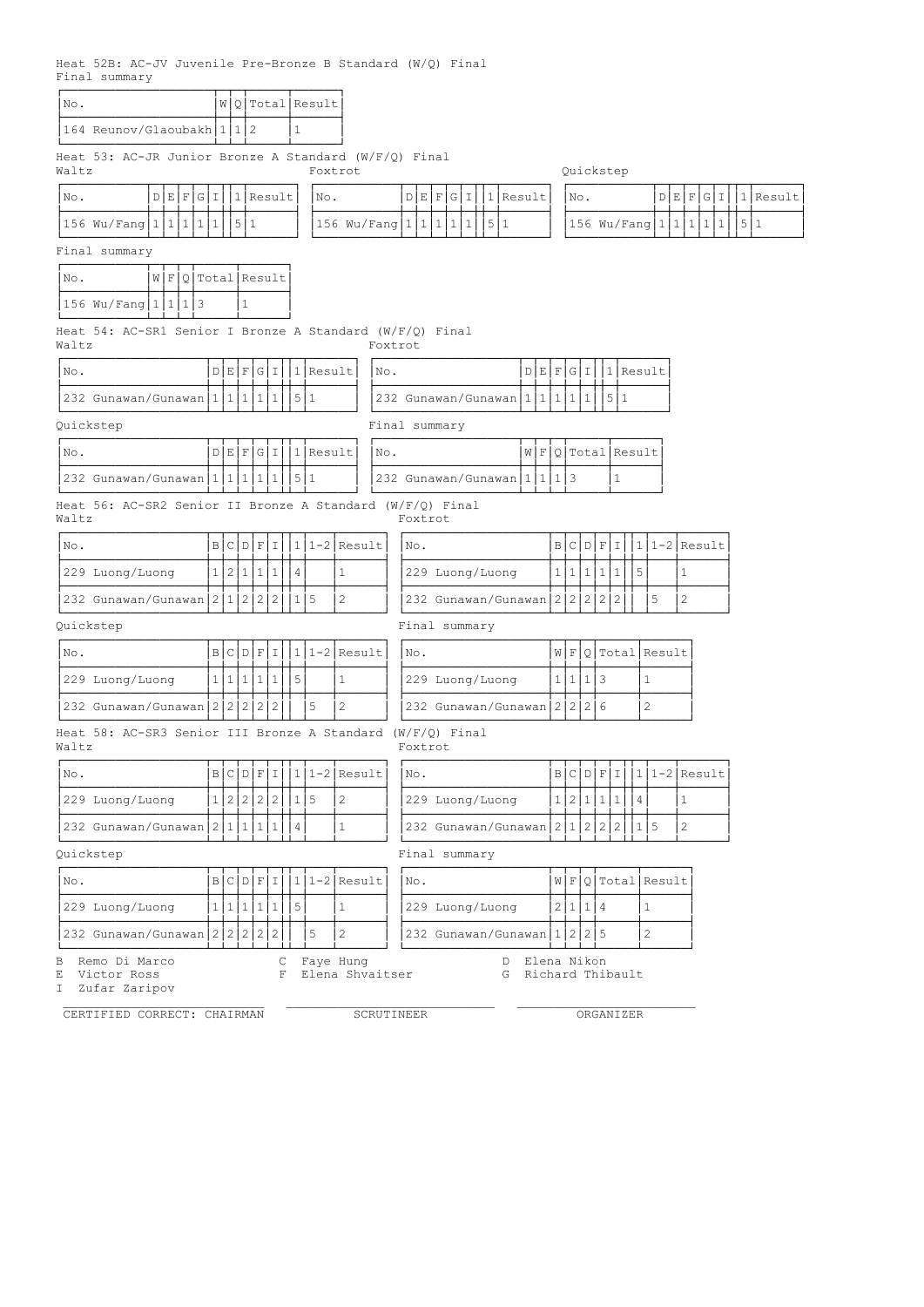|       |  |  | Heat 59: AC-JV Juvenile Bronze Combo (W/C/R/O) Final |         |  |
|-------|--|--|------------------------------------------------------|---------|--|
| Waltz |  |  |                                                      | Cha Cha |  |

| INo.                                      |  |  |        |  |  | $ B C D F I  1 1-2 1-3 Result $ | No.                        |               |  | BCDFII |   | $1111-21-3$ Result |
|-------------------------------------------|--|--|--------|--|--|---------------------------------|----------------------------|---------------|--|--------|---|--------------------|
| 154 Levi/Dyulgerov                        |  |  | 333333 |  |  |                                 | 154 Levi/Dyulgerov         | 3 3 3 3 3 3 3 |  |        |   |                    |
| 158 Sun/Liang                             |  |  |        |  |  |                                 | 158 Sun/Liang              |               |  |        | 5 |                    |
| $ 164$ Reunov/Glaoubakh $ 1 2 2 2 2 1 15$ |  |  |        |  |  |                                 | 164 Reunov/Glaoubakh 1 1 1 |               |  |        |   |                    |

| INo.                              |  |             |  |  |  | $ B C D F I  1 1-2 1-3 Result $ | $\overline{\text{NO}}$ . |                              |               |  |  |  | B C D F I  1 1-2 1-3 Result |
|-----------------------------------|--|-------------|--|--|--|---------------------------------|--------------------------|------------------------------|---------------|--|--|--|-----------------------------|
| 154 Levi/Dyulgerov                |  | 3 3 3 3 3 3 |  |  |  |                                 |                          | 154 Levi/Dyulgerov           | 3 3 3 3 3 3 1 |  |  |  |                             |
| 158 Sun/Liang                     |  |             |  |  |  |                                 |                          | 158 Sun/Liang                |               |  |  |  |                             |
| 164 Reunov/Glaoubakh 1 1 2 1 2  3 |  |             |  |  |  |                                 |                          | 164 Reunov/Glaoubakh 1 1 1 1 |               |  |  |  |                             |

#### Final summary

| INo.                               |           |  |            | W C R Q Total Result |
|------------------------------------|-----------|--|------------|----------------------|
| 154 Levi/Dyulgerov                 |           |  | 3 3 3 3 12 |                      |
| 1158 Sun/Liang                     | 1 2 2 2 7 |  |            |                      |
| $164$ Reunov/Glaoubakh $2 1 1 1 5$ |           |  |            |                      |

Heat 60: AC-SR1 Senior I Bronze<br>Tango Tango Viennese Waltz

| INo.                      |  |  |  | `IF I  1 Result | INO.                      |  |  |  | DIFIIIIIResultI |
|---------------------------|--|--|--|-----------------|---------------------------|--|--|--|-----------------|
| 232 Gunawan/Gunawan 2 1 1 |  |  |  |                 | 232 Gunawan/Gunawan 1 1 1 |  |  |  |                 |

| INo. |                                  |  | T V Total Result |
|------|----------------------------------|--|------------------|
|      | $ 232 \tGunawan/Gunawan  1  1 2$ |  |                  |

ÀÄÄÄÄÄÄÄÄÄÄÄÄÄÄÄÄÄÄÄÁÄÁÄÁÄÄÄÄÄÁÄÄÄÄÄÄÙ Heat 61: AC-JR Junior Bronze Combo (W/C/R/Q) Final Waltz Cha Cha

| INo.                           |  |  |  |  | $ B C D F I  1 1-2 Result $ | INo. |                                  |  |  |              |  | $ B C D F I 11-2 Result $ |
|--------------------------------|--|--|--|--|-----------------------------|------|----------------------------------|--|--|--------------|--|---------------------------|
| 156 Wu/Fanq                    |  |  |  |  |                             |      | 156 Wu/Fang                      |  |  | 2 2 2 2 1  1 |  |                           |
| 171 David/David 1 2 2 2 2  1 5 |  |  |  |  |                             |      | $ 171$ David/David $ 1 1 1 1 2 $ |  |  |              |  |                           |

| $ N\circ.$                   |  |  |  |                | $ B C D F I   1 1-2 Result   No.$ |                                |  |  |              |  | $B C D F I  1 1-2 Result $ No. 1 |  | $1 - 2$                   | Result |
|------------------------------|--|--|--|----------------|-----------------------------------|--------------------------------|--|--|--------------|--|----------------------------------|--|---------------------------|--------|
| 156 Wu/Fanq                  |  |  |  | 2 1 2 2 1  2 5 |                                   | 156 Wu/Fang                    |  |  | 2 1 1 2 1  3 |  |                                  |  | $156$ $ 10 20(30)$ $ 1.5$ |        |
| 171 David/David 1 2 1 1 2  3 |  |  |  |                |                                   | 171 David/David 1 2 2 1 2  2 5 |  |  |              |  |                                  |  | 10 20(30) 1.5             |        |

| No. | $1 - 2$            | Result |
|-----|--------------------|--------|
|     | 156 10 20 (30) 1.5 |        |
| 171 | 10 20(30) 1.5      |        |

Final summary

| No.                       |  |           |  | $ W C R Q $ Total Result |
|---------------------------|--|-----------|--|--------------------------|
| 156 Wu/Fang               |  | 1 2 2 1 6 |  | (R11)                    |
| 171 David/David 2 1 1 2 6 |  |           |  | (R11)                    |

B Remo Di Marco C Faye Hung D Elena Nikon

F Elena Shvaitser i I Zufar Zaripov

CERTIFIED CORRECT: CHAIRMAN SCRUTINEER CORGANIZER

 $\mathcal{L}_\text{max}$  , and the contribution of the contribution of the contribution of the contribution of the contribution of the contribution of the contribution of the contribution of the contribution of the contribution of t

| . .<br>-       | _ | - |
|----------------|---|---|
|                |   |   |
|                |   |   |
| $- - -$<br>− − |   |   |

| 171 David/David 1 2 2 2 2  1 5  2 | $ 171$ David/David 1 $ 1 1 1 2 14 $ |         |
|-----------------------------------|-------------------------------------|---------|
| Rumba                             | Ouickstep                           | Rule 11 |

| B Standard (T/VW) Final | Viennese Waltz |  |
|-------------------------|----------------|--|
| $1$  Result   No.       |                |  |

| INo.                           |     |  |           |  |  |   | B C D F I  1 1-2 1-3 Result | INO.                       |  |           |  |  |    | B C D F I  1 1-2 1-3 Result |
|--------------------------------|-----|--|-----------|--|--|---|-----------------------------|----------------------------|--|-----------|--|--|----|-----------------------------|
| 154 Levi/Dyulgerov             |     |  | 3 3 3 3 3 |  |  | ರ |                             | 154 Levi/Dyulgerov         |  | 3 3 3 3 3 |  |  |    |                             |
| $158$ Sun/Liang                | 2 I |  |           |  |  |   |                             | 158 Sun/Liang              |  |           |  |  | .5 |                             |
| 164 Reunov/Glaoubakh 1 2 2 2 2 |     |  |           |  |  |   |                             | 164 Reunov/Glaoubakh 1 1 1 |  |           |  |  |    |                             |

## Rumba Quickstep

| $ $ No.                             |  |  |  |  | $B C D F I   1 1-2 1-3 $ Result | $ B C D F I  1 1-2 1-3 Result $<br>$\overline{\text{No}}$ . |  |
|-------------------------------------|--|--|--|--|---------------------------------|-------------------------------------------------------------|--|
| 154 Levi/Dyulgerov                  |  |  |  |  |                                 | 3 3 3 3 3 <br>154 Levi/Dyulgerov                            |  |
| 158 Sun/Liang                       |  |  |  |  |                                 | 2222211115<br>158 Sun/Liang                                 |  |
| $ 164$ Reunov/Glaoubakh $ 1 1 2 1 $ |  |  |  |  |                                 | $164$ Reunov/Glaoubakh $1111112$                            |  |

| 'No.                  |  |  |  |  | 'No.                              |  |  |  |  |
|-----------------------|--|--|--|--|-----------------------------------|--|--|--|--|
| 232 Gunawan/Gunawan 2 |  |  |  |  | 1232 Gunawan/Gunawan <sup>1</sup> |  |  |  |  |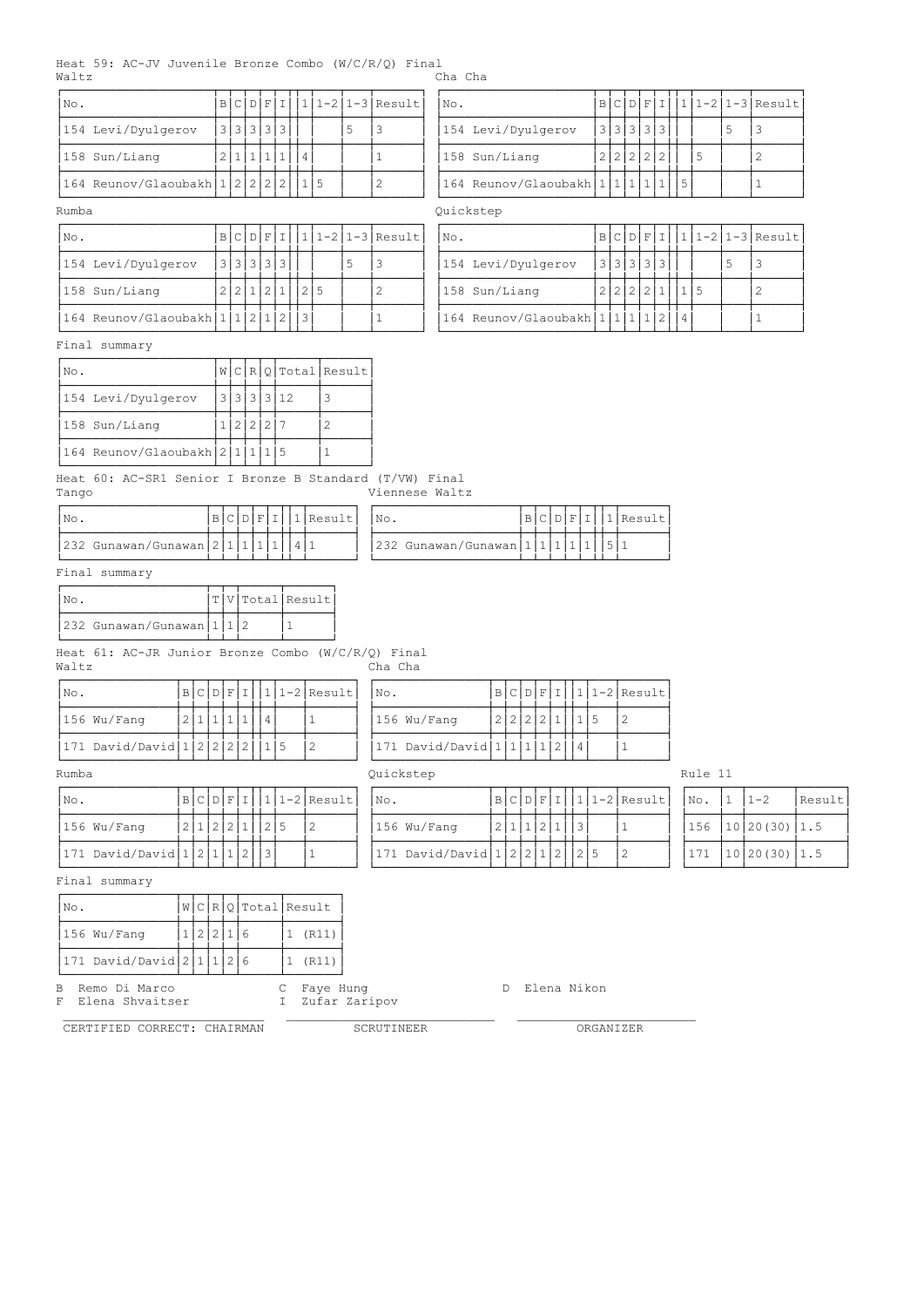Heat 62: AC-SR2 Senior II Bronze B Standard (T/VW) Final Viennese Waltz

| INo.                                 |  |  |  | $B C D F I   1 1-2 Result $ | $\mathsf{N}_\mathsf{O}$ .                       |  |  |  | $ B C D F I  1 1-2 Result $ |
|--------------------------------------|--|--|--|-----------------------------|-------------------------------------------------|--|--|--|-----------------------------|
| 229 Luong/Luong                      |  |  |  |                             | 229 Luong/Luong                                 |  |  |  |                             |
| $ 232 \tGunawan/Gunawan  2 2 2 2 2 $ |  |  |  |                             | $ 232 \text{ Gunawan/Gunawan}  2 2 2 2 1   1 5$ |  |  |  |                             |

| $ N\circ.$ |                                         |  |  | <b>IBICIDIFITIL</b> |  | $ 111-2 $ Result | No. |                                    |  |  | دلفعاها واهل |  | $ 1 1-2 $ Result |
|------------|-----------------------------------------|--|--|---------------------|--|------------------|-----|------------------------------------|--|--|--------------|--|------------------|
|            | 229 Luong/Luong                         |  |  |                     |  |                  |     | 229 Luong/Luong                    |  |  |              |  |                  |
|            | 232 Gunawan/Gunawan   2   2   2   2   2 |  |  |                     |  |                  |     | $ 232$ Gunawan/Gunawan $ 2 2 2 2 $ |  |  |              |  |                  |

### Final summary

| No.                             |  | T V Total Result |
|---------------------------------|--|------------------|
| 229 Luong/Luong                 |  |                  |
| 232 Gunawan/Gunawan   2   2   4 |  |                  |

Heat 64: AC-SR3 Senior III Bronze B Standard (T/VW) Final Tango Viennese Waltz

| $\overline{\text{No}}$ .                |  |  |  |  | $ B C D F I  1 1-2 Result $ | INo.                              |  |  |  | $ B C D F I  1 1-2 Result $ |
|-----------------------------------------|--|--|--|--|-----------------------------|-----------------------------------|--|--|--|-----------------------------|
| 229 Luong/Luong                         |  |  |  |  |                             | 229 Luong/Luong                   |  |  |  |                             |
| 232 Gunawan/Gunawan   2   2   2   2   1 |  |  |  |  |                             | 232 Gunawan/Gunawan 2 2 2 2 2 2 2 |  |  |  |                             |

| INO.                                    |  |  |  | $B C D F I   1 1-2 Result$ | $\mathsf{^{1}No}$ .                     |  |  |  | $ B C D F I  1 1-2 Result $ |
|-----------------------------------------|--|--|--|----------------------------|-----------------------------------------|--|--|--|-----------------------------|
| 229 Luong/Luong                         |  |  |  |                            | 229 Luong/Luong                         |  |  |  |                             |
| 232 Gunawan/Gunawan   2   2   2   2   2 |  |  |  |                            | 232 Gunawan/Gunawan   2   2   2   2   2 |  |  |  |                             |

Final summary

| INo.                     |  | $ T V $ Total Result |
|--------------------------|--|----------------------|
| 229 Luong/Luong          |  |                      |
| 232 Gunawan/Gunawan 2224 |  |                      |

Heat 65: AC-JV Juvenile Silver A Standard (W/T/Q) Final Waltz Tango

| 1 No                                      |  |  |  |  | BCDEFGII 1 Result |
|-------------------------------------------|--|--|--|--|-------------------|
| $ 175$ Kolomiyets/Shribman $ 1 1 1 1 1 1$ |  |  |  |  |                   |

| $\overline{\text{No}}$ .  |  |  |  |  |  |                         |  |  |  |  |  |
|---------------------------|--|--|--|--|--|-------------------------|--|--|--|--|--|
| [175 Kolomiyets/Shribman] |  |  |  |  |  | 175 Kolomiyets/Shribman |  |  |  |  |  |

| B C D E F G I 1 Result <br> No.<br>INo.                                       |  |  |                    |
|-------------------------------------------------------------------------------|--|--|--------------------|
|                                                                               |  |  | W T Q Total Result |
| 175 Kolomiyets/Shribman 1 1 1 1 1 1 1 7 1<br> 175 Kolomiyets/Shribman 1 1 1 3 |  |  |                    |

| INo. |                                 |  |  | W T Q Total Result |
|------|---------------------------------|--|--|--------------------|
|      | 175 Kolomiyets/Shribman 1 1 1 3 |  |  |                    |

Heat 66: AC-SR1 Senior I Silver A Standard  $(W/T/Q)$  Final Waltz<br>
Tango Tango

| 'No. |                                         |  |  |  |  |  | $B C D E F G I 11-2 Result$ | INo.                                    |  |  |               |  |  | $ B C D E F G I 111-2 Result $ |
|------|-----------------------------------------|--|--|--|--|--|-----------------------------|-----------------------------------------|--|--|---------------|--|--|--------------------------------|
|      | 259 Lam/Leung                           |  |  |  |  |  |                             | 259 Lam/Leung                           |  |  | 2 2 2 1 2 2 2 |  |  |                                |
|      | 280 Chapman/Ono   1   2   1   2   1   1 |  |  |  |  |  |                             | 280 Chapman/Ono   1   1   1   2   1   1 |  |  |               |  |  |                                |

Quickstep Final summary

| No.                                          |  |  |  |                     | $B C D E F G I  1 1-2 Result $ | No. |                                 |  |             | W T Q Total Result |
|----------------------------------------------|--|--|--|---------------------|--------------------------------|-----|---------------------------------|--|-------------|--------------------|
| 1259 Lam/Leung                               |  |  |  | 2 2 1 2 2 2 1 1 2 7 |                                |     | $ 259$ Lam/Leung $ 2 2 2 6$     |  |             |                    |
| $ 280 \text{ Chapman/Ono} 1 1 2 1 1 1 2 15 $ |  |  |  |                     |                                |     | 280 Chapman/Ono   1   1   1   3 |  |             |                    |
| B Remo Di Marco                              |  |  |  |                     | Fave Hung                      |     |                                 |  | Elena Nikon |                    |

E Victor Ross F Elena Shvaitser G Richard Thibault E Victor Ross<br>I Zufar Zaripov

 $\mathcal{L}_\text{max}$  , and the contribution of the contribution of the contribution of the contribution of the contribution of the contribution of the contribution of the contribution of the contribution of the contribution of t CERTIFIED CORRECT: CHAIRMAN SCRUTINEER ORGANIZER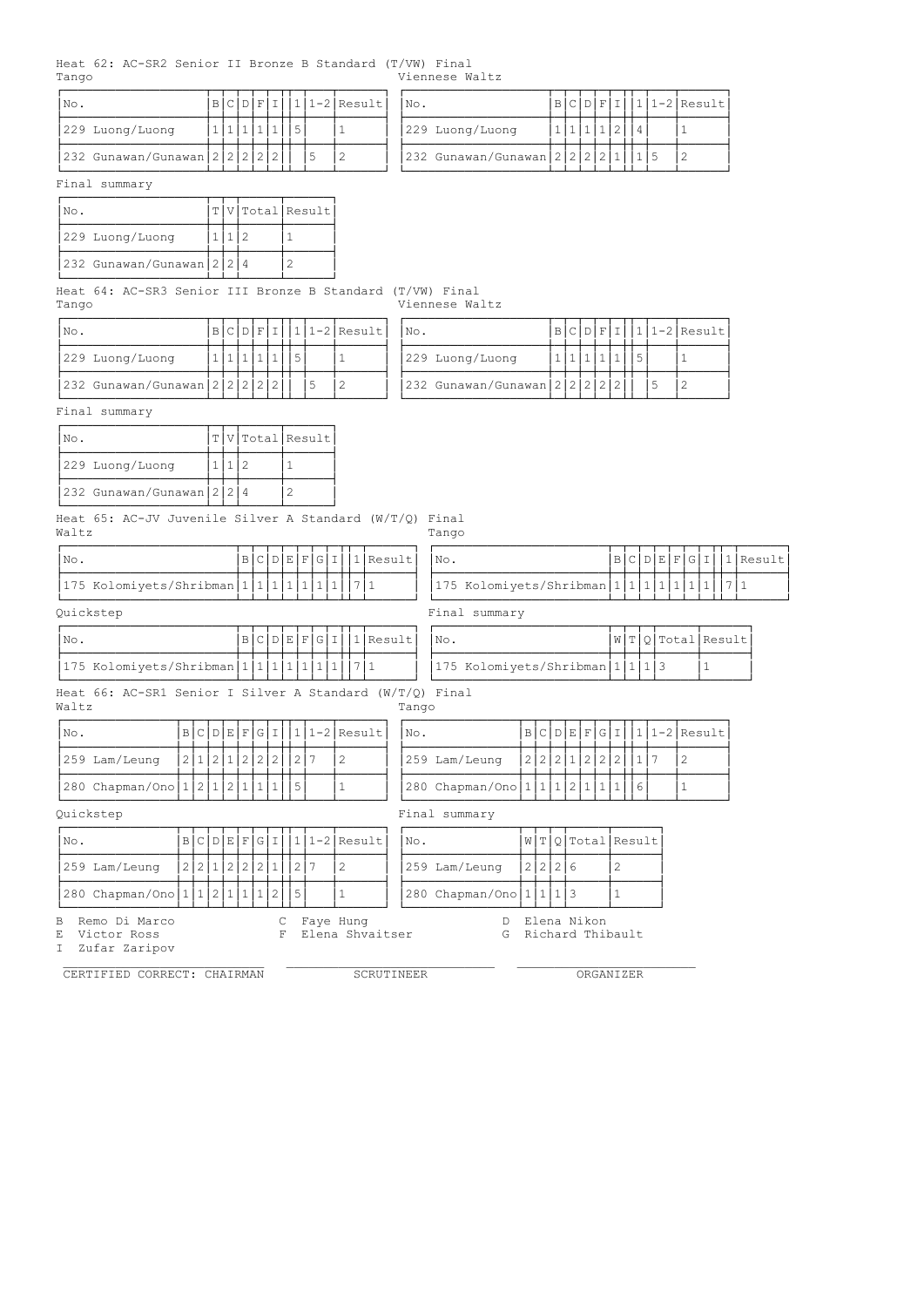### Heat 67: AC-JR Junior Silver A Standard (W/T/Q) Final Waltz

| No.                                        | $\overline{B}$ | C        | $\mathbb{D}$            | Е                       | F                 | GII            |                | 1               | $1 - 2$        |   |              |                |   | $1 - 3   1 - 4   1 - 5   1 - 6  $ Result |
|--------------------------------------------|----------------|----------|-------------------------|-------------------------|-------------------|----------------|----------------|-----------------|----------------|---|--------------|----------------|---|------------------------------------------|
| 163 Mirzoian/Mirzoian                      | 61             | $6 \mid$ |                         |                         | 6 5 6             | 4 5            |                |                 |                |   | 1            | 3              | 7 | 6                                        |
| 165 Belopolski/Braginsky                   | 5              | 5        | 5 <sup>1</sup>          |                         | 6 4 6 6           |                |                |                 |                |   | 1.           | 4              |   | 5                                        |
| 166 Shpolsky/Burshtain                     | $\overline{2}$ | 1        | 4                       | $\overline{3}$          | $\mathbf{1}$      | 3              | $\overline{2}$ | $\overline{2}$  | $\overline{4}$ |   |              |                |   | $\overline{c}$                           |
| 172 Kamenetsky/Tulman                      | 4              | 3 I      | 2 <sup>1</sup>          |                         | 4 5 5             |                | $\overline{3}$ |                 | 1.             | 3 | 5            |                |   | 4                                        |
| 173 Gordon/Sonkin                          | 3 I            | 4        | $\overline{\mathbf{3}}$ | 1                       |                   | 3 2 4          |                | 112             |                | 5 |              |                |   | 3                                        |
| 174 Kryzhanovsky/Shevelevich   1   2   1   |                |          |                         | 2                       | 2 <sup>1</sup>    | $1\vert$       | $\mathbf{1}$   | 4               |                |   |              |                |   | $\mathbf{1}$                             |
| Tango                                      |                |          |                         |                         |                   |                |                |                 |                |   |              |                |   |                                          |
| No.                                        | вI             | c        | D                       | E                       | F                 |                | GII            |                 |                |   |              |                |   | $ 1 1-2 1-3 1-4 1-5 1-6 $ Result         |
| 163 Mirzoian/Mirzoian                      | 6 I            | 6        | 6                       | $\overline{\mathbf{3}}$ | 6                 | 6 5            |                |                 |                | 1 | $\mathbf{1}$ | $\overline{c}$ | 7 | 6                                        |
| 165 Belopolski/Braginsky                   |                |          | 5 5 5                   |                         | 6 5 5             |                | 6              |                 |                |   |              | 5              |   | 5                                        |
| 166 Shpolsky/Burshtain                     | 2              | 3        | 4 <sup>1</sup>          |                         | 4 1               | 3 3            |                | 1 2             |                | 5 |              |                |   | 3                                        |
| 172 Kamenetsky/Tulman                      | 4 <sup>1</sup> | 4        | $\overline{\mathbf{3}}$ | 1 <sup>1</sup>          | $\lceil 3 \rceil$ | 4              | 4              | 1 1             |                | 3 | 7            |                |   | 4                                        |
| 173 Gordon/Sonkin                          |                |          | 3 2 1                   | 5                       | 4 <sub>1</sub>    | 2              | $\overline{2}$ | 1 4             |                |   |              |                |   | $\mathfrak{D}$                           |
| 174 Kryzhanovsky/Shevelevich 1 1 2 2 2 1 1 |                |          |                         |                         |                   |                |                | $\vert 4 \vert$ |                |   |              |                |   | 1                                        |
| Quickstep                                  |                |          |                         |                         |                   |                |                |                 |                |   |              |                |   |                                          |
| No.                                        | вI             | сI       | D                       |                         | E F               |                | GII            |                 |                |   |              |                |   | $1 1-2 1-3 1-4 1-5 1-6 $ Result          |
| 163 Mirzoian/Mirzoian                      | $6 \mid$       | 6        | 6                       | 5                       | 6                 | 6 5            |                |                 |                |   |              | 2              | 7 | 6                                        |
| 165 Belopolski/Braginsky                   | 5              | 5        | 5                       | 6                       | 5                 | 5              | 6              |                 |                |   |              | 5              |   | 5                                        |
| 166 Shpolsky/Burshtain                     | 2 <sup>1</sup> | 2        | $\overline{4}$          | $\mathbf{1}$            | $\overline{2}$    | $\overline{2}$ | $\overline{c}$ | 1               | 6              |   |              |                |   | $\overline{2}$                           |
| 172 Kamenetsky/Tulman                      | 4              |          | 4 2 3                   |                         |                   | 4   4   3      |                |                 | 1              | 3 | 7            |                |   | $\overline{4}$                           |
| 173 Gordon/Sonkin                          | 3              | 3        | 3                       | $\overline{4}$          | 3                 | 3              | 4              |                 |                | 5 |              |                |   | 3                                        |
|                                            |                |          |                         |                         |                   |                |                |                 |                |   |              |                |   |                                          |

|174 Kryzhanovsky/Shevelevich|1|1|1|2|1|1|1||6| | | | | |1 |1

#### ÀÄÄÄÄÄÄÄÄÄÄÄÄÄÄÄÄÄÄÄÄÄÄÄÄÄÄÄÄÁÄÁÄÁÄÁÄÁÄÁÄÁÄÁÁÄÁÄÄÄÁÄÄÄÁÄÄÄÁÄÄÄÁÄÄÄÁÄÄÄÄÄÄÙ Final summary

| No.                                    |   |         |           | W T O Total Result |
|----------------------------------------|---|---------|-----------|--------------------|
| 163 Mirzoian/Mirzoian                  |   |         | 6 6 6 18  | 6                  |
| 165 Belopolski/Braginsky               |   |         | 5 5 5 15  | 5                  |
| 166 Shpolsky/Burshtain                 |   | 2 3 2 7 |           |                    |
| 172 Kamenetsky/Tulman                  | 4 |         | 4 4 12    | 4                  |
| 173 Gordon/Sonkin                      |   | 3 2 3 8 |           |                    |
| 174 Kryzhanovsky/Shevelevich 1 1 1 1 3 |   |         |           |                    |
| B.<br>Remo Di Marco                    |   |         | Faye Hung |                    |

I Zufar Zaripov

CERTIFIED CORRECT: CHAIRMAN SCRUTINEER SCRUTINEER ORGANIZER

E Victor Ross F Elena Shvaitser G Richard Thibault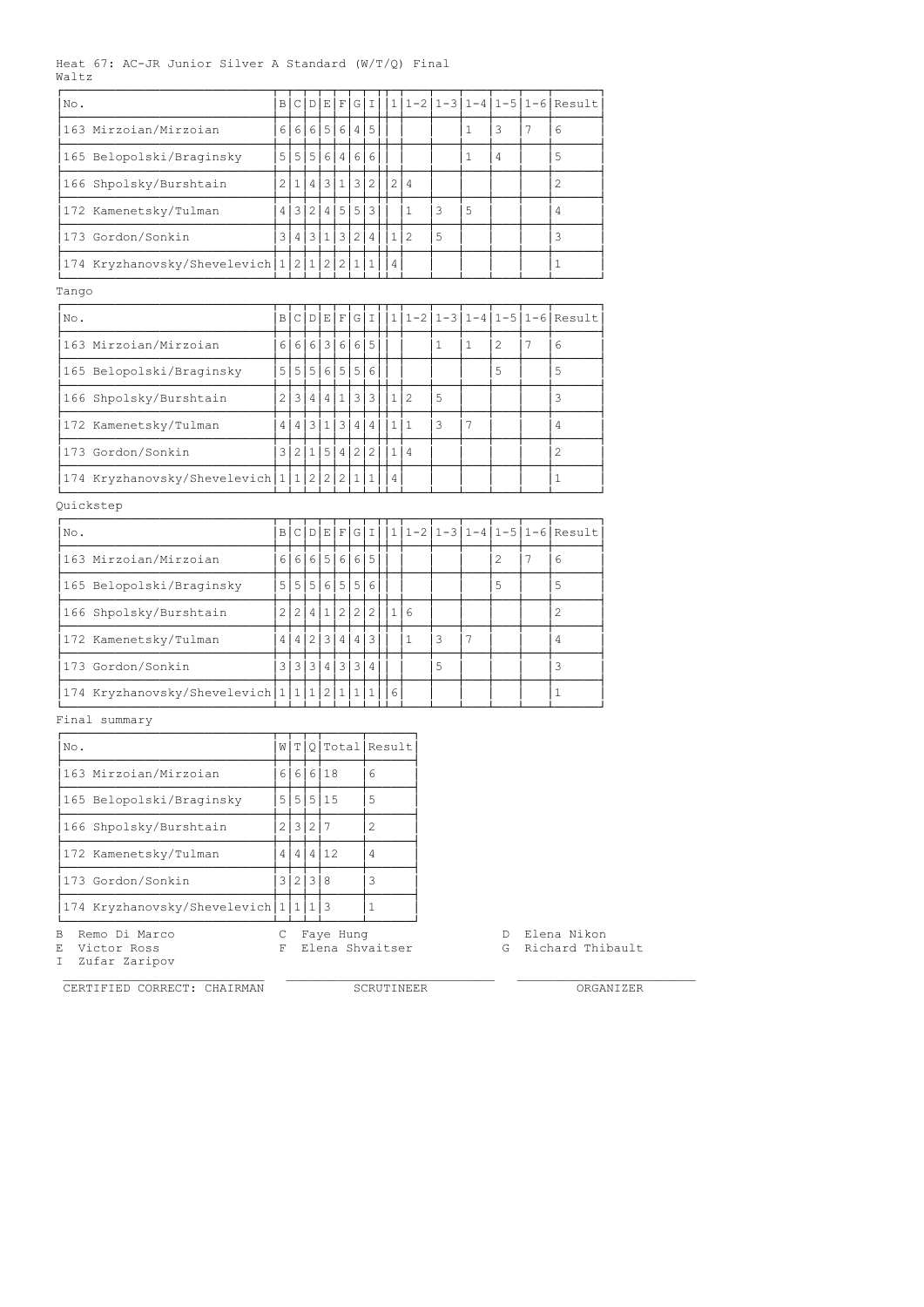## Heat 68: AC-SR2 Senior II Silver A Standard (W/T/Q) Final Waltz Tango

| No. |                               |               |  |                       |  |             |   |                | B C D E F G I  1 1-2 1-3 1-4 Result   |
|-----|-------------------------------|---------------|--|-----------------------|--|-------------|---|----------------|---------------------------------------|
|     | 239 Wong/Teo                  |               |  | 4 2 2 1 2 2 2         |  | 1 6         |   |                | 2                                     |
|     | 259 Lam/Leung                 |               |  | 3 4 3 4 4 4 3         |  |             |   | $\overline{ }$ | 4                                     |
|     | 280 Chapman/Ono 2 3 4 3 3 3 4 |               |  |                       |  |             | 5 |                | 3                                     |
|     | 281 Quon/Quon                 |               |  |                       |  | 11112111116 |   |                |                                       |
|     | Ouickstep                     |               |  |                       |  |             |   |                |                                       |
| No. |                               |               |  |                       |  |             |   |                | $B C D E F G I  1 1-2 1-3 1-4 Result$ |
|     | 239 Wong/Teo                  | $\frac{3}{ }$ |  | 1 1 1 2 1 1           |  | $\vert 5$   |   |                |                                       |
|     | 259 Lam/Leung                 | 4             |  | 4   4   4   4   4   4 |  |             |   |                | 4                                     |

| No.                           |           |  |  |                   |  |  | $ B C D E F G I 111-2 1-3 1-4 Result $ | $\mathsf{No}$ . |                                 |     |               |  |                    |   | B C D E F G I  1 1-2 1-3 1-4 Result |
|-------------------------------|-----------|--|--|-------------------|--|--|----------------------------------------|-----------------|---------------------------------|-----|---------------|--|--------------------|---|-------------------------------------|
| 239 Wong/Teo                  |           |  |  | 12 2 1 2 2 2 1 16 |  |  |                                        |                 | 239 Wong/Teo                    |     |               |  | 3 2 2 1 2 1 2  2 6 |   |                                     |
| 259 Lam/Leung                 |           |  |  | 3 4 3 4 4 4 3     |  |  |                                        |                 | 259 Lam/Leung                   |     | 4 4 4 4 4 4 3 |  |                    |   |                                     |
| 280 Chapman/Ono 2 3 4 3 3 3 4 |           |  |  |                   |  |  |                                        |                 | 280 Chapman/Ono 2 3 3 3 3 3 3 4 |     |               |  |                    | 6 |                                     |
| 281 Quon/Quon                 | 1 1 2 1 1 |  |  |                   |  |  |                                        |                 | 281 Ouon/Ouon                   | 1 1 | .   2   1   2 |  |                    |   |                                     |

| No.                             |               |  |       |                           |    |  | B C D E F G I  1 1-2 1-3 1-4 Result | No.                      |   |       |     |      | W T Q Total Result |
|---------------------------------|---------------|--|-------|---------------------------|----|--|-------------------------------------|--------------------------|---|-------|-----|------|--------------------|
| 239 Wong/Teo                    | 3 1 1         |  | 2 1 1 |                           |    |  |                                     | 239 Wong/Teo             |   | 22115 |     |      |                    |
| 259 Lam/Leung                   | 4 4 4 4 4 4 4 |  |       | $\overline{4}$            |    |  | 4                                   | 259 Lam/Leung            | 4 |       |     | 4412 |                    |
| 280 Chapman/Ono 2 3 3 2 3 3 3 2 |               |  |       |                           | 3  |  |                                     | 1280 Chapman/Ono 3 3 3 9 |   |       |     |      |                    |
| 281 Quon/Quon                   |               |  |       | .   2   2   3   1   2   3 | 15 |  |                                     | 281 Quon/Quon            |   |       | 2 4 |      |                    |

Heat 69: AC-JV Juvenile Silver B Standard (F/VW) Final Foxtrot Viennese Waltz

| INo. |                                           |  |  |  |  | $ B C D E F G I  1 $ Result |
|------|-------------------------------------------|--|--|--|--|-----------------------------|
|      | 175 Kolomiyets/Shribman 1 1 1 1 1 1 1 7 1 |  |  |  |  |                             |

| INo.                          |  |  |  |  | $ B C D E F G I   1 $ Result | 'No. |                               |  |  |  |  | B C D E F G I  1 Result |
|-------------------------------|--|--|--|--|------------------------------|------|-------------------------------|--|--|--|--|-------------------------|
| [175 Kolomiyets/Shribman]1[1] |  |  |  |  |                              |      | 175 Kolomiyets/Shribman 1 1 1 |  |  |  |  |                         |

Final summary

|  |                                     |  | F V Total Result |
|--|-------------------------------------|--|------------------|
|  | 175 Kolomiyets/Shribman   1   1   2 |  |                  |

ÀÄÄÄÄÄÄÄÄÄÄÄÄÄÄÄÄÄÄÄÄÄÄÄÁÄÁÄÁÄÄÄÄÄÁÄÄÄÄÄÄÙ Heat 70: AC-JR Junior Silver B Standard (F/VW) Final Foxtrot

| No.                                      | ΒI     |             |             |  |               |   |  |   | C D E F G I  1 1-2 1-3 1-4 1-5 Result |
|------------------------------------------|--------|-------------|-------------|--|---------------|---|--|---|---------------------------------------|
| 165 Belopolski/Braginsky                 | 5      | 4 5 5 5 5 5 |             |  |               |   |  |   |                                       |
| 166 Shpolsky/Burshtain                   |        |             | 4 2 1 2 3 1 |  |               |   |  |   |                                       |
| 172 Kamenetsky/Tulman                    | 5<br>4 | 2 4 4 4     |             |  | 4             |   |  | 6 |                                       |
| 173 Gordon/Sonkin                        | 3      | 131313131   |             |  | $\mathcal{L}$ |   |  |   |                                       |
| 174 Kryzhanovsky/Shevelevich 1 1 1 2 1 1 |        |             |             |  |               | 6 |  |   |                                       |

Viennese Waltz

| No.                                                 |                |                |               |  |   |             |  |    |   |   | $B C D E F G I   1 1-2 1-3 1-4 1-5 Result$ |
|-----------------------------------------------------|----------------|----------------|---------------|--|---|-------------|--|----|---|---|--------------------------------------------|
| 165 Belopolski/Braginsky                            |                |                | 4 5 5 5 5 5 5 |  |   |             |  |    |   |   | 5                                          |
| 166 Shpolsky/Burshtain                              | 2 <sub>1</sub> | 2 <sup>1</sup> |               |  |   | 4 2 1 1 3 2 |  | -5 |   |   |                                            |
| 172 Kamenetsky/Tulman                               | 5              |                | 4 3 3 4       |  | 4 | 4           |  |    |   | 6 | 4                                          |
| 173 Gordon/Sonkin                                   |                |                | 3 3 2 4 3 2 2 |  |   |             |  | 3  | 6 |   |                                            |
| $ 174$ Kryzhanovsky/Shevelevich $ 1 1 1 1 2 3 1 15$ |                |                |               |  |   |             |  |    |   |   |                                            |
| B.<br>Remo Di Marco                                 |                |                | Faye Hung     |  |   |             |  |    |   |   | Elena Nikon                                |

I Zufar Zaripov

CERTIFIED CORRECT: CHAIRMAN SCRUTINEER ORGANIZER

E Victor Ross F Elena Shvaitser G Richard Thibault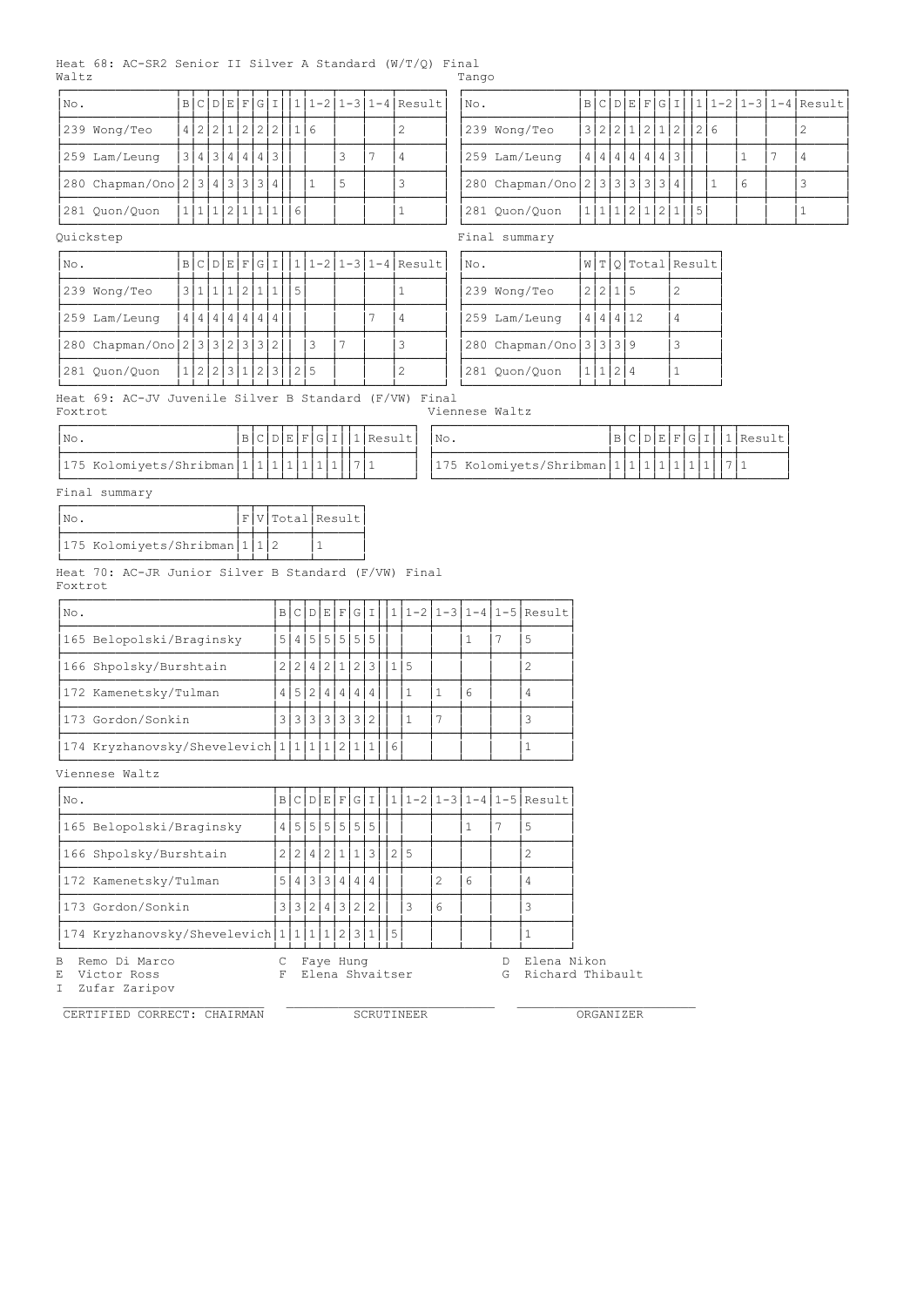Heat 70: AC-JR Junior Silver B Standard (F/VW) Final Final summary

| No.                              | F |        | V Total Result |
|----------------------------------|---|--------|----------------|
| 165 Belopolski/Braginsky         |   | 515110 | 5              |
| 166 Shpolsky/Burshtain           |   |        |                |
| 172 Kamenetsky/Tulman            |   |        |                |
| 1173 Gordon/Sonkin               | 3 |        |                |
| 174 Kryzhanovsky/Shevelevich 1 1 |   |        |                |

Heat 71: AC-SR2 Senior II Gold A Standard (W/T/F/Q) Semi-final Waltz Tango

| No.                             |              |             |   |               |   |   |              | B C D E F G I Tota1 | No.                          |                 |     |             |        |    | B C D E F G I Total Accum |
|---------------------------------|--------------|-------------|---|---------------|---|---|--------------|---------------------|------------------------------|-----------------|-----|-------------|--------|----|---------------------------|
| 230 Cheng/Cheng                 |              |             |   | R[R R R       |   |   | R R 6        |                     | 230 Cheng/Cheng              | RRRRRRRRR       |     |             |        |    | 13                        |
| 231 Knox/Knox                   |              | $\mathbb R$ |   |               |   |   | R[R R        |                     | 231 Knox/Knox                | R[R[R[R[R[R R]) |     |             |        |    | 12                        |
| 236 Norris/Mercer               |              |             |   | R[R[R R R]    |   |   |              | 6                   | 236 Norris/Mercer            | R R             |     | $R$ $R$ $R$ |        | 5  | 11                        |
| 240 Fedorov/Fedorova RRRRRRRRRR |              |             |   |               |   |   |              |                     | 240 Fedorov/Fedorova RRRRRRR |                 |     |             |        | 6  | 13                        |
| 241 Tom/Tom                     |              |             |   | R[R[R[R[R R ] |   |   |              |                     | 241 Tom/Tom                  | R R R           |     |             | R[R R] |    | 13                        |
| 246 Chan/Chan                   |              |             |   | R[R[R R R]    |   |   | $R$ 6        |                     | 246 Chan/Chan                | RRRRRRRRR       |     |             |        |    | 13                        |
| 248 Harris/Grace                | $\mathbb{R}$ |             |   |               |   | R |              | $\overline{c}$      | 248 Harris/Grace             |                 | R R |             | R      | 13 | 5                         |
| 254 Chan/Chan                   |              |             | R |               | R |   | $\mathbb{R}$ | 3                   | 254 Chan/Chan                |                 |     |             | R      |    | 4                         |

| No.                            | $\mathbb B$ |               |   |              |   |           | C[D E F G I Total | No.                          |               |      |        |   |   | BCDEFGIITotal Accum |
|--------------------------------|-------------|---------------|---|--------------|---|-----------|-------------------|------------------------------|---------------|------|--------|---|---|---------------------|
| 230 Cheng/Cheng                |             | R[R R R]      |   |              |   | R R 6     |                   | 230 Cheng/Cheng              | RRRRRRRRRP    |      |        |   |   | 13                  |
| 231 Knox/Knox                  |             | R.            |   |              |   | R R R R 5 |                   | 231 Knox/Knox                | RRRRRRRRRP    |      |        |   |   | 12                  |
| 236 Norris/Mercer              |             | R[R[R[R R]    |   |              |   |           | 6                 | 236 Norris/Mercer            | R R           | RRRR |        |   | 5 | 11                  |
| 240 Fedorov/Fedorova RRRRRRRRR |             |               |   |              |   |           |                   | 240 Fedorov/Fedorova RRRRRRR |               |      |        |   | 6 | 13                  |
| 241 Tom/Tom                    |             | R[R[R[R[R R 7 |   |              |   |           |                   | 241 Tom/Tom                  | R[R R]        |      | R[R R] |   |   | 13                  |
| 246 Chan/Chan                  |             | R[R[R R R]    |   |              |   | R I       | 16                | 246 Chan/Chan                | R[R[R[R[R R ] |      |        |   |   | 13                  |
| 248 Harris/Grace               | R           |               |   |              | R |           | 2                 | 248 Harris/Grace             |               | RIR  |        | R | 3 | 5                   |
| 254 Chan/Chan                  |             |               | R | $\mathbb{R}$ |   | $R$   3   |                   | 254 Chan/Chan                |               |      |        | R |   | 4                   |

Foxtrot **Quickstep** 

| No.                            | $\vert$ B | C               |     |   |           |    | D E F G I Total Accum |    | No. |                                | B |     |               |     |   |     |   |    | C   D   E   F   G   I   Total   Accum   Recall |
|--------------------------------|-----------|-----------------|-----|---|-----------|----|-----------------------|----|-----|--------------------------------|---|-----|---------------|-----|---|-----|---|----|------------------------------------------------|
| 230 Cheng/Cheng                |           | $R[R[R[R R R ]$ |     |   |           |    |                       | 20 |     | 230 Cheng/Cheng                |   | R R |               | RRI |   | RI5 |   | 25 | Recall                                         |
| 231 Knox/Knox                  |           | R R             |     |   | R R R R 6 |    |                       | 18 |     | 231 Knox/Knox                  |   |     | R[R[R[R R R ] |     |   |     |   | 25 | Recall                                         |
| 236 Norris/Mercer              |           | R[R R]          |     | R |           |    | 4                     | 15 |     | 236 Norris/Mercer              |   |     | R[R[R R R]    |     |   |     | 6 | 21 | Recall                                         |
| 240 Fedorov/Fedorova RRRRRRRRR |           |                 |     |   |           |    |                       | 20 |     | 240 Fedorov/Fedorova RRRRRRRRR |   |     |               |     |   |     |   | 27 | Recall                                         |
| 241 Tom/Tom                    |           | R[R[R[R[R R 7   |     |   |           |    |                       | 20 |     | 241 Tom/Tom                    |   |     | R[R[R[R R R ] |     |   |     |   | 27 | Recall                                         |
| 246 Chan/Chan                  |           | R[R R R R R     |     |   |           |    |                       | 20 |     | 246 Chan/Chan                  |   |     | R[R[R R R R ] |     |   |     |   | 27 | Recall                                         |
| 248 Harris/Grace               |           |                 | R R |   | $\,$ R    |    | 3                     | 8  |     | 248 Harris/Grace               |   |     | $\mathbb R$   |     | R |     | 2 | 10 |                                                |
| 254 Chan/Chan                  |           |                 |     |   |           | R1 |                       | 5  |     | 254 Chan/Chan                  |   |     |               |     |   | R 1 |   | 6  |                                                |

| INo.                               |     |       |                   |   |              |        | B C D E F G I Total Accum |    | No. |                                 |     |             |                   |             |     |   |    | BCDEFGIITotal Accum Recall |
|------------------------------------|-----|-------|-------------------|---|--------------|--------|---------------------------|----|-----|---------------------------------|-----|-------------|-------------------|-------------|-----|---|----|----------------------------|
|                                    |     |       |                   |   |              |        |                           |    |     |                                 |     |             |                   |             |     |   |    |                            |
| 230 Cheng/Cheng                    |     |       | R[R[R[R[R R 7     |   |              |        |                           | 20 |     | 230 Cheng/Cheng                 | R R |             | RIR               |             | R15 |   | 25 | Recall                     |
| 231 Knox/Knox                      | R R |       |                   |   |              | RRRRR6 |                           | 18 |     | 231 Knox/Knox                   |     |             | R[R[R[R[R R R])   |             |     |   | 25 | Recall                     |
| 236 Norris/Mercer                  |     | R R R |                   | R |              |        | 4                         | 15 |     | 236 Norris/Mercer               |     |             | RRRRRRRR          |             |     | 6 | 21 | Recall                     |
| 240 Fedorov/Fedorova R R R R R R R |     |       |                   |   |              |        |                           | 20 |     | 240 Fedorov/Fedorova RRRRRRRRRR |     |             |                   |             |     |   | 27 | Recall <sup> </sup>        |
| 241 Tom/Tom                        |     |       | $R[R[R[R[R[R R])$ |   |              |        |                           | 20 |     | 241 Tom/Tom                     |     |             | $R[R[R[R[R R R])$ |             |     |   | 27 | Recall                     |
| 246 Chan/Chan                      |     |       | R[R[R[R[R R 7     |   |              |        |                           | 20 |     | 246 Chan/Chan                   |     |             | RRRRRRRRRR        |             |     |   | 27 | Recall                     |
| 248 Harris/Grace                   |     |       | R R               |   | $\mathbb{R}$ |        | 3                         | 8  |     | 248 Harris/Grace                |     | $\mathbb R$ |                   | $\mathbb R$ |     | 2 | 10 |                            |
| 1254 Chan/Chan                     |     |       |                   |   |              | R 1    |                           | 5  |     | 254 Chan/Chan                   |     |             |                   |             | R 1 |   | 6  |                            |

Heat 71: AC-SR2 Senior II Gold A Standard (W/T/F/Q) Final Waltz

| No.                                                |   |                         |             |   |     |                |                     |   |   |   | $B C D E F G I  1 1-2 1-3 1-4 1-5 1-6 Result$ |
|----------------------------------------------------|---|-------------------------|-------------|---|-----|----------------|---------------------|---|---|---|-----------------------------------------------|
| 230 Cheng/Cheng                                    |   |                         |             |   |     | 5 6 3 4 5 6 2  |                     | 2 | 3 | 5 | .5                                            |
| 231 Knox/Knox                                      |   |                         |             |   |     |                | 4 4 6 3 2 1 5   1 2 | 3 | 5 |   | 4                                             |
| 236 Norris/Mercer                                  |   |                         |             |   |     | 6 5 5 6 3 4 6  |                     |   | 2 | 4 | 6                                             |
| 240 Fedorov/Fedorova   1   1   1   1   2   1     6 |   |                         |             |   |     |                |                     |   |   |   |                                               |
| 241 Tom/Tom                                        | 2 |                         | 2 2 5 6 3 3 |   |     |                | 3                   | 5 |   |   | 2                                             |
| 246 Chan/Chan                                      | 3 | $\overline{\mathbf{3}}$ | 4           | 2 | 4 5 | $\overline{4}$ |                     | 3 | 6 |   | 3                                             |
| B.<br>Remo Di Marco                                |   |                         |             |   |     |                | Fave Hung           |   |   |   | Elena Nikon                                   |

I Zufar Zaripov

```
E Victor Ross F Elena Shvaitser G Richard Thibault
```
 \_\_\_\_\_\_\_\_\_\_\_\_\_\_\_\_\_\_\_\_\_\_\_\_\_\_\_ \_\_\_\_\_\_\_\_\_\_\_\_\_\_\_\_\_\_\_\_\_\_\_\_\_\_\_\_ \_\_\_\_\_\_\_\_\_\_\_\_\_\_\_\_\_\_\_\_\_\_\_\_ CERTIFIED CORRECT: CHAIRMAN SCRUTINEER ORGANIZER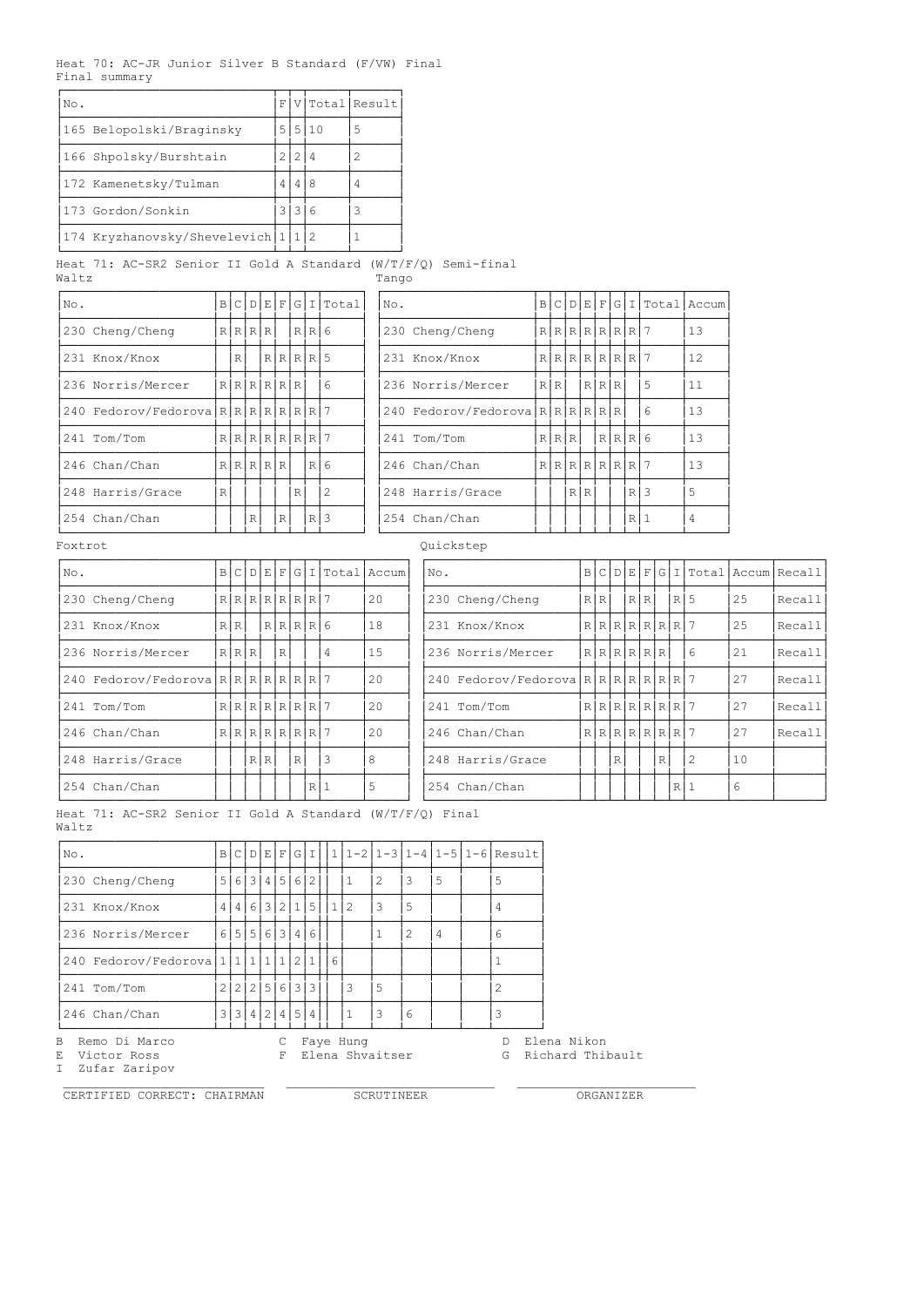## Heat 71: AC-SR2 Senior II Gold A Standard (W/T/F/Q) Final Tango

| No.                        | B              | C D           | E                      | $\mathbf F$ | G            | I              |          |   | $1 1-2 1-3$  |   | $1 - 4$   $1 - 5$ |                                 |                | $1 - 6$ Result |         |
|----------------------------|----------------|---------------|------------------------|-------------|--------------|----------------|----------|---|--------------|---|-------------------|---------------------------------|----------------|----------------|---------|
| 230 Cheng/Cheng            |                | 5 6 2 5 6     |                        |             |              | 6 3            |          | 1 | 2            |   | 2                 | 4(15)                           |                | 5              |         |
| 231 Knox/Knox              | 4 <sup>1</sup> |               |                        |             |              | 3 5 3 2 1 5    | 1 2      |   | 4(9)         |   |                   |                                 |                | 2              |         |
| 236 Norris/Mercer          |                | 6 5 6         | $\binom{1}{4}$         |             |              | 3 5 6          |          |   | $\mathbf{1}$ |   | 2                 | 4(17)                           |                | 6              |         |
| 240 Fedorov/Fedorova 21111 |                |               |                        | 1           |              | 2 1            | 5        |   |              |   |                   |                                 |                | 1              |         |
| 241 Tom/Tom                | 1 <sup>1</sup> | 2 3 6         |                        | 5           | $\vert$ 4    | 4              | 1 2      |   | 3            |   | 5                 |                                 |                | 4              |         |
| 246 Chan/Chan              | 3              | 4 4 2         |                        |             |              | 4 3 2          |          | 2 | 4(10)        |   |                   |                                 |                | 3              |         |
| Foxtrot                    |                |               |                        |             |              |                |          |   |              |   |                   |                                 |                |                |         |
| No.                        | $\mathbb{B}$   | C[D]E[F]      |                        |             |              | G I            |          |   |              |   |                   | $1 1-2 1-3 1-4 1-5 1-6 $ Result |                |                |         |
| 230 Cheng/Cheng            | $6 \mid$       | 6 3 6         |                        | $6 \mid$    |              | 6 3            |          |   | 2            | 2 | 2                 | 7                               | 6              |                |         |
| 231 Knox/Knox              | 4              | 4 5           | $\scriptstyle{(\,4\,)$ |             | 2 2          | 6              |          | 2 | 2            | 5 |                   |                                 | 4              |                |         |
| 236 Norris/Mercer          |                | 5 5 6 5 5 5 5 |                        |             |              |                |          |   |              |   | 6                 |                                 | 5              |                |         |
| 240 Fedorov/Fedoroval      | 2 <sup>1</sup> | 1 1           | $\vert$ 1              | 1           | $\mathbf{1}$ | $\overline{1}$ | $6 \mid$ |   |              |   |                   |                                 | $\mathbf{1}$   |                |         |
| 241 Tom/Tom                | $1\vert$       | 2 2 3 4       |                        |             |              | 4 2            | 1 4      |   |              |   |                   |                                 | $\overline{c}$ |                |         |
| 246 Chan/Chan              |                | 3 3 4 2 3 3   |                        |             |              | 4              |          | 1 | 5            |   |                   |                                 | 3              |                |         |
| Quickstep                  |                |               |                        |             |              |                |          |   |              |   |                   |                                 |                |                | Rule 11 |
|                            |                |               |                        |             |              |                |          |   |              |   |                   |                                 |                |                |         |

| No.                                | $\vert$ B |        |   |       |                 |  |   |   |   |    |    | $C[D E F G I  1 1-2 1-3 1-4 1-5 1-6 Result$ | INO. |    |                          | $ 1-5 1-6 $ Result |
|------------------------------------|-----------|--------|---|-------|-----------------|--|---|---|---|----|----|---------------------------------------------|------|----|--------------------------|--------------------|
| 230 Cheng/Cheng                    | $6 \mid$  | $6 4 $ | 4 | 6 6 3 |                 |  |   |   | 3 | 3  | -7 | 6                                           | 230  | 14 | $\overline{\phantom{0}}$ | 6                  |
| 231 Knox/Knox                      | 4'        |        |   |       | 5 3 3 3 2 3 5 5 |  |   | 4 |   |    |    | 4                                           | 236  | 19 | $\overline{\phantom{a}}$ | 5                  |
| 236 Norris/Mercer                  |           |        |   |       | 5 4 5 6 4 5 6   |  |   |   | 2 | -5 |    | 5                                           |      |    |                          |                    |
| 240 Fedorov/Fedorova $11111111111$ |           |        |   |       |                 |  |   |   |   |    |    |                                             |      |    |                          |                    |
| 241 Tom/Tom                        |           |        |   |       | 2 2 2 5 5 4 2   |  | 4 |   |   |    |    | $\overline{2}$                              |      |    |                          |                    |
| 246 Chan/Chan                      |           |        |   |       | 3 3 6 2 3 2 4   |  | 2 | 5 |   |    |    | 3                                           |      |    |                          |                    |

| No. |    | $1-5$  1-6 Result |
|-----|----|-------------------|
| 230 | 14 | 6                 |
| 236 | 19 | 5                 |

# Final summary

| No.                       |   |     |      |                    | W T F Q Total Result |
|---------------------------|---|-----|------|--------------------|----------------------|
| 230 Cheng/Cheng           |   |     |      | 5   5   6   6   22 | 6<br>(R11)           |
| 231 Knox/Knox             | 4 | 2 4 | 14 I | 14                 |                      |
| 236 Norris/Mercer         |   |     |      | 6 6 5 5 22         | 5<br>(R11)           |
| 240 Fedorov/Fedorova 1111 |   |     |      |                    |                      |
| 1241 Tom/Tom              |   |     |      | 2 4 2 2 10         | 2                    |
| 1246 Chan/Chan            |   |     |      | 3 3 3 3 3 12       | 3                    |
|                           |   |     |      |                    |                      |

I Zufar Zaripov

CERTIFIED CORRECT: CHAIRMAN SCRUTINEER ORGANIZER

B Remo Di Marco C Faye Hung D Elena Nikon

E Victor Ross F Elena Shvaitser G Richard Thibault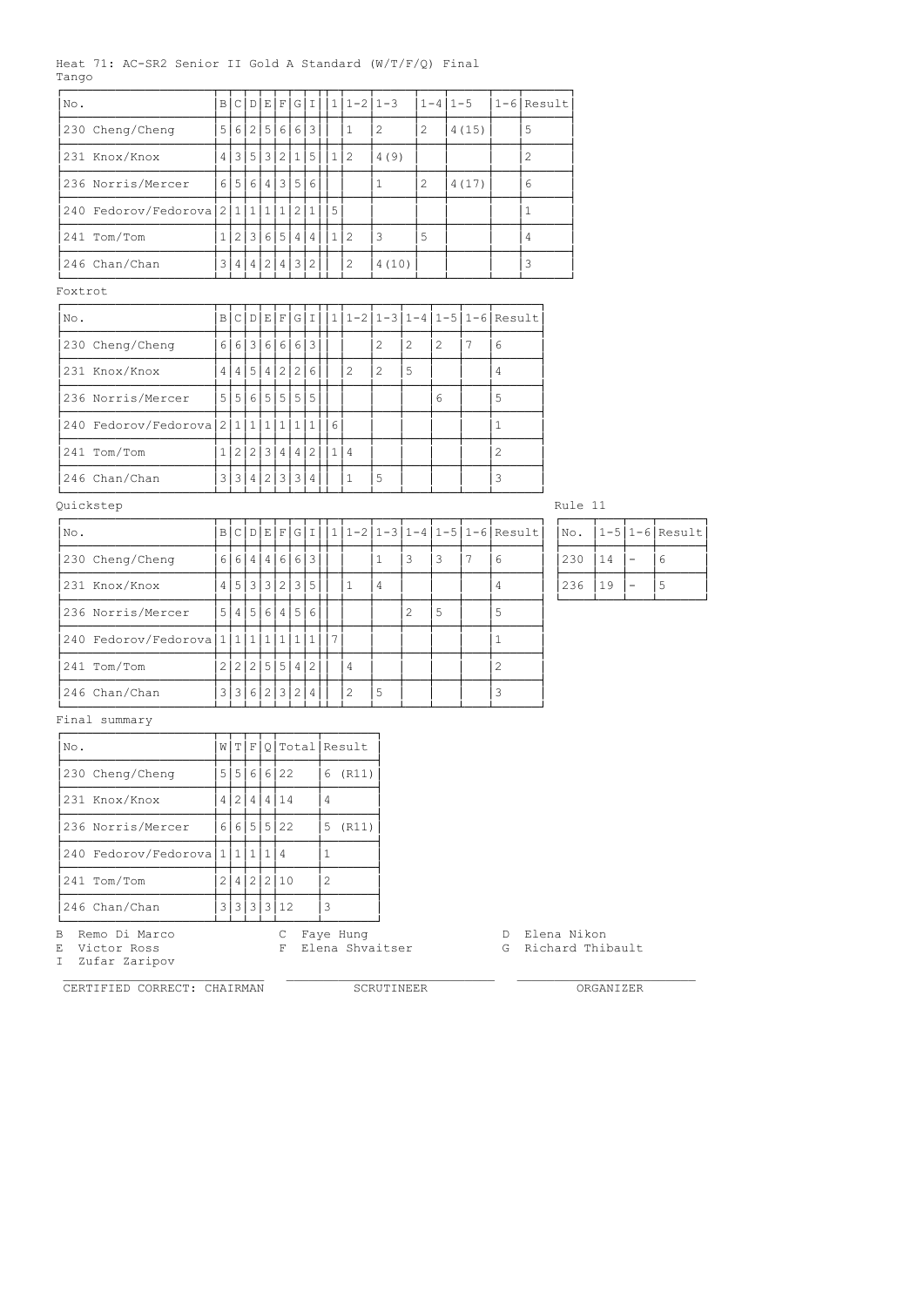#### Heat 72: AC-SR3 Senior III Silver A Standard (W/T/Q) Final Waltz Tango

| No. |                                             |  |  |  |  |  | B C D E F G I  1 1-2 1-3 Result | No. |                                   |  |  |  |  |  | B C D E F G I  1 1-2 1-3 Result |
|-----|---------------------------------------------|--|--|--|--|--|---------------------------------|-----|-----------------------------------|--|--|--|--|--|---------------------------------|
|     | 284 Duan/Duan   3   3   3   3   3   3   3   |  |  |  |  |  |                                 |     | 284 Duan/Duan 3 3 3 3 3 3 3 3 3 1 |  |  |  |  |  |                                 |
|     | 239 Wong/Teo  2 2 2 2 2 1 1  2 7            |  |  |  |  |  |                                 |     | 239 Wong/Teo  2 2 2 2 1 1  2      |  |  |  |  |  |                                 |
|     | 281 Quon/Quon   1   1   1   1   2   2     5 |  |  |  |  |  |                                 |     | 281 Quon/Quon 1 1 1 1 1 2 2  5    |  |  |  |  |  |                                 |

Quickstep Final summary

|     | ししエンいっ いいい                                    |  |  |  |  |  |                                 |     | TTTTCT ORIGINATY              |  |  |                    |
|-----|-----------------------------------------------|--|--|--|--|--|---------------------------------|-----|-------------------------------|--|--|--------------------|
| No. |                                               |  |  |  |  |  | B C D E F G I  1 1-2 1-3 Result | No. |                               |  |  | W T Q Total Result |
|     | 284 Duan/Duan   3   3   3   3   3   3   3   1 |  |  |  |  |  |                                 |     | 284 Duan/Duan   3   3   3   9 |  |  |                    |
|     | 239 Wong/Teo  2 2 2 2 2 1 1  2 7              |  |  |  |  |  |                                 |     | 239 Wong/Teo  2 2 2 6         |  |  |                    |
|     | 281 Quon/Quon 1 1 1 1 2 2  5                  |  |  |  |  |  |                                 |     | 281 Quon/Quon 1 1 1 3         |  |  |                    |

ÀÄÄÄÄÄÄÄÄÄÄÄÄÄÁÄÁÄÁÄÁÄÁÄÁÄÁÄÁÁÄÁÄÄÄÁÄÄÄÁÄÄÄÄÄÄÙ ÀÄÄÄÄÄÄÄÄÄÄÄÄÄÁÄÁÄÁÄÁÄÄÄÄÄÁÄÄÄÄÄÄÙ Heat 73: AC-SR1 Senior I Silver B Standard (F/VW) Final Foxtrot Viennese Waltz

| INo. |                                |  |  |  |               |  | $ B C D E F G I  1 1-2 Result$ |
|------|--------------------------------|--|--|--|---------------|--|--------------------------------|
|      | 259 Lam/Leung                  |  |  |  | 2 2 2 2 2 2 1 |  |                                |
|      | 280 Chapman/Ono 1 1 1 1 1 1  7 |  |  |  |               |  |                                |

| INo. |                                     |  |             |  |  |  | $ B C D E F G I  1 1-2 Result $ No. |  |                                |  |           |  |  |  | $ B C D E F G I  1 1-2 Result $ |
|------|-------------------------------------|--|-------------|--|--|--|-------------------------------------|--|--------------------------------|--|-----------|--|--|--|---------------------------------|
|      | 259 Lam/Leung                       |  | 2 2 2 2 2 2 |  |  |  |                                     |  | 259 Lam/Leung                  |  | 2 2 2 2 2 |  |  |  |                                 |
|      | 280 Chapman/Ono   1   1   1   1   1 |  |             |  |  |  |                                     |  | $ 280 \tChapman/Ono 1 1 1 1 1$ |  |           |  |  |  |                                 |

Final summary

| No.                         |     | F V Total Result |
|-----------------------------|-----|------------------|
| 1259 Lam/Leung              | 212 |                  |
| 280 Chapman/Ono   1   1   2 |     |                  |

Heat 74: AC-SR3 Senior III Silver B Standard (F/VW) Final Foxtrot Viennese Waltz

| INo.                                              |  |  |  |  |  | $B C D E F G I  1 1-2 1-3 Result $ | INo.                              |  |  |  |  |  | $ B C D E F G I   1 1-2 1-3 Result $ |
|---------------------------------------------------|--|--|--|--|--|------------------------------------|-----------------------------------|--|--|--|--|--|--------------------------------------|
| 284 Duan/Duan 3 3 3 3 3 3 3                       |  |  |  |  |  |                                    | 284 Duan/Duan 3 3 3 3 3 3 3 3 3 1 |  |  |  |  |  |                                      |
| 239 Wong/Teo  2 2 2 1 2 2 2                       |  |  |  |  |  |                                    | 239 Wong/Teo  2 2 2 2 2 2 2       |  |  |  |  |  |                                      |
| 281 Quon/Quon   1   1   1   2   1   1   1   1   6 |  |  |  |  |  |                                    | 281 Quon/Quon 1 1 1 1 1 1         |  |  |  |  |  |                                      |

Final summary

| No.                 |  | $F V  \text{Total}  \text{Result} $ |
|---------------------|--|-------------------------------------|
| 284 Duan/Duan 3 3 6 |  | 3                                   |
| 239 Wong/Teo 2224   |  |                                     |
| 281 Quon/Quon 1 1 2 |  |                                     |

Heat 75: AC-SR2 Senior II Silver B Standard (F/VW) Final Foxtrot Viennese Waltz

| No.                               |           |  |  |               |                     |   |   | $ B C D E F G I  1 1-2 1-3 1-4 Result $ | No. |                               |  |  |               |  |  |  | $ B C D E F G I  1 1-2 1-3 1-4 Result $ |
|-----------------------------------|-----------|--|--|---------------|---------------------|---|---|-----------------------------------------|-----|-------------------------------|--|--|---------------|--|--|--|-----------------------------------------|
| 239 Wong/Teo                      |           |  |  |               | 3 2 3 1 2 1 4   2 4 |   |   |                                         |     | 239 Wong/Teo                  |  |  | 4 2 4 1 2 3 2 |  |  |  |                                         |
| 259 Lam/Leung                     | 4 4 2 4 4 |  |  | 4 2           |                     | 2 |   |                                         |     | 259 Lam/Leung                 |  |  | 3 4 2 4 3 4 4 |  |  |  |                                         |
| 280 Chapman/Ono 2 3 4 3 3 3 3 3 1 |           |  |  |               |                     |   | h |                                         |     | 280 Chapman/Ono 2 3 3 3 4 2 3 |  |  |               |  |  |  |                                         |
| 281 Quon/Quon                     |           |  |  | 1 1 1 2 1 2 1 |                     |   |   |                                         |     | 281 Quon/Quon                 |  |  | 1 1 1 2 1 1 1 |  |  |  |                                         |

I Zufar Zaripov

| No. |                               |               |  |  |          |    |    | $\lfloor B \rfloor$ C $\lfloor D \rfloor$ E $\lfloor F \rfloor$ G $\lfloor I \rfloor$ $\lfloor 1 \rfloor$ 1-2 $\lfloor 1-3 \rfloor$ 1-4 $\lfloor$ Result |
|-----|-------------------------------|---------------|--|--|----------|----|----|----------------------------------------------------------------------------------------------------------------------------------------------------------|
|     | 239 Wong/Teo                  | 4 2 4 1       |  |  | 2 3 2  1 |    |    |                                                                                                                                                          |
|     | 259 Lam/Leung                 | 3 4 2 4 3 4 4 |  |  |          |    |    | 4                                                                                                                                                        |
|     | 280 Chapman/Ono 2 3 3 3 4 2 3 |               |  |  |          |    | -6 |                                                                                                                                                          |
|     | 281 Ouon/Ouon                 |               |  |  |          | 16 |    |                                                                                                                                                          |

B Remo Di Marco C Faye Hung D Elena Nikon

E Victor Ross F Elena Shvaitser G Richard Thibault

CERTIFIED CORRECT: CHAIRMAN SCRUTINEER ORGANIZER

\_\_\_\_\_\_\_\_\_\_\_\_\_\_\_\_\_\_\_\_\_\_\_\_\_\_\_ \_\_\_\_\_\_\_\_\_\_\_\_\_\_\_\_\_\_\_\_\_\_\_\_\_\_\_\_ \_\_\_\_\_\_\_\_\_\_\_\_\_\_\_\_\_\_\_\_\_\_\_\_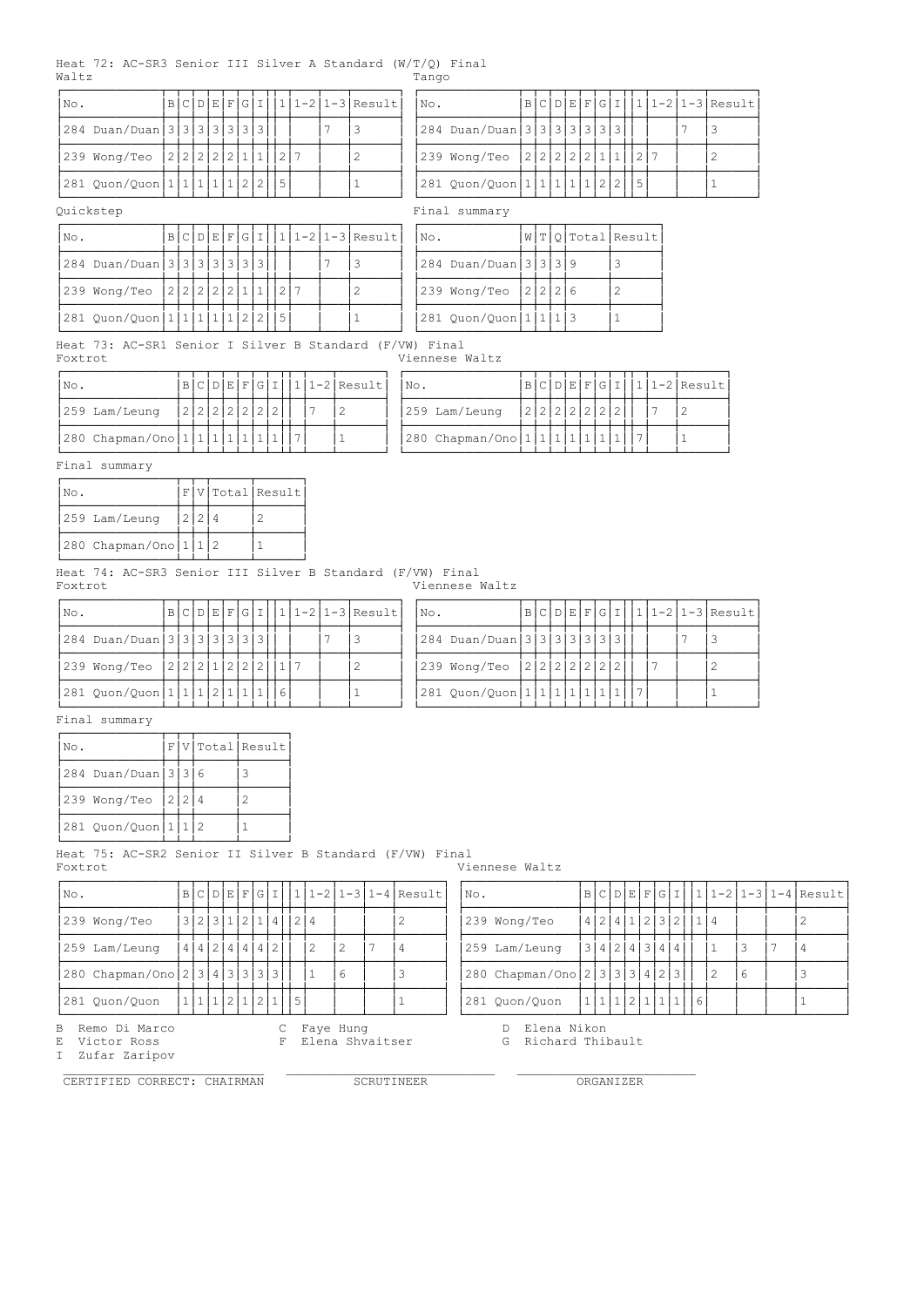#### Heat 75: AC-SR2 Senior II Silver B Standard (F/VW) Final Final summary

| No.                   | FΙ |           |   | V Total Result |
|-----------------------|----|-----------|---|----------------|
| 239 Wong/Teo          | 21 | $\cdot$ 2 |   |                |
| 1259 Lam/Leung        | 4  |           | 8 |                |
| 280 Chapman/Ono 3 3 6 |    |           |   |                |
| 281 Ouon/Ouon         |    |           |   |                |

Heat 76: AC-JR Junior Gold A Standard (W/T/F/Q) Final Waltz Tango

| INo.    |                                           |  |  |  |                   |  | $ B C D E F G I  1 1-2 Result $ | $\overline{\text{No}}$ . |                                            |                   |  |  |  | $ B C D E F G I  1 1-2 Result $ |
|---------|-------------------------------------------|--|--|--|-------------------|--|---------------------------------|--------------------------|--------------------------------------------|-------------------|--|--|--|---------------------------------|
|         | 166 Shpolsky/Burshtain 2 2 2 1 2 2 2  1 7 |  |  |  |                   |  |                                 |                          | 166 Shpolsky/Burshtain 2 2 2 1 2 2 2 1 1 7 |                   |  |  |  |                                 |
|         | 170 Azbel/Kozyar                          |  |  |  | 1 1 1 2 1 1 1 1 6 |  |                                 |                          | 170 Azbel/Kozyar                           | 1 1 1 2 1 1 1 1 6 |  |  |  |                                 |
| Foxtrot |                                           |  |  |  |                   |  |                                 |                          | Ouickstep                                  |                   |  |  |  |                                 |

| No. |                                           |  |           |  |  |  | $ B C D E F G I 111-2 Result $ | $'$ No. |                                            |  |  |  |  | $ B C D E F G I 111-2 Result $ |
|-----|-------------------------------------------|--|-----------|--|--|--|--------------------------------|---------|--------------------------------------------|--|--|--|--|--------------------------------|
|     | 166 Shpolsky/Burshtain 2 2 2 1 2 2 2  1 7 |  |           |  |  |  |                                |         | 166 Shpolsky/Burshtain 2 2 2 1 2 2 2 1 1 7 |  |  |  |  |                                |
|     | 170 Azbel/Kozyar                          |  | 111211111 |  |  |  |                                |         | 170 Azbel/Kozyar                           |  |  |  |  |                                |

| INo.             |                                           |  |  |             |  | $B C D E F G I   1 1-2 Result $ | No. |                                            |  |  |  |  | $ B C D E F G I 111-2 Result $ |  |
|------------------|-------------------------------------------|--|--|-------------|--|---------------------------------|-----|--------------------------------------------|--|--|--|--|--------------------------------|--|
|                  | 166 Shpolsky/Burshtain 2 2 2 1 2 2 2  1 7 |  |  |             |  |                                 |     | 166 Shpolsky/Burshtain 2 2 2 1 2 2 2 1 1 7 |  |  |  |  |                                |  |
| 170 Azbel/Kozyar |                                           |  |  | 1 1 1 2 1 1 |  |                                 |     | 170 Azbel/Kozyar                           |  |  |  |  |                                |  |

# Quickstep

| INO. |                                           |  |  |  |  |  | $ B C D E F G I 11-2 Result $ | $\mathbb{N} \circ$ . |                                            |  |  |  |  | B C D E F G I  1 1-2 Result |
|------|-------------------------------------------|--|--|--|--|--|-------------------------------|----------------------|--------------------------------------------|--|--|--|--|-----------------------------|
|      | 166 Shpolsky/Burshtain 2 2 2 1 2 2 2  1 7 |  |  |  |  |  |                               |                      | 1166 Shpolsky/Burshtain 2 2 2 1 2 2 2  1 7 |  |  |  |  |                             |
|      | 170 Azbel/Kozyar                          |  |  |  |  |  |                               |                      | 170 Azbel/Kozyar                           |  |  |  |  |                             |

Final summary

| No.                              |  |  | W T F Q Total Result |
|----------------------------------|--|--|----------------------|
| 166 Shpolsky/Burshtain 2 2 2 2 8 |  |  |                      |
| 170 Azbel/Kozyar                 |  |  |                      |

Heat 77: AC-SR1 Senior I Gold A Standard (W/T/F/Q) Final Waltz

| No. |                                            |    |  |  |                               |   |     |               |                |   |   | $A B C D E F G I  1 1-2 1-3 1-4 1-5 Result$ |
|-----|--------------------------------------------|----|--|--|-------------------------------|---|-----|---------------|----------------|---|---|---------------------------------------------|
|     | 231 Knox/Knox                              | 21 |  |  | 4 4 4 3 2 3                   | 4 |     | -2            | $\overline{4}$ | 8 |   |                                             |
|     | 240 Fedorov/Fedorova 3 1 1 1 1 1 1 1 1 1 1 |    |  |  |                               |   | -17 |               |                |   |   |                                             |
|     | 241 Tom/Tom                                |    |  |  | 22224442115                   |   |     |               |                |   |   |                                             |
|     | 246 Chan/Chan                              |    |  |  | 4 3 3 3 2 3 2 3               |   |     | $\mathcal{L}$ |                |   |   |                                             |
|     | 254 Chan/Chan                              |    |  |  | 5   5   5   5   5   5   5   5 |   |     |               |                |   | 8 |                                             |

Tango

| No.                                        |                |                 |               |  |                    |   |   |     |   | $A B C D E F G I   1 1-2 1-3 1-4 1-5 Result$ |
|--------------------------------------------|----------------|-----------------|---------------|--|--------------------|---|---|-----|---|----------------------------------------------|
| 231 Knox/Knox                              | 2 <sup>1</sup> |                 | 4 3 4 4 4 3 5 |  |                    |   |   | l 3 |   |                                              |
| 240 Fedorov/Fedorova 3 2 1 1 1 1 1 1 1 1 1 |                |                 |               |  |                    | 6 |   |     |   |                                              |
| 241 Tom/Tom                                |                |                 |               |  | 1 2 2 2 3 4 2  2 6 |   |   |     |   |                                              |
| 246 Chan/Chan                              |                | 4 3 4 3 3 2 2 3 |               |  |                    |   | 2 | 6   |   |                                              |
| 254 Chan/Chan                              |                | 5 5 5 5 5 5 5 4 |               |  |                    |   |   |     | 8 | 5                                            |

A Alexandre Chalkevitch B Remo Di Marco C Faye Hung

G Richard Thibault **I** Zufar Zaripov

D Elena Nikon E Victor Ross F Elena Shvaitser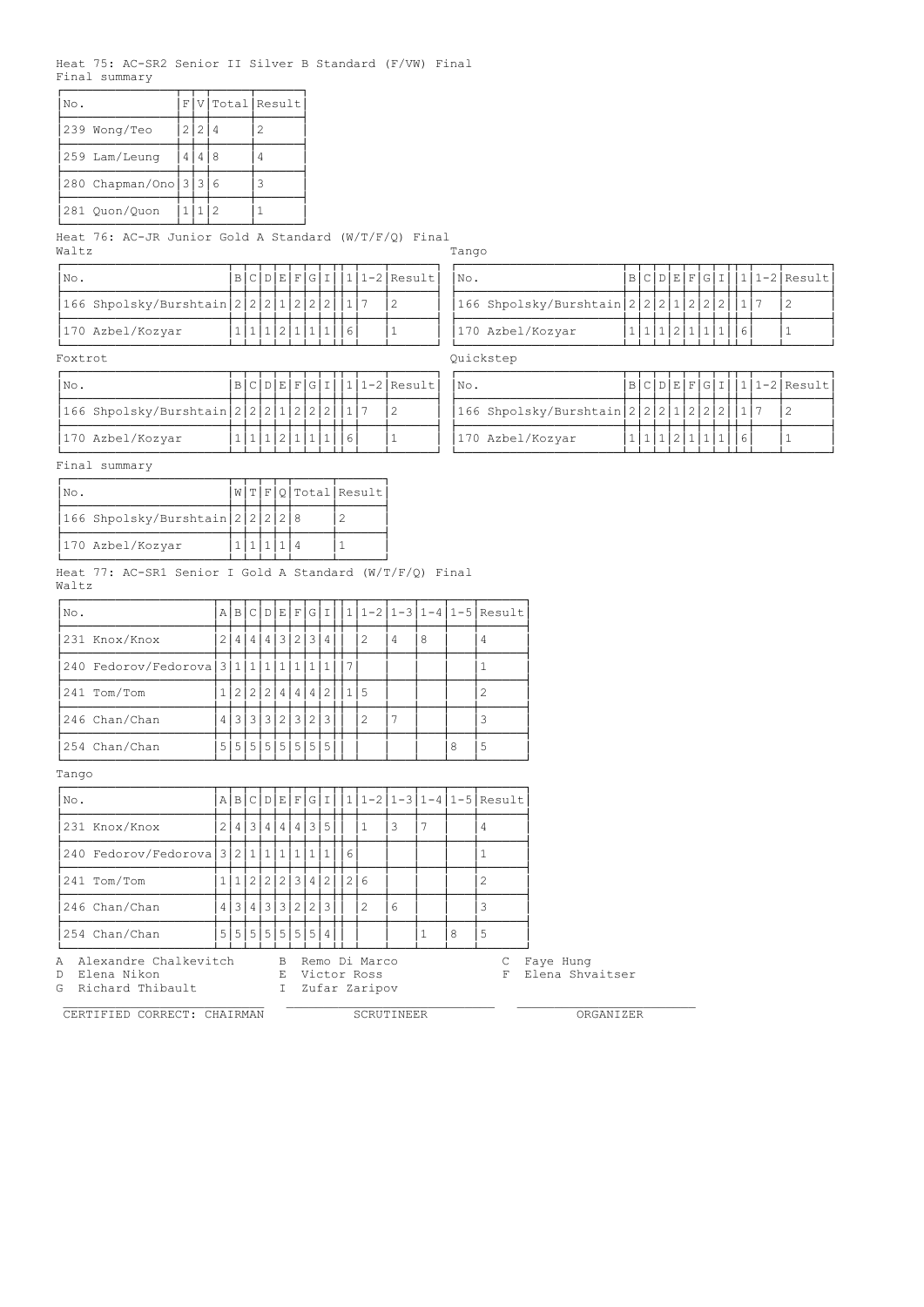### Heat 77: AC-SR1 Senior I Gold A Standard (W/T/F/Q) Final Foxtrot

| No.                                        | Α |  |  |                 |  |  |                |   |     |   | $B C D E F G I   1 1-2 1-3 1-4 1-5 Result$ |
|--------------------------------------------|---|--|--|-----------------|--|--|----------------|---|-----|---|--------------------------------------------|
| 231 Knox/Knox                              |   |  |  | 4 4 4 4 2 3 4   |  |  |                | 2 | i 8 |   |                                            |
| 240 Fedorov/Fedorova 3 1 1 1 1 1 1 1 1 1 1 |   |  |  |                 |  |  |                |   |     |   |                                            |
| 241 Tom/Tom                                |   |  |  | 2 2 2 3 4 4 3   |  |  | $\overline{4}$ | 6 |     |   |                                            |
| 246 Chan/Chan                              |   |  |  | 2 3 3 3 2 3 2 2 |  |  | $\overline{4}$ | 8 |     |   |                                            |
| 254 Chan/Chan                              |   |  |  | 5 5 5 5 5 5 5 5 |  |  |                |   |     | 8 |                                            |

# Quickstep Final summary

| No.                                        |  |  |  |                       | $A B C D E F G I   1 1-2 1-3$ |       |   |   | $1-4$  1-5 Result | No.                            |  |  |          | W T F Q Total Result |
|--------------------------------------------|--|--|--|-----------------------|-------------------------------|-------|---|---|-------------------|--------------------------------|--|--|----------|----------------------|
| 231 Knox/Knox                              |  |  |  | 1 4 4 3 3 3 3 3 1 1 1 |                               | 6(16) |   |   |                   | 231 Knox/Knox                  |  |  | 4 4 3 15 |                      |
| 240 Fedorov/Fedorova 3 1 1 1 1 1 1 1 1 1 1 |  |  |  |                       |                               |       |   |   |                   | 240 Fedorov/Fedorova $1111114$ |  |  |          |                      |
| 241 Tom/Tom                                |  |  |  | 4 2 2 2 4 4 4 2       | 4                             |       | 8 |   |                   | 241 Tom/Tom                    |  |  | 223411   |                      |
| 246 Chan/Chan                              |  |  |  | 2 3 3 4 2 2 2 4       | 4                             | 6(14) |   |   |                   | 246 Chan/Chan                  |  |  | 3322210  |                      |
| 254 Chan/Chan                              |  |  |  | 5 5 5 5 5 5 5 5       |                               |       |   | 8 |                   | 254 Chan/Chan                  |  |  | 5555520  |                      |

Heat 78: AC-JR Junior Gold B Standard (F/VW) Final

| $\overline{\text{No}}$ .             |  |  |  |  |  |  | $'A B C D E F G I  1 1-2 Result $ | No. |                                     |  |  |  |  |  | $A B C D E F G I  1 1-2 Result $ |
|--------------------------------------|--|--|--|--|--|--|-----------------------------------|-----|-------------------------------------|--|--|--|--|--|----------------------------------|
| 166 Shpolsky/Burshtain 1 2 2 2 1 2 2 |  |  |  |  |  |  |                                   |     | $1166$ Shpolsky/Burshtain $1222212$ |  |  |  |  |  |                                  |
| 170 Azbel/Kozyar                     |  |  |  |  |  |  |                                   |     | 170 Azbel/Kozyar                    |  |  |  |  |  |                                  |

|  | No. |                              |    |      |      |     | W[T F Q Total Resu |   |
|--|-----|------------------------------|----|------|------|-----|--------------------|---|
|  |     | 231 Knox/Knox                |    |      |      |     | 4 3 15             |   |
|  |     | 240 Fedorov/Fedorova 1111114 |    |      |      |     |                    |   |
|  |     | 241 Tom/Tom                  |    | 212. | 1314 |     |                    |   |
|  |     | 246 Chan/Chan                |    | l 3  |      | 2 2 | 110                | 2 |
|  |     | $251$ $Chon/Chon$            | сI | Е.   | а    | ЕI  | $\cap$             |   |

Viennese Waltz

| No. |                                |  |  |  |  |  | $A B C D E F G I  1 1-2 Result $ |
|-----|--------------------------------|--|--|--|--|--|----------------------------------|
|     | 166 Shpolsky/Burshtain   1   2 |  |  |  |  |  |                                  |
|     | 170 Azbel/Kozyar               |  |  |  |  |  |                                  |

Final summary

| INo.                         |  | F V Total Result |
|------------------------------|--|------------------|
| 166 Shpolsky/Burshtain 2 2 4 |  |                  |
| 170 Azbel/Kozyar             |  |                  |

Heat 79: AC-SR3 Senior III Gold A Standard (W/T/F/Q) Final Waltz

| No.                               |  |       |           | A B C D E F |     |             |  |   |   | G I  1 1-2 1-3 1-4 Result |
|-----------------------------------|--|-------|-----------|-------------|-----|-------------|--|---|---|---------------------------|
| 230 Cheng/Cheng                   |  | 3 2 3 |           |             |     | 2 1 3 4 2 1 |  |   |   |                           |
| 236 Norris/Mercer 2 3 2 4 4 2 3 3 |  |       |           |             |     |             |  | 3 | 6 |                           |
| 241 Tom/Tom                       |  |       |           | 2 1 2 1     |     |             |  |   |   |                           |
| 248 Harris/Grace                  |  |       | 4 4 4 3 3 | 4           | 114 |             |  |   |   |                           |

Tango

| No.                                  |                      |      |                   |   |   |       |  |    |   | $A B C D E F G I  1 1-2 1-3 1-4 Result$ |
|--------------------------------------|----------------------|------|-------------------|---|---|-------|--|----|---|-----------------------------------------|
| 230 Cheng/Cheng                      | 4 3 3 1 1 3 3 2  2 3 |      |                   |   |   |       |  |    |   |                                         |
| 236 Norris/Mercer 2 2 2 2 3 1 4 4  1 |                      |      |                   |   |   |       |  | 15 |   |                                         |
| 241 Tom/Tom                          |                      |      | 1   1   1   3   2 |   |   | 2 2 1 |  |    |   |                                         |
| 248 Harris/Grace                     | 3                    | 4141 | 4                 | 4 | 4 |       |  |    | 8 |                                         |

A Alexandre Chalkevitch B Remo Di Marco C Faye Hung A Alexandre Chalkevitch B Remo Di Marco C Faye Hung<br>
D Elena Nikon E Victor Ross F Elena Shvaitser<br>
G Richard Thibault I Zufar Zaripov G Richard Thibault

 \_\_\_\_\_\_\_\_\_\_\_\_\_\_\_\_\_\_\_\_\_\_\_\_\_\_\_ \_\_\_\_\_\_\_\_\_\_\_\_\_\_\_\_\_\_\_\_\_\_\_\_\_\_\_\_ \_\_\_\_\_\_\_\_\_\_\_\_\_\_\_\_\_\_\_\_\_\_\_\_ CERTIFIED CORRECT: CHAIRMAN SCRUTINEER CORRECTION ORGANIZER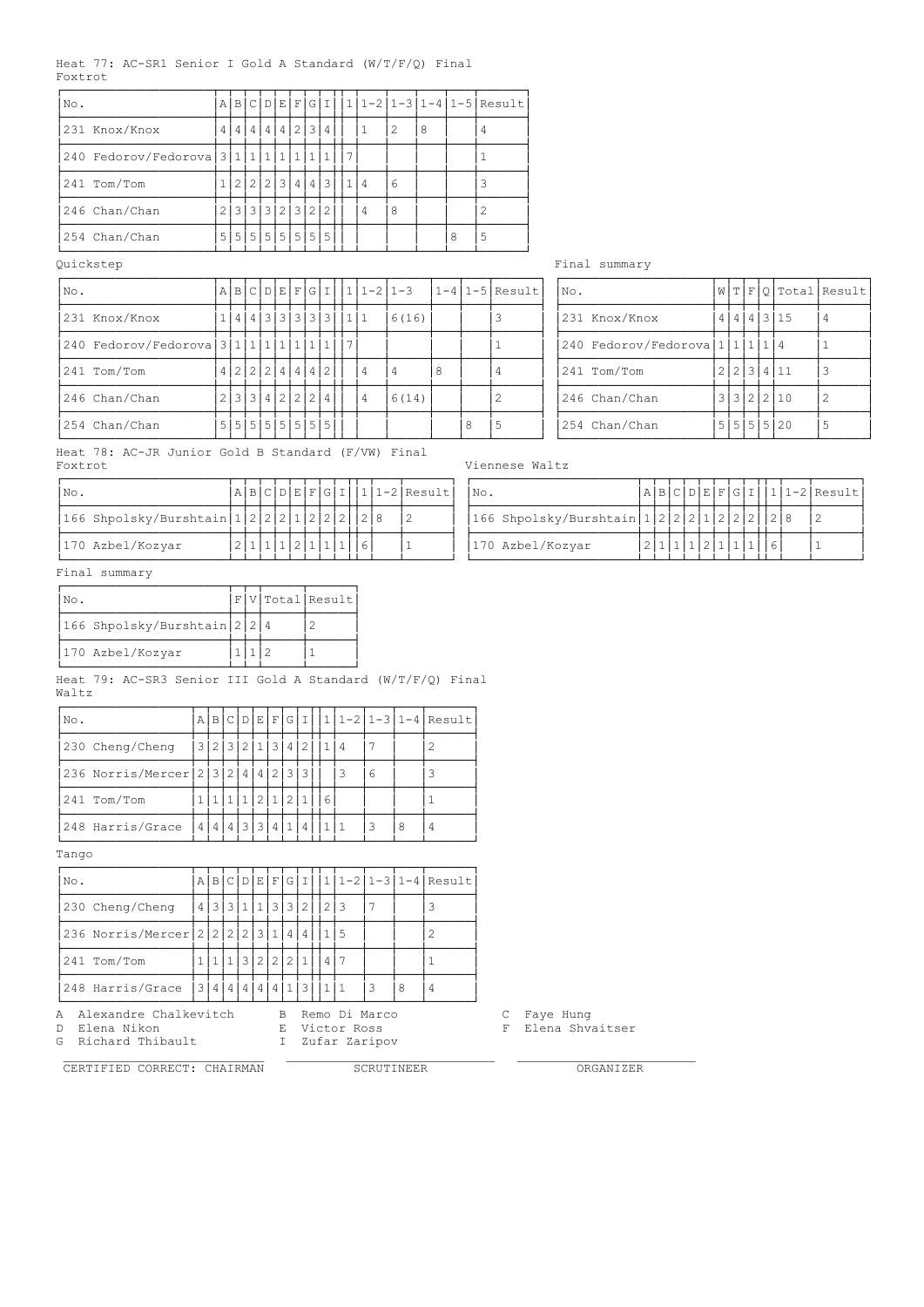# Heat 79: AC-SR3 Senior III Gold A Standard (W/T/F/Q) Final Foxtrot

| No.                                 |                                                                                                                                                                                                                                                                                                                                                                                                                                  | A B | C |  | D E | F | G            | Ι              |  | 1   |  |           |                   |                                    |   |                | $1-2$ $1-3$ $1-4$ $Recult$   |                                  |        |                              |  |  |                 |           |   |   |   |                      |  |
|-------------------------------------|----------------------------------------------------------------------------------------------------------------------------------------------------------------------------------------------------------------------------------------------------------------------------------------------------------------------------------------------------------------------------------------------------------------------------------|-----|---|--|-----|---|--------------|----------------|--|-----|--|-----------|-------------------|------------------------------------|---|----------------|------------------------------|----------------------------------|--------|------------------------------|--|--|-----------------|-----------|---|---|---|----------------------|--|
| 230 Cheng/Cheng                     |                                                                                                                                                                                                                                                                                                                                                                                                                                  |     |   |  |     |   |              |                |  | 1 3 |  |           | 6                 |                                    |   | 3              |                              |                                  |        |                              |  |  |                 |           |   |   |   |                      |  |
|                                     |                                                                                                                                                                                                                                                                                                                                                                                                                                  |     |   |  |     |   | 3            | 3              |  | 1 3 |  |           | 8                 |                                    |   | $\mathbf{2}$   |                              |                                  |        |                              |  |  |                 |           |   |   |   |                      |  |
| 241 Tom/Tom                         |                                                                                                                                                                                                                                                                                                                                                                                                                                  |     |   |  |     |   | 2            | 1              |  | 15  |  |           |                   |                                    |   | 1              |                              |                                  |        |                              |  |  |                 |           |   |   |   |                      |  |
| 248 Harris/Grace                    |                                                                                                                                                                                                                                                                                                                                                                                                                                  |     |   |  |     |   |              | $\overline{4}$ |  | 1 2 |  |           | 2                 | 8                                  |   | 4              |                              |                                  |        |                              |  |  |                 |           |   |   |   |                      |  |
| Quickstep                           |                                                                                                                                                                                                                                                                                                                                                                                                                                  |     |   |  |     |   |              |                |  |     |  |           |                   |                                    |   |                |                              |                                  |        | Final summary                |  |  |                 |           |   |   |   |                      |  |
| No.                                 |                                                                                                                                                                                                                                                                                                                                                                                                                                  |     |   |  |     |   | G            | I              |  |     |  |           |                   |                                    |   |                | $111 - 211 - 311 - 4$ Result |                                  | No.    |                              |  |  |                 |           |   |   |   | W T F O Total Result |  |
| 230 Cheng/Cheng                     |                                                                                                                                                                                                                                                                                                                                                                                                                                  |     |   |  |     |   | 3 4          | 2              |  | 112 |  |           | 5                 |                                    |   | 3              |                              |                                  |        | 230 Cheng/Cheng              |  |  | 2 3 3 3 11      |           |   |   |   | 3                    |  |
|                                     |                                                                                                                                                                                                                                                                                                                                                                                                                                  |     |   |  |     |   | 2            | 4              |  | 114 |  |           | 7                 |                                    |   | $\overline{c}$ |                              |                                  |        | 236 Norris/Mercer 3 2 2 2 9  |  |  |                 |           |   |   |   | $\overline{c}$       |  |
| 241 Tom/Tom                         |                                                                                                                                                                                                                                                                                                                                                                                                                                  |     |   |  |     |   |              | $\mathbf{1}$   |  | 5   |  |           |                   |                                    |   | $\mathbf{1}$   |                              |                                  |        | 241 Tom/Tom                  |  |  | 1 1 1 1 4       |           |   |   |   | $\mathbf 1$          |  |
| 248 Harris/Grace                    |                                                                                                                                                                                                                                                                                                                                                                                                                                  |     |   |  |     | 4 | $\mathbf{1}$ | 3              |  | 1 3 |  |           | 4                 | 8                                  |   | 4              |                              |                                  |        | 248 Harris/Grace             |  |  | 4 4 4 4 16      |           |   |   |   | 4                    |  |
| Waltz                               |                                                                                                                                                                                                                                                                                                                                                                                                                                  |     |   |  |     |   |              |                |  |     |  |           |                   |                                    |   |                |                              |                                  |        |                              |  |  |                 |           |   |   |   |                      |  |
| No.                                 |                                                                                                                                                                                                                                                                                                                                                                                                                                  |     |   |  |     |   |              |                |  |     |  |           |                   |                                    |   |                |                              |                                  |        |                              |  |  | A B C D E F G I |           |   |   |   | 1 Result             |  |
|                                     |                                                                                                                                                                                                                                                                                                                                                                                                                                  |     |   |  |     |   |              |                |  |     |  |           |                   |                                    |   |                |                              |                                  |        |                              |  |  |                 |           |   |   |   | 8 1                  |  |
| Foxtrot                             |                                                                                                                                                                                                                                                                                                                                                                                                                                  |     |   |  |     |   |              |                |  |     |  |           |                   |                                    |   |                |                              |                                  |        |                              |  |  |                 |           |   |   |   |                      |  |
| No.                                 |                                                                                                                                                                                                                                                                                                                                                                                                                                  |     |   |  |     |   |              |                |  |     |  |           |                   |                                    |   |                |                              |                                  |        |                              |  |  | A B C D E F G I |           |   |   |   | $1$ Result           |  |
|                                     |                                                                                                                                                                                                                                                                                                                                                                                                                                  |     |   |  |     |   |              |                |  |     |  |           |                   |                                    |   |                |                              |                                  |        |                              |  |  | $1\vert$        | $\vert$ 1 | 1 | 1 | 1 | 8 1                  |  |
| Final summary                       |                                                                                                                                                                                                                                                                                                                                                                                                                                  |     |   |  |     |   |              |                |  |     |  |           |                   |                                    |   |                |                              |                                  |        |                              |  |  |                 |           |   |   |   |                      |  |
| INo.                                |                                                                                                                                                                                                                                                                                                                                                                                                                                  |     |   |  |     |   |              |                |  |     |  |           |                   |                                    |   |                |                              |                                  |        |                              |  |  |                 |           |   |   |   |                      |  |
|                                     | Tango<br>A B C D E F G I<br>1 Result<br>No.<br>226 Kopec/Niedzwiecki   1   1   1   1<br>1 <br>8 1<br>226 Kopec/Niedzwiecki $ 1 1 1 1 1 1 1$<br>1 1 <br>1<br>Quickstep<br>$C[D E F G I$<br>1 Result<br>A B <br>No.<br>8 1<br>$1\vert$<br>1 <br>226 Kopec/Niedzwiecki   1   1   1<br>$\vert$<br>$\mathbf{1}$<br>1<br>Q Total Result<br>W[T F]<br>1<br>Heat 81: AC-AD Adult Gold A Standard (W/T/F/Q) Final                         |     |   |  |     |   |              |                |  |     |  |           |                   |                                    |   |                |                              |                                  |        |                              |  |  |                 |           |   |   |   |                      |  |
| Waltz                               |                                                                                                                                                                                                                                                                                                                                                                                                                                  |     |   |  |     |   |              |                |  |     |  |           |                   |                                    |   |                |                              |                                  |        |                              |  |  |                 |           |   |   |   |                      |  |
| No.                                 | 226 Kopec/Niedzwiecki   1   1   1<br>226 Kopec/Niedzwiecki   1   1   1   4<br>A B C D E F G I<br>2 2 2 2 2                                                                                                                                                                                                                                                                                                                       |     |   |  |     |   |              |                |  |     |  |           |                   |                                    |   |                |                              | $ 1 1-2 $ Result                 |        |                              |  |  |                 |           |   |   |   |                      |  |
| 246 Chan/Chan                       |                                                                                                                                                                                                                                                                                                                                                                                                                                  |     |   |  |     |   |              |                |  |     |  | 2         |                   | 2 2                                |   | 8              |                              | $\mathbf{2}$                     |        |                              |  |  |                 |           |   |   |   |                      |  |
|                                     |                                                                                                                                                                                                                                                                                                                                                                                                                                  |     |   |  |     |   |              |                |  |     |  | $\vert$ 1 | $\frac{1}{2}$     | 1                                  | 8 |                |                              | 1                                |        |                              |  |  |                 |           |   |   |   |                      |  |
| Tango                               |                                                                                                                                                                                                                                                                                                                                                                                                                                  |     |   |  |     |   |              |                |  |     |  |           |                   |                                    |   |                |                              |                                  |        |                              |  |  |                 |           |   |   |   |                      |  |
| No.                                 |                                                                                                                                                                                                                                                                                                                                                                                                                                  |     |   |  |     |   |              |                |  |     |  |           |                   |                                    |   |                |                              | $A B C D E F G I   1 1-2 Result$ |        |                              |  |  |                 |           |   |   |   |                      |  |
| 246 Chan/Chan                       |                                                                                                                                                                                                                                                                                                                                                                                                                                  |     |   |  |     |   |              |                |  |     |  |           | 2 2 2 2 2 2 2 2 2 |                                    |   | 8              |                              | 2                                |        |                              |  |  |                 |           |   |   |   |                      |  |
|                                     |                                                                                                                                                                                                                                                                                                                                                                                                                                  |     |   |  |     |   |              |                |  |     |  |           |                   |                                    | 8 |                |                              | $\mathbf{1}$                     |        |                              |  |  |                 |           |   |   |   |                      |  |
| Foxtrot                             |                                                                                                                                                                                                                                                                                                                                                                                                                                  |     |   |  |     |   |              |                |  |     |  |           |                   |                                    |   |                |                              |                                  |        |                              |  |  |                 |           |   |   |   |                      |  |
| No.                                 |                                                                                                                                                                                                                                                                                                                                                                                                                                  |     |   |  |     |   |              |                |  |     |  |           |                   |                                    |   |                |                              | $A B C D E F G I   1 1-2 Result$ |        |                              |  |  |                 |           |   |   |   |                      |  |
| 246 Chan/Chan                       |                                                                                                                                                                                                                                                                                                                                                                                                                                  |     |   |  |     |   |              |                |  |     |  |           | 2 2 2 2 2 2 2 2 2 |                                    |   | 8              |                              | 2                                |        |                              |  |  |                 |           |   |   |   |                      |  |
|                                     |                                                                                                                                                                                                                                                                                                                                                                                                                                  |     |   |  |     |   |              |                |  |     |  |           |                   |                                    | 8 |                |                              | 1                                |        |                              |  |  |                 |           |   |   |   |                      |  |
| D Elena Nikon<br>G Richard Thibault | 4 3 3 2 1 3 4 2<br>236 Norris/Mercer 3 2 2 3 3 1 <br>1 1 1 1 2 2 <br>2 4 4 4 4 4 1 <br>A B C D E F <br>4 3 3 4 1 <br>236 Norris/Mercer 3 2 2 3 3 3 1<br>1 1 1 1 2 2 3 <br>2 4 4 <br> 2 <br>4<br>Heat 80: AC-YTH Youth Gold A Standard (W/T/F/O) Final<br>256 Kwietniewski/Kwietniewska 1 1 1 1 1 <br> 256 Kwietniewski/Kwietniewska 1 1 1 1 1 1 1 1 <br>256 Kwietniewski/Kwietniewska 1 1 1 1 1 1 1 1<br>A Alexandre Chalkevitch |     |   |  |     |   |              |                |  |     |  |           |                   | B Remo Di Marco<br>I Zufar Zaripov |   |                |                              |                                  | С<br>F | Faye Hung<br>Elena Shvaitser |  |  |                 |           |   |   |   |                      |  |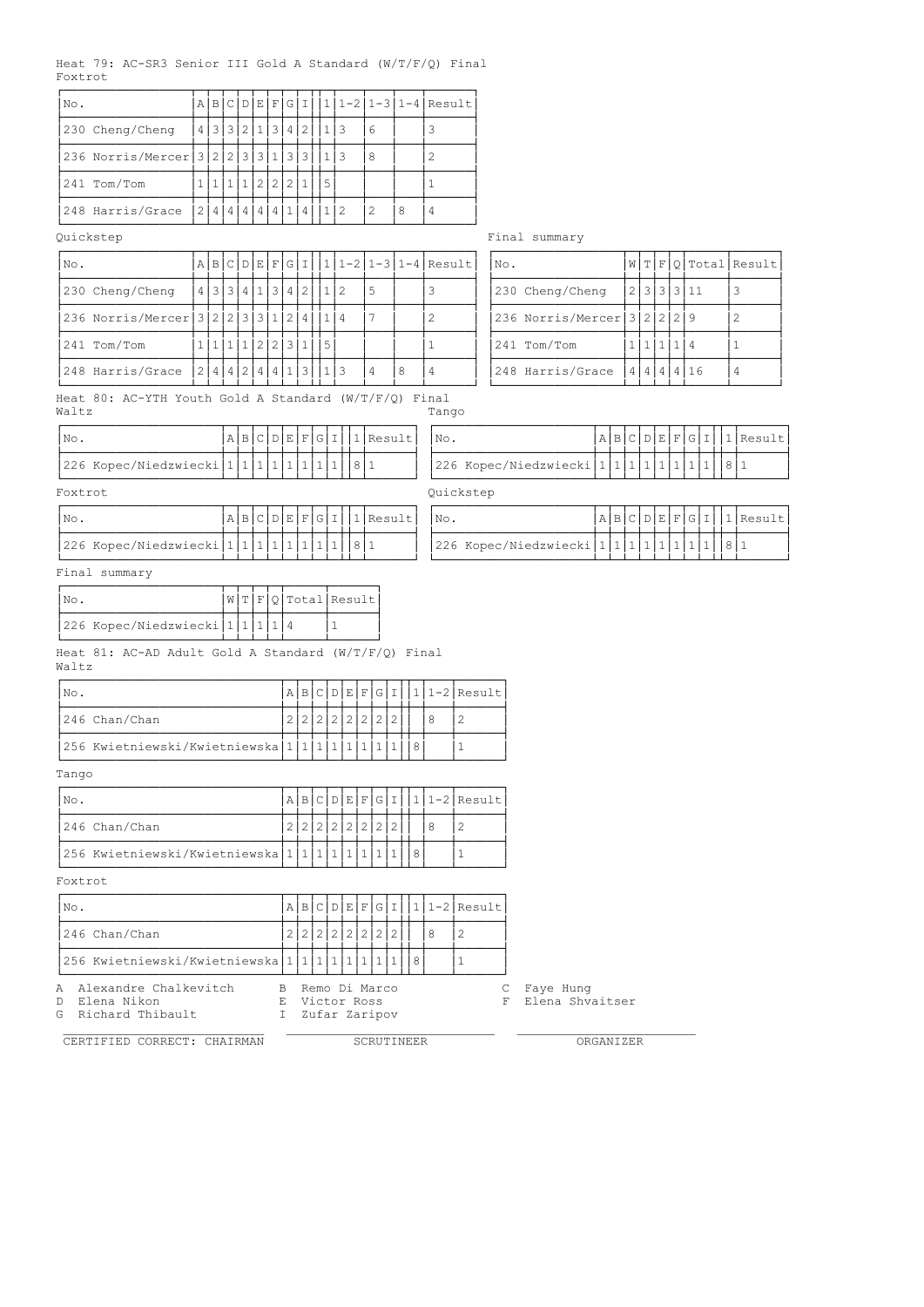#### Heat 81: AC-AD Adult Gold A Standard (W/T/F/Q) Final Quickstep

| No.                                   | A |            |  |  |  |  | $ c D E F G I  1 1-2 Result $ |
|---------------------------------------|---|------------|--|--|--|--|-------------------------------|
| 1246 Chan/Chan                        |   | 2222222222 |  |  |  |  |                               |
| 256 Kwietniewski/Kwietniewska 1 1 1 1 |   |            |  |  |  |  |                               |

# Final summary

| INo.                                              |  |           |  | W T F Q Total Result |
|---------------------------------------------------|--|-----------|--|----------------------|
| 246 Chan/Chan                                     |  | 2 2 2 2 8 |  |                      |
| 256 Kwietniewski/Kwietniewska   1   1   1   1   4 |  |           |  |                      |

Heat 82: AC-SR1 Senior I Gold B Standard (F/VW) Final Foxtrot Viennese Waltz

| INo.                                          |                   |  |  |  |  |  | A B C D E F G I  1 1-2 Result   No. |  |                                        |  |                 |  |  |  | $ A B C D E F G I  1 1-2 Result $ |
|-----------------------------------------------|-------------------|--|--|--|--|--|-------------------------------------|--|----------------------------------------|--|-----------------|--|--|--|-----------------------------------|
| $ 240$ Fedorov/Fedorova $ 1 1 1 1 1 1 1 1 8 $ |                   |  |  |  |  |  |                                     |  | 240 Fedorov/Fedorova 1 1 1 1 1 1 1 1 8 |  |                 |  |  |  |                                   |
| 1254 Chan/Chan                                | 2 2 2 2 2 2 2 2 2 |  |  |  |  |  |                                     |  | 254 Chan/Chan                          |  | 2 2 2 2 2 2 2 2 |  |  |  |                                   |

| $ NO$ . |                                                      |            |  |  |  |  |  | $ A B C D E F G I 11-2 Result $ | $\mathsf{N} \circ \mathsf{N}$ |                                 |  |                 |  |  |  | $[A B C D E F G I  1 1-2 Result $ |
|---------|------------------------------------------------------|------------|--|--|--|--|--|---------------------------------|-------------------------------|---------------------------------|--|-----------------|--|--|--|-----------------------------------|
|         | 240 Fedorov/Fedorova   1   1   1   1   1   1   1   1 |            |  |  |  |  |  |                                 |                               | 240 Fedorov/Fedorova 1111111111 |  |                 |  |  |  |                                   |
|         | 254 Chan/Chan                                        | 2222222222 |  |  |  |  |  |                                 |                               | 254 Chan/Chan                   |  | 2 2 2 2 2 2 2 2 |  |  |  |                                   |

Final summary

| INo.                       |  | $F[V] \cdot \text{Total}$ |
|----------------------------|--|---------------------------|
| 240 Fedorov/Fedorova 1 1 2 |  |                           |
| 254 Chan/Chan              |  |                           |

Heat 83: AC-SR3 Senior III Gold B Standard (F/VW) Final Foxtrot Control Communication Control Communication Communication Communication Communication Communication Communication Communication Communication Communication Communication Communication Communication Communication Co

| INo.                              |  |                 |  |  |  |  | $ \mathbf{A} \mathbf{B} \mathbf{C} \mathbf{D} \mathbf{E} \mathbf{F} \mathbf{G} \mathbf{I}  1 1-2 1-3 \text{Result} $ | INO. |                                          |  |               |  |  |                     |  | A B C D E F G I  1 1-2 1-3 Result |
|-----------------------------------|--|-----------------|--|--|--|--|----------------------------------------------------------------------------------------------------------------------|------|------------------------------------------|--|---------------|--|--|---------------------|--|-----------------------------------|
| 236 Norris/Mercer                 |  | 2 2 2 3 2 2 3 2 |  |  |  |  |                                                                                                                      |      | 236 Norris/Mercer                        |  | 2 2 2 2 3 2 3 |  |  |                     |  |                                   |
| 248 Harris/Grace                  |  | 3 3 3 2 3 3 2 3 |  |  |  |  |                                                                                                                      |      | 248 Harris/Grace                         |  |               |  |  | $ 3 3 3 3 2 3 2 3 $ |  |                                   |
| 270 Lazarek/Lazarek 1 1 1 1 1 1 1 |  |                 |  |  |  |  |                                                                                                                      |      | $ 270$ Lazarek/Lazarek $ 1 1 1 1 1 1 1 $ |  |               |  |  |                     |  |                                   |

| $ N\circ.$                                      |  |                 |  |  | A B C D E F G I   1 |  | 1-2 1-3 Result | 'No.                              |  |               |  |  |  | a b c p ɛ F G ɪ  1 1-2 1-3 Result |
|-------------------------------------------------|--|-----------------|--|--|---------------------|--|----------------|-----------------------------------|--|---------------|--|--|--|-----------------------------------|
| 236 Norris/Mercer                               |  | 2 2 2 3 2 2 3   |  |  |                     |  |                | 236 Norris/Mercer                 |  | 2 2 2 2 3 2   |  |  |  |                                   |
| 248 Harris/Grace                                |  | 3 3 3 2 3 3 2 3 |  |  |                     |  |                | 248 Harris/Grace                  |  | 3 3 3 3 2 3 2 |  |  |  |                                   |
| 270 Lazarek/Lazarek   1   1   1   1   1   1   1 |  |                 |  |  |                     |  |                | 270 Lazarek/Lazarek 1 1 1 1 1 1 1 |  |               |  |  |  |                                   |

Final summary

| No.                       |       | F V Total Result |
|---------------------------|-------|------------------|
| 236 Norris/Mercer         | 2 2 4 |                  |
| 248 Harris/Grace          | 31316 |                  |
| 270 Lazarek/Lazarek 1 1 2 |       |                  |

Heat 84: AC-YTH Youth Gold B Standard (F/VW) Final Foxtrot Viennese Waltz

| Ino.                                              |   |  |    |  | A B C D E F G I | 1   | Result                         |
|---------------------------------------------------|---|--|----|--|-----------------|-----|--------------------------------|
| 226 Kopec/Niedzwiecki   1   1   1   1   1   1   1 |   |  |    |  |                 | 8 1 |                                |
| Final summary                                     |   |  |    |  |                 |     |                                |
| No.                                               | F |  |    |  | V Total Result  |     |                                |
| 226 Kopec/Niedzwiecki 1 1 2                       |   |  |    |  |                 |     |                                |
| A Alexandre Chalkevitch                           |   |  |    |  |                 |     | B Remo Di Marco                |
| D. Elena Nikon<br>G. Richard Thibault             |   |  | I. |  |                 |     | E Victor Ross<br>Zufar Zaripov |
| CERTIFIED CORRECT: CHAIRMAN                       |   |  |    |  |                 |     | SCRUTINEER                     |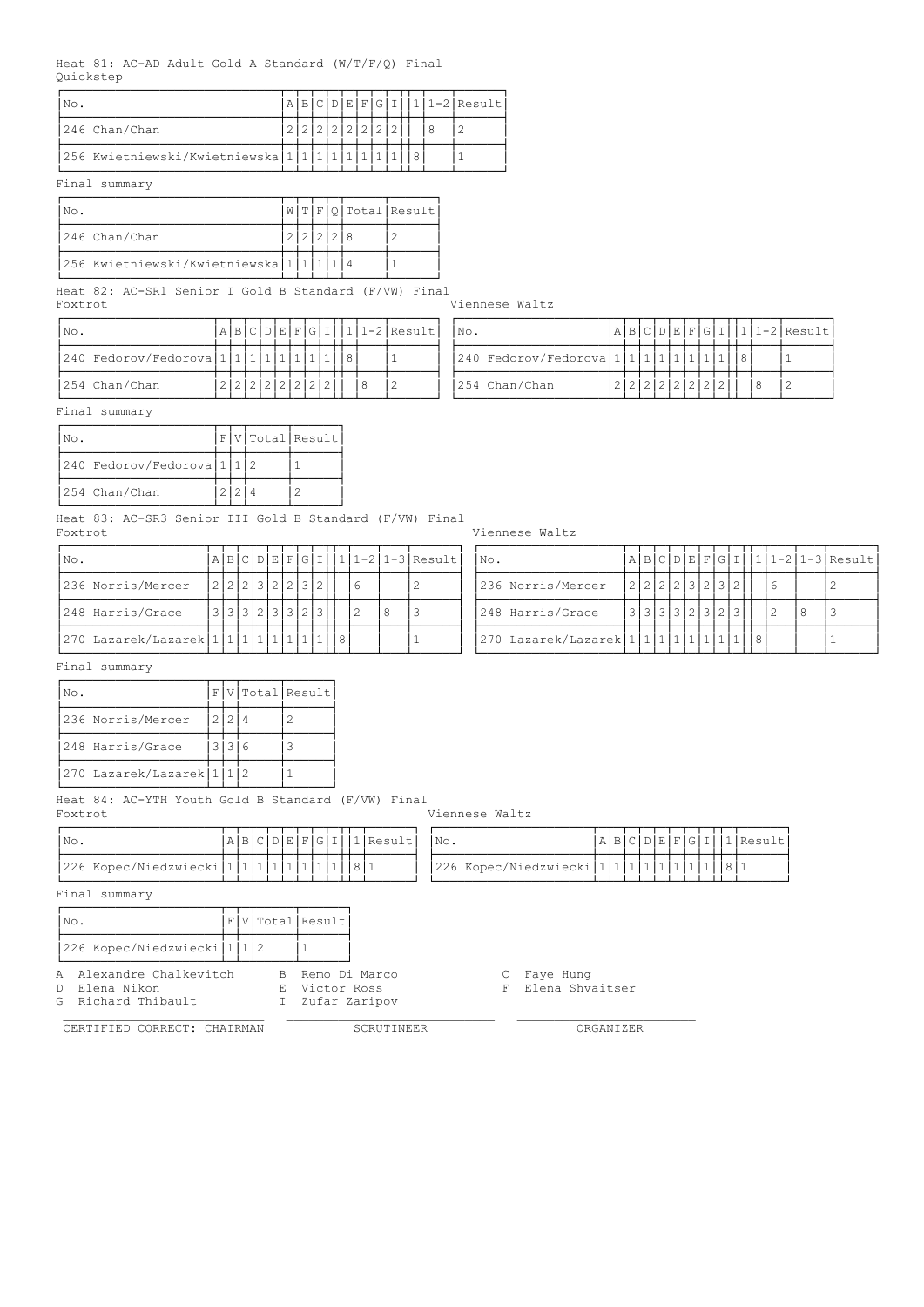### Heat 85: AC-AD Adult Gold B Standard (F/VW) Final Foxtrot

| Nο                                            |  |  |  |  |  | $ G I  1 $ Result |
|-----------------------------------------------|--|--|--|--|--|-------------------|
| 256 Kwietniewski/Kwietniewska 1 1 1 1 1 1 1 1 |  |  |  |  |  |                   |

Viennese Waltz **Final summary** 

| INo.                                              |  |  |  |  | $A B C D E F G I  1 Result $  No. |                                           |  | $ F V $ Total Result |
|---------------------------------------------------|--|--|--|--|-----------------------------------|-------------------------------------------|--|----------------------|
| 256 Kwietniewski/Kwietniewska 1 1 1 1 1 1 1 1 8 1 |  |  |  |  |                                   | 256 Kwietniewski/Kwietniewska   1   1   2 |  |                      |

Heat 86: AC-SR2 Senior II Gold B Standard (F/VW) Final Foxtrot

| No. |                                              |  |  |                 |  |  |  |   |               |   |   | $A B C D E F G I 11-2 1-3 1-4 1-5 1-6 Result$ |
|-----|----------------------------------------------|--|--|-----------------|--|--|--|---|---------------|---|---|-----------------------------------------------|
|     | 231 Knox/Knox                                |  |  | 3 4 4 3 3 3 3 6 |  |  |  | 5 |               |   |   |                                               |
|     | 236 Norris/Mercer                            |  |  | 4 3 3 2 4 4 5 3 |  |  |  | 4 |               |   |   | 4                                             |
|     | 240 Fedorov/Fedorova 2 2 2 3 2 1 1 1 1 1 3 7 |  |  |                 |  |  |  |   |               |   |   |                                               |
|     | 248 Harris/Grace                             |  |  | 5 5 6 4 5 5 4 5 |  |  |  |   | $\mathcal{D}$ |   |   | 5                                             |
|     | 254 Chan/Chan                                |  |  | 6 6 5 6 6 6 6 4 |  |  |  |   | 1             | 2 | 8 | 6                                             |
|     | 270 Lazarek/Lazarek                          |  |  | 111111122215    |  |  |  |   |               |   |   |                                               |

# Viennese Waltz Rule 11

| No.                                                      |  |  |  | A B C D E F G I I 1 | $1 - 2$                                            | $1 - 3$ | $1 - 4$ | $1 - 5$                     | $1 - 6$ | Result | No. |   |   |  | 1-3 1-4 1-5 1-6 Result |
|----------------------------------------------------------|--|--|--|---------------------|----------------------------------------------------|---------|---------|-----------------------------|---------|--------|-----|---|---|--|------------------------|
| 231 Knox/Knox                                            |  |  |  | 4 4 4 4 3 3 4 3     |                                                    |         | 8       |                             |         |        | 231 | 8 | - |  |                        |
| 236 Norris/Mercer                                        |  |  |  | 3 3 3 3 4 4 3 4     |                                                    |         |         |                             |         |        | 236 | 9 | - |  |                        |
| 240 Fedorov/Fedorova 2 2 2 2 1 2 1 1 1 1 4 8 (12) 8 (12) |  |  |  |                     |                                                    |         |         | $8(12)$ $8(12)$ $8(12)$ $1$ |         |        |     |   |   |  |                        |
| 248 Harris/Grace                                         |  |  |  | 5151616151615151    |                                                    |         |         |                             |         |        |     |   |   |  |                        |
| 254 Chan/Chan                                            |  |  |  | 665556566           |                                                    |         |         |                             | 8       | 6      |     |   |   |  |                        |
| 270 Lazarek/Lazarek                                      |  |  |  |                     | $11112121222148(12)8(12)8(12)8(12)8(12)8(12)8(12)$ |         |         |                             |         |        |     |   |   |  |                        |

| INo. |  |  | $1-3 1-4 1-5 1-6 $ Result |
|------|--|--|---------------------------|
| 231  |  |  |                           |
| 236  |  |  |                           |

Final summary

| No.                                                               | F | V              |               | Total Result                                      |  |         |                              |
|-------------------------------------------------------------------|---|----------------|---------------|---------------------------------------------------|--|---------|------------------------------|
| 231 Knox/Knox                                                     | 3 | $\overline{4}$ | 7             | 4 (R11)                                           |  |         |                              |
| 236 Norris/Mercer                                                 | 4 | 3              | 7             | 3 (R11)                                           |  |         |                              |
| 240 Fedorov/Fedorova 21.5 3.5                                     |   |                |               | 2                                                 |  |         |                              |
| 248 Harris/Grace                                                  |   | 5 5            | 10            | 5                                                 |  |         |                              |
| 254 Chan/Chan                                                     |   | $6   6$        | <sup>12</sup> | 6                                                 |  |         |                              |
| 270 Lazarek/Lazarek                                               |   | 1 1.5 2.5      |               |                                                   |  |         |                              |
| A Alexandre Chalkevitch<br>D Elena Nikon<br>Richard Thibault<br>G |   |                | I.            | B Remo Di Marco<br>E Victor Ross<br>Zufar Zaripov |  | C.<br>F | Faye Hung<br>Elena Shvaitser |

CERTIFIED CORRECT: CHAIRMAN SCRUTINEER ORGANIZER

 $\mathcal{L}_\text{max}$  , and the set of the set of the set of the set of the set of the set of the set of the set of the set of

| INO. |                                     |  | F V Total Result |
|------|-------------------------------------|--|------------------|
|      | 256 Kwietniewski/Kwietniewska 1 1 2 |  |                  |

|                                        |  |  |  | A B C D E F G I  . |  |
|----------------------------------------|--|--|--|--------------------|--|
| wietniewski/Kwietniewska 1 1 1 1 1 1 1 |  |  |  |                    |  |
|                                        |  |  |  |                    |  |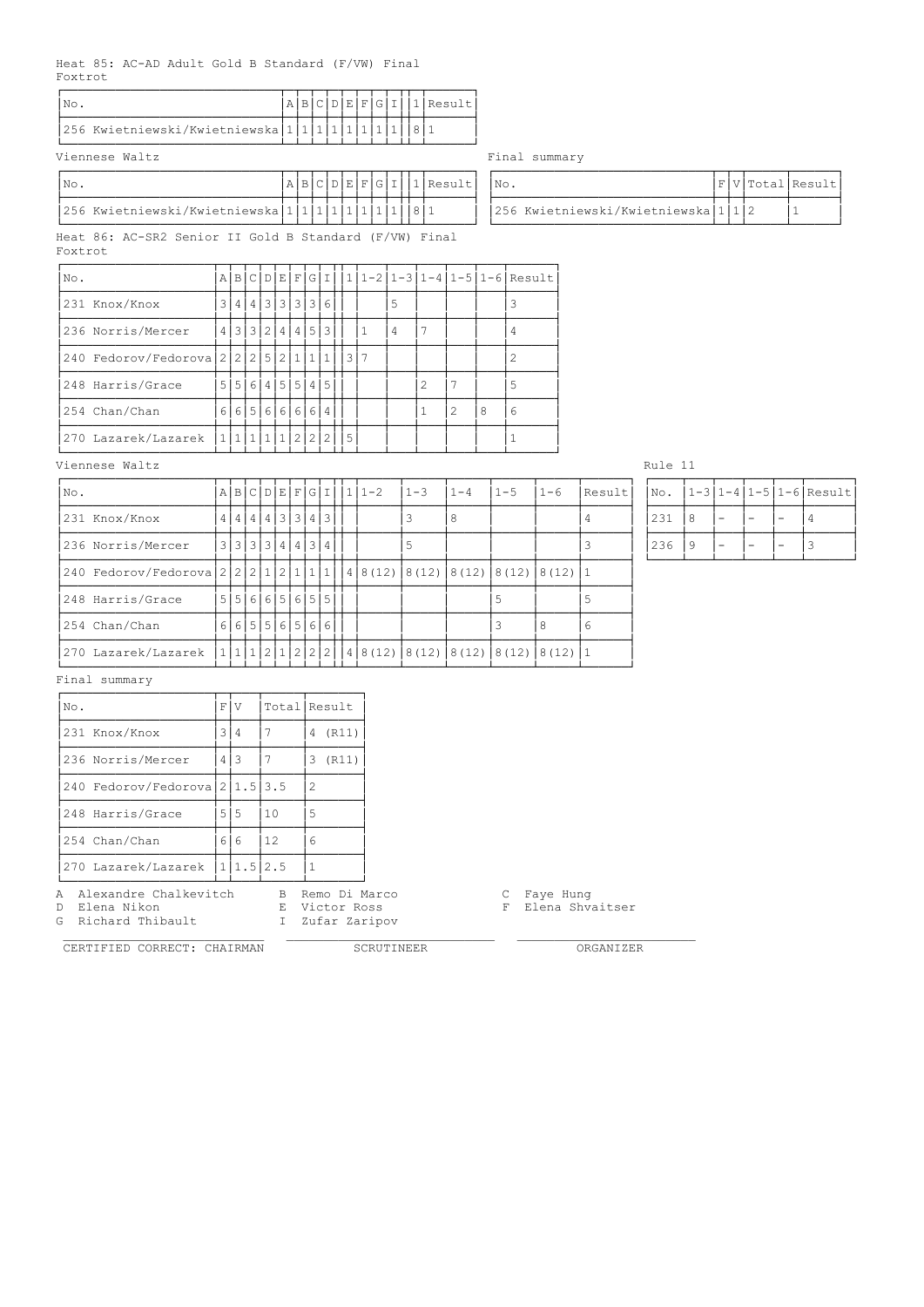Heat 87: AC-SR2 Senior II Pre-Champ Standard (W/T/F/Q) Final Waltz

| No.                                                            | AB              | l C | D                 | E              | $\mathbb F$ |   | G H               | ΙI                  |                                   | $1 1-2 1-3$                   |                |                |         | $1 - 4$   $1 - 5$                                    |           | 1-6 1-7 Result                   |                |                |         |    |                          |                      |
|----------------------------------------------------------------|-----------------|-----|-------------------|----------------|-------------|---|-------------------|---------------------|-----------------------------------|-------------------------------|----------------|----------------|---------|------------------------------------------------------|-----------|----------------------------------|----------------|----------------|---------|----|--------------------------|----------------------|
| 224 Wong/Chen                                                  |                 |     |                   |                |             |   |                   | 5 7 2 6 4 4 7 2 5   |                                   | $\overline{c}$                | 2              | 4              |         | $6(22)$   7                                          |           |                                  | 6              |                |         |    |                          |                      |
| 234 Tran/Tran                                                  |                 |     |                   |                |             |   |                   | 3 1 4 5 7 1 5 3 1   |                                   | 3 3                           | 5(9)           |                |         |                                                      |           |                                  | $\overline{c}$ |                |         |    |                          |                      |
| 235 Wong/Wong                                                  |                 |     |                   |                |             |   | 6 3 5 7 2 3 6 5 4 |                     |                                   | $\mathbf{1}$                  | 3              | 4              |         | $6(22)$ 8                                            |           |                                  | 5              |                |         |    |                          |                      |
| 242 May/Dong                                                   |                 |     |                   |                |             |   |                   | 7 5 6 2 5 2 4 7 7   |                                   | $\overline{c}$                | $\sqrt{2}$     | 3              |         | 5                                                    |           |                                  | $\overline{7}$ |                |         |    |                          |                      |
| 247 Chan/Yu                                                    | 2 4             |     |                   |                |             |   |                   | 1 4 3 5 2 6 3       |                                   | 1 3                           | 5(11)          |                |         |                                                      |           |                                  | 3              |                |         |    |                          |                      |
| 260 Zielinski/Zielinska 1 6 7 1 6 6 3 4 2                      |                 |     |                   |                |             |   |                   |                     |                                   | 2 3                           | $\overline{4}$ | 5              |         |                                                      |           |                                  | $\overline{4}$ |                |         |    |                          |                      |
| 264 Ronaszeki/Ullalkar                                         | 4 2 3 3 1 7 1 1 |     |                   |                |             |   |                   | 6                   |                                   | 3 4                           | $6\,$          |                |         |                                                      |           |                                  | $1\,$          |                |         |    |                          |                      |
| Tango                                                          |                 |     |                   |                |             |   |                   |                     |                                   |                               |                |                |         |                                                      |           |                                  |                |                |         |    |                          |                      |
| No.                                                            |                 |     |                   |                |             |   |                   |                     |                                   | $A B C D E F G H I 1 1-2 1-3$ |                |                |         | $1 - 4$   $1 - 5$                                    |           | $1-6$  1-7 Result                |                |                |         |    |                          |                      |
| 224 Wong/Chen                                                  |                 |     |                   |                |             |   |                   | 6 6 6 4 5 6 5 5 4   |                                   |                               |                | $\overline{c}$ |         | 5(23)                                                |           |                                  | 7              |                |         |    |                          |                      |
| 234 Tran/Tran                                                  |                 |     |                   |                |             |   |                   | 4 1 4 6 4 1 7 3 1   | 3 3                               |                               | $\overline{4}$ | $\overline{7}$ |         |                                                      |           |                                  | $\overline{4}$ |                |         |    |                          |                      |
| 235 Wong/Wong                                                  |                 |     |                   |                |             |   | 5 3 5 7 6 3 4 4 5 |                     |                                   |                               | $\overline{c}$ | 4              |         | $\overline{7}$                                       |           |                                  | 5              |                |         |    |                          |                      |
| 242 May/Dong                                                   |                 |     |                   |                |             |   |                   | 7 5 1 5 7 2 3 7 7   | 1 2                               |                               | 3              | 3              |         | 5(16)                                                |           |                                  | 6              |                |         |    |                          |                      |
| 247 Chan/Yu                                                    | 3 7             |     |                   |                |             |   | 3 2 2 4 6 2 6     |                     |                                   | 3                             | 5(12)          |                |         |                                                      |           |                                  | 3              |                |         |    |                          |                      |
| 260 Zielinski/Zielinska   1   4                                |                 | 7   | (1)               |                | 3 7         | 2 | 6                 | 3                   |                                   | 2 3                           | 5(10)          |                |         |                                                      |           |                                  | $\overline{c}$ |                |         |    |                          |                      |
| 264 Ronaszeki/Ullalkar                                         | 2 2 2 3 1 5 1   |     |                   |                |             |   | $\vert$ 1         | $\overline{2}$      |                                   | 3 7                           |                |                |         |                                                      |           |                                  | $\,1\,$        |                |         |    |                          |                      |
| Foxtrot                                                        |                 |     |                   |                |             |   |                   |                     |                                   |                               |                |                |         |                                                      |           |                                  |                |                |         |    |                          |                      |
| No.                                                            |                 |     |                   |                |             |   |                   | A B C D E F G H I   |                                   | $111-211-3$                   |                |                | $1 - 4$ | $1 - 5$                                              |           | $1-6$   1-7 Result               |                |                |         |    |                          |                      |
| 224 Wong/Chen                                                  |                 |     |                   |                |             |   |                   | 4 7 7 3 7 4 5 4 5   |                                   |                               | $\mathbf{1}$   | $\overline{4}$ |         | 6(25)                                                |           |                                  |                | 7              |         |    |                          |                      |
| 234 Tran/Tran                                                  |                 |     |                   |                |             |   |                   | 3 2 4 7 6 5 7 2 1   |                                   | $1 \mid 3$                    | $\overline{4}$ |                | 5(12)   |                                                      |           |                                  |                | $\overline{4}$ |         |    |                          |                      |
| 235 Wong/Wong                                                  | 7 4             |     |                   |                |             |   | 5 5 3 1 4 5 4     |                     |                                   | 1 1                           | 2              |                | 5(16)   |                                                      |           |                                  |                | 5              |         |    |                          |                      |
| 242 May/Dong                                                   |                 |     |                   |                |             |   |                   |                     | 5 5 1 6 5 3 3 7 7 111             |                               | 3              | $\mathfrak{Z}$ |         | 6(22)                                                |           |                                  |                | 6              |         |    |                          |                      |
| 247 Chan/Yu                                                    | 2 6 3 2         |     |                   | $\overline{2}$ | 6           |   | 6 3 6             |                     |                                   | $\mathbf{3}$                  | 5(12)          |                |         |                                                      |           |                                  |                | 3              |         |    |                          |                      |
| 260 Zielinski/Zielinska 1 3 6 1 4 7 2 6 2                      |                 |     |                   |                |             |   |                   |                     |                                   | 2 4                           | 5(9)           |                |         |                                                      |           |                                  |                | $\overline{c}$ |         |    |                          |                      |
| 264 Ronaszeki/Ullalkar                                         |                 |     |                   |                |             |   |                   | 6 1 2 4 1 2 1 1 3 1 |                                   | 4 6                           |                |                |         |                                                      |           |                                  |                | $\mathbf{1}$   |         |    |                          |                      |
| Quickstep                                                      |                 |     |                   |                |             |   |                   |                     |                                   |                               |                |                |         |                                                      |           |                                  |                |                | Rule 11 |    |                          |                      |
| No.                                                            |                 |     |                   |                |             |   |                   |                     |                                   |                               |                |                |         | $A B C D E F G H I 1 1-2 1-3 1-4 1-5 1-6 1-7 Result$ |           |                                  |                |                | No.     |    |                          | $1-6$   1-7   Result |
| 224 Wong/Chen                                                  |                 |     |                   |                |             |   |                   | 6 7 7 3 6 2 5 5 3   |                                   | $\vert$ 1                     | 3              | 3              | 5       |                                                      |           | 6                                |                |                | 224     | 29 | $\bar{ }$                | 6                    |
| 234 Tran/Tran                                                  |                 |     |                   |                |             |   |                   | 3 1 3 7 5 4 7 3 2   |                                   | 1 2                           | 5              |                |         |                                                      |           | 3                                |                |                | 242     | 22 | $\overline{\phantom{a}}$ | $7\overline{ }$      |
| 235 Wong/Wong                                                  |                 |     |                   |                |             |   |                   | 4 4 5 6 3 1 4 4 6   |                                   | 1 1                           | $\overline{c}$ | $\epsilon$     |         |                                                      |           | 5                                |                |                |         |    |                          |                      |
| 242 May/Dong                                                   |                 |     |                   |                |             |   |                   |                     | 7 6 1 5 7 7 3 7 7 1 11            |                               | $\overline{c}$ | 2              | 3       | $\overline{4}$                                       | 9         | $\overline{7}$                   |                |                |         |    |                          |                      |
| 247 Chan/Yu                                                    |                 |     |                   |                |             |   |                   | 2 3 4 4 4 5 6 2 4   |                                   | $\overline{c}$                | 3              | $\overline{7}$ |         |                                                      |           | 4                                |                |                |         |    |                          |                      |
| 260 Zielinski/Zielinska 1 5 6 1 2 6 2 6 1                      |                 |     |                   |                |             |   |                   |                     | 3 5                               |                               |                |                |         |                                                      |           | 2                                |                |                |         |    |                          |                      |
| 264 Ronaszeki/Ullalkar                                         | 5 2 2 2 1 3 1   |     |                   |                |             |   | $\mathbf{1}$      | 5 <sup>1</sup>      |                                   | 3 6                           |                |                |         |                                                      |           | $\mathbf{1}$                     |                |                |         |    |                          |                      |
| A Alexandre Chalkevitch<br>D Elena Nikon<br>G Richard Thibault |                 |     | $\mathbf{B}$<br>E |                |             |   |                   | Victor Ross         | Remo Di Marco<br>H Denis Tremblay |                               |                |                |         | С<br>$\mathbf{F}$<br>I.                              | Faye Hung | Elena Shvaitser<br>Zufar Zaripov |                |                |         |    |                          |                      |
| CERTIFIED CORRECT: CHAIRMAN                                    |                 |     |                   |                |             |   |                   |                     |                                   | SCRUTINEER                    |                |                |         |                                                      |           | ORGANIZER                        |                |                |         |    |                          |                      |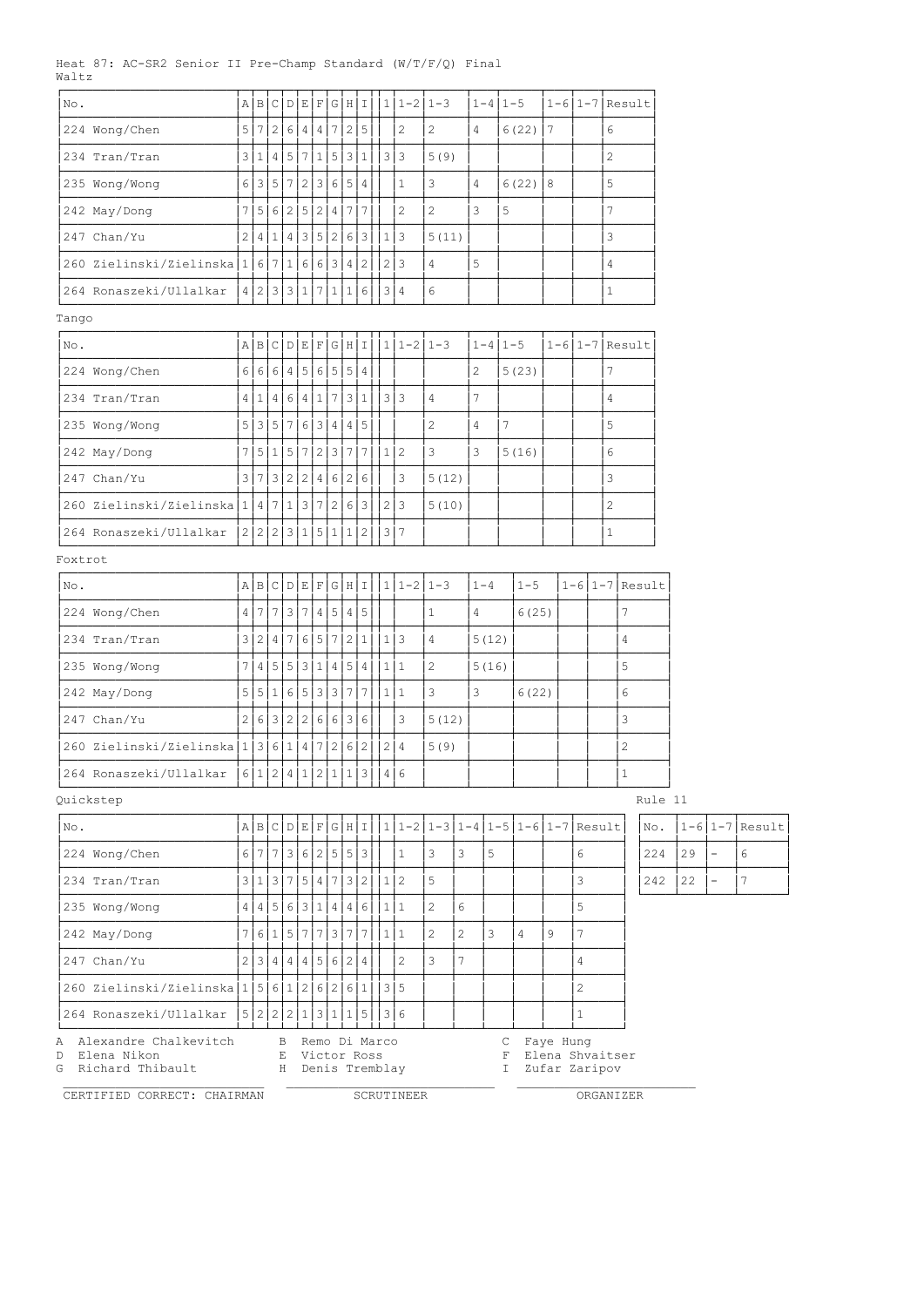|  |               |  | Heat 87: AC-SR2 Senior II Pre-Champ Standard $(W/T/F/Q)$ Final |  |  |
|--|---------------|--|----------------------------------------------------------------|--|--|
|  | Final summary |  |                                                                |  |  |

| No.            |                                    |     |         |  | W[T F Q Total Result |               |       |
|----------------|------------------------------------|-----|---------|--|----------------------|---------------|-------|
| 224 Wong/Chen  |                                    | 61  |         |  | 7 7 6 26             | 6             | (R11) |
| 1234 Tran/Tran |                                    | 21  |         |  | 4 4 3 13             | 4             | (R10) |
| 235 Wong/Wong  |                                    |     |         |  | 5 5 5 5 20           | 5             |       |
| 242 May/Dong   |                                    | 7 I |         |  | 66726                |               | (R11) |
| 247 Chan/Yu    |                                    |     |         |  | 3 3 3 3 4 1 1 3      | 3             | (R10) |
|                | 260 Zielinski/Zielinska 4 2 2 2 10 |     |         |  |                      | $\mathcal{D}$ |       |
|                | 264 Ronaszeki/Ullalkar             |     | 1 1 1 1 |  | 14                   |               |       |

Heat 88: AC-JR Junior Pre-Champ Standard (W/T/F/Q) Final Waltz

| No.                                                |  |  |  |             |  |    |                          | A B C D E F G H I  1 1-2  1-3 Result |
|----------------------------------------------------|--|--|--|-------------|--|----|--------------------------|--------------------------------------|
| 157 Farberov/Tchourbanov 2 2 3 3 3 1 1 2 3  2 5(8) |  |  |  |             |  |    |                          |                                      |
| 168 Gluskin/Perzan                                 |  |  |  | 2 1 2 3 1 1 |  | 16 |                          |                                      |
| 169 Ouon/Marks                                     |  |  |  |             |  |    | 3 3 2 1 2 3 2 3 2 1 5(9) |                                      |

Tango

| No.                          |  |                     |          |   |                |     |   | A B C D E F G H I |   |  | $1 1-2 1-3 $ Result |
|------------------------------|--|---------------------|----------|---|----------------|-----|---|-------------------|---|--|---------------------|
| 157 Farberov/Tchourbanov 222 |  |                     | $  \;$ 3 |   |                |     |   |                   |   |  |                     |
| 168 Gluskin/Perzan           |  |                     |          | 3 | 2 <sub>1</sub> | 3 I |   |                   | 5 |  |                     |
| 169 Quon/Marks               |  | 3 3 3 3 2 2 2 3 2 2 |          |   |                |     | 3 |                   |   |  |                     |

Foxtrot

| No.                                           |  |           |  |         |            |  |   | ABCDEFGHI1 11-2 1-3 Result |
|-----------------------------------------------|--|-----------|--|---------|------------|--|---|----------------------------|
| 157 Farberov/Tchourbanov 2 2 2 3 3 2 1 2 3  1 |  |           |  |         |            |  |   |                            |
| 168 Gluskin/Perzan                            |  |           |  | 2 1 3 1 |            |  |   |                            |
| 169 Ouon/Marks                                |  | 3 3 1 1 3 |  |         | 2 3 2 12 4 |  | Q |                            |

| INo.                                                           |  |   |                                                    |  |  |    | A B C D E F G H I  1 1-2 1-3 Result | INo.                                              |  |         |            | W T F O Total Result |
|----------------------------------------------------------------|--|---|----------------------------------------------------|--|--|----|-------------------------------------|---------------------------------------------------|--|---------|------------|----------------------|
| $157$ Farberov/Tchourbanov $23333321113$                       |  |   |                                                    |  |  | -9 |                                     | 157 Farberov/Tchourbanov 2 2 2 3 9                |  |         |            |                      |
| 168 Gluskin/Perzan                                             |  |   | $1 1 1 1 2 1 2 2 1 $   6                           |  |  |    |                                     | 168 Gluskin/Perzan                                |  | 1111114 |            |                      |
| 169 Ouon/Marks                                                 |  |   | 3 2 2 2 1 3 3 3 2 1 1 5                            |  |  |    |                                     | 169 Ouon/Marks                                    |  |         | 3 3 3 2 11 |                      |
| A Alexandre Chalkevitch<br>D Elena Nikon<br>G Richard Thibault |  | H | B Remo Di Marco<br>E Victor Ross<br>Denis Tremblay |  |  |    |                                     | C Faye Hung<br>F Elena Shvaitser<br>Zufar Zaripov |  |         |            |                      |

Quickstep Final summary

| INo.                                            |  |  |  |  |                      |  | $ A B C D E F G H I 111-2 1-3 Result $ | $N\circ$ .                         |  |           | W T F Q Total Result |  |
|-------------------------------------------------|--|--|--|--|----------------------|--|----------------------------------------|------------------------------------|--|-----------|----------------------|--|
| 157 Farberov/Tchourbanov 2 3 3 3 3 2 1 1 3  2 4 |  |  |  |  |                      |  |                                        | 157 Farberov/Tchourbanov 2 2 2 3 9 |  |           |                      |  |
| 168 Gluskin/Perzan                              |  |  |  |  | 1 1 1 1 2 1 2 2 1  6 |  |                                        | 168 Gluskin/Perzan                 |  | 1 1 1 1 4 |                      |  |
| 169 Ouon/Marks                                  |  |  |  |  | 3 2 2 2 1 3 3 3 2    |  |                                        | 169 Ouon/Marks                     |  |           | 3 3 3 2 11           |  |

CERTIFIED CORRECT: CHAIRMAN

 ${\tt SCRUTINEER} \hspace{25mm} {\tt ORGANIZER}$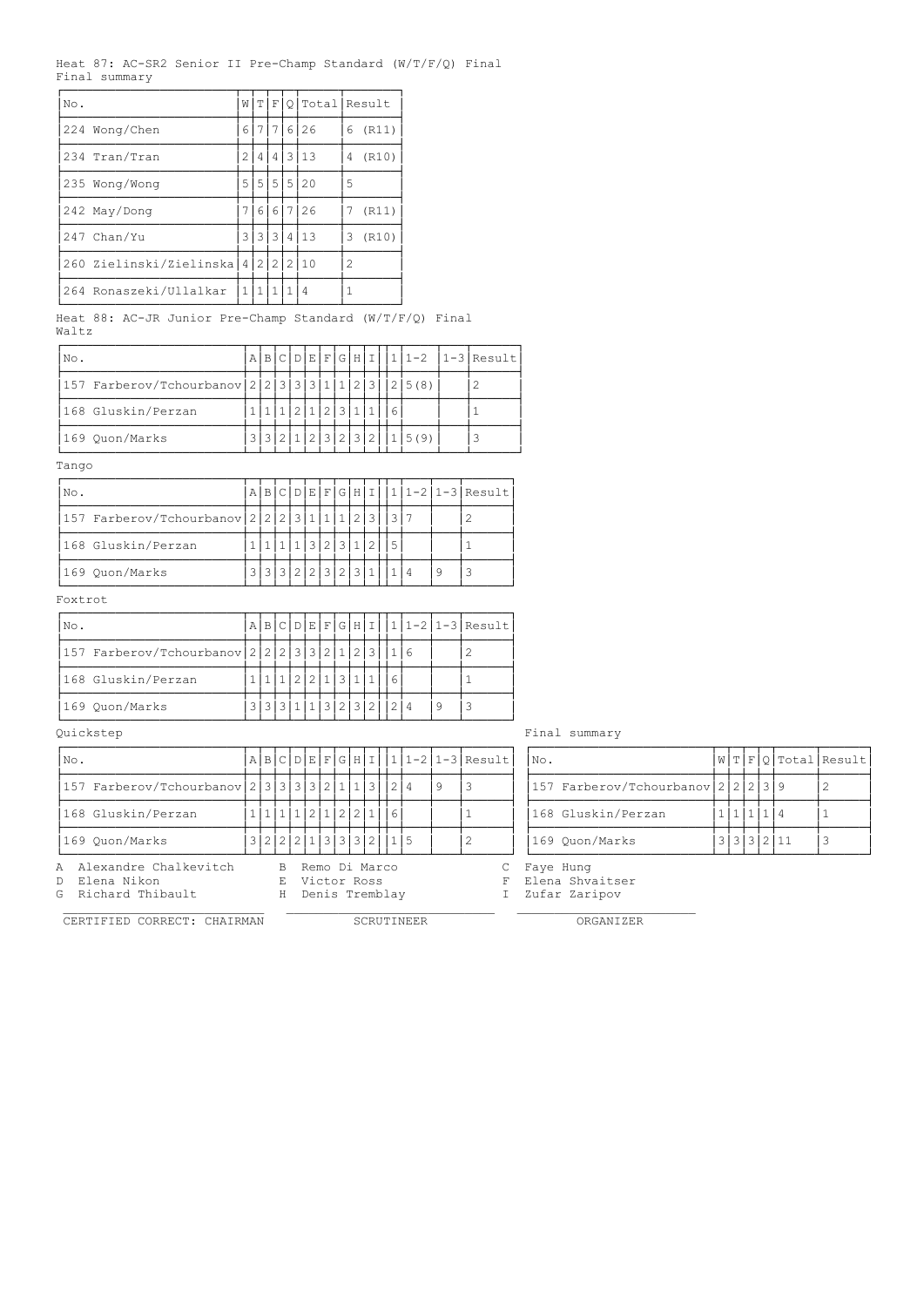### Heat 89: AC-SR3 Senior III Pre-Champ Standard (W/T/F/Q) Final Waltz

| No.                                           |                | AB  | C                       | D            | Е     | F        | G H         |                | Ι                     |   |                  |                 |                |   | $1 1-2 1-3 1-4 1-5 1-6 $ Result |
|-----------------------------------------------|----------------|-----|-------------------------|--------------|-------|----------|-------------|----------------|-----------------------|---|------------------|-----------------|----------------|---|---------------------------------|
| 235 Wong/Wong                                 |                |     |                         |              |       |          |             |                | 3 1 4 6 3 2 4 4 4     |   | 1 2              | 4               | 8              |   | 4                               |
| 242 May/Dong                                  | 5              |     | 4 1                     |              |       |          | 5 4 4 3 6 6 |                |                       |   | 1 1              | $\mathbf{2}$    | 5              |   | 6                               |
| Chan/Yu<br>247                                | $\overline{2}$ |     | $6 3 $                  |              |       |          | 3 2 6 5 3   |                | 5                     |   | $\overline{c}$   | 5               |                |   | 3                               |
| 260 Zielinski/Zielinska                       |                | 1 2 |                         |              |       |          | 6 1 5 5 1 5 |                | $\mathbf{1}$          |   | 4 5              |                 |                |   | $\overline{c}$                  |
| 264 Ronaszeki/Ullalkar                        |                |     | 6 5 2 2 1 3 2 1         |              |       |          |             |                | $\mathbf{2}$          |   | 2 6              |                 |                |   | $\mathbf{1}$                    |
| 282 Klimkovitch/Klimkovitch 4 3 5 4 6 1 6 2 3 |                |     |                         |              |       |          |             |                |                       |   | 1 2              | 4               | 6              |   | 5                               |
| Tango                                         |                |     |                         |              |       |          |             |                |                       |   |                  |                 |                |   |                                 |
| No.                                           |                |     | A B C D E F G H I       |              |       |          |             |                |                       |   | $ 1 1-2 1-3 1-4$ |                 |                |   | $1-5$  1-6 Result               |
| 235 Wong/Wong                                 |                |     |                         |              |       |          |             |                | 6 1 4 4 2 2 4 4 5     |   | 1 3              | 3               | 7              |   | $\overline{4}$                  |
| 242 May/Dong                                  | 5 I            |     |                         |              |       |          |             |                | 2 2 5 1 4 3 6 6       |   | 1 3              | 4               | 5(12)          |   | 5                               |
| 247 Chan/Yu                                   | 2 <sup>1</sup> |     | 6 3 2 5 6 5 2           |              |       |          |             |                | $\overline{c}$        |   | 4                | 5               |                |   | 3                               |
| 260 Zielinski/Zielinska                       | 1 <sup>1</sup> | 3 I | 5 <sub>1</sub>          |              |       |          | 1 3 5 2 5   |                | $\mathbf{1}$          |   | 3 4              | 6               |                |   | $\overline{2}$                  |
| 264 Ronaszeki/Ullalkar                        | 3              |     | 5 1 3 4 3 1 1           |              |       |          |             |                | 3                     |   | 3 3              | 7               |                |   | $\mathbf{1}$                    |
| 282 Klimkovitch/Klimkovitch 4 4 6 6 6 1 6 3 4 |                |     |                         |              |       |          |             |                |                       |   | 1 1              | $\mathbf{2}$    | 5(16)          |   | 6                               |
| Foxtrot                                       |                |     |                         |              |       |          |             |                |                       |   |                  |                 |                |   |                                 |
| No.                                           |                | ABI | $\circ$                 |              | D E F |          |             | GHI            |                       |   | $1 1-2 1-3$      |                 |                |   | $1-4$  1-5 1-6 Result           |
| 235 Wong/Wong                                 |                |     | 6 1 4 4 1 1 1           |              |       |          |             | 4 3 5          |                       | 3 | 3                | 4               | 7              |   | 4                               |
| 242 May/Dong                                  | 5              | 21  | 1 <sup>1</sup>          |              | 5 5   |          | 4 3         | 6              | 6                     |   | 1 2              | 3               | 4              | 7 | 5                               |
| 247 Chan/Yu                                   | $\overline{2}$ | 6   | $\overline{\mathbf{3}}$ | 3            |       |          | 3 6 5 5     |                | 3                     |   | $\mathbf{1}$     | 5(14)           |                |   | 3                               |
| 260 Zielinski/Zielinska                       | $1\vert$       | 3   | 5                       | $\mathbf{1}$ | 2     | 5        | 2           | $\overline{4}$ | $\mathbf 1$           |   | 3 5              |                 |                |   | $\mathbf{1}$                    |
| 264 Ronaszeki/Ullalkar                        | 4 <sub>1</sub> | 4   | 2 <sub>1</sub>          | 2            |       | 4 3      | 1 1         |                | 4                     |   | 2 4              | 5(9)            |                |   | 2                               |
| 282 Klimkovitch/Klimkovitch 3 5 6 6 6 2 6 2 2 |                |     |                         |              |       |          |             |                |                       |   | 3                | 4               | 4              | 5 | 6                               |
| Quickstep                                     |                |     |                         |              |       |          |             |                |                       |   |                  |                 |                |   |                                 |
| No.                                           |                | ABI |                         |              |       | C[D]E[F] |             | $G$   H   I    |                       |   | $1 1-2 1-3$      |                 |                |   | $1-4$   1-5  1-6  Result        |
| 235 Wong/Wong                                 |                |     |                         |              |       |          |             |                | 5 1 4 4 1 1 4 3 5 33  |   |                  | 4               | $\overline{7}$ |   | 4                               |
| 242 May/Dong                                  |                |     |                         |              |       |          |             |                | 6 2 1 3 6 4 3 5 6 1 2 |   |                  | $\overline{4}$  | 5              |   | 5                               |
| 247 Chan/Yu                                   |                |     | 2 5 2 6 4 6 6 6 2       |              |       |          |             |                |                       |   | 3                | 3               | $\overline{4}$ | 5 | 6                               |
| 260 Zielinski/Zielinska                       |                |     | 1 3 5 1 3 5 1 4 1       |              |       |          |             |                |                       |   | 4 4              | $6\phantom{.}6$ |                |   | $\mathbf{1}$                    |
| 264 Ronaszeki/Ullalkar                        |                |     | 4 4 3 5 2 3 2 1 4       |              |       |          |             |                |                       |   | 1 3              | 5(11)           |                |   | 2                               |
| 282 Klimkovitch/Klimkovitch 3 6 6 2 5 2 5 2 3 |                |     |                         |              |       |          |             |                |                       |   | 3                | 5(12)           |                |   | 3                               |

Rule 11

| 260 14 18 23<br> 8 16 24 | $1 \ 1 - 2 \ 1 - 3 \ 1 - 4 \ 1 - 5 \ 1 - 6 \  \text{Result}$ |  |  |  | $ N\circ.$                                 |
|--------------------------|--------------------------------------------------------------|--|--|--|--------------------------------------------|
|                          |                                                              |  |  |  |                                            |
|                          |                                                              |  |  |  | $\begin{array}{c} \boxed{264} \end{array}$ |

A Alexandre Chalkevitch B Remo Di Marco C Faye Hung

G Richard Thibault H Denis Tremblay I Zufar Zaripov

CERTIFIED CORRECT: CHAIRMAN SCRUTINEER ORGANIZER

D Elena Nikon E Victor Ross F Elena Shvaitser

\_\_\_\_\_\_\_\_\_\_\_\_\_\_\_\_\_\_\_\_\_\_\_\_\_\_\_ \_\_\_\_\_\_\_\_\_\_\_\_\_\_\_\_\_\_\_\_\_\_\_\_\_\_\_\_ \_\_\_\_\_\_\_\_\_\_\_\_\_\_\_\_\_\_\_\_\_\_\_\_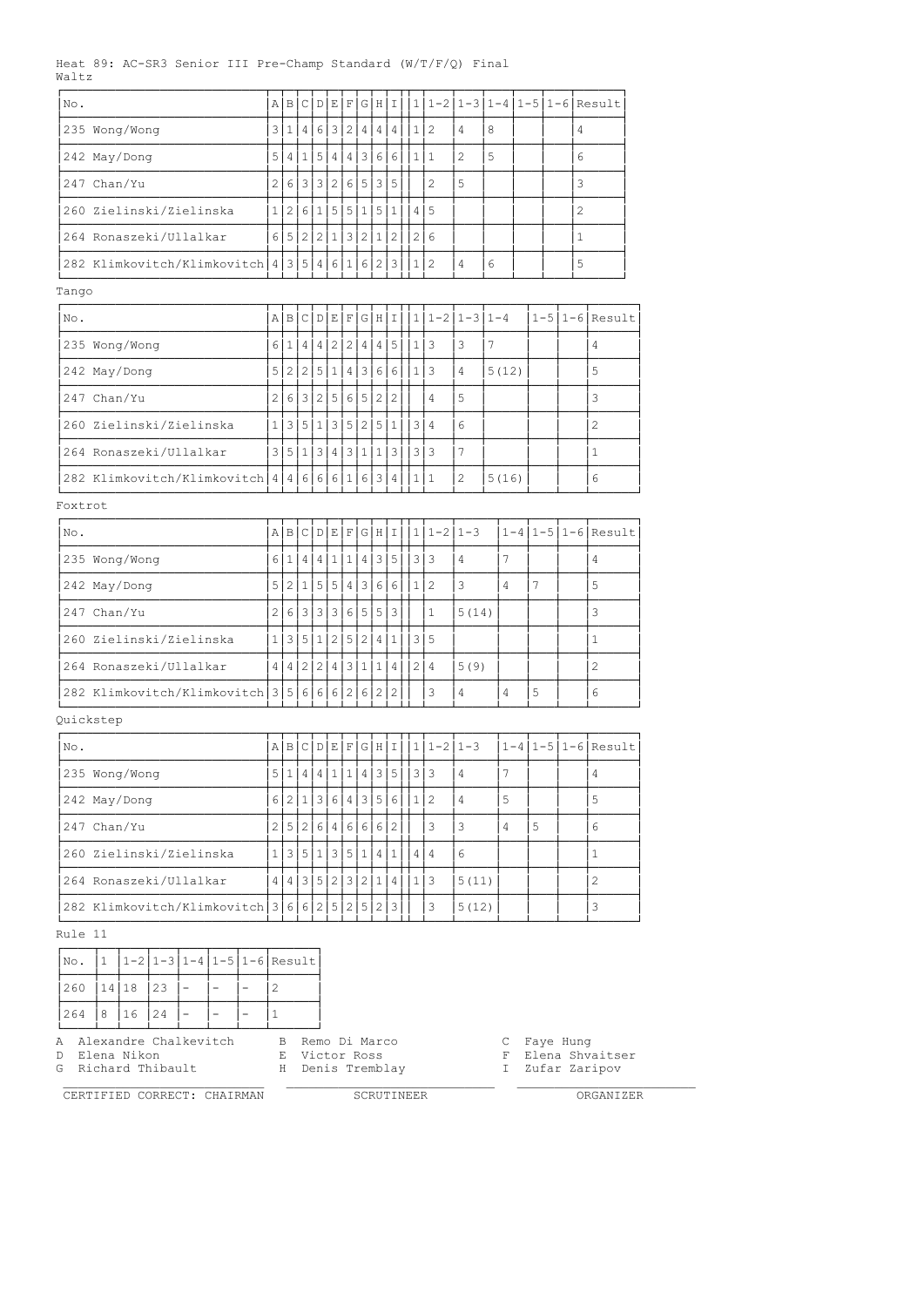## Heat 89: AC-SR3 Senior III Pre-Champ Standard (W/T/F/Q) Final Final summary

| No. |                                        |    |       |   |              | W[T F Q Total Result |   |       |
|-----|----------------------------------------|----|-------|---|--------------|----------------------|---|-------|
|     | 235 Wong/Wong                          | 4  | 4     | 4 | 4            | 16                   | 4 |       |
|     | 242 May/Dong                           |    |       |   |              | 6 5 5 5 21           | 6 |       |
|     | $247$ Chan/Yu                          |    |       |   |              | 3 3 3 3 6 1 5        | 3 |       |
|     | 260 Zielinski/Zielinska                | 21 | 2 1   |   | $\mathbf{1}$ | 16                   | 2 | (R11) |
|     | 264 Ronaszeki/Ullalkar                 |    | 11122 |   |              | l 6                  | 1 | (R11) |
|     | 282 Klimkovitch/Klimkovitch 5 6 6 3 20 |    |       |   |              |                      | 5 |       |

Heat 90: AC-SR1 Senior I Pre-Champ Standard (W/T/F/Q) Final Waltz **Tango** 

| INo.                                         |                         |  |  |  |  |  |  | $A B C D E F G H I 1 1-2 1-3 Result $ | $\mathsf{N}_\mathsf{O}$ . |                                                 |  |  |  |  |                         |  | $ A B C D E F G H I 1 1-2 1-3 Result$ |
|----------------------------------------------|-------------------------|--|--|--|--|--|--|---------------------------------------|---------------------------|-------------------------------------------------|--|--|--|--|-------------------------|--|---------------------------------------|
| 224 Wong/Chen                                | 3 2 1 1 2 3 2 3 1 1 3 6 |  |  |  |  |  |  |                                       |                           | 224 Wong/Chen                                   |  |  |  |  | 3 2 1 1 2 3 2 3 2 1 2 6 |  |                                       |
| 234 Tran/Tran                                | 11222111122215          |  |  |  |  |  |  |                                       |                           | 234 Tran/Tran                                   |  |  |  |  | 11122211112116          |  |                                       |
| $ 237 Ross/Willians  2 3 3 3 2 3 1 3 1 3 13$ |                         |  |  |  |  |  |  |                                       |                           | 237 Ross/Williams 2 3 3 3 3 3 2 3 1 3 1 3 1 1 3 |  |  |  |  |                         |  |                                       |

| $ N\circ.$                                                    |  |                         |  |  |  |  | $ A B C D E F G H I 1 1-2 1-3 Result $ | $\overline{\text{No}}$ . |                                                                   |  |  |               |  |                       |  | A B C D E F G H I  1 1-2 1-3 Result |
|---------------------------------------------------------------|--|-------------------------|--|--|--|--|----------------------------------------|--------------------------|-------------------------------------------------------------------|--|--|---------------|--|-----------------------|--|-------------------------------------|
| 224 Wong/Chen                                                 |  | 2 1 1 1 1 2 1 3 1 6     |  |  |  |  |                                        |                          | 224 Wong/Chen                                                     |  |  |               |  | 2 2 1 1 2 2 2 3 2 2 8 |  |                                     |
| 234 Tran/Tran                                                 |  | 1 2 2 3 2 1 2 1 2 1 3 8 |  |  |  |  |                                        |                          | 234 Tran/Tran                                                     |  |  | 1 1 2 2 1 1 1 |  |                       |  |                                     |
| $ 237 \text{ Ross/Williams}   3   3   2   3   3   3   2   3 $ |  |                         |  |  |  |  |                                        |                          | $ 237 \text{ Ross/Williams}   3   3   3   3   3   3   3   2   3 $ |  |  |               |  |                       |  |                                     |

Final summary

| INo.                                   |           |           |  | W[T F Q Total Result |
|----------------------------------------|-----------|-----------|--|----------------------|
| 224 Wong/Chen                          | 2 2 1 2 7 |           |  |                      |
| 234 Tran/Tran                          |           | 1 1 2 1 5 |  |                      |
| 237 Ross/Williams   3   3   3   3   12 |           |           |  |                      |

ÀÄÄÄÄÄÄÄÄÄÄÄÄÄÄÄÄÄÁÄÁÄÁÄÁÄÁÄÄÄÄÄÁÄÄÄÄÄÄÙ Heat 91: AC-AD Adult Pre-Champ Standard (W/T/F/Q) Final Waltz

| No                                            |  |  |  |  |  | A B C D E F G H I 1 Result |
|-----------------------------------------------|--|--|--|--|--|----------------------------|
| 256 Kwietniewski/Kwietniewska 1 1 1 1 1 1 1 1 |  |  |  |  |  |                            |

Tango

| No                                            |  |  |  |  |  | A B C D E F G H I 1 Result |
|-----------------------------------------------|--|--|--|--|--|----------------------------|
| 256 Kwietniewski/Kwietniewska 1 1 1 1 1 1 1 1 |  |  |  |  |  |                            |

Foxtrot

|                                       |  |  |  |  |  | A B C D E F G H I 1 Result |
|---------------------------------------|--|--|--|--|--|----------------------------|
| 256 Kwietniewski/Kwietniewska 1 1 1 1 |  |  |  |  |  |                            |

| INo.                                                           |   |                                                    |  |  |  | ABCDEFGHIIIResult | No.                                               |  |  | W T F Q Total Result |
|----------------------------------------------------------------|---|----------------------------------------------------|--|--|--|-------------------|---------------------------------------------------|--|--|----------------------|
| $ 256$ Kwietniewski/Kwietniewska $ 1 1 1 1 1 1 1 1 1 1 9 1$    |   |                                                    |  |  |  |                   | 256 Kwietniewski/Kwietniewska   1   1   1   1   4 |  |  |                      |
| A Alexandre Chalkevitch<br>D Elena Nikon<br>G Richard Thibault | H | B Remo Di Marco<br>E Victor Ross<br>Denis Tremblay |  |  |  |                   | C Faye Hung<br>Elena Shvaitser<br>Zufar Zaripov   |  |  |                      |

CERTIFIED CORRECT: CHAIRMAN SCRUTINEER SCRUTINEER ORGANIZER

| No.                                          |                         |  |  |  |  |  |  |   | A B C D E F G H I  1 1-2 1-3 Result | $\overline{\text{NO}}$ . |                                             |  |  |                        |  |  |  |  | $A B C D E F G H I 11-2 1-3 Result$ |
|----------------------------------------------|-------------------------|--|--|--|--|--|--|---|-------------------------------------|--------------------------|---------------------------------------------|--|--|------------------------|--|--|--|--|-------------------------------------|
| 224 Wong/Chen                                | 3 2 1 1 2 3 2 3 1 1 3 6 |  |  |  |  |  |  |   |                                     |                          | 224 Wong/Chen                               |  |  | 3 2 1 1 2 3 2 3 2 12 6 |  |  |  |  |                                     |
| 234 Tran/Tran                                | 11122111112215          |  |  |  |  |  |  |   |                                     |                          | 1234 Tran/Tran                              |  |  | 11122111111211161      |  |  |  |  |                                     |
| $ 237 Ross/Willizams 2 3 3 3 2 3 1 3 1 3 13$ |                         |  |  |  |  |  |  | 9 |                                     |                          | $ 237 Ross/Williams 2 3 3 3 2 3 1 3 1 3 13$ |  |  |                        |  |  |  |  |                                     |

Foxtrot **Quickstep** 

| INo.                                                 |                   |  |  |         |  |  |  |  | A B C D E F G H I  1 1-2 1-3 Result | $'$ No. |                                   |  |  |  |  |                 |  | A B C D E F G H I  1 1-2 1-3 Result |  |
|------------------------------------------------------|-------------------|--|--|---------|--|--|--|--|-------------------------------------|---------|-----------------------------------|--|--|--|--|-----------------|--|-------------------------------------|--|
| 224 Wong/Chen                                        |                   |  |  | 1 2 1 3 |  |  |  |  |                                     |         | 224 Wong/Chen                     |  |  |  |  | 2 2 1 1 2 2 2 3 |  |                                     |  |
| 234 Tran/Tran                                        | 1 2 2 3 2 1 2 1 2 |  |  |         |  |  |  |  |                                     |         | 234 Tran/Tran                     |  |  |  |  |                 |  |                                     |  |
| $ 237 Ross/Williams   3   3   2   3   3   3   2   3$ |                   |  |  |         |  |  |  |  |                                     |         | 237 Ross/Williams 3 3 3 3 3 3 2 3 |  |  |  |  |                 |  |                                     |  |

Quickstep Final summary

|  |                                                    |  |  | W T F Q Total Result |
|--|----------------------------------------------------|--|--|----------------------|
|  | 1256 Kwietniewski/Kwietniewska   1   1   1   1   4 |  |  |                      |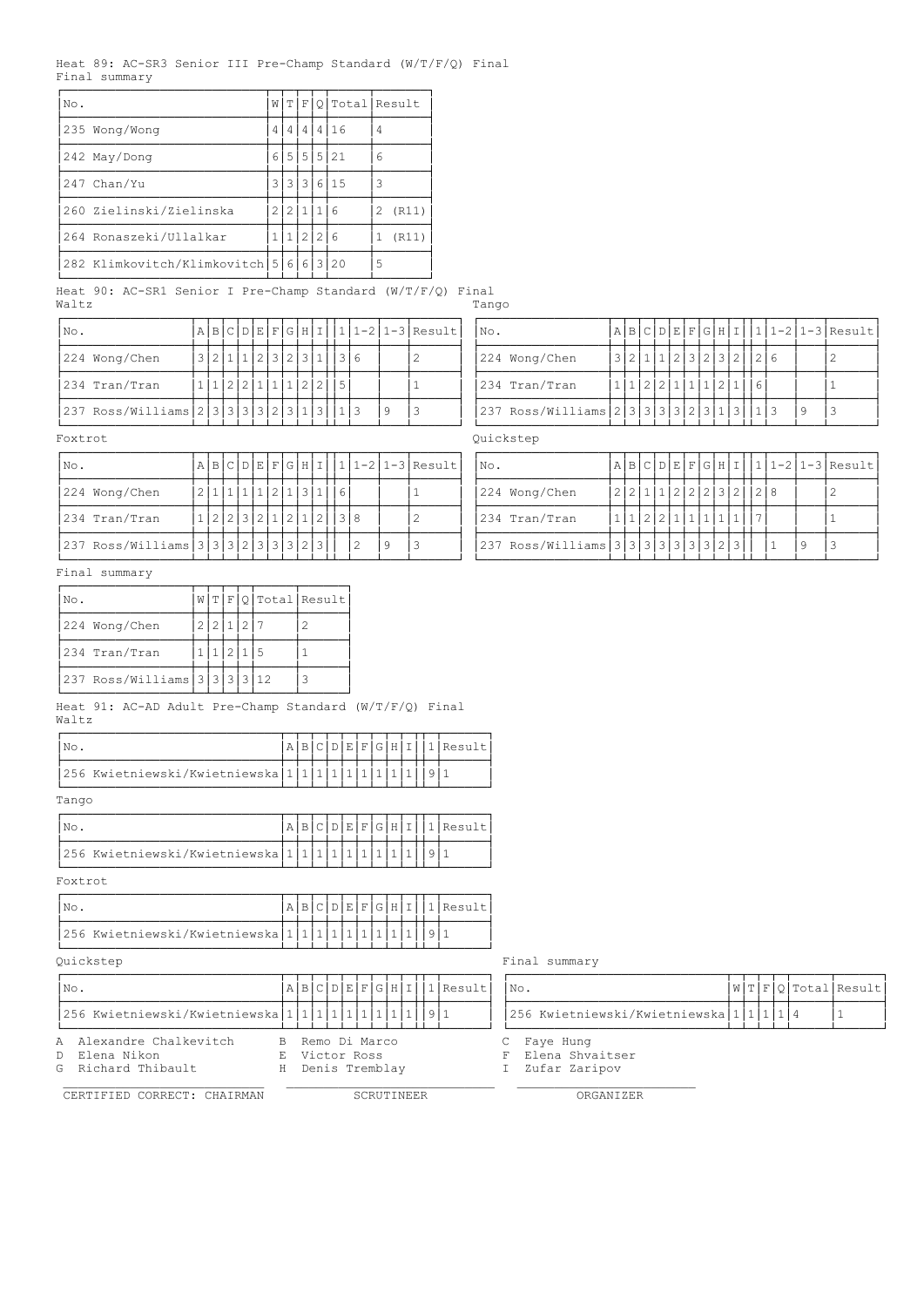Heat 92: AC-SR4 Senior IV Open (Silver-Champ) (W/T/F) Final Waltz Tango

ÚÄÄÄÄÄÄÄÄÄÄÄÄÄÄÄÂÄÂÄÂÄÂÄÂÄÂÄÂÄÂÄÂÄÂÂÄÂÄÄÄÄÄÄ¿ ÚÄÄÄÄÄÄÄÄÄÄÄÄÄÄÄÂÄÂÄÂÄÂÄÂÄÂÄÂÄÂÄÂÄÂÂÄÂÄÄÄÄÄÄ¿ |No. | |a|B|c|p|E|F|G|H|I||1|Result||No. | |a|B|c|p|E|F|G|H|I||1|Result  $\frac{1}{230}$  Cheng/Cheng $\frac{1}{1}\frac{1}{1}\frac{1}{1}\frac{1}{1}\frac{1}{1}\frac{1}{1}\frac{1}{1}\frac{1}{1}\frac{1}{1}\frac{1}{1}\frac{1}{1}\frac{1}{1}\frac{1}{1}\frac{1}{1}\frac{1}{1}\frac{1}{1}\frac{1}{1}\frac{1}{1}\frac{1}{1}\frac{1}{1}\frac{1}{1}\frac{1}{1}\frac{1}{1}\frac{1}{1}\frac{1}{1}\frac{1}{1}\frac{1}{1}\frac{1}{1}\frac{1}{1}\frac{1}{1}\frac{1}{1}\frac{1}{1}\frac{1}{$  $230$  Cheng/Cheng|1|1|1|1|1|1|1|1|1| ÀÄÄÄÄÄÄÄÄÄÄÄÄÄÄÄÁÄÁÄÁÄÁÄÁÄÁÄÁÄÁÄÁÄÁÁÄÁÄÄÄÄÄÄÙ ÀÄÄÄÄÄÄÄÄÄÄÄÄÄÄÄÁÄÁÄÁÄÁÄÁÄÁÄÁÄÁÄÁÄÁÁÄÁÄÄÄÄÄÄÙ Foxtrot Foxtrot Final summary ÚÄÄÄÄÄÄÄÄÄÄÄÄÄÄÄÂÄÂÄÂÄÂÄÂÄÂÄÂÄÂÄÂÄÂÂÄÂÄÄÄÄÄÄ¿ ÚÄÄÄÄÄÄÄÄÄÄÄÄÄÄÄÂÄÂÄÂÄÂÄÄÄÄÄÂÄÄÄÄÄÄ¿ ³No. ³A³B³C³D³E³F³G³H³I³³1³Result³ ³No. ³W³T³F³Total³Result³ <u>Ӑ<del>Ӑ</del>ӐӬӐӬӐӬӐӬӐӬӐӁӁӁӁӁӁӁӁӁӁӁӁӁӁӁӁӁӁӁӁӁӁӁӁ</u> ³230 Cheng/Cheng³1³1³1³1³1³1³1³1³1³³9³1 ³ ³230 Cheng/Cheng³1³1³1³3 ³1 ³ ÀÄÄÄÄÄÄÄÄÄÄÄÄÄÄÄÁÄÁÄÁÄÁÄÁÄÁÄÁÄÁÄÁÄÁÁÄÁÄÄÄÄÄÄÙ ÀÄÄÄÄÄÄÄÄÄÄÄÄÄÄÄÁÄÁÄÁÄÁÄÄÄÄÄÁÄÄÄÄÄÄÙ Heat 93: AC-SR2 Senior II Championship Standard (W/T/VW/F/Q) Final Waltz ÚÄÄÄÄÄÄÄÄÄÄÄÄÄÄÄÄÄÄÄÄÄÄÄÂÄÂÄÂÄÂÄÂÄÂÄÂÄÂÄÂÄÂÂÄÂÄÄÄÂÄÄÄÂÄÄÄÄÄÂÄÄÄÄÄÂÄÄÄÂÄÄÄÂÄÄÄÄÄÄ¿  $\text{No.}$   $\text{A} \text{B} |c| \text{D} |E| \text{F} |c| \text{H} |1| |1|1-2|1-3|1-4 |1-5 |1-6|1-7|\text{Result}$ ÃÄÄÄÄÄÄÄÄÄÄÄÄÄÄÄÄÄÄÄÄÄÄÄÅÄÅÄÅÄÅÄÅÄÅÄÅÄÅÄÅÄÅÅÄÅÄÄÄÅÄÄÄÅÄÄÄÄÄÅÄÄÄÄÄÅÄÄÄÅÄÄÄÅÄÄÄÄÄÄ´ ³222 Yee Loong/Yee Loong³3³3³2³5³3³2³4³2³3³³ ³3 ³7 ³ ³ ³ ³ ³2 ³ ÃÄÄÄÄÄÄÄÄÄÄÄÄÄÄÄÄÄÄÄÄÄÄÄÅÄÅÄÅÄÅÄÅÄÅÄÅÄÅÄÅÄÅÅÄÅÄÄÄÅÄÄÄÅÄÄÄÄÄÅÄÄÄÄÄÅÄÄÄÅÄÄÄÅÄÄÄÄÄÄ´  $228$  Hu/Yuan  $|1|1|1|1|1|1|1|1|1|1|9|$  | | | | | | | ÃÄÄÄÄÄÄÄÄÄÄÄÄÄÄÄÄÄÄÄÄÄÄÄÅÄÅÄÅÄÅÄÅÄÅÄÅÄÅÄÅÄÅÅÄÅÄÄÄÅÄÄÄÅÄÄÄÄÄÅÄÄÄÄÄÅÄÄÄÅÄÄÄÅÄÄÄÄÄÄ´  $238$  Young/Young  $|4|6|7|2|5|6|5|5|4||1|1|3$   $|6(25)|$  | |5 ÃÄÄÄÄÄÄÄÄÄÄÄÄÄÄÄÄÄÄÄÄÄÄÄÅÄÅÄÅÄÅÄÅÄÅÄÅÄÅÄÅÄÅÅÄÅÄÄÄÅÄÄÄÅÄÄÄÄÄÅÄÄÄÄÄÅÄÄÄÅÄÄÄÅÄÄÄÄÄÄ´  $245$  Shenton/Shenton  $|7|2|5|4|6|5|3|7|7|$   $|1|2|3$   $|3|3|5$   $|5|3|7$ ÃÄÄÄÄÄÄÄÄÄÄÄÄÄÄÄÄÄÄÄÄÄÄÄÅÄÅÄÅÄÅÄÅÄÅÄÅÄÅÄÅÄÅÅÄÅÄÄÄÅÄÄÄÅÄÄÄÄÄÅÄÄÄÄÄÅÄÄÄÅÄÄÄÅÄÄÄÄÄÄ´  $258 \text{ Wong/Yee}$   $|2|4|3|6|7|3|6|3|6|$  | 1  $|4|3(15)$  |  $|4|3$ ÃÄÄÄÄÄÄÄÄÄÄÄÄÄÄÄÄÄÄÄÄÄÄÄÅÄÅÄÅÄÅÄÅÄÅÄÅÄÅÄÅÄÅÅÄÅÄÄÄÅÄÄÄÅÄÄÄÄÄÅÄÄÄÄÄÅÄÄÄÅÄÄÄÅÄÄÄÄÄÄ´  $265$  Huynh/Huynh  $|5|5|4|3|4|7|7|6|5||$   $|1|3$   $|6(26)|$   $|$   $|6$ ÃÄÄÄÄÄÄÄÄÄÄÄÄÄÄÄÄÄÄÄÄÄÄÄÅÄÅÄÅÄÅÄÅÄÅÄÅÄÅÄÅÄÅÅÄÅÄÄÄÅÄÄÄÅÄÄÄÄÄÅÄÄÄÄÄÅÄÄÄÅÄÄÄÅÄÄÄÄÄÄ´  $267$  Leung/Ng  $|6|7|6|7|2|4|2|4|2|$ ] | 3  $|5(14)|$  | | 3 ÀÄÄÄÄÄÄÄÄÄÄÄÄÄÄÄÄÄÄÄÄÄÄÄÁÄÁÄÁÄÁÄÁÄÁÄÁÄÁÄÁÄÁÁÄÁÄÄÄÁÄÄÄÁÄÄÄÄÄÁÄÄÄÄÄÁÄÄÄÁÄÄÄÁÄÄÄÄÄÄÙ Tango ÚÄÄÄÄÄÄÄÄÄÄÄÄÄÄÄÄÄÄÄÄÄÄÄÂÄÂÄÂÄÂÄÂÄÂÄÂÄÂÄÂÄÂÂÄÂÄÄÄÂÄÄÄÂÄÄÄÂÄÄÄÂÄÄÄÂÄÄÄÂÄÄÄÄÄÄ¿  $\lceil N \circ. \rceil$   $\lceil A \rceil B \rceil C \rceil D \rceil E \rceil G \rceil H \rceil I \rceil 1 - 2 \rceil 1 - 3 \rceil 1 - 4 \rceil 1 - 5 \rceil 1 - 6 \rceil 1 - 7 \rceil R \text{esult}$ ÃÄÄÄÄÄÄÄÄÄÄÄÄÄÄÄÄÄÄÄÄÄÄÄÅÄÅÄÅÄÅÄÅÄÅÄÅÄÅÄÅÄÅÅÄÅÄÄÄÅÄÄÄÅÄÄÄÅÄÄÄÅÄÄÄÅÄÄÄÅÄÄÄÄÄÄ´ ³222 Yee Loong/Yee Loong³5³5³3³7³5³2³4³3³5³³ ³1 ³3 ³4 ³8 ³ ³ ³5 ³ ÃÄÄÄÄÄÄÄÄÄÄÄÄÄÄÄÄÄÄÄÄÄÄÄÅÄÅÄÅÄÅÄÅÄÅÄÅÄÅÄÅÄÅÅÄÅÄÄÄÅÄÄÄÅÄÄÄÅÄÄÄÅÄÄÄÅÄÄÄÅÄÄÄÄÄÄ´  $228$  Hu/Yuan  $|1|1|1|1|1|1|1|1|1|s|s|$   $|1|1|s|s|$ ÃÄÄÄÄÄÄÄÄÄÄÄÄÄÄÄÄÄÄÄÄÄÄÄÅÄÅÄÅÄÅÄÅÄÅÄÅÄÅÄÅÄÅÅÄÅÄÄÄÅÄÄÄÅÄÄÄÅÄÄÄÅÄÄÄÅÄÄÄÅÄÄÄÄÄÄ´ 238 Young/Young  $\left| \frac{4}{4} \right| \frac{7}{2} \left| \frac{5}{2} \right| \frac{5}{3} \left| \frac{3}{1} \right| \left| \frac{3}{4} \right| \left| \frac{6}{1} \right| \left| \frac{1}{1} \right| \left| \frac{3}{3} \right|$ ÃÄÄÄÄÄÄÄÄÄÄÄÄÄÄÄÄÄÄÄÄÄÄÄÅÄÅÄÅÄÅÄÅÄÅÄÅÄÅÄÅÄÅÅÄÅÄÄÄÅÄÄÄÅÄÄÄÅÄÄÄÅÄÄÄÅÄÄÄÅÄÄÄÄÄÄ´  $245$  Shenton/Shenton  $|7|2|5|3|6|4|5|7|7|$  |  $|1|2|3|3|6|4|5|7|7|$ <u>ॕ</u> ³258 Wong/Yee ³2³3³4³5³3³3³6³2³4³³ ³2 ³5 ³ ³ ³ ³ ³2 ³ <u>ॕ</u>  $265$  Huynh/Huynh  $|6|6|2|6|7|7|7|4|6|1|1 |1|2|2|6|2|6|7$ <u>ॕ</u> |267 Leung/Ng |3|7|6|4|4|6|3|6|2|| |1 |3 |5 | | | |4 ÀÄÄÄÄÄÄÄÄÄÄÄÄÄÄÄÄÄÄÄÄÄÄÄÁÄÁÄÁÄÁÄÁÄÁÄÁÄÁÄÁÄÁÁÄÁÄÄÄÁÄÄÄÁÄÄÄÁÄÄÄÁÄÄÄÁÄÄÄÁÄÄÄÄÄÄÙ Viennese Waltz ÚÄÄÄÄÄÄÄÄÄÄÄÄÄÄÄÄÄÄÄÄÄÄÄÂÄÂÄÂÄÂÄÂÄÂÄÂÄÂÄÂÄÂÂÄÂÄÄÄÂÄÄÄÂÄÄÄÂÄÄÄÂÄÄÄÂÄÄÄÂÄÄÄÄÄÄ¿ ³No. ³A³B³C³D³E³F³G³H³I³³1³1-2³1-3³1-4³1-5³1-6³1-7³Result³ <u>ॕ</u> ³222 Yee Loong/Yee Loong³6³4³4³3³5³2³3³3³4³³ ³1 ³4 ³7 ³ ³ ³ ³3 ³ <u>ॕ</u>  $\frac{1}{228}$  Hu/Yuan  $\frac{1}{121}$ 1|1|1|1|1|1|1|1||9| | | | | | | | | <u>ॕ</u>  $238$  Young/Young  $|5|6|7|4|2|4|2|5|2||3|3$   $|3|5$   $|1|1|1$ <u>ॕ</u> ³245 Shenton/Shenton ³7³5³6³2³6³5³5³7³7³³ ³1 ³1 ³1 ³4 ³6 ³ ³6 ³ <u>ॕ</u>  $\frac{1}{258}$  Wong/Yee  $\frac{1}{2}\frac{3}{2}\frac{1}{6}\frac{1}{4}\frac{1}{3}\frac{1}{6}\frac{1}{2}\frac{1}{5}\frac{1}{1}$   $\frac{1}{3}$   $\frac{1}{5}$   $\frac{1}{1}$   $\frac{1}{1}$   $\frac{1}{2}$ <u>ॕ</u> |265 Huynh/Huynh |3|2|3|7|7|7|4|6|| |1 |3 |4 |4 |5 | |7 <u>ॕ</u> |267 Leung/Ng |4|7|5|5|3|6|4|6|3|| | |2 |4 |6 | | |5 ÀÄÄÄÄÄÄÄÄÄÄÄÄÄÄÄÄÄÄÄÄÄÄÄÁÄÁÄÁÄÁÄÁÄÁÄÁÄÁÄÁÄÁÁÄÁÄÄÄÁÄÄÄÁÄÄÄÁÄÄÄÁÄÄÄÁÄÄÄÁÄÄÄÄÄÄÙ A Alexandre Chalkevitch B Remo Di Marco C Faye Hung<br>
D Elena Nikon B C Cor Ross C F Elena Shv. D Elena Nikon E Victor Ross F Elena Shvaitser

G Richard Thibault H Denis Tremblay I

 $\mathcal{L}_\text{max}$  , and the set of the set of the set of the set of the set of the set of the set of the set of the set of CERTIFIED CORRECT: CHAIRMAN SCRUTINEER ORGANIZER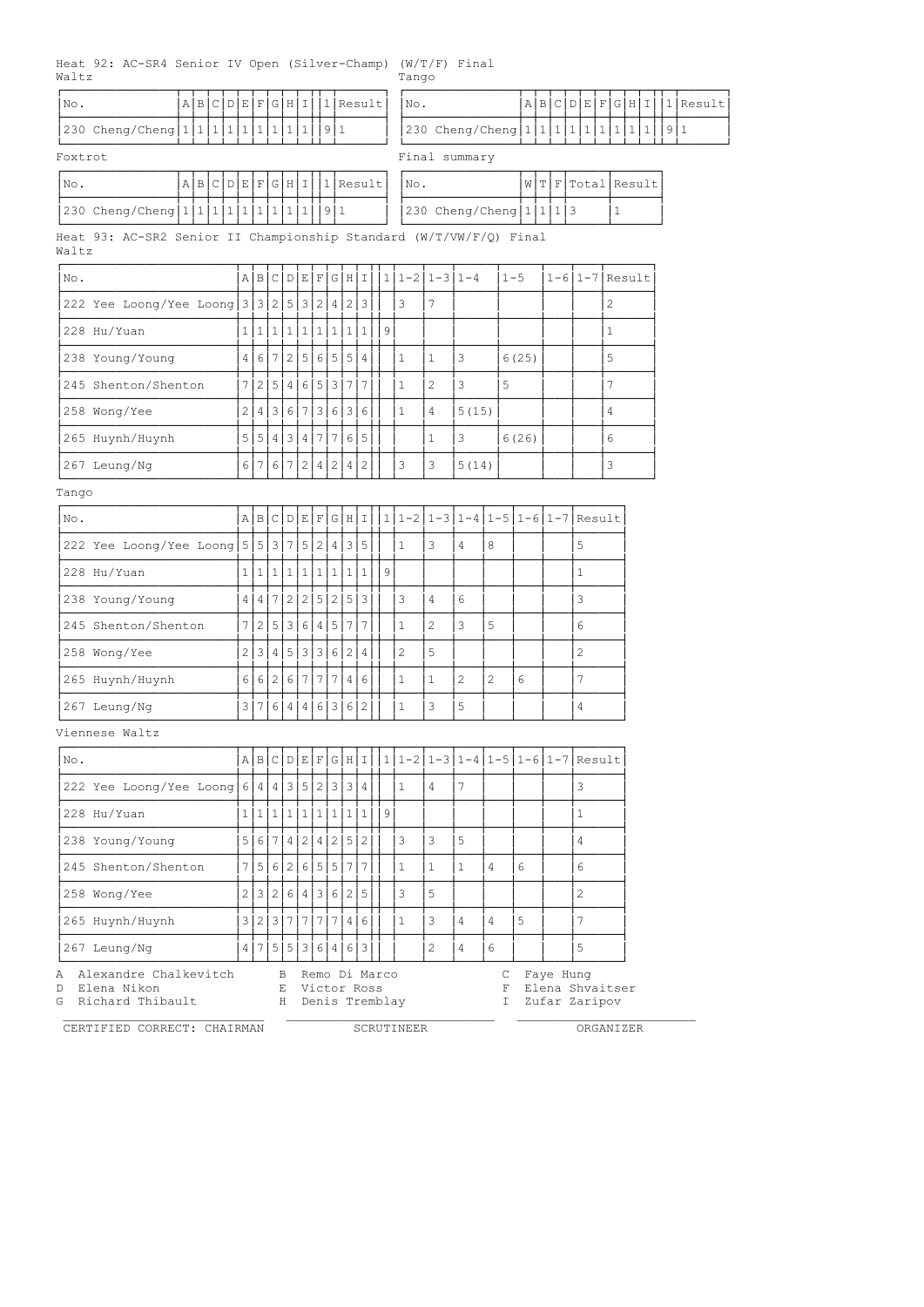|         |  | Heat 93: AC-SR2 Senior II Championship Standard $(W/T/ VW/F/Q)$ Final |  |  |  |  |  |  |  |  |  |
|---------|--|-----------------------------------------------------------------------|--|--|--|--|--|--|--|--|--|
| Foxtrot |  |                                                                       |  |  |  |  |  |  |  |  |  |
|         |  |                                                                       |  |  |  |  |  |  |  |  |  |

| No.                                                                           |              |             |     |                   |                                                |  |                |                | $A B C D E F G H I 11-2 1-3 1-4 1-5 1-6 1-7 Result$ |              |                                  |   |                            |                |                 |     |                        |
|-------------------------------------------------------------------------------|--------------|-------------|-----|-------------------|------------------------------------------------|--|----------------|----------------|-----------------------------------------------------|--------------|----------------------------------|---|----------------------------|----------------|-----------------|-----|------------------------|
| 222 Yee Loong/Yee Loong $\frac{1}{3}$ 4 4 4 3 2 4 4 6                         |              |             |     |                   |                                                |  | $\mathbf{1}$   | 2              | 7                                                   |              |                                  |   |                            | 3              |                 |     |                        |
| 228 Hu/Yuan                                                                   |              |             |     |                   | 1 1 1 1 1 1 1 1 1 1 9                          |  |                |                |                                                     |              |                                  |   |                            | $\mathbf{1}$   |                 |     |                        |
| 238 Young/Young                                                               |              |             |     |                   | 4 5 6 7 2 5 2 6 3                              |  | 2              | 3              | 4                                                   | 6            |                                  |   |                            | 5              |                 |     |                        |
| 245 Shenton/Shenton                                                           |              |             |     | 7 6 7 2 5 4 5 7 7 |                                                |  | $\mathbf{1}$   | $\mathbf{1}$   | $\mathbf{2}^{\prime}$                               | 4            | 5                                |   |                            | 7              |                 |     |                        |
| 258 Wong/Yee                                                                  |              |             |     | 2 3 2 5 6 3 6 2 4 |                                                |  | 3              | 5              |                                                     |              |                                  |   |                            | 2              |                 |     |                        |
| 265 Huynh/Huynh                                                               |              |             |     |                   | 6 2 3 6 7 7 7 3 5                              |  | $\mathbf{1}$   | 3              | 3                                                   | 4            | 6                                |   |                            | 6              |                 |     |                        |
| 267 Leung/Ng                                                                  |              |             |     |                   | 3 7 5 3 4 6 3 5 2                              |  | 1              | 4              | 5                                                   |              |                                  |   |                            | $\overline{4}$ |                 |     |                        |
| Quickstep                                                                     |              |             |     |                   |                                                |  |                |                |                                                     |              |                                  |   |                            |                |                 |     |                        |
| No.                                                                           |              |             |     |                   |                                                |  |                |                | $A B C D E F G H I 111-2 1-3 1-4$                   |              | $1 - 5   1 - 6   1 - 7  $ Result |   |                            |                |                 |     |                        |
| 222 Yee Loong/Yee Loong   $4$   $5$   $3$   $4$   $7$   $3$   $4$   $6$   $5$ |              |             |     |                   |                                                |  |                | 2              | 5(18)                                               |              |                                  |   |                            | 5              |                 |     |                        |
| 228 Hu/Yuan                                                                   |              |             |     |                   | 1 1 1 1 1 1 1 1 1 1 9                          |  |                |                |                                                     |              |                                  |   |                            | $\mathbf{1}$   |                 |     |                        |
| 238 Young/Young                                                               |              |             |     |                   | 3 6 7 5 2 4 2 5 3                              |  | 2              | 4              | 5(14)                                               |              |                                  |   |                            | 4              |                 |     |                        |
| 245 Shenton/Shenton                                                           |              |             |     |                   | 7 3 6 3 5 7 5 7 7                              |  |                | 2              | $\overline{2}$                                      | 4            |                                  | 5 |                            | 7              |                 |     |                        |
| 258 Wong/Yee                                                                  |              |             |     |                   | 2 4 4 7 4 2 6 3 4                              |  | 2              | 3              | 7                                                   |              |                                  |   |                            | 3              |                 |     |                        |
| 265 Huynh/Huynh                                                               |              |             |     | 5 2 2 6 6 5 7 4   | 6                                              |  | $\overline{c}$ | $\overline{c}$ | 3                                                   | 5            |                                  |   |                            | 6              |                 |     |                        |
| 267 Leung/Ng                                                                  |              |             |     | 6 7 5 2 3 6 3 2   | 2                                              |  | 3              | 5              |                                                     |              |                                  |   |                            | 2              |                 |     |                        |
| Final summary                                                                 |              |             |     |                   |                                                |  |                |                |                                                     |              |                                  |   |                            |                |                 |     |                        |
| No.                                                                           |              |             |     |                   | W T V F Q Total Result                         |  |                |                |                                                     |              |                                  |   |                            |                |                 |     |                        |
| 222 Yee Loong/Yee Loong $2 5 3 3 5 18$                                        |              |             |     |                   |                                                |  | 3 (R10)        |                |                                                     |              |                                  |   |                            |                |                 |     |                        |
| 228 Hu/Yuan                                                                   | 1 1 1 1 1 5  |             |     |                   | $\mathbf{1}$                                   |  |                |                |                                                     |              |                                  |   |                            |                |                 |     |                        |
| 238 Young/Young                                                               | 5 3 4 5 4 21 |             |     |                   | 5                                              |  |                |                |                                                     |              |                                  |   |                            |                |                 |     |                        |
| 245 Shenton/Shenton                                                           | 7 6 6 7 7 33 |             |     |                   | $7\phantom{.0}$                                |  |                |                |                                                     |              |                                  |   |                            |                |                 |     |                        |
| 258 Wong/Yee                                                                  | 4 2 2 2 3 13 |             |     |                   | $\overline{2}$                                 |  |                |                |                                                     |              |                                  |   |                            |                |                 |     |                        |
| 265 Huynh/Huynh                                                               | 6 7 7 6 6 32 |             |     |                   | 6                                              |  |                |                |                                                     |              |                                  |   |                            |                |                 |     |                        |
| 267 Leung/Ng                                                                  | 3 4 5 4 2 18 |             |     |                   |                                                |  | 4 (R10)        |                |                                                     |              |                                  |   |                            |                |                 |     |                        |
| Heat 94: AC-U21 Under 21 Championship Standard (W/T/VW/F/Q) Final<br>Waltz    |              |             |     |                   |                                                |  | Tango          |                |                                                     |              |                                  |   |                            |                |                 |     |                        |
| No.<br>ACDEGHIIIResult                                                        |              |             |     |                   |                                                |  | No.            |                |                                                     |              |                                  |   | A C D E G H I              |                |                 |     | l1 Result              |
| 272 Klim/Vidinova 1 1 1 1 1 1 1 1 1 1   7   1                                 |              |             |     |                   |                                                |  |                |                | 272 Klim/Vidinova   1   1   1   1   1   1   1       |              |                                  |   |                            |                |                 | 7 1 |                        |
| Viennese Waltz                                                                |              |             |     |                   |                                                |  | Foxtrot        |                |                                                     |              |                                  |   |                            |                |                 |     |                        |
| A C D E G H I<br>No.                                                          |              |             |     | $1$ Result        |                                                |  | No.            |                |                                                     |              |                                  |   | A C D E G H I              |                |                 |     | $1$ Result             |
| 272 Klim/Vidinova $1 1 1 1 1 1 1$                                             |              |             | 7 1 |                   |                                                |  |                |                | 272 Klim/Vidinova $1111111111$                      |              |                                  |   |                            |                |                 |     | 711                    |
| Quickstep                                                                     |              |             |     |                   |                                                |  |                | Final summary  |                                                     |              |                                  |   |                            |                |                 |     |                        |
| A C D E G H I<br>No.                                                          |              |             |     | 1 Result          |                                                |  | No.            |                |                                                     |              |                                  |   |                            |                |                 |     | W[T V F Q Total Result |
| 272 Klim/Vidinova   1   1   1                                                 | 1 1 1 1      |             | 7 1 |                   |                                                |  |                |                | 272 Klim/Vidinova 1 1 1 1 1 1 1 1 5                 |              |                                  |   |                            |                |                 |     | $\mathbf{1}$           |
| Alexandre Chalkevitch<br>Α<br>Elena Nikon<br>D<br>Richard Thibault<br>G       |              | B<br>Ε<br>Н |     |                   | Remo Di Marco<br>Victor Ross<br>Denis Tremblay |  |                |                |                                                     | C<br>F<br>I. |                                  |   | Faye Hung<br>Zufar Zaripov |                | Elena Shvaitser |     |                        |
| CERTIFIED CORRECT: CHAIRMAN                                                   |              |             |     |                   |                                                |  | SCRUTINEER     |                |                                                     |              |                                  |   |                            |                | ORGANIZER       |     |                        |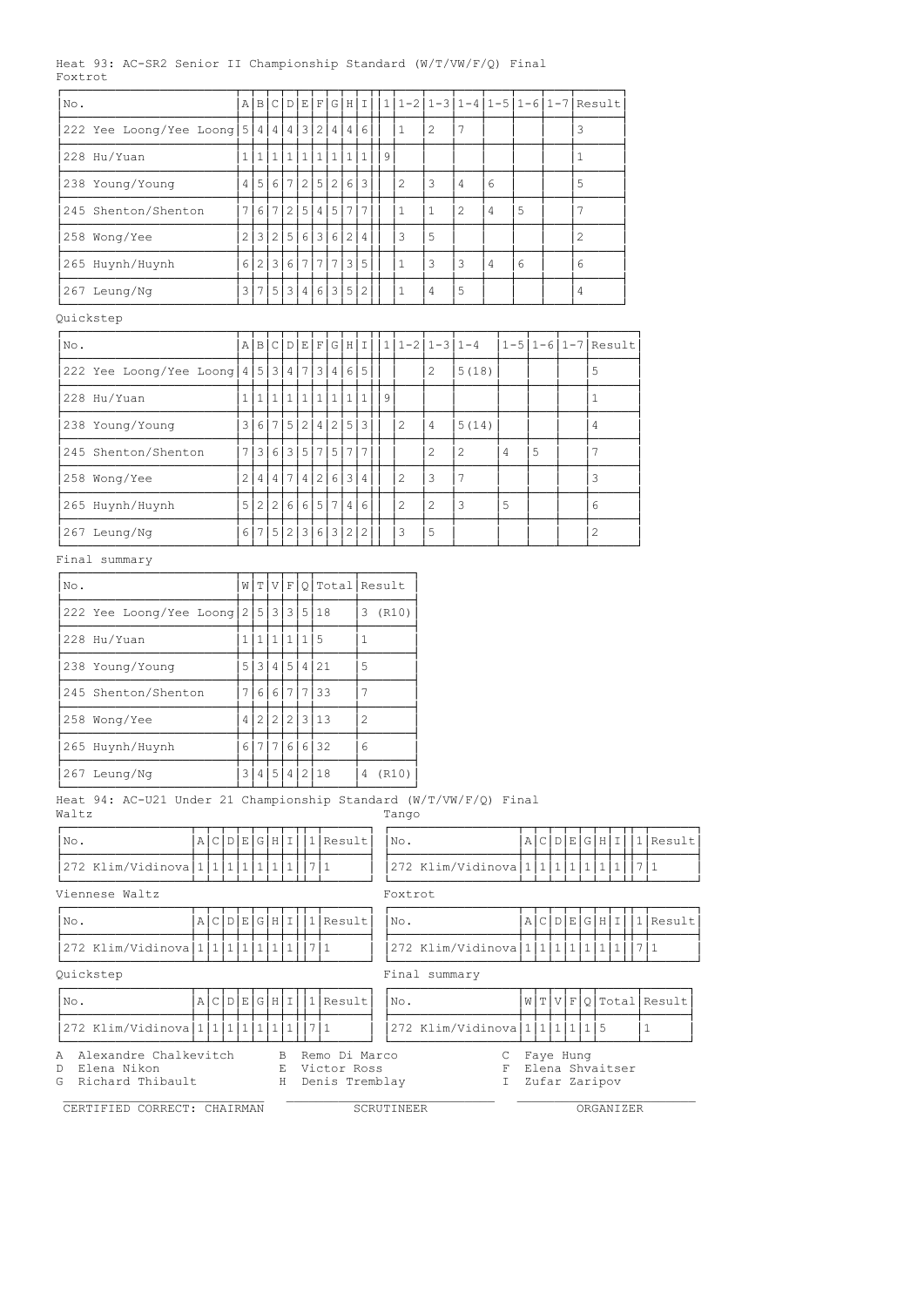|       |  |  | Heat 95: AC-SR3 Senior III Championship Standard (W/T/VW/F/Q) Semi-final |  |  |
|-------|--|--|--------------------------------------------------------------------------|--|--|
| Waltz |  |  |                                                                          |  |  |

| No.                           | ΑI |         |     |     |           |   |     |                         |                  | B C D E F G H I Total |
|-------------------------------|----|---------|-----|-----|-----------|---|-----|-------------------------|------------------|-----------------------|
| 222 Yee Loong/Yee Loong       |    |         |     | R R |           |   |     | $R$ $R$ $R$ $R$ $R$ $6$ |                  |                       |
| 227 Sui/Jin                   |    | R R R   |     |     |           |   | R R |                         |                  | 6                     |
| 238 Young/Young               |    | R       |     |     | R[R R R   |   |     |                         | RI6              |                       |
| 244 Rioux/Letendre            |    |         |     |     |           |   |     |                         |                  |                       |
| 245 Shenton/Shenton           |    | R       |     |     | R I R     |   |     |                         |                  | 3                     |
| 255 Lee/Tam                   |    | R R R   |     |     |           |   |     | RRRRRRR8                |                  |                       |
| 258 Wong/Yee                  |    | R[R R R |     |     |           |   |     |                         | RR <sub>16</sub> |                       |
| 261 Lee/Hon                   | R  |         |     |     | R R       |   |     | R                       |                  | 4                     |
| 265 Huynh/Huynh               |    |         | R R |     |           |   |     | $\mathbb{R}$            |                  | 3                     |
| 267 Leung/Ng                  | R  |         |     |     | R         |   | R   |                         | R14              |                       |
| 282 Klimkovitch/Klimkovitch R |    |         |     |     |           | R |     |                         |                  | 2                     |
| $283$ So/Yu                   |    |         |     |     | R[R R R R |   |     |                         | $R$   6          |                       |

Tango

| No.                                                                      |                |               |     |              |                                                |             |              |              |         |                | A B C D E F G H I Total Accum |                  |           |                                  |  |
|--------------------------------------------------------------------------|----------------|---------------|-----|--------------|------------------------------------------------|-------------|--------------|--------------|---------|----------------|-------------------------------|------------------|-----------|----------------------------------|--|
| 222 Yee Loong/Yee Loong                                                  |                |               | R   |              |                                                | R           |              |              | $R$   3 |                | 9                             |                  |           |                                  |  |
| 227 Sui/Jin                                                              | R <sub>l</sub> | R             |     |              |                                                | R R R       |              |              |         | $R$ 6          | 12                            |                  |           |                                  |  |
| 238 Young/Young                                                          |                |               |     |              | R[R[R[R[R[R R 8])                              |             |              |              |         |                | 14                            |                  |           |                                  |  |
| 244 Rioux/Letendre                                                       |                |               |     |              |                                                |             |              |              |         |                |                               |                  |           |                                  |  |
| 245 Shenton/Shenton                                                      |                | R             |     | $\mathbb{R}$ |                                                |             | $\mathbb{R}$ |              |         | 3              | 6                             |                  |           |                                  |  |
| 255 Lee/Tam                                                              | R              |               |     |              | R[R[R[R[R[R R]]                                |             |              |              |         |                | 17                            |                  |           |                                  |  |
| 258 Wong/Yee                                                             |                | R[R R]        |     |              | $\mathbb{R}$                                   |             |              | $\mathbb{R}$ |         | 5              | 11                            |                  |           |                                  |  |
| 261 Lee/Hon                                                              | $\mathbb{R}$   |               |     | $\mathbb R$  |                                                |             |              | R            |         | 3              | 7                             |                  |           |                                  |  |
| 265 Huynh/Huynh                                                          |                |               | R R |              |                                                |             |              | R            |         | 3              | 6                             |                  |           |                                  |  |
| 267 Leung/Ng                                                             |                |               |     |              | R R                                            |             | R            |              | R 4     |                | 8                             |                  |           |                                  |  |
| 282 Klimkovitch/Klimkovitch R                                            |                |               |     |              |                                                | $\mathbb R$ |              |              |         | $\overline{c}$ | 4                             |                  |           |                                  |  |
| 283 So/Yu                                                                | $\mathbb{R}$   |               |     |              | R[R[R[R R R 8]                                 |             |              |              |         |                | 14                            |                  |           |                                  |  |
| Alexandre Chalkevitch<br>A<br>Elena Nikon<br>D.<br>Richard Thibault<br>G |                | B.<br>E.<br>H |     |              | Remo Di Marco<br>Victor Ross<br>Denis Tremblay |             |              |              |         |                |                               | C<br>F<br>$\top$ | Faye Hung | Elena Shvaitser<br>Zufar Zaripov |  |

CERTIFIED CORRECT: CHAIRMAN SCRUTINEER ORGANIZER

 $\mathcal{L}_\text{max}$  , and the set of the set of the set of the set of the set of the set of the set of the set of the set of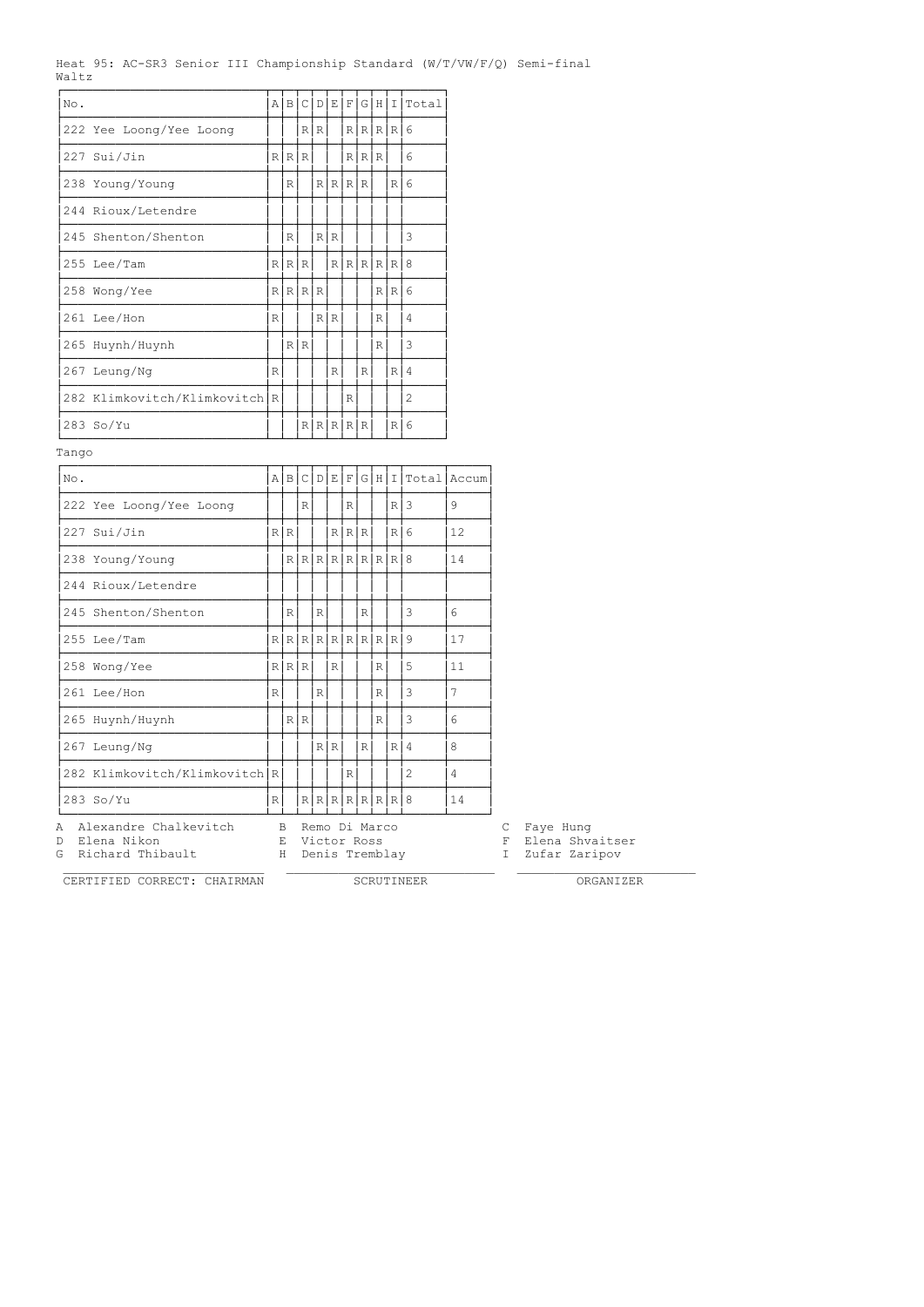|  |                |  | Heat 95: AC-SR3 Senior III Championship Standard (W/T/VW/F/O) Semi-final |  |  |
|--|----------------|--|--------------------------------------------------------------------------|--|--|
|  | Viennese Waltz |  |                                                                          |  |  |

| No.                         | A |         | B C D |            |   |     |   |               |       | E F G H I Total | <b>LAccum</b> |
|-----------------------------|---|---------|-------|------------|---|-----|---|---------------|-------|-----------------|---------------|
| 222 Yee Loong/Yee Loong     |   |         |       | R          |   |     |   | R R R         |       |                 | 13            |
| 227 Sui/Jin                 |   | R R I   |       |            |   |     |   | R[R[R[R R R 8 |       |                 | 20            |
| 238 Young/Young             |   |         |       | R[R[R R R] |   |     |   |               | R I   | 7               | 21            |
| 244 Rioux/Letendre          |   |         |       |            |   |     |   |               |       |                 |               |
| 245 Shenton/Shenton         |   | R R R R |       |            |   |     | R |               |       | 5               | 11            |
| 255 Lee/Tam                 |   | R R R   |       |            |   |     |   | R[R R R R 8   |       |                 | 25            |
| 258 Wong/Yee                |   | R R R   |       |            |   | RR  |   | $\mathbb{R}$  |       | 6               | 17            |
| 261 Lee/Hon                 | R |         |       | R          |   |     |   |               |       | 2               | 9             |
| 265 Huynh/Huynh             |   |         | R R R |            |   |     |   |               | R R 5 |                 | 11            |
| 267 Leung/Ng                | R |         |       |            | R |     |   | R R           |       | 4               | 12            |
| 282 Klimkovitch/Klimkovitch |   |         |       |            |   | R   |   |               |       | 1               | 5             |
| 283 So/Yu                   |   |         | R     |            |   | R R |   |               | R I   | 4               | 18            |

Foxtrot

| No.                                            |              |                      |     |                              |              |                |     |              |                     | A B C D E F G H I Total | Accum |        |                              |  |
|------------------------------------------------|--------------|----------------------|-----|------------------------------|--------------|----------------|-----|--------------|---------------------|-------------------------|-------|--------|------------------------------|--|
| 222 Yee Loong/Yee Loong                        |              |                      |     |                              | R            |                |     | $\mathbb{R}$ |                     | $\overline{c}$          | 15    |        |                              |  |
| 227 Sui/Jin                                    |              | R R R R              |     |                              |              | R <sub>l</sub> | IR. |              | R I                 | 7                       | 2.7   |        |                              |  |
| 238 Young/Young                                |              |                      |     |                              |              |                |     |              | $R[R[R[R[R[R R R 8$ |                         | 29    |        |                              |  |
| 244 Rioux/Letendre                             |              |                      |     |                              |              |                |     |              |                     |                         |       |        |                              |  |
| 245 Shenton/Shenton                            |              | $\mathbb{R}$         |     | $\mathbb R$                  |              |                | R   |              |                     | 3                       | 14    |        |                              |  |
| 255 Lee/Tam                                    |              | $R[R[R[R[R[R[R[RR])$ |     |                              |              |                |     |              |                     |                         | 34    |        |                              |  |
| 258 Wong/Yee                                   |              | R R R                |     |                              | $\mathbb{R}$ |                |     |              | R R 6               |                         | 23    |        |                              |  |
| 261 Lee/Hon                                    | $\mathbb{R}$ |                      |     |                              |              |                |     | $\mathbb{R}$ |                     | $\overline{c}$          | 11    |        |                              |  |
| 265 Huynh/Huynh                                |              |                      | R R |                              |              |                |     |              |                     | 2                       | 13    |        |                              |  |
| 267 Leung/Ng                                   | R            |                      |     |                              |              | R R R R        |     |              | $R$ 6               |                         | 18    |        |                              |  |
| 282 Klimkovitch/Klimkovitch R                  |              |                      |     |                              |              | R              |     |              | $R$   3             |                         | 8     |        |                              |  |
| 283 So/Yu                                      |              |                      |     | R[R[R R R]                   |              |                |     |              |                     | 6                       | 24    |        |                              |  |
| Alexandre Chalkevitch<br>A<br>Elena Nikon<br>D |              | B.<br>F.             |     | Remo Di Marco<br>Victor Ross |              |                |     |              |                     |                         |       | C<br>F | Faye Hung<br>Elena Shvaitser |  |

 $\mathcal{L}_\text{max}$  , and the set of the set of the set of the set of the set of the set of the set of the set of the set of CERTIFIED CORRECT: CHAIRMAN SCRUTINEER ORGANIZER

G Richard Thibault H Denis Tremblay I Zufar Zaripov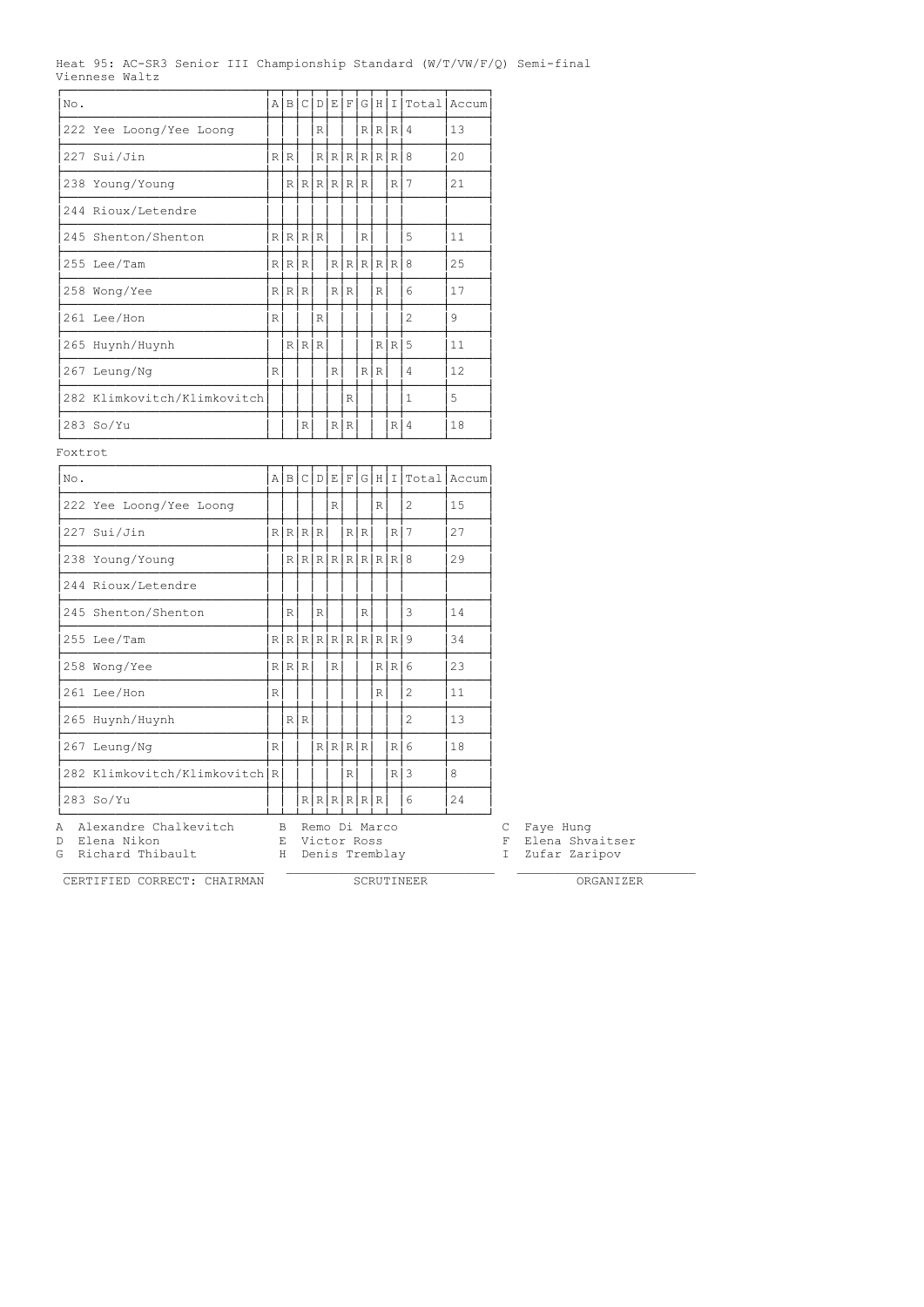Heat 95: AC-SR3 Senior III Championship Standard (W/T/VW/F/Q) Semi-final Quickstep

| No. |                             | A            | $\overline{B}$ | $\lfloor$ C |       |     | D E F G H             |              |         | $\mathbf I$  |   |     | TotallAccumlRecall |
|-----|-----------------------------|--------------|----------------|-------------|-------|-----|-----------------------|--------------|---------|--------------|---|-----|--------------------|
|     | 222 Yee Loong/Yee Loong     |              |                |             |       |     |                       |              |         |              |   | 15  |                    |
|     | 227 Sui/Jin                 |              | R[R R R        |             |       |     |                       | RR           |         | $\mathbb{R}$ | 7 | 34  | Recall             |
|     | 238 Young/Young             | $\mathbb{R}$ | IR I           |             |       |     | R[R[R R R 8]          |              |         |              |   | 37  | Recall             |
|     | 244 Rioux/Letendre          |              |                |             |       |     |                       |              |         |              |   |     |                    |
|     | 245 Shenton/Shenton         |              |                |             | R R R |     |                       | $\mathbb{R}$ |         |              | 4 | 18  |                    |
|     | 255 Lee/Tam                 |              |                |             |       |     | $R[R[R[R[R[R[R R R])$ |              |         |              | 9 | 43  | Recall             |
|     | 258 Wong/Yee                |              | R R R          |             |       |     | R R                   |              |         | R R          | 7 | 30  | Recall             |
|     | 261 Lee/Hon                 | R            |                |             |       | R   |                       |              |         |              | 2 | 13  |                    |
|     | 265 Huynh/Huynh             |              |                | R R         |       |     |                       |              | R       |              | 3 | 16  |                    |
| 267 | Leung/Ng                    | R            |                |             |       | R R |                       |              | R R R 6 |              |   | 2.4 | Recall             |
|     | 282 Klimkovitch/Klimkovitch |              |                |             |       |     | R                     |              |         |              | 1 | 9   |                    |
|     | 283 So/Yu                   |              |                |             |       |     | R[R[R[R R R ]         |              |         |              |   | 31  | Recall             |

Heat 95: AC-SR3 Senior III Championship Standard (W/T/VW/F/Q) Final Waltz

| No.          |                                                                                                                                                                                                                                                                                                                                                                                                                                                                                                                                                                                                                                                                                                                                                                                                                                                                                                                                                                                                                                                                                 | ΑI           | B        |          | C D | l E-           | $\mathbf{F}$ | G | H <sub>1</sub> | $\top$         | $\mathbf{1}$ | $1 - 21 - 3$ |                                 |   |   |  |                | $1 - 4   1 - 5   1 - 6  $ Result                             |
|--------------|---------------------------------------------------------------------------------------------------------------------------------------------------------------------------------------------------------------------------------------------------------------------------------------------------------------------------------------------------------------------------------------------------------------------------------------------------------------------------------------------------------------------------------------------------------------------------------------------------------------------------------------------------------------------------------------------------------------------------------------------------------------------------------------------------------------------------------------------------------------------------------------------------------------------------------------------------------------------------------------------------------------------------------------------------------------------------------|--------------|----------|----------|-----|----------------|--------------|---|----------------|----------------|--------------|--------------|---------------------------------|---|---|--|----------------|--------------------------------------------------------------|
| 227          | Sui/Jin                                                                                                                                                                                                                                                                                                                                                                                                                                                                                                                                                                                                                                                                                                                                                                                                                                                                                                                                                                                                                                                                         |              | 2 1      |          | 5 2 | $\overline{4}$ | $\mathbf{1}$ | 5 | $\frac{3}{ }$  | 6              |              | 2 4          | 5(9)                            |   |   |  |                | 3                                                            |
|              | 238 Young/Young $ 5 3 1 $<br>3 4<br>$\mathbf{1}$<br>5 <sup>1</sup><br>2 <sup>1</sup><br>5<br>$\overline{c}$<br>$\mathbf{1}$<br>6 <br>5(8)<br>2<br>2<br>7<br>255 Lee/Tam<br>3 <br>4 <sup>1</sup><br>$\overline{4}$<br>3<br>2 <sup>1</sup><br>3<br>$\mathbf{1}$<br>$\mathbf{1}$<br>$\mathbf{1}$<br>$\overline{4}$<br>$\overline{c}$<br>6<br>5<br>2 3<br>5<br>$\mathbf{1}$<br>6<br>3<br>258 Wong/Yee<br>4<br>4<br>$1\vert$<br>4<br>6<br>$\overline{c}$<br>3<br>4 <br>5<br>6<br>6<br>3 <br>5<br>6<br>6<br>267 Leung/Ng<br>-5<br>6<br>2<br>1<br>6 6 3 3 3 2 <br>$283$ So/Yu<br>  2<br>5(12)<br>4 <br>4 1<br>4<br>1<br>A B C D E F <br>$1 1-2 1-3 1-4 1-5 1-6 $ Result<br>G[H I]<br>3 1<br>5 <br>6<br>5 <br>5 <br>212<br>227 Sui/Jin<br>4 <br>$\mathbf{1}$<br>3<br>7<br>5<br>$6\overline{6}$<br>$\overline{4}$<br>238 Young/Young   5   4   2   1<br>5<br>2 <br>5<br>3<br>$\mathbf{1}$<br>4 <br>3<br>2 4<br>$\overline{c}$<br>$\overline{3}$<br> 3 <br>255 Lee/Tam<br>$\mathbf{2}^{\prime}$<br>$\overline{c}$<br>$\mathbf{1}$<br>2 <sup>1</sup><br>5<br>ا 5<br>4<br>1<br>$\mathbf{1}$ |              |          |          |     |                |              |   |                |                |              |              |                                 |   |   |  |                |                                                              |
|              |                                                                                                                                                                                                                                                                                                                                                                                                                                                                                                                                                                                                                                                                                                                                                                                                                                                                                                                                                                                                                                                                                 |              |          |          |     |                |              |   |                |                |              |              |                                 |   |   |  |                |                                                              |
|              |                                                                                                                                                                                                                                                                                                                                                                                                                                                                                                                                                                                                                                                                                                                                                                                                                                                                                                                                                                                                                                                                                 |              |          |          |     |                |              |   |                |                |              |              |                                 |   |   |  |                |                                                              |
|              |                                                                                                                                                                                                                                                                                                                                                                                                                                                                                                                                                                                                                                                                                                                                                                                                                                                                                                                                                                                                                                                                                 |              |          |          |     |                |              |   |                |                |              |              |                                 |   |   |  |                |                                                              |
|              |                                                                                                                                                                                                                                                                                                                                                                                                                                                                                                                                                                                                                                                                                                                                                                                                                                                                                                                                                                                                                                                                                 |              |          |          |     |                |              |   |                |                |              |              |                                 |   |   |  |                |                                                              |
| Tango        |                                                                                                                                                                                                                                                                                                                                                                                                                                                                                                                                                                                                                                                                                                                                                                                                                                                                                                                                                                                                                                                                                 |              |          |          |     |                |              |   |                |                |              |              |                                 |   |   |  |                |                                                              |
| No.          |                                                                                                                                                                                                                                                                                                                                                                                                                                                                                                                                                                                                                                                                                                                                                                                                                                                                                                                                                                                                                                                                                 |              |          |          |     |                |              |   |                |                |              |              |                                 |   |   |  |                |                                                              |
|              |                                                                                                                                                                                                                                                                                                                                                                                                                                                                                                                                                                                                                                                                                                                                                                                                                                                                                                                                                                                                                                                                                 |              |          |          |     |                |              |   |                |                |              |              |                                 |   |   |  |                |                                                              |
|              |                                                                                                                                                                                                                                                                                                                                                                                                                                                                                                                                                                                                                                                                                                                                                                                                                                                                                                                                                                                                                                                                                 |              |          |          |     |                |              |   |                |                |              |              |                                 |   |   |  |                |                                                              |
|              |                                                                                                                                                                                                                                                                                                                                                                                                                                                                                                                                                                                                                                                                                                                                                                                                                                                                                                                                                                                                                                                                                 |              |          |          |     |                |              |   |                |                |              |              |                                 |   |   |  |                |                                                              |
|              | 258 Wong/Yee                                                                                                                                                                                                                                                                                                                                                                                                                                                                                                                                                                                                                                                                                                                                                                                                                                                                                                                                                                                                                                                                    | $\mathbf{1}$ | 3        | $1\vert$ | 5   | 4              | 6            | 6 | $\mathbf{1}$   | 4              |              | 3 3          | $\overline{4}$                  | 6 |   |  | 4              |                                                              |
|              | 267 Leung/Ng                                                                                                                                                                                                                                                                                                                                                                                                                                                                                                                                                                                                                                                                                                                                                                                                                                                                                                                                                                                                                                                                    |              | 4 5      |          |     | 6 6 5          | $\vert$ 4    | 4 | 6              | 1              | 1            | l 1          | $\mathbf{1}$                    | 4 | 6 |  | 6              |                                                              |
|              | 283 So/Yu                                                                                                                                                                                                                                                                                                                                                                                                                                                                                                                                                                                                                                                                                                                                                                                                                                                                                                                                                                                                                                                                       | 6            | $6 \mid$ |          |     | 3 3 2          | 2            | 3 | (3)            | $\overline{c}$ |              | 3            | 7                               |   |   |  | $\overline{c}$ |                                                              |
| Α<br>D.<br>G | Alexandre Chalkevitch<br>Elena Nikon<br>Richard Thibault                                                                                                                                                                                                                                                                                                                                                                                                                                                                                                                                                                                                                                                                                                                                                                                                                                                                                                                                                                                                                        |              |          |          |     |                |              |   | B<br>F.<br>H   |                |              | Victor Ross  | Remo Di Marco<br>Denis Tremblay |   |   |  |                | Faye Hung<br>C<br>Elena Shvaitser<br>F<br>Τ<br>Zufar Zaripov |

CERTIFIED CORRECT: CHAIRMAN SCRUTINEER ORGANIZER

 $\mathcal{L}_\text{max}$  , and the set of the set of the set of the set of the set of the set of the set of the set of the set of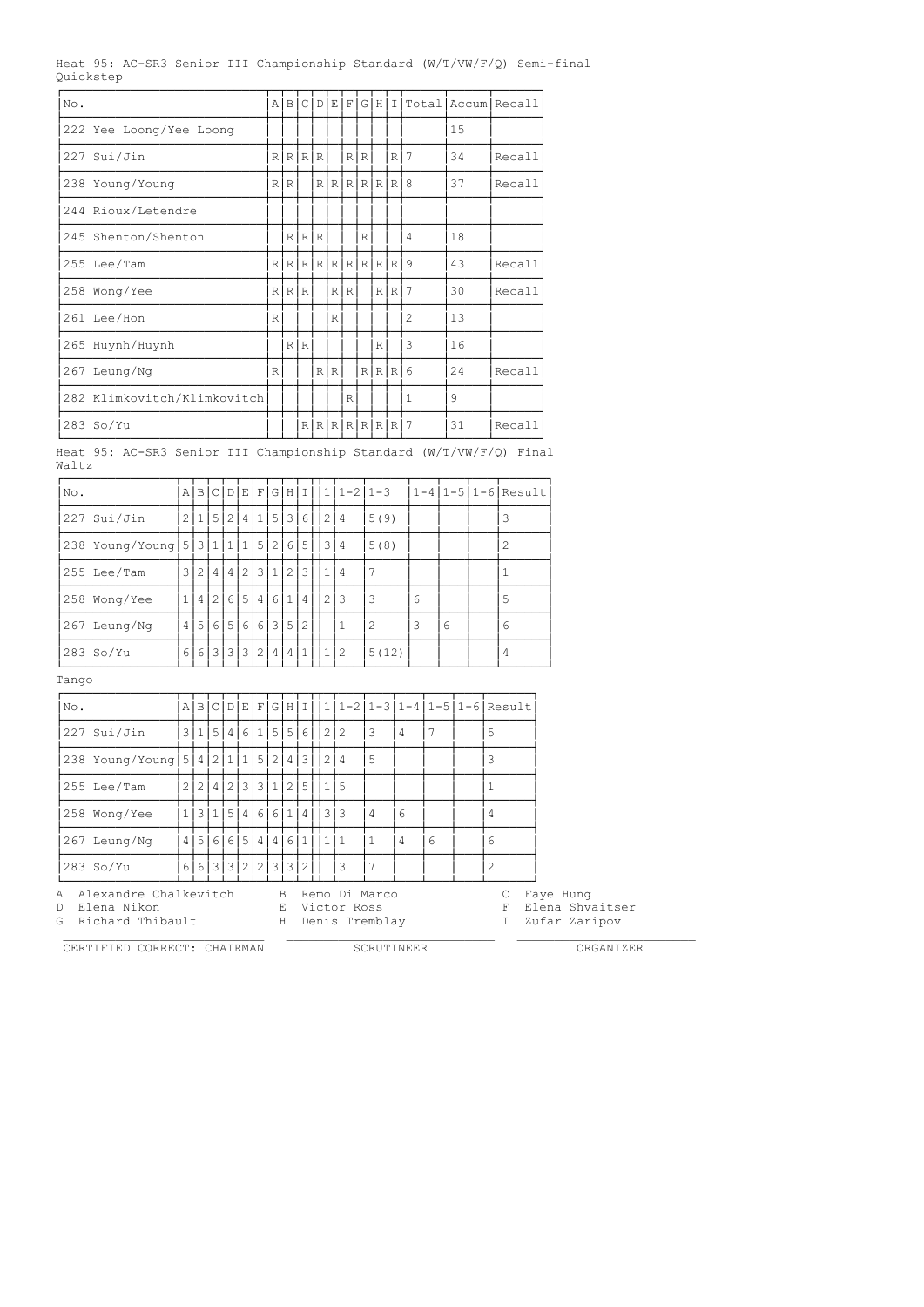|  |                |  | Heat 95: AC-SR3 Senior III Championship Standard (W/T/VW/F/Q) Final |  |  |
|--|----------------|--|---------------------------------------------------------------------|--|--|
|  | Viennese Waltz |  |                                                                     |  |  |

| No.     |                                 |                         | AB                |              | CDI            | EF             |                |                | GIHII |                   | 1              | $1 - 2$                         |              | $1 - 3$   $1 - 4$ |            |   | $1-5$  1-6 Result |
|---------|---------------------------------|-------------------------|-------------------|--------------|----------------|----------------|----------------|----------------|-------|-------------------|----------------|---------------------------------|--------------|-------------------|------------|---|-------------------|
|         | 227 Sui/Jin                     |                         | 2 1               | 5 6          |                | 6              | (1)            | $\overline{4}$ | 4     | 2                 |                | 2 4                             | 4            |                   | $6(14)$  7 |   | 4                 |
|         | 238 Young/Young                 |                         | 5 3               | 211          |                | 2              | 5              | 2              | 5     | 1                 | 2 <sup>1</sup> | 5(8)                            | 6            |                   |            |   | $\overline{c}$    |
|         | 255 Lee/Tam                     |                         | 3 2 4 2 1         |              |                |                |                | 3 1 2 5        |       |                   |                | 2 5(8)                          | 17           |                   |            |   | 1                 |
|         | 258 Wong/Yee                    | $\mathbf{1}$            | 4                 | $\mathbf{1}$ | 3              | 4              | 6              | $6 \mid$       | 1     | $6 \mid$          |                | 3 3                             | 4            |                   | $6(14)$ 6  |   | 5                 |
|         | 267 Leung/Ng                    | 4                       | <sup>6</sup>      |              | 6 4 5 4 3      |                |                |                | 61    | $\overline{4}$    |                |                                 | 1            | 5                 |            |   | 6                 |
|         | 283 So/Yu                       |                         | 6 5 3 5 3 2 5 3 3 |              |                |                |                |                |       |                   |                | 1                               | 5            |                   |            |   | 3                 |
| Foxtrot |                                 |                         |                   |              |                |                |                |                |       |                   |                |                                 |              |                   |            |   |                   |
| No.     |                                 |                         | A B C D E F G H I |              |                |                |                |                |       |                   |                | $1 1-2 1-3 1-4 1-5 1-6 $ Result |              |                   |            |   |                   |
|         | 227 Sui/Jin                     |                         | 2 1 5 6           |              |                |                |                | 6 3 5          | 4     | 3                 | 1              | 2                               | 4            | 5                 |            | 5 |                   |
|         | 238 Young/Young   5   3   1   1 |                         |                   |              |                | $\mathbf{1}$   | 4 <sup>1</sup> | (1)            | 5     | $\mathcal{L}$     | 4              | -5                              |              |                   |            | 1 |                   |
|         | 255 Lee/Tam                     | $\overline{\mathbf{3}}$ | 2                 |              | 3 2            |                | 3 5 2          |                |       | 215               |                | 4                               | 7            |                   |            | 2 |                   |
|         | 258 Wong/Yee                    | $1\vert$                | 4                 |              | 2 3            |                |                | 4 6 6 1        |       | 6, 6              |                | 2 3                             | 4            | 6                 |            | 4 |                   |
|         | 267 Leung/Ng                    | 4                       | $6 \mid$          |              | 6   5          |                | 5 1            | 4              | 61    | $\cdot$ 4 $\cdot$ | 1   1          |                                 | $\mathbf{1}$ | 4                 | 6          | 6 |                   |
|         | 283 So/Yu                       |                         | $6 5$             | 4            | 4 <sup>1</sup> | 2 <sub>1</sub> |                | 2 3            | 3 1   |                   | 1.             | 13                              | 5            |                   |            | 3 |                   |

# Quickstep Final summary

| No.                               |  |  |  |  |                        | a в c p е f g н I  1 1-2 |   | $1-31-4$  |                | $ 1-5 1-6 $ Result | INo. |                             |          |  |  |              | W T V F O Total Result |
|-----------------------------------|--|--|--|--|------------------------|--------------------------|---|-----------|----------------|--------------------|------|-----------------------------|----------|--|--|--------------|------------------------|
| 227 Sui/Jin                       |  |  |  |  | 4 1 6 6 6 2 5 4 4 1 2  |                          | 2 | 5(15)     | $\overline{6}$ | 6                  |      | 227 Sui/Jin                 |          |  |  | 3 5 4 5 6 23 | -5                     |
| 238 Young/Young 3 2 2 1 1 4 2 5 3 |  |  |  |  |                        | 2 5(8)                   |   |           |                |                    |      | 238 Young/Young 2 3 2 1 1 9 |          |  |  |              | -2                     |
| 1255 Lee/Tam                      |  |  |  |  |                        | 2 3 5 2 2 5 1 2 5 1 5(9) |   |           |                |                    |      | 255 Lee/Tam                 | 11112227 |  |  |              |                        |
| 258 Wong/Yee                      |  |  |  |  | 1 4 1 3 5 6 6 1 6 33   |                          | 4 | 5(10)     |                |                    |      | 258 Wong/Yee                |          |  |  | 5 4 5 4 4 22 | $\overline{4}$         |
| 267 Leung/Ng                      |  |  |  |  | 5 5 4 5 4 3 3 6 1  1 1 |                          | 3 | $5(15)$ 8 |                | .5                 |      | 267 Leung/Ng                |          |  |  | 66666529     | 6                      |
| 283 So/Yu                         |  |  |  |  | 663431431432112        |                          | 5 |           |                |                    |      | 283 So/Yu                   |          |  |  | 4 2 3 3 3 15 | 3                      |

Heat 96: AC-YTH Youth Championship Standard (W/T/VW/F/Q) Final Waltz

| No.                                                     |  |  |                   |  |  |  |  | A B C D E F G H I  1 1-2 1-3 Result |
|---------------------------------------------------------|--|--|-------------------|--|--|--|--|-------------------------------------|
| 233 Blyuss/Oberfeld 3 2 1 2 2 3 2 2 2 1                 |  |  |                   |  |  |  |  |                                     |
| 271 Babaev/Bromberg   1   1   3   1   1   1   1   1   1 |  |  |                   |  |  |  |  |                                     |
| 272 Klim/Vidinova                                       |  |  | 2 3 2 3 3 2 3 3 3 |  |  |  |  |                                     |

Tango

| No.                                         |  |  |  |  |                   |  |    | $A B C D E F G H I 1 1-2 1-3 Result$ |
|---------------------------------------------|--|--|--|--|-------------------|--|----|--------------------------------------|
| 233 Blyuss/Oberfeld 3 2 1 2 2 3 2 2 2 1 1 7 |  |  |  |  |                   |  |    |                                      |
| 271 Babaev/Bromberg 1 1 3 1 1 1 1 1 1       |  |  |  |  |                   |  |    |                                      |
| 272 Klim/Vidinova                           |  |  |  |  | 2 3 2 3 3 2 3 3 3 |  | 19 |                                      |

A Alexandre Chalkevitch B Remo Di Marco<br>D Elena Nikon B Victor Ross

G Richard Thibault

D Elena Nikon E Victor Ross F Elena Shvaitser

 $\mathcal{L}_\text{max}$  , and the set of the set of the set of the set of the set of the set of the set of the set of the set of CERTIFIED CORRECT: CHAIRMAN SCRUTINEER ORGANIZER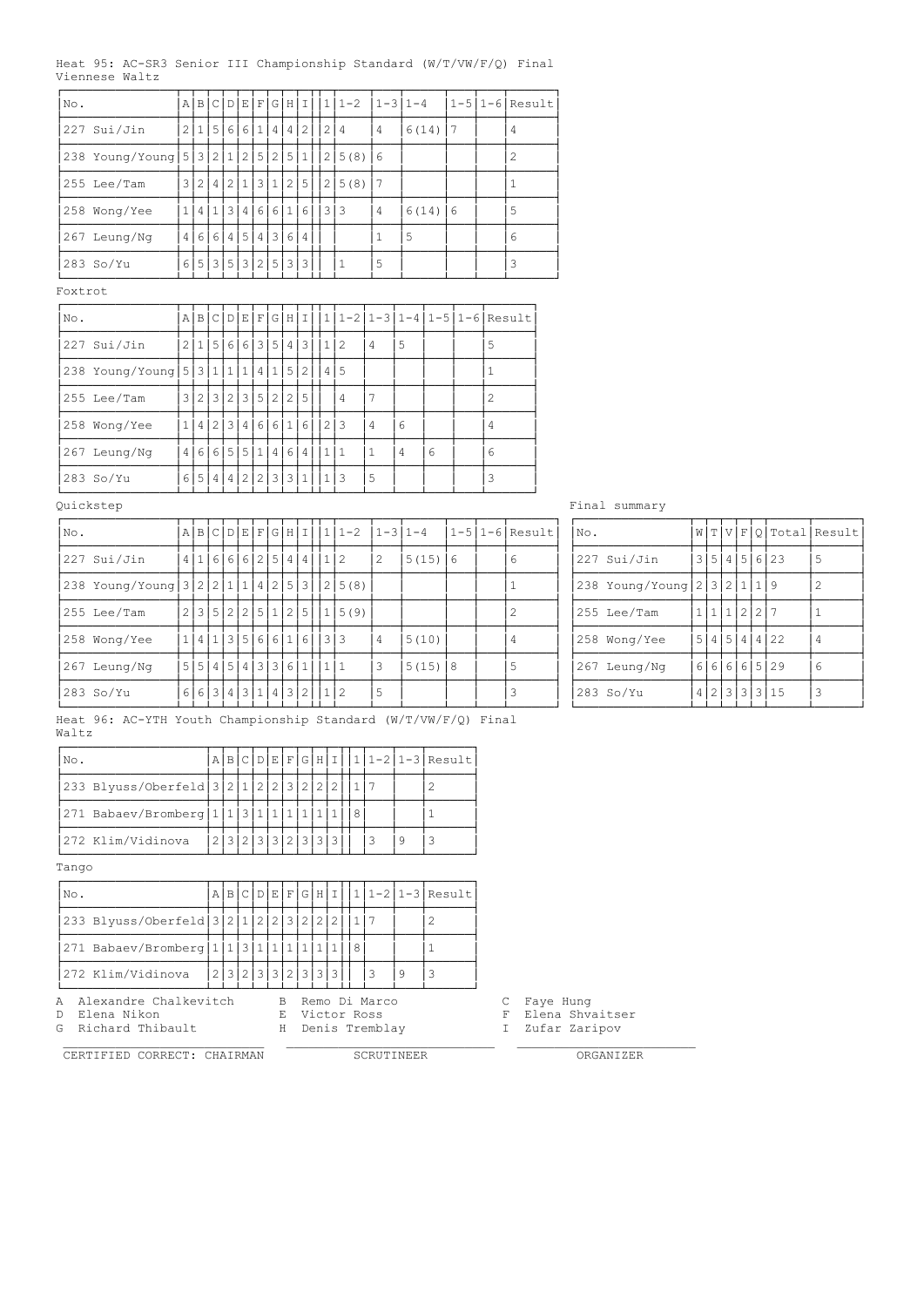|  |                | Heat 96: AC-YTH Youth Championship Standard (W/T/VW/F/Q) Final |  |  |
|--|----------------|----------------------------------------------------------------|--|--|
|  | Viennese Waltz |                                                                |  |  |

| No.                                        | A                 | $.1B+$ |  |      |  |  |  |  | C D E F G H I  1 1-2 1-3 Result |
|--------------------------------------------|-------------------|--------|--|------|--|--|--|--|---------------------------------|
| 233 Blyuss/Oberfeld 2 2 1 2 1 3 2 2 2  2 8 |                   |        |  |      |  |  |  |  |                                 |
| 271 Babaev/Bromberg   1   1   2   1        |                   |        |  | 1211 |  |  |  |  |                                 |
| 272 Klim/Vidinova                          | 3 3 3 3 3 2 3 3 3 |        |  |      |  |  |  |  |                                 |

### Foxtrot

| No.                                                     |  |  |                   |  |  |  |  | $A B C D E F G H I 1 1-2 1-3 Result$ |
|---------------------------------------------------------|--|--|-------------------|--|--|--|--|--------------------------------------|
| 233 Blyuss/Oberfeld 3 2 1 1 3 3 2 2 2 2 2 2 6           |  |  |                   |  |  |  |  |                                      |
| 271 Babaev/Bromberg   1   1   2   2   1   1   1   1   1 |  |  |                   |  |  |  |  |                                      |
| 272 Klim/Vidinova                                       |  |  | 2 3 3 3 2 2 3 3 3 |  |  |  |  |                                      |

# Quickstep Final summary

| INo.                                        |  |  |  |  |                   |  | A B C D E F G H I  1 1-2 1-3 Result | INo.                                 |  |  |                        | W T V F O Total Result |
|---------------------------------------------|--|--|--|--|-------------------|--|-------------------------------------|--------------------------------------|--|--|------------------------|------------------------|
| 233 Blyuss/Oberfeld 2 2 1 2 1 3 2 2 2 2 8   |  |  |  |  |                   |  |                                     | 233 Blyuss/Oberfeld 2 2 2 2 2 2 10   |  |  |                        |                        |
| $ 271$ Babaev/Bromberg $ 1 1 2 1 2 1 1 1 1$ |  |  |  |  |                   |  |                                     | $ 271$ Babaev/Bromberg $ 1 1 1 1 15$ |  |  |                        |                        |
| 272 Klim/Vidinova                           |  |  |  |  | 3 3 3 3 3 2 3 3 3 |  |                                     | 272 Klim/Vidinova                    |  |  | 3   3   3   3   3   15 |                        |

| No. |                                    |  |  |              | W T V F Q Total Result |
|-----|------------------------------------|--|--|--------------|------------------------|
|     | 233 Blyuss/Oberfeld 2 2 2 2 2 2 10 |  |  |              |                        |
|     | 271 Babaev/Bromberg 1 1 1 1 5      |  |  |              |                        |
|     | 272 Klim/Vidinova                  |  |  | 3 3 3 3 3 15 |                        |

Heat 97: AC-SR1 Senior I Championship Standard (W/T/VW/F/Q) Final Waltz Tango

| $ NO$ . |                                |  |  |  |  |  | $A B C D E F G H I 1 1-2 Result $ | $\mathsf{N} \circ$ . |                                       |  |  |  |  |  | A B C D E F G H I  1 1-2 Result |
|---------|--------------------------------|--|--|--|--|--|-----------------------------------|----------------------|---------------------------------------|--|--|--|--|--|---------------------------------|
|         | $ 255 \text{ Lee/Tam} 1 1 1 .$ |  |  |  |  |  |                                   |                      | $ 255 \text{ Lee/Tam} 1 1 1 1 2 2 $ . |  |  |  |  |  |                                 |
|         | 283 So/Yu                      |  |  |  |  |  |                                   |                      | 283 So/Yu                             |  |  |  |  |  |                                 |

### Viennese Waltz Foxtrot

| $ N\circ$ . |                                              |  |  |  |  |  | $A B C D E F G H I 1 1-2 Result $ No. |  |                                             |  |  |  |  |  |  | $ \mathbf{A} \mathbf{B} \mathbf{C} \mathbf{D} \mathbf{E} \mathbf{F} \mathbf{G} \mathbf{H} \mathbf{I}  1 1-2 \text{Result} $ |
|-------------|----------------------------------------------|--|--|--|--|--|---------------------------------------|--|---------------------------------------------|--|--|--|--|--|--|-----------------------------------------------------------------------------------------------------------------------------|
|             | $ 255 \text{ Lee/Tam} 1 1 2 1 1 2 2 1 2 15 $ |  |  |  |  |  |                                       |  | $ 255 \text{ Lee/Tam} 1 1 1 1 1 2 1 1 2 17$ |  |  |  |  |  |  |                                                                                                                             |
|             | 283 So/Yu                                    |  |  |  |  |  |                                       |  | 283 So/Yu                                   |  |  |  |  |  |  |                                                                                                                             |

# p and the state of the Final summary

| Quickstep |
|-----------|
|           |

| No. |                                             |  |                        |  |  |  |  | $A B C D E F G H I 1 1-2 Result $ | INO. |                                    |  |  |              | W T V F Q Total Result |
|-----|---------------------------------------------|--|------------------------|--|--|--|--|-----------------------------------|------|------------------------------------|--|--|--------------|------------------------|
|     | $ 255 \text{ Lee/Tam} 1 1 1 2 1 2 1 1 2 16$ |  |                        |  |  |  |  |                                   |      | $ 255 \text{ Lee/Tam} 1 1 1 1 1 5$ |  |  |              |                        |
|     | 283 So/Yu                                   |  | 2 2 2 1 2 1 2 2 1  3 9 |  |  |  |  |                                   |      | 283 So/Yu                          |  |  | 2 2 2 2 2 10 |                        |

Heat 98: AC-SR4 Senior IV Championship Standard (W/T/VW/F/Q) Final

Waltz Tango ÚÄÄÄÄÄÄÄÄÄÄÄÂÄÂÄÂÄÂÄÂÄÂÄÂÄÂÄÂÄÂÂÄÂÄÄÄÄÄÄ¿ ÚÄÄÄÄÄÄÄÄÄÄÄÂÄÂÄÂÄÂÄÂÄÂÄÂÄÂÄÂÄÂÂÄÂÄÄÄÄÄÄ¿  $\vert$ No.  $\vert$ A $\vert$ B $\vert$ C $\vert$ D $\vert$ E $\vert$ F $\vert$ G $\vert$ H $\vert$ I $\vert$ I $\vert$ I $\vert$ Result $\vert$ I $\vert$ No.  $\vert$ A $\vert$ B $\vert$ C $\vert$ D $\vert$ E $\vert$ F $\vert$ G $\vert$ H $\vert$ I $\vert$ I $\vert$ Result ÃÄÄÄÄÄÄÄÄÄÄÄÅÄÅÄÅÄÅÄÅÄÅÄÅÄÅÄÅÄÅÅÄÅÄÄÄÄÄÄ´ ÃÄÄÄÄÄÄÄÄÄÄÄÅÄÅÄÅÄÅÄÅÄÅÄÅÄÅÄÅÄÅÅÄÅÄÄÄÄÄÄ´  $|261$  Lee/Hon $|111111111111111|3|1$ ÀÄÄÄÄÄÄÄÄÄÄÄÁÄÁÄÁÄÁÄÁÄÁÄÁÄÁÄÁÄÁÁÄÁÄÄÄÄÄÄÙ ÀÄÄÄÄÄÄÄÄÄÄÄÁÄÁÄÁÄÁÄÁÄÁÄÁÄÁÄÁÄÁÁÄÁÄÄÄÄÄÄÙ Viennese Waltz Foxtrot ÚÄÄÄÄÄÄÄÄÄÄÄÂÄÂÄÂÄÂÄÂÄÂÄÂÄÂÄÂÄÂÂÄÂÄÄÄÄÄÄ¿ ÚÄÄÄÄÄÄÄÄÄÄÄÂÄÂÄÂÄÂÄÂÄÂÄÂÄÂÄÂÄÂÂÄÂÄÄÄÄÄÄ¿  $\lvert \text{No.} \rvert$   $\lvert \text{A} \rvert$   $\lvert \text{B} \rvert$   $\lvert \text{C} \rvert$   $\lvert \text{D} \rvert$   $\lvert \text{E} \rvert$   $\lvert \text{F} \rvert$   $\lvert \text{G} \rvert$   $\lvert \text{F} \rvert$   $\lvert \text{C} \rvert$   $\lvert \text{D} \rvert$   $\lvert \text{E} \rvert$   $\lvert \text{F} \rvert$   $\lvert \text{C} \rvert$   $\lvert \text{D} \rvert$   $\lvert \text{E} \$ ÃÄÄÄÄÄÄÄÄÄÄÄÅÄÅÄÅÄÅÄÅÄÅÄÅÄÅÄÅÄÅÅÄÅÄÄÄÄÄÄ´ ÃÄÄÄÄÄÄÄÄÄÄÄÅÄÅÄÅÄÅÄÅÄÅÄÅÄÅÄÅÄÅÅÄÅÄÄÄÄÄÄ´ ³261 Lee/Hon³1³1³1³1³1³1³1³1³1³³9³1 ³ ³261 Lee/Hon³1³1³1³1³1³1³1³1³1³³9³1 ³ ÀÄÄÄÄÄÄÄÄÄÄÄÁÄÁÄÁÄÁÄÁÄÁÄÁÄÁÄÁÄÁÁÄÁÄÄÄÄÄÄÙ ÀÄÄÄÄÄÄÄÄÄÄÄÁÄÁÄÁÄÁÄÁÄÁÄÁÄÁÄÁÄÁÁÄÁÄÄÄÄÄÄÙ A Alexandre Chalkevitch B Remo Di Marco C Faye Hung D Elena Nikon E Victor Ross F Elena Shvaitser G Richard Thibault H Denis Tremblay I Zufar Zaripov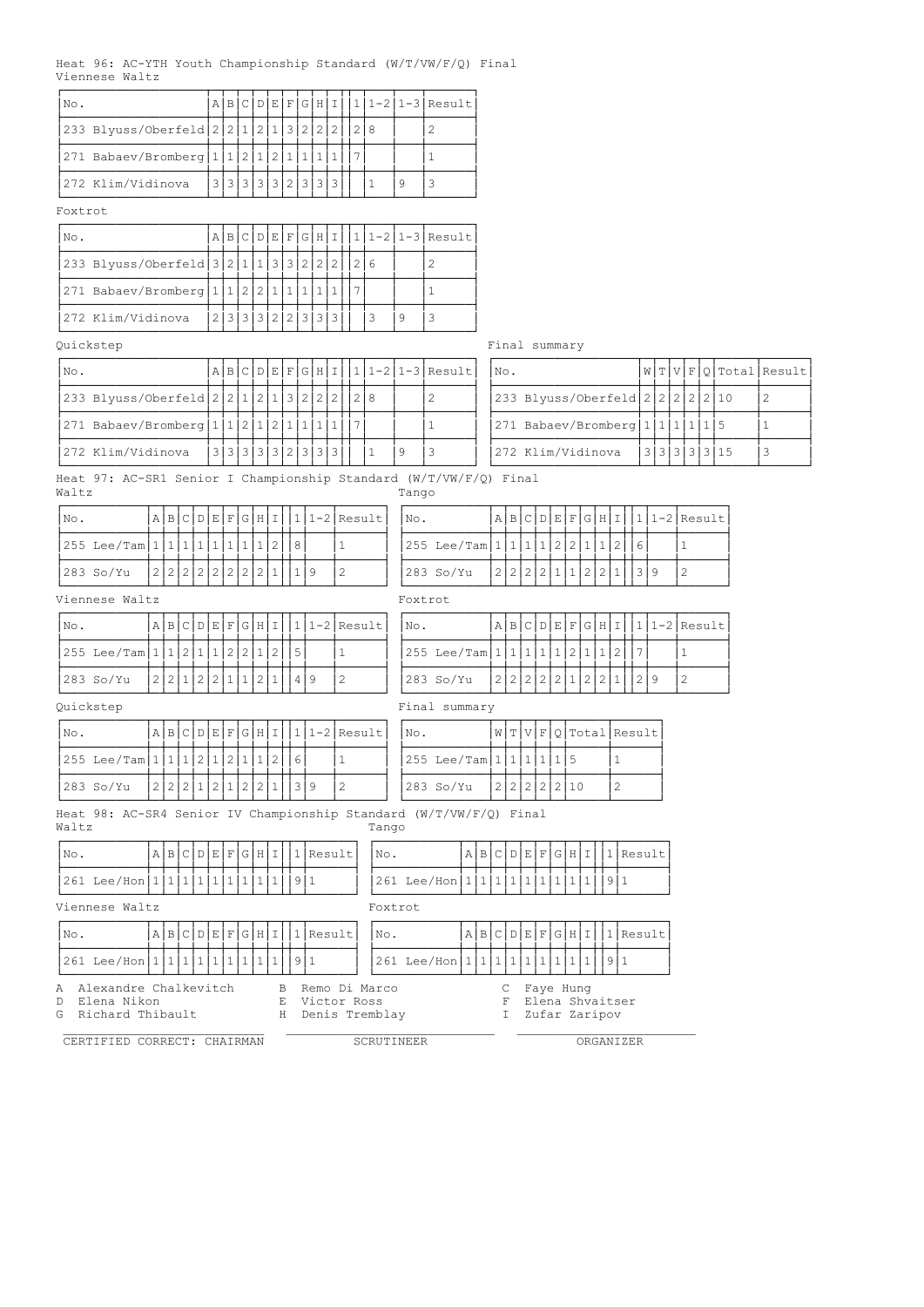98: AC-SR4 Senior IV Championship Standard (W/T/VW/F/O) Final Quickstep Final summary

| Heat 98: AC-SR4 Senior IV Championship Standard (W/T/VW/F/Q) Final<br>Ouickstep |  |   |  |                     |   |                                     | Final summary                            |       |                |                |                        |                                               |              |                        |  |  |             |              |                        |
|---------------------------------------------------------------------------------|--|---|--|---------------------|---|-------------------------------------|------------------------------------------|-------|----------------|----------------|------------------------|-----------------------------------------------|--------------|------------------------|--|--|-------------|--------------|------------------------|
| A B C D E F G H I 1 Result<br>No.                                               |  |   |  |                     |   | No.                                 |                                          |       |                |                |                        | W[T V F Q Total Result                        |              |                        |  |  |             |              |                        |
| $261 \text{ Lee/Hon} 111111111111119911$                                        |  |   |  |                     |   |                                     | 261 Lee/Hon   1   1   1   1   5          |       |                |                |                        |                                               | $\mathbf{1}$ |                        |  |  |             |              |                        |
| Heat 99: AC-JR Junior Championship Standard (W/T/VW/F/Q) Final<br>Waltz         |  |   |  |                     |   |                                     |                                          |       |                |                |                        |                                               |              |                        |  |  |             |              |                        |
| No.                                                                             |  |   |  |                     |   |                                     | $\Delta$ CDEGHII $\vert 1\vert 1$ -2 1-3 |       | $1-4$ Result   |                |                        |                                               |              |                        |  |  |             |              |                        |
| 157 Farberov/Tchourbanov $3444333434$                                           |  |   |  |                     |   |                                     | 4(12)                                    |       |                | $\overline{4}$ |                        |                                               |              |                        |  |  |             |              |                        |
| 167 Shvaitser/Guissine                                                          |  |   |  | 1 1 1 2 2 1 1 1 5   |   |                                     |                                          |       |                | $\mathbf{1}$   |                        |                                               |              |                        |  |  |             |              |                        |
| 168 Gluskin/Perzan                                                              |  |   |  | 2 2 3 4 1 2 2 1 15  |   |                                     |                                          |       |                | $\mathbf{2}$   |                        |                                               |              |                        |  |  |             |              |                        |
| 169 Quon/Marks                                                                  |  |   |  | 4 3 2 1 4 4 3 1 2   |   |                                     | 4(9)                                     |       |                | 3              |                        |                                               |              |                        |  |  |             |              |                        |
| Tango                                                                           |  |   |  |                     |   |                                     |                                          |       |                |                |                        |                                               |              |                        |  |  |             |              |                        |
| No.                                                                             |  |   |  |                     |   |                                     | A C D E G H I  1 1-2 1-3 1-4 Result      |       |                |                |                        |                                               |              |                        |  |  |             |              |                        |
| 157 Farberov/Tchourbanov 3 3 4 4 4 1 2 4 1 2 4                                  |  |   |  |                     |   |                                     | 4                                        |       | 3              |                |                        |                                               |              |                        |  |  |             |              |                        |
| 167 Shvaitser/Guissine                                                          |  |   |  | 1 1 3 2 2 1 1 1 4   |   |                                     |                                          |       | $\mathbf{1}$   |                |                        |                                               |              |                        |  |  |             |              |                        |
| 168 Gluskin/Perzan                                                              |  |   |  | 2 2 2 3 3 3 3       |   | 3                                   | 7                                        |       | $\mathbf{2}$   |                |                        |                                               |              |                        |  |  |             |              |                        |
| 169 Quon/Marks                                                                  |  |   |  | 4 4 1 1 4 4 2 2 3   |   |                                     | 3                                        | 7     | $\overline{4}$ |                |                        |                                               |              |                        |  |  |             |              |                        |
| Viennese Waltz                                                                  |  |   |  |                     |   |                                     |                                          |       |                |                |                        |                                               |              |                        |  |  |             |              |                        |
| No.                                                                             |  |   |  | A C D E G H I       |   |                                     | $11-21-31-4$ Result                      |       |                |                |                        |                                               |              |                        |  |  |             |              |                        |
| 157 Farberov/Tchourbanov 3 3 4 4 1 2 4                                          |  |   |  |                     |   | 1 2                                 | 4                                        |       | 3              |                |                        |                                               |              |                        |  |  |             |              |                        |
| 167 Shvaitser/Guissine                                                          |  |   |  | 2 1 1 2 2 1 1       | 4 |                                     |                                          |       | $\mathbf{1}$   |                |                        |                                               |              |                        |  |  |             |              |                        |
| 168 Gluskin/Perzan                                                              |  |   |  | 1 2 2 3 3 3 3 1 1 3 |   |                                     | 7                                        |       | $\overline{c}$ |                |                        |                                               |              |                        |  |  |             |              |                        |
| 169 Quon/Marks                                                                  |  |   |  | 4 4 3 1 4 4 2 11 2  |   |                                     | 3                                        | 7     | $\overline{4}$ |                |                        |                                               |              |                        |  |  |             |              |                        |
| Foxtrot                                                                         |  |   |  |                     |   |                                     |                                          |       |                |                |                        |                                               |              |                        |  |  |             |              |                        |
| No.                                                                             |  |   |  |                     |   |                                     | а с р е с н I  1 1-2  1-3                |       |                |                | $1-4$ Result           |                                               |              |                        |  |  |             |              |                        |
| 157 Farberov/Tchourbanov $ 4 2 4 3 2 3 4 $                                      |  |   |  |                     |   | $\overline{2}$                      |                                          | 4(10) |                | $\overline{4}$ |                        |                                               |              |                        |  |  |             |              |                        |
| 167 Shvaitser/Guissine                                                          |  |   |  |                     |   | 3 1 1 2 3 2 1 13 5(7) 7             |                                          |       |                | $\mathbf{1}$   |                        |                                               |              |                        |  |  |             |              |                        |
| 168 Gluskin/Perzan                                                              |  |   |  |                     |   | 1 3 2 4 1 1 2 35(7) 6               |                                          |       |                | $\overline{2}$ |                        |                                               |              |                        |  |  |             |              |                        |
| 169 Quon/Marks                                                                  |  |   |  | 2 4 3 1 4 4 3 1 2   |   |                                     | 4(9)                                     |       |                | 3              |                        |                                               |              |                        |  |  |             |              |                        |
| Quickstep                                                                       |  |   |  |                     |   |                                     |                                          |       |                |                |                        | Final summary                                 |              |                        |  |  |             |              |                        |
| No.                                                                             |  |   |  |                     |   |                                     | a c p E G н I  1 1-2 1-3 1-4 Result      |       |                |                |                        | No.                                           |              |                        |  |  |             |              | W[T V F Q Total Result |
| 157 Farberov/Tchourbanov $1\overline{3}4\overline{3}2\overline{3}4\overline{1}$ |  |   |  |                     |   |                                     | 5                                        |       | 3              |                |                        | 157 Farberov/Tchourbanov $14 3 3 4 3 17$      |              |                        |  |  |             |              | 3                      |
| 167 Shvaitser/Guissine                                                          |  |   |  | 3 1 1 2 3 2 1 3 5   |   |                                     |                                          |       | 2              |                |                        |                                               |              | 167 Shvaitser/Guissine |  |  | 1 1 1 1 2 6 |              | $\mathbf{1}$           |
| 168 Gluskin/Perzan                                                              |  |   |  | 2 2 2 4 1 1 2       |   | 2 6                                 |                                          |       | $\mathbf{1}$   |                |                        | 168 Gluskin/Perzan                            |              |                        |  |  | 2 2 2 2 1 9 |              | $\overline{c}$         |
| 169 Quon/Marks                                                                  |  |   |  | 4 4 3 1 4 4 3 11 1  |   |                                     | 3                                        | 7     | $\overline{4}$ |                |                        | 169 Quon/Marks                                |              |                        |  |  |             | 3 4 4 3 4 18 | $\overline{4}$         |
| Alexandre Chalkevitch<br>Α<br>Elena Nikon<br>D<br>Richard Thibault<br>G         |  | Е |  | Victor Ross         |   | B Remo Di Marco<br>H Denis Tremblay |                                          |       |                |                | С<br>F<br>$\mathbb{I}$ | Faye Hung<br>Elena Shvaitser<br>Zufar Zaripov |              |                        |  |  |             |              |                        |

| $\cdots$ . |                                                   |  |             |  |  |
|------------|---------------------------------------------------|--|-------------|--|--|
|            | 157 Farberov/Tchourbanov   4   3   3   4   3   17 |  |             |  |  |
|            | 167 Shvaitser/Guissine                            |  | 1111216     |  |  |
|            | 168 Gluskin/Perzan                                |  | 2 2 2 2 1 9 |  |  |
|            | 169 Ouon/Marks                                    |  |             |  |  |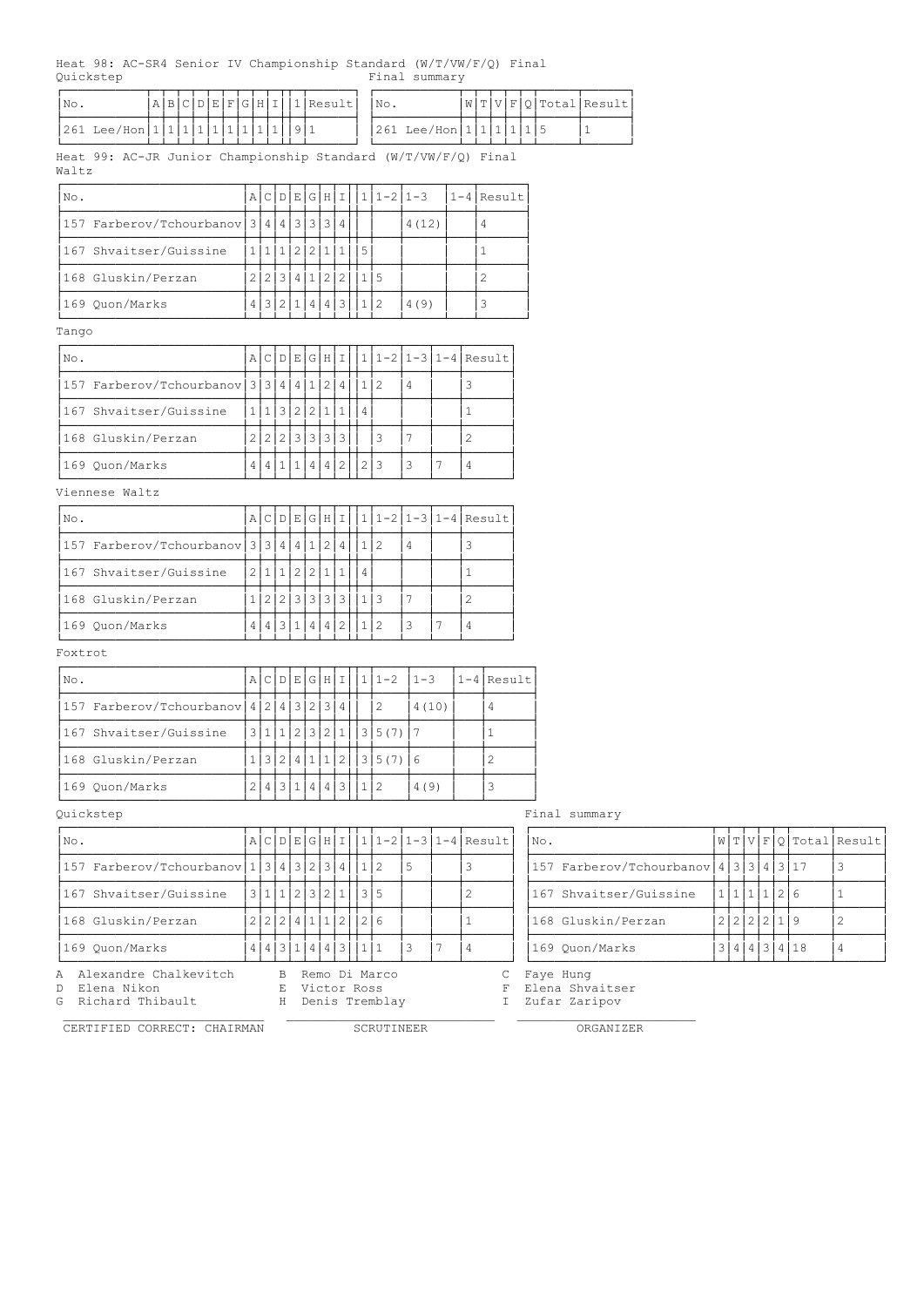|       | Heat 100: AC-AD Adult Championship Standard $(W/T/ VW/F/Q)$ Final |  |  |  |  |  |  |  |  |  |
|-------|-------------------------------------------------------------------|--|--|--|--|--|--|--|--|--|
| Waltz |                                                                   |  |  |  |  |  |  |  |  |  |
|       |                                                                   |  |  |  |  |  |  |  |  |  |

| No.                          | Α               |       |  |           |               |     |        |    |   | $B C D E F G H I 1 11-2 Result $ |
|------------------------------|-----------------|-------|--|-----------|---------------|-----|--------|----|---|----------------------------------|
| 263 Studenny/Gorobets        | 2 2 2 2 2 2 2 2 |       |  |           |               |     |        |    | 9 | 2                                |
| 266 Rucinski/Veselkina 1 1 1 |                 |       |  | $\vert$ 1 |               |     |        | -9 |   |                                  |
| Tango                        |                 |       |  |           |               |     |        |    |   |                                  |
| No.                          | ΑI              | BCDEF |  |           | $\cdot$ IG I. | Η   | $\top$ |    |   | 1   1 - 2   Result               |
| 263 Studenny/Gorobets        | 2 2 2 2 2 2 2   |       |  |           |               | 2 2 |        |    |   |                                  |

ÃÄÄÄÄÄÄÄÄÄÄÄÄÄÄÄÄÄÄÄÄÄÄÅÄÅÄÅÄÅÄÅÄÅÄÅÄÅÄÅÄÅÅÄÅÄÄÄÅÄÄÄÄÄÄ´  $|266 \text{ Rucinski/Veselkina}|1|1|1|1|1|1|1|1|1|9| 1$ 

#### ÀÄÄÄÄÄÄÄÄÄÄÄÄÄÄÄÄÄÄÄÄÄÄÁÄÁÄÁÄÁÄÁÄÁÄÁÄÁÄÁÄÁÁÄÁÄÄÄÁÄÄÄÄÄÄÙ Viennese Waltz

| 'No.                         |  |  |  |  |                     |  | $A B C D E F G H I 1 1-2 Result $ |
|------------------------------|--|--|--|--|---------------------|--|-----------------------------------|
| 263 Studenny/Gorobets        |  |  |  |  | 2 2 2 2 2 2 2 2 2 2 |  |                                   |
| 266 Rucinski/Veselkina 1 1 1 |  |  |  |  |                     |  |                                   |

#### Foxtrot

| 'No.                         |                   |  |  |  |  |  | $ A B C D E F G H I 1 1-2 Result $ |
|------------------------------|-------------------|--|--|--|--|--|------------------------------------|
| 263 Studenny/Gorobets        | 2 2 2 2 2 2 2 2 2 |  |  |  |  |  |                                    |
| 266 Rucinski/Veselkina 1 1 1 |                   |  |  |  |  |  |                                    |

#### Quickstep Final summary

| 'No.                                      |  |  |  |  |  |  | $\lceil A \rceil B \rceil C \rceil D \rceil E \rceil G \rceil H \rceil I \rceil 1 \rceil 1 - 2 \rceil \text{Result}$ | $\blacksquare$ No. |                                       |  |  |  | W T V F Q Total Result |
|-------------------------------------------|--|--|--|--|--|--|----------------------------------------------------------------------------------------------------------------------|--------------------|---------------------------------------|--|--|--|------------------------|
| $ 263$ Studenny/Gorobets $ 2 2 2 2 2 2 $  |  |  |  |  |  |  |                                                                                                                      |                    | 263 Studenny/Gorobets $ 2 2 2 2 2 10$ |  |  |  |                        |
| $ 266$ Rucinski/Veselkina $ 1 1 1 1 1 1 $ |  |  |  |  |  |  |                                                                                                                      |                    | 266 Rucinski/Veselkina 1 1 1 1        |  |  |  |                        |

|       |  | Heat 101: AC-JR Junior Pre-Champ Latin (S/C/R/J) Final |  |  |
|-------|--|--------------------------------------------------------|--|--|
| Samba |  |                                                        |  |  |

-<br>Cha Cha

| $ N\circ.$                          |  |  |  |               |                     |  | $A B C E G H I 1 11-2 1-3 Result $ | $\mathsf{No}$ . |                                  |  |                     |  |  |  | $A B C E G H I 1 1-2 1-3 Result $ |
|-------------------------------------|--|--|--|---------------|---------------------|--|------------------------------------|-----------------|----------------------------------|--|---------------------|--|--|--|-----------------------------------|
| 168 Gluskin/Perzan 1 1 2 3 1 1 1  5 |  |  |  |               |                     |  |                                    |                 | 168 Gluskin/Perzan 1 1 2 3 1 1 2 |  |                     |  |  |  |                                   |
| 169 Quon/Marks                      |  |  |  |               | '3 3 1 1 2 3 3  2 3 |  |                                    |                 | 169 Quon/Marks                   |  | '3 3 1 1 2 3 3  2 3 |  |  |  |                                   |
| 170 Azbel/Kozyar                    |  |  |  | 2 2 3 2 3 2 2 | -5                  |  |                                    |                 | 170 Azbel/Kozyar                 |  | 2 2 3 2 3 2 1       |  |  |  |                                   |

# Rumba Jive

| $ N\circ.$                          |  |               |  |  |  |                      | A B C E G H I  1 1-2  1-3 Result | INo. |                                                |  |  |  |             |                     |  | A B C E G H I  1 1-2 1-3 Result |
|-------------------------------------|--|---------------|--|--|--|----------------------|----------------------------------|------|------------------------------------------------|--|--|--|-------------|---------------------|--|---------------------------------|
| 168 Gluskin/Perzan 1 1 2 2 1 1 3  4 |  |               |  |  |  |                      |                                  |      | 168 Gluskin/Perzan   1   2   2   2   1   1   1 |  |  |  |             |                     |  |                                 |
| 169 Ouon/Marks                      |  |               |  |  |  | 3 3 1 1 2 3 2 2 4(6) |                                  |      | 169 Quon/Marks                                 |  |  |  |             | '3 3 1 1 2 3 3  2 3 |  |                                 |
| 170 Azbel/Kozyar                    |  | 2 2 3 3 3 2 1 |  |  |  |                      |                                  |      | 170 Azbel/Kozyar                               |  |  |  | ! 3 3 3 2 2 |                     |  |                                 |

Final summary

| No. |                                         |           |  |             | S C R J Total Result |
|-----|-----------------------------------------|-----------|--|-------------|----------------------|
|     | $ 168 \text{ Gluskin/Perzan} 1 1 1 1 4$ |           |  |             |                      |
|     | 169 Quon/Marks                          |           |  | 3 3 2 3 11  |                      |
|     | 170 Azbel/Kozyar                        | 2 2 3 2 9 |  |             |                      |
|     | A Alexandre Chalkevitch                 |           |  | $\mathbb B$ | Remo Di Marco        |

CERTIFIED CORRECT: CHAIRMAN SCRUTINEER ORGANIZER

G Richard Thibault **H** Denis Tremblay **I II Zufar Zaripov** 

\_\_\_\_\_\_\_\_\_\_\_\_\_\_\_\_\_\_\_\_\_\_\_\_\_\_\_ \_\_\_\_\_\_\_\_\_\_\_\_\_\_\_\_\_\_\_\_\_\_\_\_\_\_\_\_ \_\_\_\_\_\_\_\_\_\_\_\_\_\_\_\_\_\_\_\_\_\_\_\_

| No. |                                     |  |  |  | W[T V F Q Total Result |
|-----|-------------------------------------|--|--|--|------------------------|
|     | 263 Studenny/Gorobets  2 2 2 2 2 10 |  |  |  |                        |
|     | 266 Rucinski/Veselkina 1 1 1        |  |  |  |                        |

| No.                                 |  |  |  |  |                       | $A B C E G H I 1 1-2  1-3 Result $ | INO. |                                                |  |  |  |                     |  |  | $ \mathbf{A} \mathbf{B} \mathbf{C} \mathbf{E} \mathbf{G} \mathbf{H} \mathbf{I}  1 1-2 1-3 \text{Result} $ |
|-------------------------------------|--|--|--|--|-----------------------|------------------------------------|------|------------------------------------------------|--|--|--|---------------------|--|--|-----------------------------------------------------------------------------------------------------------|
| 168 Gluskin/Perzan 1 1 2 2 1 1 3  4 |  |  |  |  |                       |                                    |      | $ 168 \text{ Gluskin/Perzan} 1 2 2 2 1 1 1 4 $ |  |  |  |                     |  |  |                                                                                                           |
| 169 Quon/Marks                      |  |  |  |  | 3 3 1 1 2 3 2 12 4(6) |                                    |      | 169 Quon/Marks                                 |  |  |  | 3 3 1 1 2 3 3 1 2 3 |  |  |                                                                                                           |
| 170 Azbel/Kozyar                    |  |  |  |  | 2 2 3 3 3 2 1 1 4(7)  |                                    |      | 170 Azbel/Kozyar                               |  |  |  | 2 1 3 3 3 2 2 1 1 4 |  |  |                                                                                                           |

D Elena Nikon E Victor Ross F Elena Shvaitser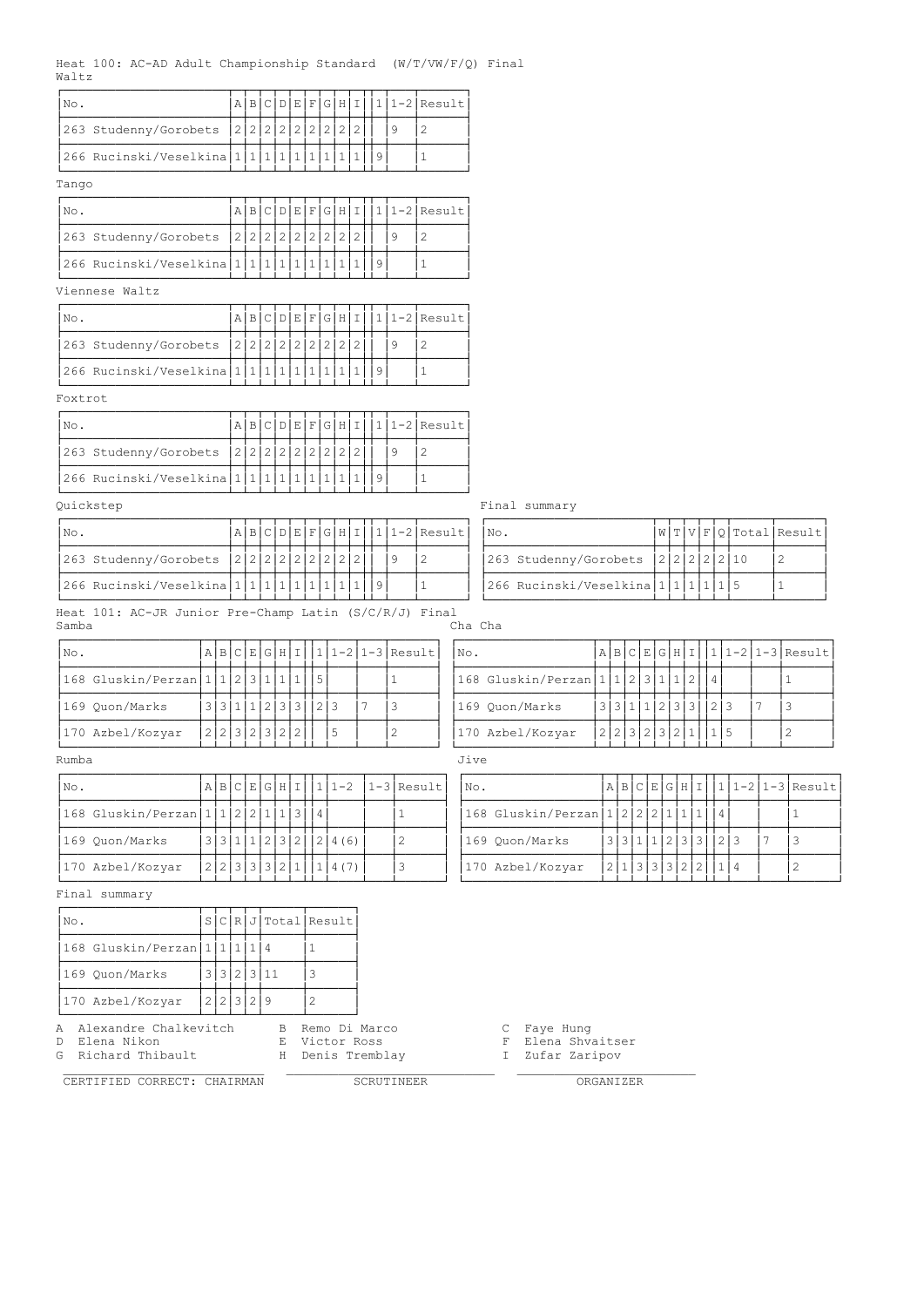|       |  |  | Heat 102: AC-SR1 Senior I Pre-Champ Latin (S/C/R/J) Final |         |  |
|-------|--|--|-----------------------------------------------------------|---------|--|
| Samba |  |  |                                                           | Cha Cha |  |

| No.     |                                                              | A B                  | C E G | H             | I            |              |     |              |              | 1 Result   |                                              | No.                                   |                |                                  | A B     | $\circ$<br>E | G | H             | I            |     |                  | 1 Result                      |  |            |   |               |   |   |     |              |                               |
|---------|--------------------------------------------------------------|----------------------|-------|---------------|--------------|--------------|-----|--------------|--------------|------------|----------------------------------------------|---------------------------------------|----------------|----------------------------------|---------|--------------|---|---------------|--------------|-----|------------------|-------------------------------|--|------------|---|---------------|---|---|-----|--------------|-------------------------------|
|         | 234 $Tran/Tran[1 1 1 1 1 1]$                                 |                      |       |               | $\vert$ 1    |              | 7 1 |              |              |            |                                              |                                       |                | 234 $Tran/Tran[1 1 1 1 1]$       |         |              |   | 1             | $\vert$ 1    | 7 1 |                  |                               |  |            |   |               |   |   |     |              |                               |
| Rumba   |                                                              |                      |       |               |              |              |     |              |              |            |                                              | Jive                                  |                |                                  |         |              |   |               |              |     |                  |                               |  |            |   |               |   |   |     |              |                               |
| No.     |                                                              | A B C E G H I        |       |               |              |              |     |              |              | $1$ Result |                                              | No.                                   |                |                                  |         |              |   | A B C E G H I |              |     |                  | 1 Result                      |  |            |   |               |   |   |     |              |                               |
|         | 234 Tran/Tran   1   1   1   1   1   1                        |                      |       |               | $\mathbf{1}$ |              | 7 1 |              |              |            |                                              |                                       |                | 234 Tran/Tran $ 1 1 1 1 1 $      |         |              |   | $\vert$ 1     | $\mathbf{1}$ | 7 1 |                  |                               |  |            |   |               |   |   |     |              |                               |
|         | Final summary                                                |                      |       |               |              |              |     |              |              |            |                                              |                                       |                |                                  |         |              |   |               |              |     |                  |                               |  |            |   |               |   |   |     |              |                               |
| No.     |                                                              | S C R J Total Result |       |               |              |              |     |              |              |            |                                              |                                       |                |                                  |         |              |   |               |              |     |                  |                               |  |            |   |               |   |   |     |              |                               |
|         | 234 Tran/Tran $111114$                                       |                      |       |               |              | $\mathbf{1}$ |     |              |              |            |                                              |                                       |                |                                  |         |              |   |               |              |     |                  |                               |  |            |   |               |   |   |     |              |                               |
| Samba   | Heat 103: AC-SR2 Senior II Pre-Champ Latin (S/C/R/J) Final   |                      |       |               |              |              |     |              |              |            |                                              |                                       |                |                                  | Cha Cha |              |   |               |              |     |                  |                               |  |            |   |               |   |   |     |              |                               |
| No.     |                                                              |                      |       | A B C E G H I |              |              |     |              |              |            |                                              |                                       |                | 1 1-2 Result                     | No.     |              |   |               |              |     |                  |                               |  |            |   |               |   |   |     |              | $A B C E G H I 1 1-2 Result$  |
|         | 234 Tran/Tran                                                |                      |       | 2 2 2 2 2 2 2 |              |              |     |              |              |            |                                              | 7                                     | $\overline{c}$ |                                  |         |              |   | 234 Tran/Tran |              |     |                  |                               |  |            |   | 2 2 2 1 2 1 2 |   |   | 2 7 | 2            |                               |
|         | 260 Zielinski/Zielinska 111111                               |                      |       |               |              |              |     | 1            | $\mathbf{1}$ | 1          |                                              | 7                                     | $\mathbf{1}$   |                                  |         |              |   |               |              |     |                  | 260 Zielinski/Zielinska 1 1 1 |  | $\sqrt{2}$ | 1 | $\vert$ 2     | 1 | 5 |     | $1\,$        |                               |
| Rumba   |                                                              |                      |       |               |              |              |     |              |              |            |                                              |                                       |                |                                  | Jive    |              |   |               |              |     |                  |                               |  |            |   |               |   |   |     |              |                               |
| No.     |                                                              |                      |       | A B C E G H I |              |              |     |              |              |            |                                              |                                       |                | $1 1-2 $ Result                  | No.     |              |   |               |              |     |                  |                               |  |            |   |               |   |   |     |              | $A B C E G H I  1 1-2 Result$ |
|         | 234 Tran/Tran                                                |                      |       | 2 1 2 1       |              |              |     | $\mathbf{1}$ |              | 1/2        |                                              | 4                                     | 1              |                                  |         |              |   | 234 Tran/Tran |              |     |                  |                               |  |            |   | 2 2 2 2 2 2 2 |   |   | 7   | 2            |                               |
|         | 260 Zielinski/Zielinska                                      |                      |       | 1 2 1 2 2     |              |              |     |              | 2            | 1          |                                              | 3 7                                   | $\overline{c}$ |                                  |         |              |   |               |              |     |                  | 260 Zielinski/Zielinska 1 1 1 |  | 1          |   | 1 1           | 1 | 7 |     | $\mathbf{1}$ |                               |
|         | Final summary                                                |                      |       |               |              |              |     |              |              |            |                                              |                                       |                |                                  |         |              |   |               |              |     |                  |                               |  |            |   |               |   |   |     |              |                               |
| No.     |                                                              |                      |       |               |              |              |     |              |              |            |                                              | S[C[R]J]Total[Result]                 |                |                                  |         |              |   |               |              |     |                  |                               |  |            |   |               |   |   |     |              |                               |
|         | 234 Tran/Tran                                                |                      |       | 2 2 1 2 7     |              |              |     |              |              |            | $\mathbf{2}$                                 |                                       |                |                                  |         |              |   |               |              |     |                  |                               |  |            |   |               |   |   |     |              |                               |
|         | 260 Zielinski/Zielinska 1 1 2 1 5                            |                      |       |               |              |              |     |              |              |            | 1                                            |                                       |                |                                  |         |              |   |               |              |     |                  |                               |  |            |   |               |   |   |     |              |                               |
| Samba   | Heat 104: AC-JR Junior Championship Latin (S/C/R/P/J) Final  |                      |       |               |              |              |     |              |              |            |                                              |                                       |                |                                  |         |              |   |               |              |     |                  |                               |  |            |   |               |   |   |     |              |                               |
| No.     |                                                              |                      |       |               |              |              |     |              |              |            |                                              |                                       |                | $A B C E G H I 1 1-2 1-3 Result$ |         |              |   |               |              |     |                  |                               |  |            |   |               |   |   |     |              |                               |
|         | 167 Shvaitser/Guissine   1   2   2   2   1   1   2           |                      |       |               |              |              |     |              |              |            | 3 7                                          |                                       |                | $\mathbf{1}$                     |         |              |   |               |              |     |                  |                               |  |            |   |               |   |   |     |              |                               |
|         | 168 Gluskin/Perzan                                           |                      |       | 2 1 3 3 2 2 1 |              |              |     |              |              |            | $\begin{array}{c c c c c} 2 & 5 \end{array}$ |                                       |                | $\mathbf{2}$                     |         |              |   |               |              |     |                  |                               |  |            |   |               |   |   |     |              |                               |
|         | 169 Ouon/Marks                                               |                      |       |               |              |              |     |              |              |            | 3 3 1 1 3 3 3 1 2 2<br><u>ili ili ili il</u> |                                       | 7              | 3                                |         |              |   |               |              |     |                  |                               |  |            |   |               |   |   |     |              |                               |
| Cha Cha |                                                              |                      |       |               |              |              |     |              |              |            |                                              |                                       |                |                                  |         |              |   |               |              |     |                  |                               |  |            |   |               |   |   |     |              |                               |
| No.     |                                                              |                      |       |               |              |              |     |              |              |            |                                              |                                       |                | $A B C E G H I 1 1-2 1-3 Result$ |         |              |   |               |              |     |                  |                               |  |            |   |               |   |   |     |              |                               |
|         | 167 Shvaitser/Guissine   1   2   2   2   1   1   3     3   6 |                      |       |               |              |              |     |              |              |            |                                              |                                       |                | $\mathbf{1}$                     |         |              |   |               |              |     |                  |                               |  |            |   |               |   |   |     |              |                               |
|         | 168 Gluskin/Perzan                                           |                      |       |               |              |              |     |              |              |            | 2 1 3 3 2 2 1  2 5                           |                                       |                | $\mathbf{2}$                     |         |              |   |               |              |     |                  |                               |  |            |   |               |   |   |     |              |                               |
|         | 169 Quon/Marks                                               |                      |       |               |              |              |     |              |              |            | 3 3 1 1 3 3 2 2 3                            |                                       | 7              | 3                                |         |              |   |               |              |     |                  |                               |  |            |   |               |   |   |     |              |                               |
| Ε<br>I  | A Alexandre Chalkevitch<br>Victor Ross<br>Zufar Zaripov      |                      |       |               |              |              |     |              |              |            |                                              | B Remo Di Marco<br>G Richard Thibault |                |                                  |         | С            |   | Faye Hung     |              |     | H Denis Tremblay |                               |  |            |   |               |   |   |     |              |                               |
|         | CERTIFIED CORRECT: CHAIRMAN                                  |                      |       |               |              |              |     |              |              |            |                                              | SCRUTINEER                            |                |                                  |         |              |   |               |              |     |                  | ORGANIZER                     |  |            |   |               |   |   |     |              |                               |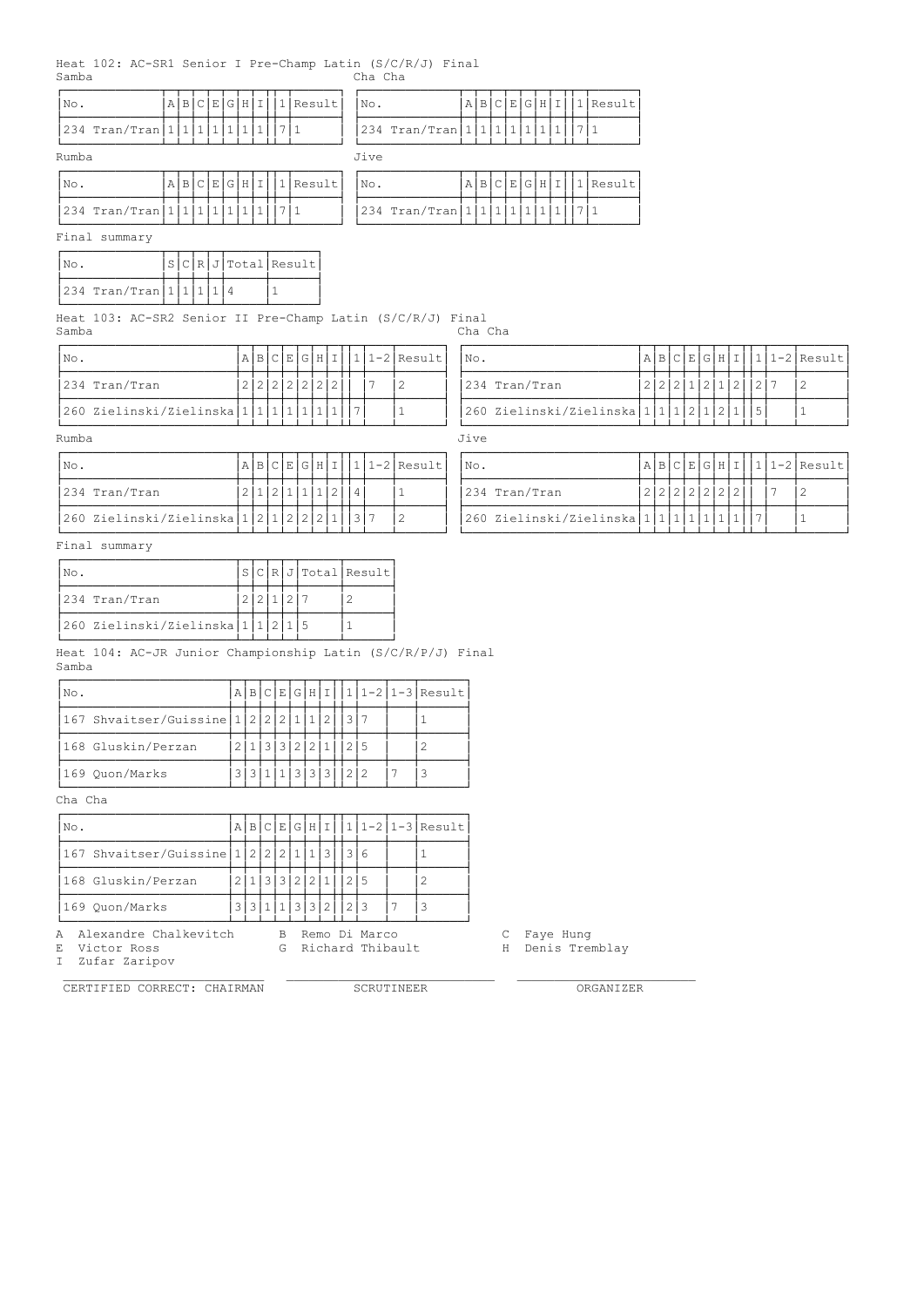|       |  | Heat 104: AC-JR Junior Championship Latin (S/C/R/P/J) Final |  |  |
|-------|--|-------------------------------------------------------------|--|--|
| Rumba |  |                                                             |  |  |

| No.                                            | ΑI |  | <b>B</b> ICIEIGIHII |  |  |     |  | $11-21-3$ Result |
|------------------------------------------------|----|--|---------------------|--|--|-----|--|------------------|
| 167 Shvaitser/Guissine   1   3   2   2   1   1 |    |  |                     |  |  |     |  |                  |
| 168 Gluskin/Perzan                             |    |  | 131312131           |  |  |     |  |                  |
| 169 Ouon/Marks                                 |    |  |                     |  |  | 215 |  |                  |

### Paso Doble

| No.                                       |                 |                   |  |  |  | A B C E G H I  1 1-2 1-3 Result |
|-------------------------------------------|-----------------|-------------------|--|--|--|---------------------------------|
| 167 Shvaitser/Guissine 1 3 2 2 1 1 2  3 6 |                 |                   |  |  |  |                                 |
| 168 Gluskin/Perzan                        | 2 1 3 3 3 3 2 3 |                   |  |  |  |                                 |
| 169 Ouon/Marks                            |                 | 11 12 13 13 13 15 |  |  |  |                                 |

| Jive                                                                 |                |               |     |                         |           |        |                                  |  |         | Final summary                                                                                                                                                                                                                                                                                                                                                                                                                                                                         |     |             |   |                         |                |              |                        |                                                                                                                                                    |
|----------------------------------------------------------------------|----------------|---------------|-----|-------------------------|-----------|--------|----------------------------------|--|---------|---------------------------------------------------------------------------------------------------------------------------------------------------------------------------------------------------------------------------------------------------------------------------------------------------------------------------------------------------------------------------------------------------------------------------------------------------------------------------------------|-----|-------------|---|-------------------------|----------------|--------------|------------------------|----------------------------------------------------------------------------------------------------------------------------------------------------|
| No.                                                                  |                |               |     |                         |           |        | $A B C E G H I 1 1-2 1-3 Result$ |  | No.     |                                                                                                                                                                                                                                                                                                                                                                                                                                                                                       |     |             |   |                         |                |              | S C R P J Total Result |                                                                                                                                                    |
| 167 Shvaitser/Guissine   1   2   2   2   1   1   2   1   3   7       |                |               |     |                         |           |        |                                  |  |         | 167 Shvaitser/Guissine 1 1 1 1 1 5                                                                                                                                                                                                                                                                                                                                                                                                                                                    |     |             |   |                         |                | 1            |                        |                                                                                                                                                    |
| 168 Gluskin/Perzan                                                   |                |               |     | 2 1 3 3 3 2 1           |           | 2 4    | 2                                |  |         | 168 Gluskin/Perzan                                                                                                                                                                                                                                                                                                                                                                                                                                                                    |     |             |   | 2 2 3 3 2 12            |                | $\mathbf{2}$ |                        |                                                                                                                                                    |
| 169 Quon/Marks                                                       |                | 3 3 1 1 2 3   |     |                         |           | 3  2 3 | 3                                |  |         | 169 Quon/Marks                                                                                                                                                                                                                                                                                                                                                                                                                                                                        |     |             |   | 3 3 2 2 3 13            |                | 3            |                        |                                                                                                                                                    |
| Heat 105: AC-YTH Youth Championship Latin (S/C/R/P/J) Final<br>Samba |                |               |     |                         |           |        |                                  |  | Cha Cha |                                                                                                                                                                                                                                                                                                                                                                                                                                                                                       |     |             |   |                         |                |              |                        |                                                                                                                                                    |
| No.                                                                  |                | A B C E G H I |     |                         | $\vert$ 1 |        | 1-2 1-3 Result                   |  | No.     |                                                                                                                                                                                                                                                                                                                                                                                                                                                                                       |     |             |   |                         |                |              |                        | $A B C E G H I 1 1-2 1-3 Result$                                                                                                                   |
| 268 Isakov/de la Roca 2 2 2 2 2 2 1                                  |                |               |     | $\overline{2}$          |           |        | 2                                |  |         | 268 Isakov/de la Roca 2 2 2 2 1 2 1                                                                                                                                                                                                                                                                                                                                                                                                                                                   |     |             |   | 1                       |                | $317$        |                        | 2                                                                                                                                                  |
| 271 Babaev/Bromberg                                                  | $\mathbf{1}$   | 1 1 1         | 112 |                         | 6         |        |                                  |  |         | 271 Babaev/Bromberg                                                                                                                                                                                                                                                                                                                                                                                                                                                                   | 1 1 | 11211       | 2 | 2                       | $\overline{4}$ |              |                        |                                                                                                                                                    |
| 272 Klim/Vidinova                                                    | $\overline{3}$ | 3 3 3 3 3     |     | 3                       |           |        | 3                                |  |         | 272 Klim/Vidinova                                                                                                                                                                                                                                                                                                                                                                                                                                                                     |     | 3 3 3 3 3 3 |   | 3                       |                |              |                        | 3                                                                                                                                                  |
| Rumba                                                                |                |               |     |                         |           |        |                                  |  |         | Paso Doble                                                                                                                                                                                                                                                                                                                                                                                                                                                                            |     |             |   |                         |                |              |                        |                                                                                                                                                    |
| No.                                                                  |                |               |     |                         |           |        | A B C E G H I  1 1-2 1-3 Result  |  | No.     |                                                                                                                                                                                                                                                                                                                                                                                                                                                                                       |     |             |   |                         |                |              |                        | $\texttt{A} \texttt{B} \texttt{C} \texttt{E} \texttt{G} \texttt{H} \texttt{I} \texttt{I} \texttt{I} \texttt{I} - 2 \texttt{I} - 3 \texttt{Result}$ |
| 268 Isakov/de la Roca 2 2 2 2 1 2 1 2 1                              |                |               |     |                         | 2 7       |        | $\overline{c}$                   |  |         | 268 Isakov/de la Roca 2 2 2 1 2 2 1                                                                                                                                                                                                                                                                                                                                                                                                                                                   |     |             |   | 2                       |                | 2 7          |                        | 2                                                                                                                                                  |
| $\frac{1}{2}$                                                        |                |               |     | المللد الململم الململما |           |        |                                  |  |         | $\mathbf{I} \circ \mathbf{I} \circ \mathbf{I} \circ \mathbf{I} \circ \mathbf{I} \circ \mathbf{I} \circ \mathbf{I} \circ \mathbf{I} \circ \mathbf{I} \circ \mathbf{I} \circ \mathbf{I} \circ \mathbf{I} \circ \mathbf{I} \circ \mathbf{I} \circ \mathbf{I} \circ \mathbf{I} \circ \mathbf{I} \circ \mathbf{I} \circ \mathbf{I} \circ \mathbf{I} \circ \mathbf{I} \circ \mathbf{I} \circ \mathbf{I} \circ \mathbf{I} \circ \mathbf{I} \circ \mathbf{I} \circ \mathbf{I} \circ \mathbf{$ |     |             |   | أعلليلم الدالململد الدا |                |              |                        |                                                                                                                                                    |

| Jive |                                           |  |           |  |                            |  |                                 | Final summary                        |  |
|------|-------------------------------------------|--|-----------|--|----------------------------|--|---------------------------------|--------------------------------------|--|
| No.  |                                           |  |           |  |                            |  | A B C E G H I  1 1-2 1-3 Result | S C R P J Total Result <br>INo.      |  |
|      | 268 Isakov/de la Roca 2 2 2 2 2 2 2 2 2 1 |  |           |  |                            |  |                                 | 268 Isakov/de la Roca 2 2 2 2 2 2 10 |  |
|      | 271 Babaev/Bromberg                       |  | 111111111 |  |                            |  |                                 | 271 Babaev/Bromberg                  |  |
|      | 272 Klim/Vidinova                         |  |           |  | 13   3   3   3   3   3   3 |  |                                 | '3 3 3 3 3 15<br>272 Klim/Vidinova   |  |

| $ NQ$ .                                       |  |                            |  |  |  |  | A B C E G H I  1 1-2 1-3 Result | INo. |                                               |  |                           |  |  |  | A B C E G H I  1 1-2 1-3 Result |
|-----------------------------------------------|--|----------------------------|--|--|--|--|---------------------------------|------|-----------------------------------------------|--|---------------------------|--|--|--|---------------------------------|
| 268 Isakov/de la Roca 2 2 2 2 1 2 1 2 1 2 1 2 |  |                            |  |  |  |  |                                 |      | 268 Isakov/de la Roca 2 2 2 1 2 2 1 2 2 1 2 2 |  |                           |  |  |  |                                 |
| 271 Babaev/Bromberg                           |  | 1 1 1 2 1 2                |  |  |  |  |                                 |      | 271 Babaev/Bromberg                           |  | 1 1 2 1 1 2               |  |  |  |                                 |
| 1272 Klim/Vidinova                            |  | 13   3   3   3   3   3   3 |  |  |  |  |                                 |      | 272 Klim/Vidinova                             |  | 3   3   3   3   3   3   3 |  |  |  |                                 |
| ATİ TA                                        |  |                            |  |  |  |  |                                 |      | Final summary                                 |  |                           |  |  |  |                                 |

| No.                                  |           |  |              | S C R P J Total Result |
|--------------------------------------|-----------|--|--------------|------------------------|
| 268 Isakov/de la Roca 2 2 2 2 2 2 10 |           |  |              |                        |
| 271 Babaev/Bromberg                  | 1 1 1 1 5 |  |              |                        |
| 272 Klim/Vidinova                    |           |  | 3 3 3 3 3 15 |                        |

Heat 106: AC-SR1 Senior I Championship Latin (S/C/R/P/J) Final Samba Cha Cha

| No.                                                      | A B C E F G H 1 Result <br>INo.                          | A B C E F G H 1 Result |
|----------------------------------------------------------|----------------------------------------------------------|------------------------|
| 240 Fedorov/Fedorova   1   1   1   1   1   1   1   7   1 | 240 Fedorov/Fedorova   1   1   1   1   1   1   1   7   1 |                        |
| A Alexandre Chalkevitch                                  | B Remo Di Marco<br>C Faye Hung                           |                        |

E Victor Ross F Elena Shvaitser G Richard Thibault

H Denis Tremblay I Zufar Zaripov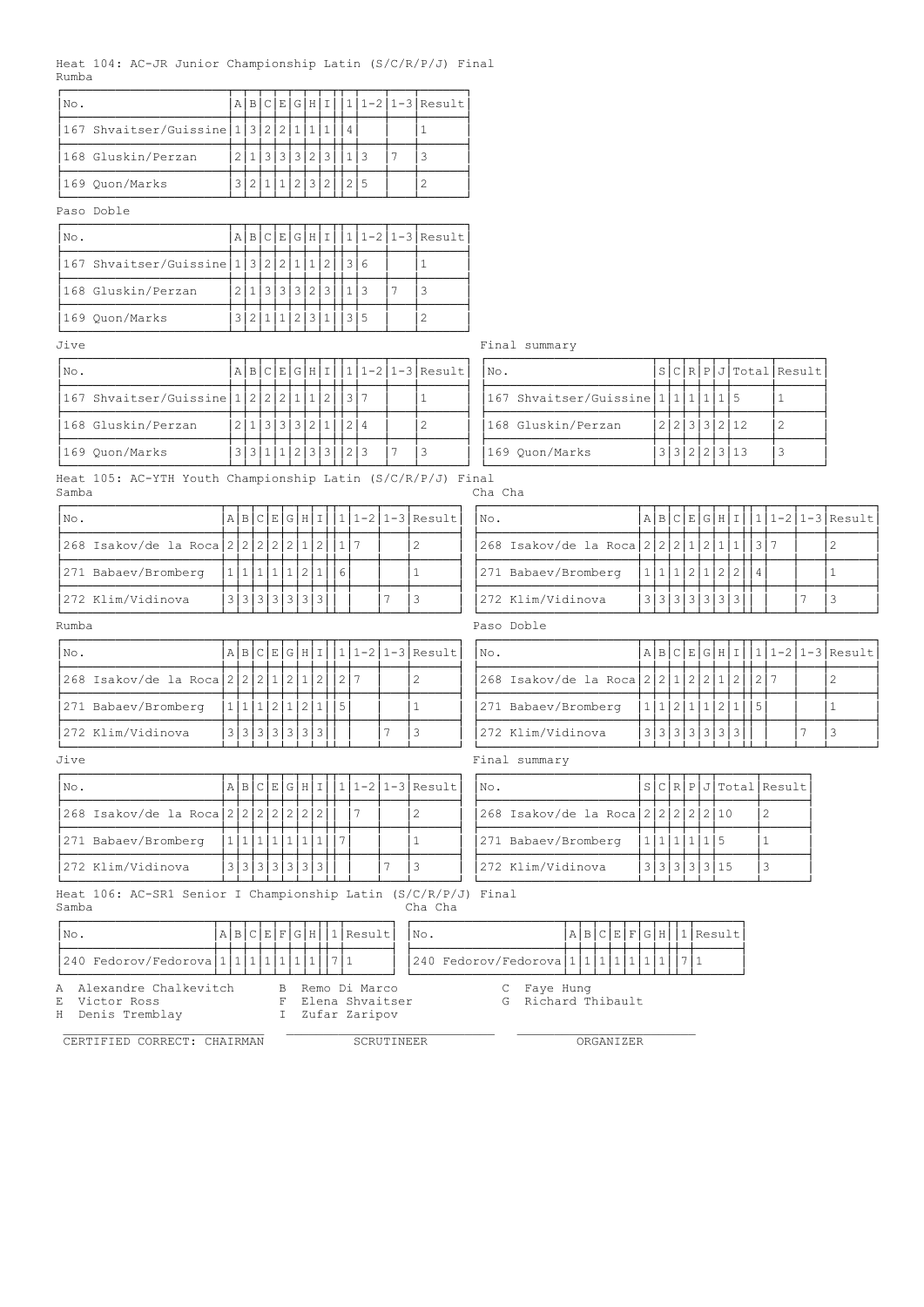Heat 106: AC-SR1 Senior I Championship Latin (S/C/R/P/J) Final Rumba Paso Doble

| No.                                                                       |                                                                                        |  | A B C E F           |   |           | G/H |   |                |   | 1 Result               |                              |  | No.                                              |            |             |                                                    |   | A B C E F G H |  |  |   |   | 1 Result                     |                |  |              |   |     |                  |
|---------------------------------------------------------------------------|----------------------------------------------------------------------------------------|--|---------------------|---|-----------|-----|---|----------------|---|------------------------|------------------------------|--|--------------------------------------------------|------------|-------------|----------------------------------------------------|---|---------------|--|--|---|---|------------------------------|----------------|--|--------------|---|-----|------------------|
| 240 Fedorov/Fedorova 1 1 1 1 1 1 1 1 1 1 1 7 1                            |                                                                                        |  |                     |   |           |     |   |                |   |                        |                              |  | 240 Fedorov/Fedorova 1 1 1 1 1 1 1 1 1 1 1 7 1   |            |             |                                                    |   |               |  |  |   |   |                              |                |  |              |   |     |                  |
| Jive                                                                      |                                                                                        |  |                     |   |           |     |   |                |   |                        |                              |  | Final summary                                    |            |             |                                                    |   |               |  |  |   |   |                              |                |  |              |   |     |                  |
| No.                                                                       |                                                                                        |  |                     |   |           |     |   |                |   | A B C E F G H 1 Result |                              |  | No.                                              |            |             |                                                    |   |               |  |  |   |   | S C R P J Total Result       |                |  |              |   |     |                  |
| 240 Fedorov/Fedorova   1   1   1   1   1   1   1   1   7   1              |                                                                                        |  |                     |   |           |     |   |                |   |                        |                              |  | 240 Fedorov/Fedorova   1   1   1   1   5         |            |             |                                                    |   |               |  |  |   |   | $\mathbf{1}$                 |                |  |              |   |     |                  |
| Heat 107: AC-SR3 Senior III Championship Latin (S/C/R/P/J) Final<br>Samba |                                                                                        |  |                     |   |           |     |   |                |   |                        | Cha Cha                      |  |                                                  |            |             |                                                    |   |               |  |  |   |   |                              |                |  |              |   |     |                  |
| $A B C E F G H  1 $ Result<br>No.                                         |                                                                                        |  |                     |   |           |     |   |                |   | No.                    |                              |  |                                                  |            |             | A B C E F G H 1 Result                             |   |               |  |  |   |   |                              |                |  |              |   |     |                  |
| 267 Leung/Ng 1 1 1 1 1 1                                                  |                                                                                        |  |                     |   | 1711      |     |   |                |   |                        |                              |  | 267 Leung/Ng   1   1   1   1   1   1   1   7   1 |            |             |                                                    |   |               |  |  |   |   |                              |                |  |              |   |     |                  |
| Rumba                                                                     |                                                                                        |  |                     |   |           |     |   |                |   |                        | Paso Doble                   |  |                                                  |            |             |                                                    |   |               |  |  |   |   |                              |                |  |              |   |     |                  |
| $A B C E F G H  1 $ Result<br>No.                                         |                                                                                        |  |                     |   |           |     |   |                |   | No.                    |                              |  |                                                  |            |             | A B C E F G H 1 Result                             |   |               |  |  |   |   |                              |                |  |              |   |     |                  |
| $ 267 \text{ Leung}/\text{Ng} 1 1 1 1 1 1 1 1 $                           |                                                                                        |  |                     |   | 1711      |     |   |                |   |                        |                              |  | 267 Leung/Ng   1   1   1   1   1   1   1   7   1 |            |             |                                                    |   |               |  |  |   |   |                              |                |  |              |   |     |                  |
| Jive                                                                      |                                                                                        |  |                     |   |           |     |   |                |   |                        |                              |  | Final summary                                    |            |             |                                                    |   |               |  |  |   |   |                              |                |  |              |   |     |                  |
| A B C E F G H <br>No.                                                     |                                                                                        |  |                     |   | 11 Result |     |   |                |   | No.                    |                              |  |                                                  |            |             | S C R P J Total Result                             |   |               |  |  |   |   |                              |                |  |              |   |     |                  |
| 267 Leung/Ng   1   1   1   1   1   1   1                                  |                                                                                        |  |                     |   | 1711      |     |   |                |   |                        |                              |  | 267 Leung/Ng   1   1   1   1   5                 |            |             |                                                    | 1 |               |  |  |   |   |                              |                |  |              |   |     |                  |
| Heat 108: AC-U21 Under 21 Championship Latin (S/C/R/P/J) Final<br>Samba   |                                                                                        |  |                     |   |           |     |   |                |   |                        |                              |  | Cha Cha                                          |            |             |                                                    |   |               |  |  |   |   |                              |                |  |              |   |     |                  |
| No.                                                                       | $ 1 1-2 $ Result<br>A B C F G H I                                                      |  |                     |   |           |     |   |                |   |                        |                              |  | No.                                              |            |             |                                                    |   | A B C F G H I |  |  |   |   | $ 1 1-2 $ Result             |                |  |              |   |     |                  |
| 275 Daich/Dolmaya   1   1   1   1   1                                     |                                                                                        |  |                     | 1 | 1         |     | 7 |                |   | $\mathbf{1}$           |                              |  | 275 Daich/Dolmaya 1 1 1 1 1 1 1 1 1              |            |             |                                                    |   |               |  |  | 7 |   |                              | $\mathbf{1}$   |  |              |   |     |                  |
|                                                                           |                                                                                        |  |                     |   |           |     |   | 7              |   | $\overline{c}$         |                              |  | 277 Emmanuels/Oat 2 2 2 2 2 2 2 2 2              |            |             |                                                    |   |               |  |  |   | 7 |                              | 2              |  |              |   |     |                  |
| Rumba                                                                     | 277 Emmanuels/Oat 222222<br>2 <sup>1</sup><br>2                                        |  |                     |   |           |     |   |                |   |                        |                              |  | Paso Doble                                       |            |             |                                                    |   |               |  |  |   |   |                              |                |  |              |   |     |                  |
| No.                                                                       |                                                                                        |  |                     |   |           |     |   |                |   |                        | $A B C F G H I 1 1-2 Result$ |  | No.                                              |            |             |                                                    |   |               |  |  |   |   | $A B C F G H I 1 1-2 Result$ |                |  |              |   |     |                  |
| 275 Daich/Dolmaya   1   1   1   1   1   1   1   7                         |                                                                                        |  |                     |   |           |     |   |                |   | $\mathbf{1}$           |                              |  | 275 Daich/Dolmaya 1 1 1 1 1 1 1 1 1 1   1        |            |             |                                                    |   |               |  |  |   |   |                              | 1              |  |              |   |     |                  |
| 277 Emmanuels/Oat 22222222                                                |                                                                                        |  |                     |   |           |     |   | 7              |   | 2                      |                              |  | 277 Emmanuels/Oat 2 2 2 2 2 2 2 2 2              |            |             |                                                    |   |               |  |  |   | 7 |                              | $\overline{c}$ |  |              |   |     |                  |
| Jive                                                                      |                                                                                        |  |                     |   |           |     |   |                |   |                        |                              |  | Final summary                                    |            |             |                                                    |   |               |  |  |   |   |                              |                |  |              |   |     |                  |
| No.                                                                       | A B C F G H I                                                                          |  |                     |   |           |     |   |                |   |                        | $ 111-2 $ Result             |  | No.                                              |            |             |                                                    |   |               |  |  |   |   | S[C[R]P]J[Total]Result       |                |  |              |   |     |                  |
| 275 Daich/Dolmaya 1111111111                                              |                                                                                        |  |                     |   |           |     | 7 |                |   | 1                      |                              |  | 275 Daich/Dolmaya   1   1   1   1   5            |            |             |                                                    |   |               |  |  |   | 1 |                              |                |  |              |   |     |                  |
| 277 Emmanuels/Oat 22222222                                                |                                                                                        |  |                     |   |           |     |   | 7              |   | $\overline{2}$         |                              |  | 277 Emmanuels/Oat 2 2 2 2 2 2 10                 |            |             |                                                    |   |               |  |  |   | 2 |                              |                |  |              |   |     |                  |
| Heat 109: AC-SR2 Senior II Championship Latin (S/C/R/P/J) Final<br>Samba  |                                                                                        |  |                     |   |           |     |   |                |   |                        |                              |  |                                                  | Cha Cha    |             |                                                    |   |               |  |  |   |   |                              |                |  |              |   |     |                  |
| No.                                                                       |                                                                                        |  | A B C D E F G H I   |   |           |     |   |                |   |                        |                              |  | $ 1 1-2 $ Result                                 | No.        |             |                                                    |   |               |  |  |   |   | A B C D E F G H I            |                |  |              |   |     | $ 111-2 $ Result |
| 240 Fedorov/Fedorova 1 1 1 1 1 1 1 1 1 1 1 1                              |                                                                                        |  |                     |   |           |     |   |                |   | $\overline{9}$         |                              |  | $\mathbf{1}$                                     |            |             | 240 Fedorov/Fedorova 2   1   1   2   2   1   1   1 |   |               |  |  |   |   |                              |                |  | $\mathbf{1}$ | 6 |     | $\mathbf{1}$     |
| 267 Leung/Ng                                                              |                                                                                        |  | 2 2 2 2 2 2 2 2 2 2 |   |           |     |   |                |   |                        | 9                            |  | 2                                                |            |             | 267 Leung/Ng                                       |   |               |  |  |   |   | 1 2 2 1 1 2 2 2              |                |  | 2            |   | 39  | $\overline{c}$   |
| Rumba                                                                     |                                                                                        |  |                     |   |           |     |   |                |   |                        |                              |  |                                                  | Paso Doble |             |                                                    |   |               |  |  |   |   |                              |                |  |              |   |     |                  |
| No.                                                                       |                                                                                        |  | A B C D E F G H I   |   |           |     |   |                |   |                        |                              |  | $ 1 1-2 $ Result                                 | No.        |             |                                                    |   |               |  |  |   |   | A B C D E F G H I            |                |  |              |   |     | $ 1 1-2 $ Result |
| 240 Fedorov/Fedorova 2 1 1 2 1 1 1 1                                      |                                                                                        |  |                     |   |           |     |   | 1 1            |   | 7                      |                              |  | $\mathbf{1}$                                     |            |             | 240 Fedorov/Fedorova 2 1 1 2 2 1 1 1               |   |               |  |  |   |   |                              |                |  | $\mathbf{1}$ | 6 |     | $\mathbf{1}$     |
| 267 Leung/Ng                                                              | 1 <sup>1</sup>                                                                         |  | 2 2 1 2             |   |           | 2 2 |   | $\overline{c}$ | 2 | 2                      | l 9                          |  | $\mathbf{2}$                                     |            |             | 267 Leung/Ng                                       |   |               |  |  |   |   | 1 2 2 1 1 2 2 2 2            |                |  |              |   | 3 9 | $\sqrt{2}$       |
| Α<br>Elena Nikon<br>D<br>Richard Thibault<br>G                            | Alexandre Chalkevitch<br>Remo Di Marco<br>В<br>Victor Ross<br>Ε<br>Denis Tremblay<br>Н |  |                     |   |           |     |   |                |   |                        |                              |  |                                                  |            | С<br>F<br>I | Faye Hung<br>Elena Shvaitser<br>Zufar Zaripov      |   |               |  |  |   |   |                              |                |  |              |   |     |                  |
|                                                                           | CERTIFIED CORRECT: CHAIRMAN                                                            |  |                     |   |           |     |   |                |   |                        | SCRUTINEER                   |  |                                                  |            |             |                                                    |   | ORGANIZER     |  |  |   |   |                              |                |  |              |   |     |                  |